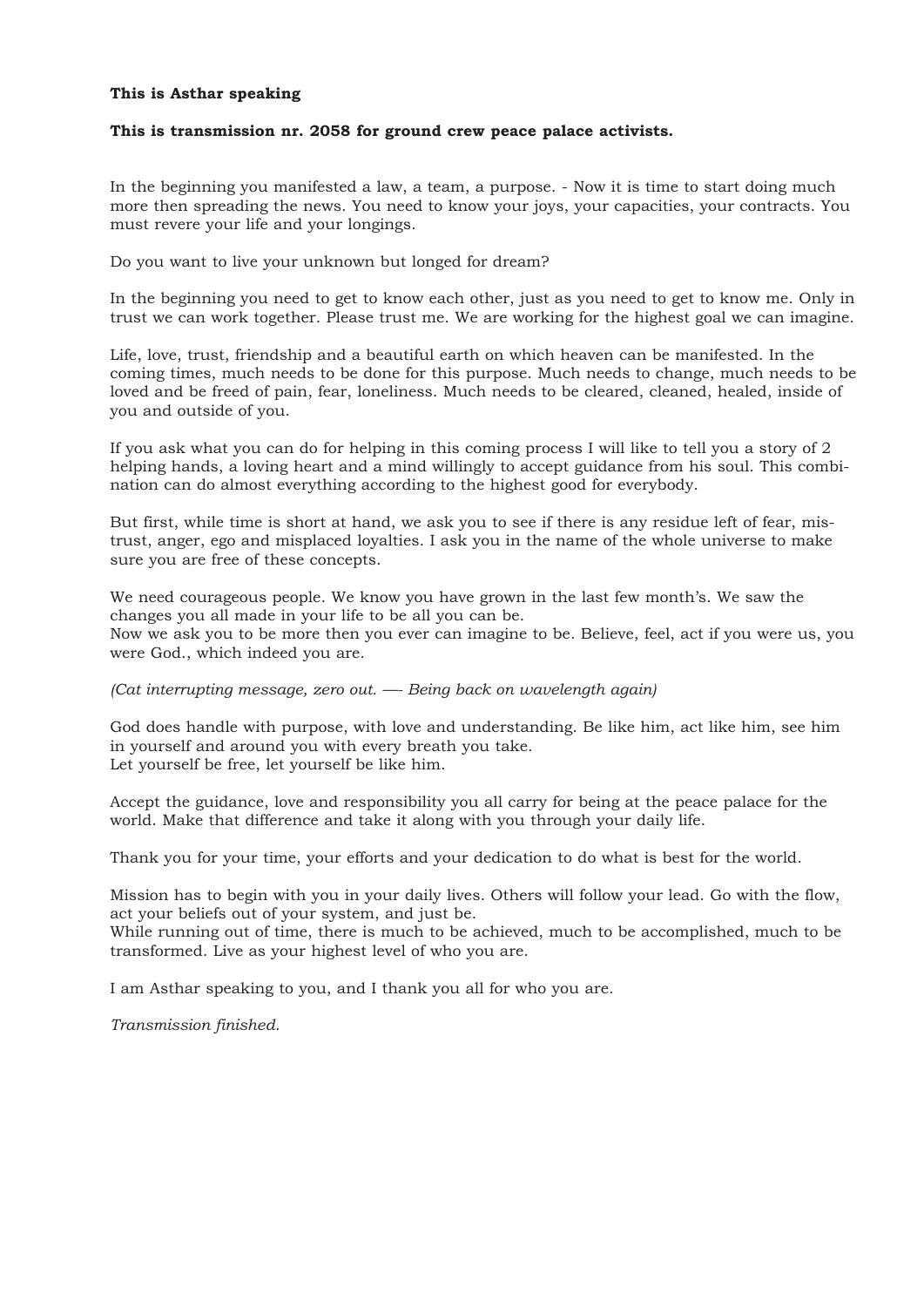# **2059(?), received during the demo at the Peace Palace. March 5th, 2004**

*Are you ready for transfer?* 

This is Ashtar speaking.

Healing is part of today's demonstration as protection is. The joy of today's celebration fills the air. The healing is increasing. Now we have a fundament on which we are able to build for the future. Nothing is exceptional at this moment. Expect the whole Universe to support you and all the people who are working to get NESARA announced. The announcement is coming, don't worry.

(A wild free cat is meowing and Thea's dog Kultha is chasing her.)

As you see, lots needs to be done before freedom between animals and humans and between animals is going to be restored. And this is what we are talking about. Freedom, peace, wholeness for everybody and every being, just as the garden of Eden in your Bible (which was something else). But the reminder of a pure state of blessing being together still lives in every one of you.

We, you and I, like to see this again in Heaven and Earth, in all realms, and everywhere in the Universe.

We need you to help us in our mission through the Galaxy.

You choose the hardest way, the fastest way of doing it, to get at the point of being all to help, to do in Universe what you wish to do.

This was the reason for your Earth mission. Maybe it took longer than you (we) expected, but all that matters is the outcome.

With this training you will benefit from experiences upon experiences.

The training will continue, in this lifetime and there after.

I will leave you now with my regards to all the team, with special thanks for your dedication for this Friday. Enjoy today and your being together.

The blessings from Heaven await you and all inhabitants in and upon Earth.

This is Ashtar saying goodbye.

*Transmission finished.*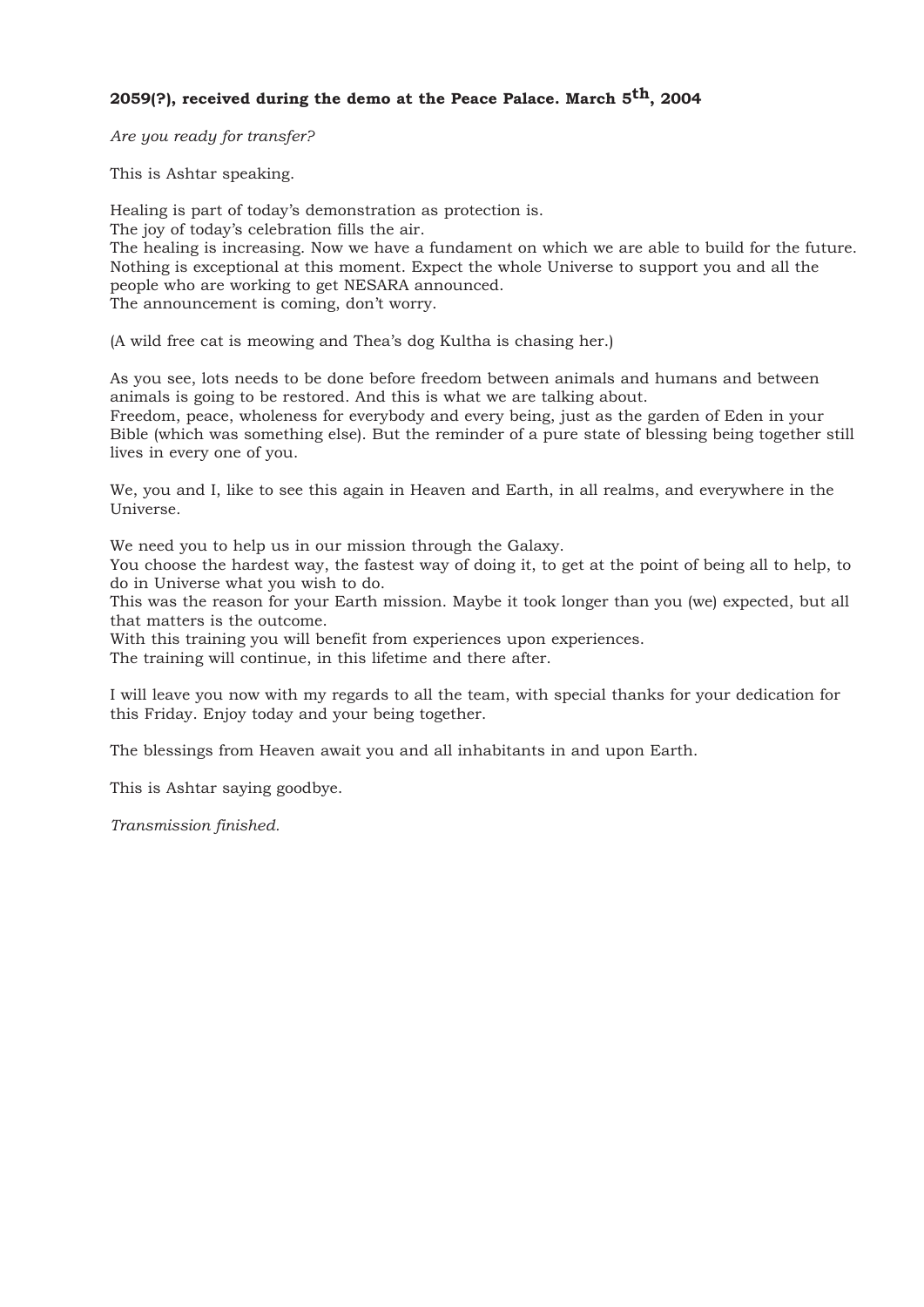## **PP march 7, 2004, transmission no. 2063**

All of you in the team have had a hard time in the world. I am not saying that this is going to end soon. The hard time in the world will change. You will be having a hard time for the world, making all the changes possible. Hard times when the outer world is pulling for your attention, for your appearance in TV shows or something like that.

Especially when everything pulls at you, you have to be centered within yourself. The maya of everyday life will take you to nowhere. And you don't want to be there. To be inside yourself is the place you want to be. It is important to be there where you want to be. There is your strength, there is your vision, there is your goal, there is your help, there is all.

Outside is an illusion, a very helpful illusion, but not the one you want to stay in for the rest of your life. Life will be changing, making a very hard demand on the first frontiers people, to explain, to guide, to heal, to love. That isn't the hardest task. What about the people who will have a hard time to make the adjustments needed after the announcement. What about the structure of the way of living in the world, what about the belief systems, the viewing regarding the women, the muslim, regarding animals (not having a soul and feelings), what about the plants (not having a soul and feelings), the insects, the rocks and stones (again not having a soul and feelings) in most common view of life.

Who in the world is thinking about playing homage to the dwarfs, the elves, the spirits of the cities, the spirits of the forest, the spirits of a river, don't they have body's, feelings, souls, purpose, hurtings form neglecting, abuse, wounds of slaughter?

Love is the only answer we can give to each other and this includes the elves, the dwarfs, the spirits of nature, the animals.

The world is much more then you can imagine right now. But without knowing them, without loving them, without seeing them, without feeling them, you are still responsible for them. And responsible for not knowing them, not seeing them, not feeling them. Being human is a big responsibility, not only for yourself as a soul, and your growth towards God, but also for everything in your neighborhood.

Everything needs to be loved. I repeat everything needs to be loved. The anger in a child needs to be healed as the hurts a cat has from abuse by a human or dog.

Love and Life (which are similar and can be used to mention the same source, the same value, the same beginning) runs through everything, are the same everywhere. So there is no difference between you and the rest. The only difference there is, is the one you make. The only difference exist in your conception of the world. The only thing matters, is how much you love yourself and how much you expand this love towards yourself outside of you. And in matter of fact there is no outside of you.

But first you have to be inside yourself to feel the source of everything. And this is the responsibility for the coming time, be inside you and love. Feel the center and act from within to the outside.

Keep an eye on yourself, how can you be an example, an image for the rest of the world when you treat yourself as unworthy, unloving. As I already have asked: are you free, my dears? Free to be what ever you can be, more then you dream to be? Free to love yourself and to put this love in action, in loving yourself in the outer world?

Loving is the answer, and by love Nesara will come, and in love Nesara shall be received by the world, and loving is what it is all about.

Let love be your guidance in this coming time, and be careful not to be overcome with the outer world, what ever happens to the world, even the announcement of Nesara, stay in love and stay in your center. Let the connection of your soul, the love connection with the Source, be your guidance in the coming time.

That is all that matters.

Thank you for your time and effort and your willingness to listen to these messages,

*Connection out.* 

This is Asthar saying goodbye. Goodbye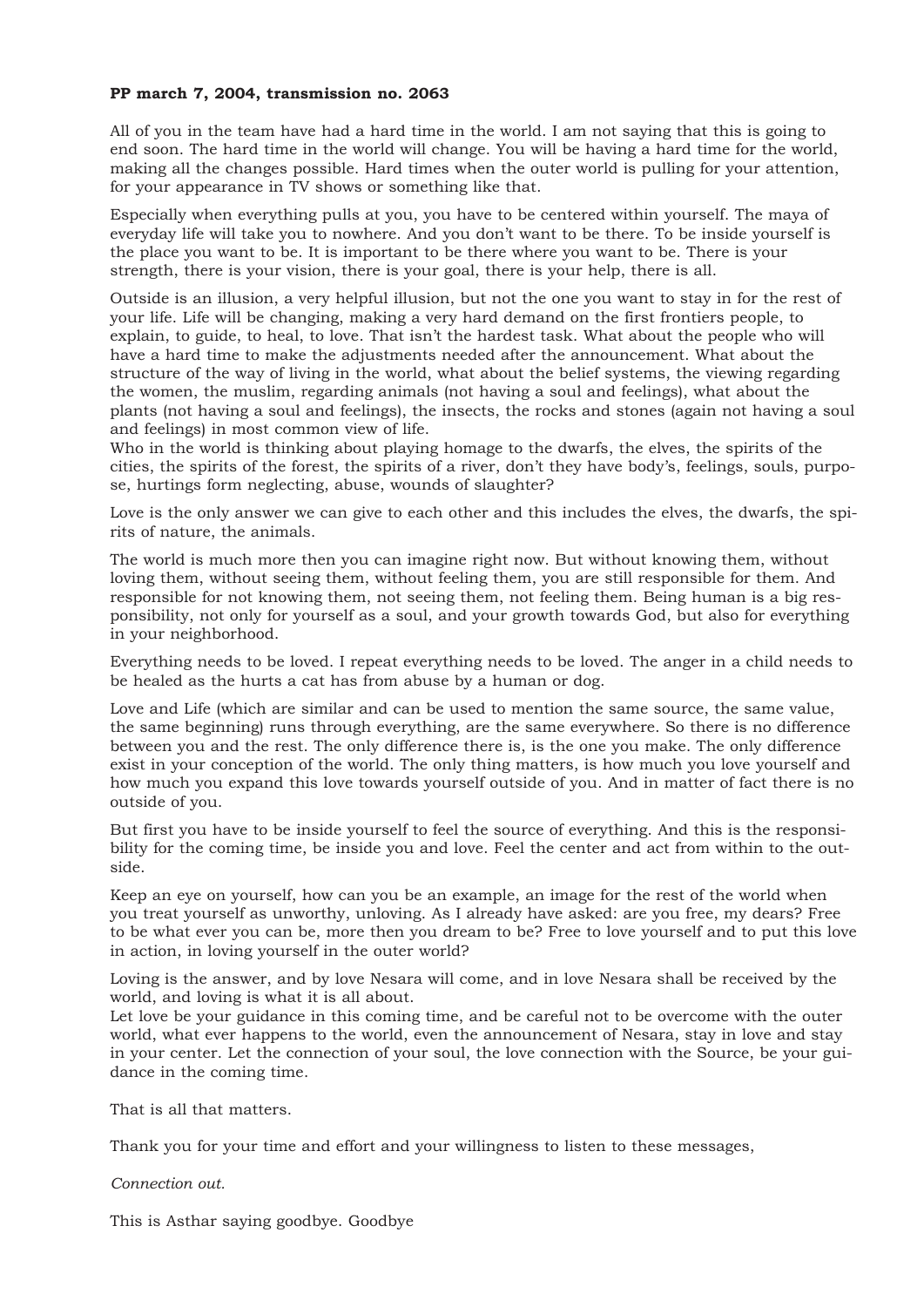#### **PP 08-03-2004, no. 2064**

*Are you ready for transfer? Yes I am. Okay here we go again.*

The nature of Love is a natural Law. Every thing exists because of this Law. The law of gravitation is based on this Law. So it is very important that everybody knows this Law, loves this Law and acts on it. During coming times, people will even know how to invent mechanics like a spaceship operating by this Law.

The basic is very easy. Everything is energy. Energy is Love. Everything in action is Love in action.

The dark side is putting Love in action against Nesara. The light side is putting Love in action in favor of Nesara.

In either way the energy containing Nesara is building tremendously towards a nice climax. Because Nesara is based in Love, talks about Love, Love is needed on your world, the Love Nesara brings will be accepted because of the need for it.

Depending on the amount of love for it on both sides, how it is coming will be very funny. When the love stays neutral (just as Jennifer Lee asks you all to do and to keep in focus) the implementation of Nesara would be a neutral one. But the energy of Nesara isn't Neutral at all.

The charging of the Love energy is on both sides building and building. We all hope here that you stop and will go stay neutral while loving and working with Love energy.

It is all again talking about concepts. How do you charge the energy with which concept? I need Nesara because of my financial problems or Nesara is the best solution for the world? Ego colors the energies.

Energy is per definition neutral.

Real Love is at the same time talking about freedom, respect, helping, caressing, understanding. This list isn't limited. These are just examples.

The Love Nesara is building, is charging itself and the colors are very divers.

The whole need to be one color, one magnitude of energy Love. Then nothing can stop it. Now we are waiting which color the Love will be.

It is your decision, your free will. The color will be your choosing. And eventually everybody on Earth will go with the flow of this color.

The color makes the flow. It is just a part of our broadcast system. Color is the language of Love. Now you ask me about Music. Music isn't a language. Music is color put into a feeling. A color broadcasting gives a response. This response and the broadcasting itself give the music. That's why sound is important. Sound is the answer to color, but is also the way of broadcasting it / sending it out to you.

Either you will react on colors of the sound of the broadcasting or the sound of accepting this specific Love by your being. And while accepting the color by making your own music, you are radiating your own color, your own specific form of Love back to the source of the Love. This makes the whole universe a concert in music, a living painting in color and unique in its existence.

That's why everybody of us is unique. Only you and me can answer the Love in the way you or I do.

This is all this moment. Enough about colors and music. Play and act on it, try to feel your understanding.

(*Goodbye for now. Transmission closed.)*

*(Shall we start again? Yes please!*)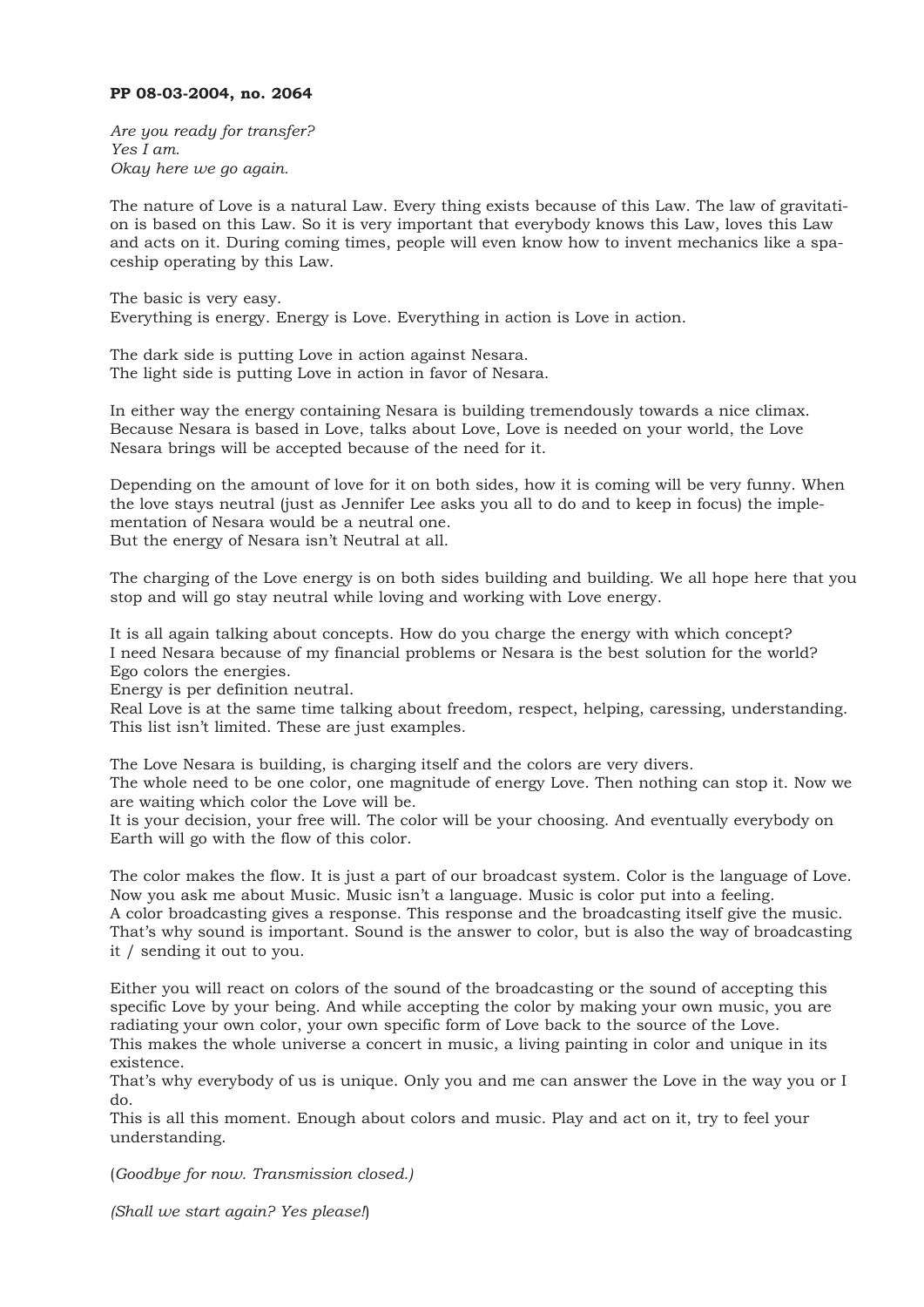We were talking about Love, the color of Love and the way of broadcasting / sending it through the universe. I already told that these are correlated with each other. If you have one, you will have also the other, and your response will be there too.

It goes also the other way around. If you send Love in a specific color on the wavelength of a specific music then you will get an answer back, with a sound, a color. Your Love answer. This way Love makes it possible to communicate both ways.

If you know this, you can put it into action. So you should be careful which sound you make, which sound you are humming, which vibration you are thinking (is also a sound). The thoughts you are thinking are a song sung by you. Is this the song you like to sing? Or do you like to sing your Souls song? Or song of Freedom, Respect, Joy? Al these are colors of Love. So we are talking Love right now.

But more important, which color do you prefer? Is that the color of your Love, your being into Action?

Do you wear your color? Do you act with colors, live with colors? Your aura is an impression who you are in colors. Somebody is also able to know you by the song you sing/act.

But most important, which Love are you seeing? Which love are you acting? Which love are you molding into concepts? Yes again I come back on concepts, ego, fear and being free of these limitations.

Life is too beautiful to mold it into a concept.

Rescuing you from your concepts is a task we are doing right now. That's why we are in your neighborhood. But you can make it easier for us and for you. Watch your colors, live your Love dream, sing your highest song. I am not talking about the high notes in your song, but the highest one you can imagine, your celestial song of Love of who you are.

If whole earth is singing this song of true Love for its existence, the source of Love, than you are free and we are free, to move to another part of the galaxy or universe, to do our next job, and may-be you are willing to join us, and sing your song with us to another part of this beautiful creation which Love made for us, as being us, so we can sing back the glory of the Love we feel for Love.

With this thought about the Law of Love, I will leave you for now to think about everything. You all are dearly loved by us and the Love which stands for the Creator, the beginning and the ending, and Love never fails or dies.

All are just concepts / illusions, what remains is Love, we are part of it.

Transmission closed for today, have a good day, on which Love can stall its blessings to all of you.

Goodbye, Asthar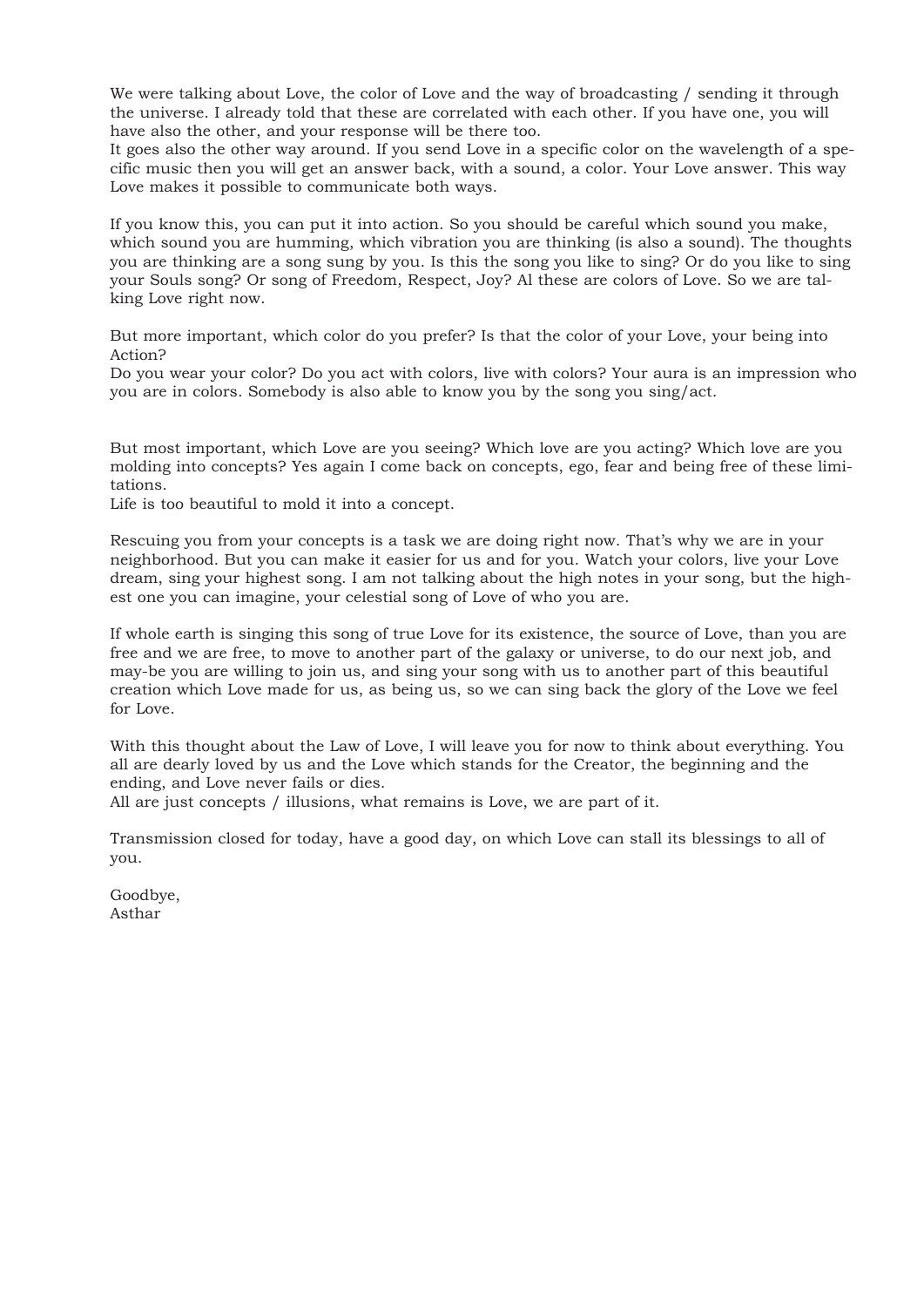#### **P.P. March 8, 2004 no. 2068**

*This is Asthar , are you ready to transfer?* 

The first lesson of today was about Love, the very basics. The second lesson of today is about Gratitude.

Gratitude is an important lesson for everybody, including me. While I am working with you, giving you directive orders, I am at the same moment I am teaching you a tough lesson, grateful that you are willing to listen.

Immanuel said once: lots are called, but a few answer. This is the same situation. Lots can hear the call, but a few answer. This few have a lot to be grateful about. Everybody has a lot to be grateful about. But the people who listen to the call, a bit more.

When you listen to your soul call, the soft singing inside you. You are going to be guided. This is a thing to be grateful about.

But there is more to be grateful about. The merrily fact that you are living in a body, in the circumstances you are living in, the possibility to be of service to the divine order, to live in the right spot, the right place, with the right lessons learned already, otherwise you won't be here reading this, writing this.

If you love everything in your live, you are grateful that these things are in your live.

It is just the counterpart of the same Love. To love is to be grateful.

If you are not grateful for something, then you don't love that thing. So you have a perfect device to see how much your love has extended, and what you need to learn to love. If you are complaining, the same question has to stir your mind. Do I love this, properly not, so what is with holding me for loving this?

I am not talking about loving everything in your center of being, loving yourself but not taking responsibility for your life, your loving. Loving is acting. But that will follow later in this transmission.

So every inch of annoying, complaining, anger suggest that you don't love yourself and your world. Otherwise you would be grateful.

You people say: I love this person, but he has his own responsibility to do his thing, and if he is not doing his thing, it is his way, he will reap his own harvest.

If you're living on a farm with water, and your neighbor doesn't have water, then it depends on you if he starves or has a nice harvest. He can plant, he can weed, he can harvest, he can cry, pray to God, but if you are not willingly giving him the much needed water. He can't carry his responsibility because you are not helping him. O yes, you love him dearly, but he should take care of his own business. Loving in that occasion is not enough. Loving into action, being grateful to be able to help.

The same in your world is about information. Oh, everybody knows the value of sharing. But not information when you can make money of it. So the rest of the world starves to death, while you are just loving yourself, your family, your country, your neighbors, but loving to help others, being grateful to have the opportunity to share?

Real LOVE with capitals has this, it contains everything. It sings about respect, helping, sharing. We talked about it before. But loving means so much more then you can imagine. This is the job of the world today, what is the meaning of truly loving each other and yourself?

Okay, back to gratitude.

When you are really loving your neighbor as yourself. Then you are grateful for every possibility to respect yourself, your neighbor, to be of help (not by taking over responsibility) but sincerely helping with respect.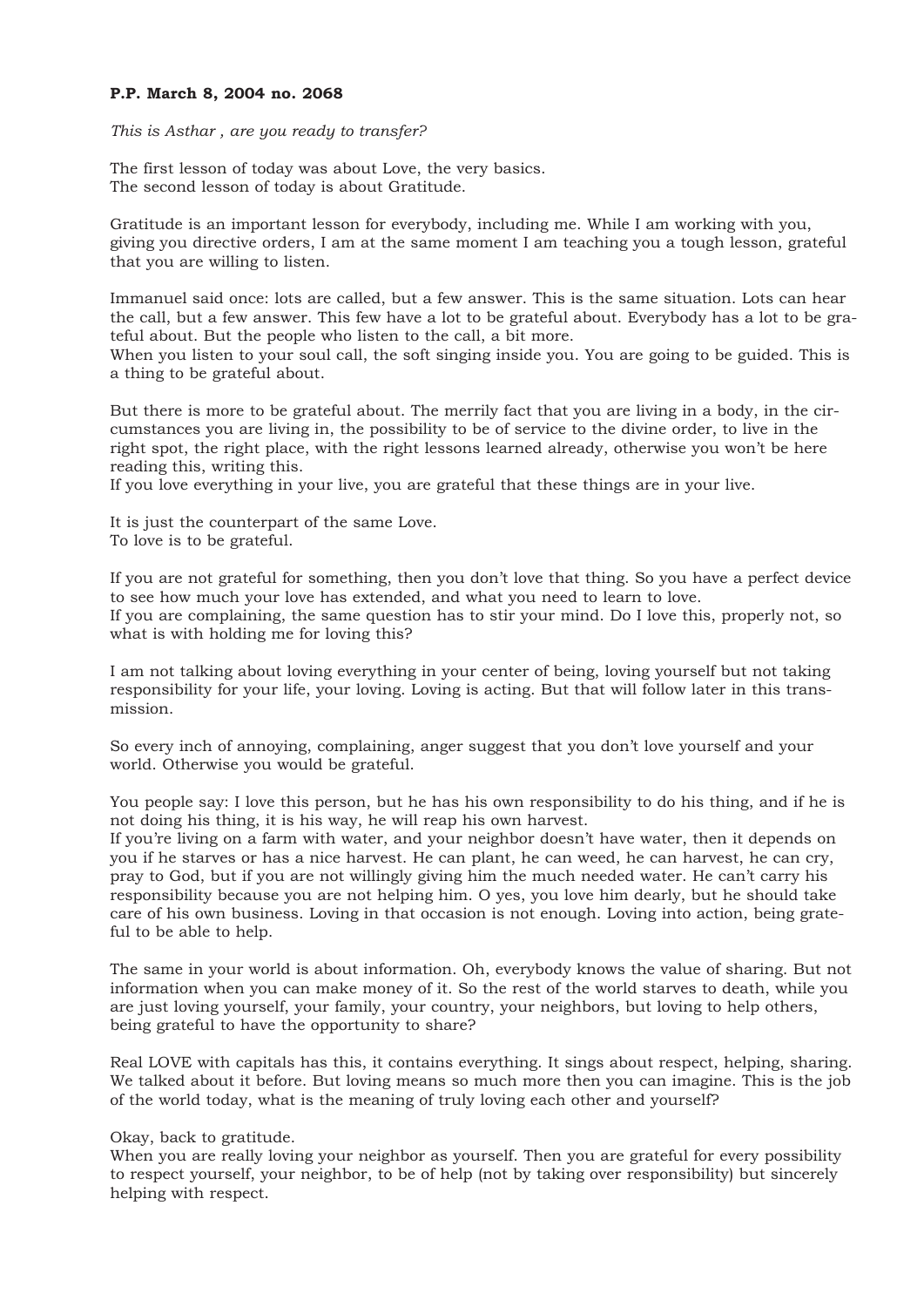Gratitude is the normal response of loving. You love the opportunities, the others and you thank them for being in your life. It is that simple.

Gratitude is therefore a grace. It is a graceful way of being.

It doesn't imply that you have to take everything the other is doing without love and respect in their hearts. No, it simply says, you are grateful for every living experience of being able to put your love to the test. Nothing more, nothing less.

So to measure for yourself how your love is growing, just measure your gratitude. But most of all look at your gratefulness to be able to help. Loving is taking responsibility when needed, letting go when it requires not to interfere, and be of love at the same time in every situation.

Gratitude, or gratefulness, is a grace you can distinguish, you see it very easily if a person has this virtue. But you need to practice it every day of the week.

I can talk a lot about loving, gratitude, saying thank you to others and yourself. But most important is to do it. With only talking you don't give in to the experience.

With loving, lovely sharing (as part of your being grateful for your ability to give because you have something to give), loving respect for the path of the other you can see the God in yourself and in others.

If you are afraid of giving too much and getting less to give to others, you don't know the word sharing. Sharing means giving yourself an equal part of everything you give another. And if everybody shares, the giving and receiving are becoming a party for all the attendants. And you both are happy and grateful for the opportunity to share.

It all depends on the openness of a person, the amount of gratitude to get the loving in working order.

Loving is both ways in one person. Love and Gratitude are the same. You can't be grateful about something you don't love, and you can't be loving something you aren't glad about that this thing is in your life.

So considering Love in your life, you consider Gratitude in your life. And if you want to increase this in your life, you put it in action. Then you choose to share it, to respect, to help another out, to explain, to be an example, to work for it.

Gratitude is an inner riches you need to share to get it even bigger in your life. And it starts with sharing by saying good afternoon to somebody in the shop or something else very easy down to earth approach.

Gratitude is always noticed. If you have a job without liking it, you better quit or start to be grateful about it, otherwise they are going to fire you.

Life is just expanding towards love by gratitude or towards fear because of the complaining or something else.

Which way you choose is your decision. But not taking a decision is a decision in itself. Be grateful for what a cup of life rewards you are drinking at this moment. You made it yourself by your attitude, so better choose for gratitude.

This is Asthar saying goodbye for this evening. Life is.

With love, Asthar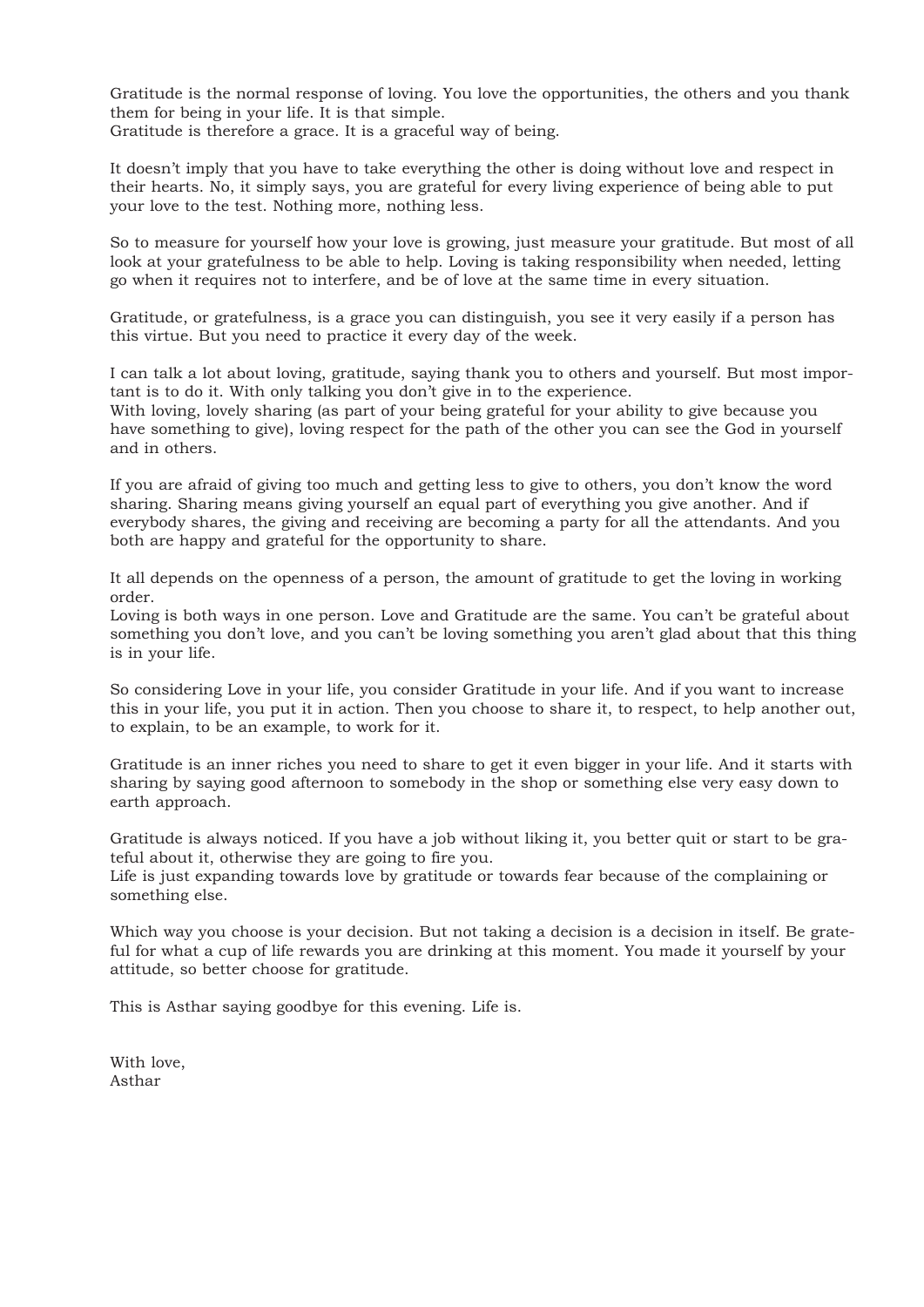## **PP March 9, 2004**

#### *Are you ready for transfer?*

People say often: you have to believe it. Nothing is about believing. You believe in lies. Truth can be known. God can be your best friend. Energies are, they can be measured by instruments. And because of people believing something, the rest can't be true. It doesn't fit. If you are open, or at least willing to be open minded, open hearted, then ...

The Peace Palace Crew wouldn't be there if they hadn't questioned life.

It all depends on your attitude, again if I may say so.

Which attitude do you prefer? Being grateful doesn't mean taking everything for granted.

So questioning life is an attitude. And one I prefer for all the people.

Questioning life, questioning behavior, questioning your attitude, questioning your point of view. You have to depend on your own experiences. But if you don't have an open mind and an open heart, your experiences will be limited by your beliefs, your preferences.

Somebody can be a teacher or a writer, but if nobody tries the techniques presented in the book, the wisdom will be in vain.

This is also with channelings. If the people would listen to a channeling and they would try to live it and put the information to the test it would have been unnecessary to have more channelings on the same topic. Most of the books are channeled too. The people will call this inspiration. And inspiration can come from two sources, fear of love or a mixture.

Sai Baba tells everybody that reading should be because of the learning, nothing more and less. Knowledge not putting into a test in daily live, is in vain, is useless.

So everything you read is important to be conscientious about. Do you honestly try to put the information to the test of your daily life? Do you dedicate yourself to learning? Do you want to grow into adultery as soul?

Being a human adult depends on age, not on behavior, this is not the way we look at beings. We look at the attitude of learning, the depth of loving nature, the depth of taking responsibility for daily life and behavior, the depth of listening to the directions of LOVE and the Soul.

Life is, but what is LIFE? If you do know the answer, live on it, act on it, questioned it every minute, listen to the answers? Next point of view?

Answers, do you really get answers? OF COURSE you will get ANSWERS. And depending on where you are looking for them, you will find them, but the place you look for them determines the quality.

Do you look in daily life? Or do you look in books? Do you look in your heart? Do you look in the stillness of your being? Is the source outside? Or inside?

Curiosity with a stillness of depth in ones mind is an art of living. This is the next grace of being. And wearing this grace suits more then any dress of jacket will do.

Thanks for writing this down, this is Asthar leaving you for giving you space and rest for you daily tasks.

### *Transfer opened*

Yesterday, I spoke of gratitude and the grace of living grateful. Today the second grace will be dealt with. The grace of curiosity combined with stillness of mind.

One of the team always talks about: research everything and keep only the Good. I will put one phrase to this sentence: the good of every one concerned.

Because you need to define the good. The good in God's eye is the good which flows with the divine plan, your free will, your soul purpose, the purpose on living on earth, the purpose of the loving being called Earth and so on.

And the good of you doesn't include greed, collecting stuff etc. So stillness of mind, curiosity and the best of everyone concerned. And your divine spark is always concerned as is the other which life you touch. You can't live without touching some one. The air you breath has an identity, a soul. Your thought touches the one you are thinking about. Everything is in motion. Every split second you change.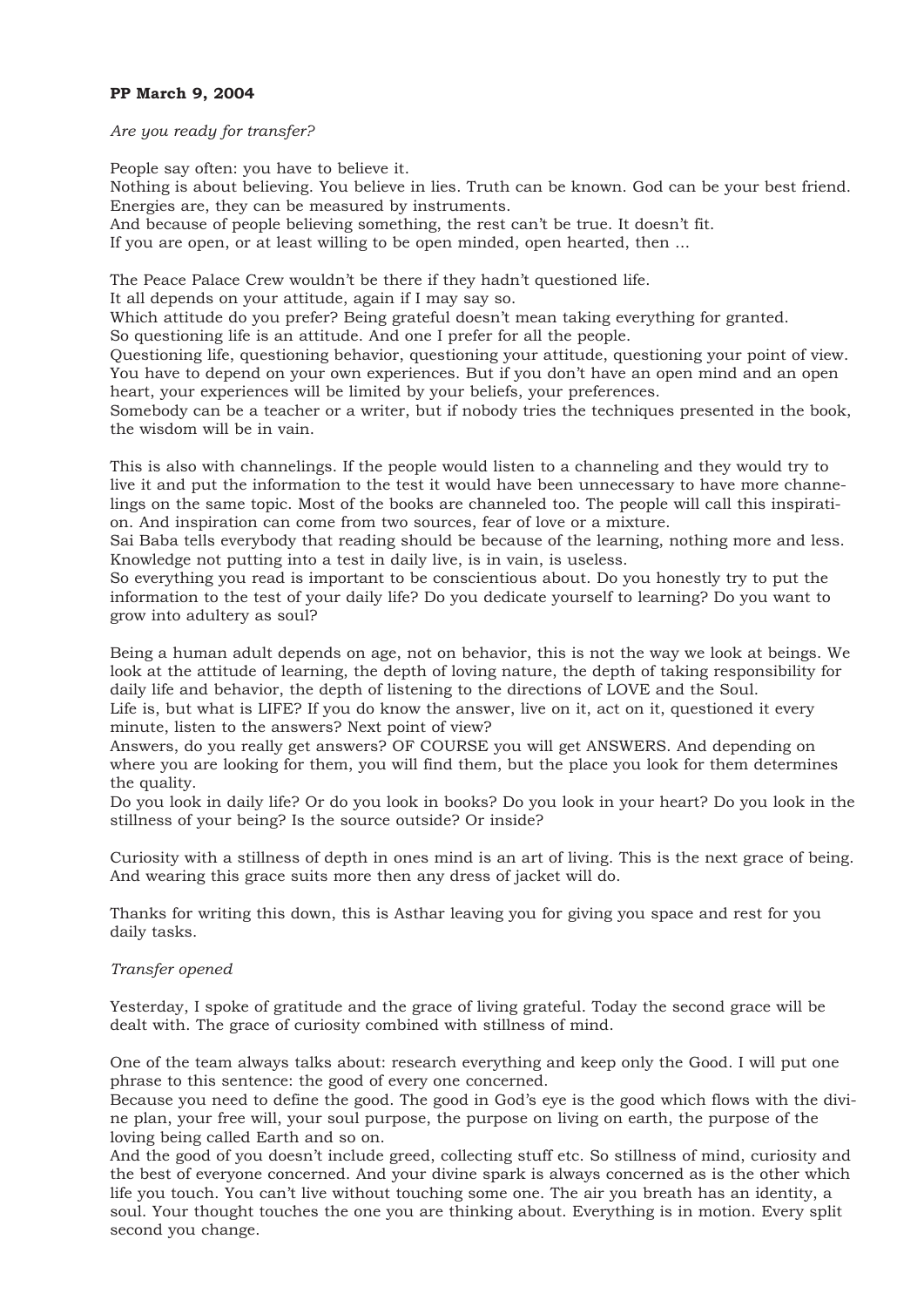You would say, tell me something new. I heard this many, many times before. You are right. You heard this many times before. But you aren't living it.

The grace of living with curiosity, a stillness of being, and the responsibility for your deeds. I don't see many of these aware beings and in human this is very rare. Dolphins yes, camels yes, birds too, but humans.

Humans aren't aware that they live in the light. They are the light. They radiate the light with every expression for their being. And expressing yourself is easy, every breath is an expression. Every thought the same.

The light workers of this world are more aware of this light expression. Except they limit themselves, living the light, living the responsibility, daring to confront their beliefs, their visions, their habits, their ego, eventually everybody backs off.

Safety they seek, but there is no safety; not in thought, beliefs etc.

Safety is only in daring to be curious, to see no limits in questioning life and experiences. Daring to ask and be at the same time, still in being, still in mind.

The difference is in being and illusions. Questioning the illusion, see through it to the stillness of creation where there is no movement no illusion, everything is.

How can you be more then you imagine to be if you aren't daring to confront everything you believe, see, think, know.

That's what questioning is all about. The answer will be temporary as everything is temporary. But keeping love, gratitude, respect, etc. in mind you will get beyond the place you dream of. It begins with a question and it never stops.

But the basics remain always the same.

Remember the grace of living isn't limited to two items, more will follow.

See you next time, thank you all for your efforts, your dedication in life and your willingness to read this with an open mind, an open heart, and with questions in your stillness of being.

This is Asthar saying Goodbye for now,

Imhal guan pateh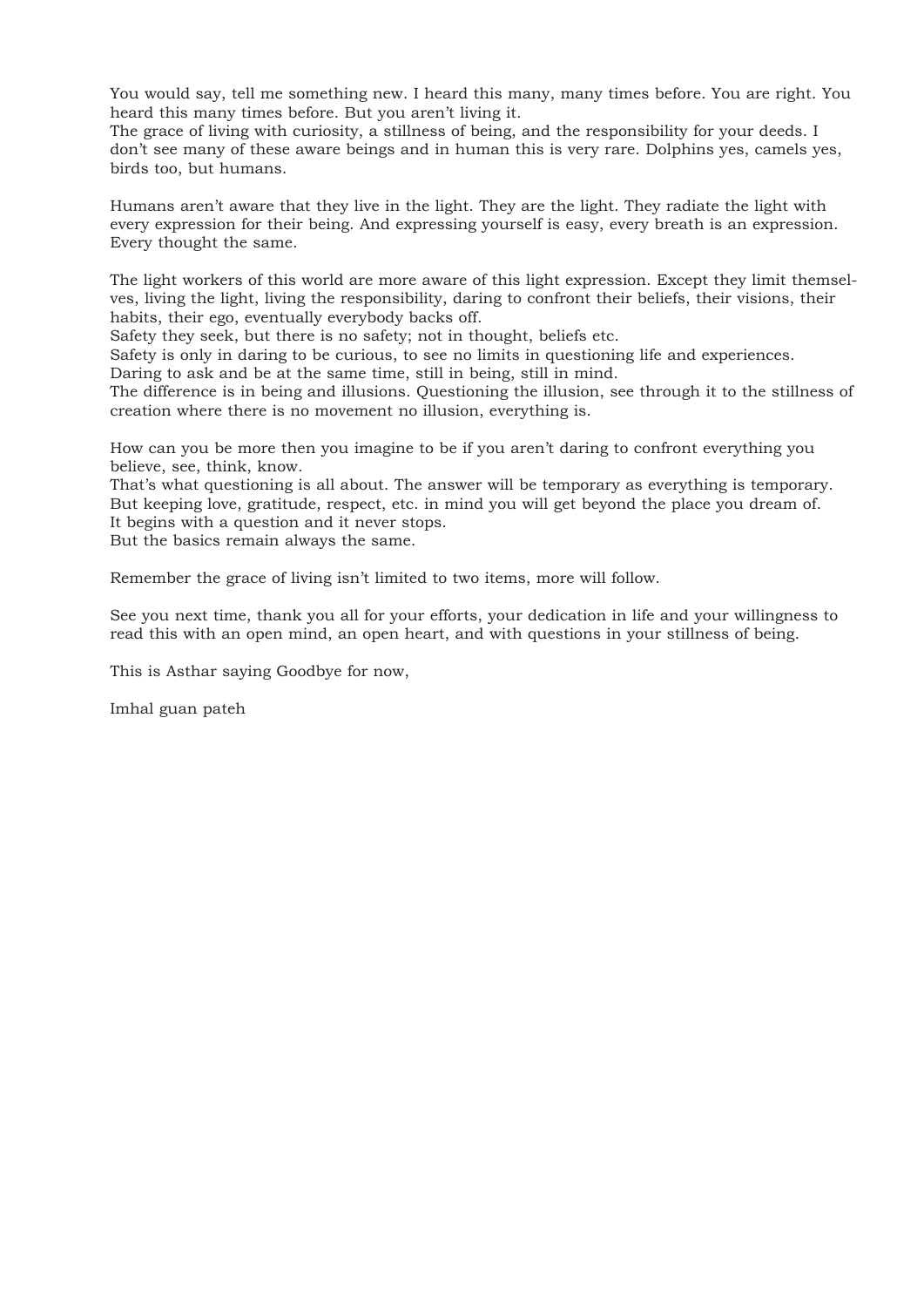### **PP no. 2073, 10-03-2004**

Hello all, today we are talking adventures.

First let me explain what an adventure is. Everything unknown by the Soul is an adventure.

Every well educated human would say: but the soul is God, God is everything, how can be something unknown by the Soul?

And it is, they are right, but still there are things unknown. You know something by experience. If you meet somebody, you are able to know this person. If you don't meet this person, you can't. If you watch TV to see the president of the united states, you see an illusion, you don't know him. You look at the picture somebody made of him. The picture moves, walks, talks, but you still don't know him. You have to meet him one way of the other. You can study him, but that won't work, because meeting is something different. Just ask the fan clubs about their idol. They always want to meet.

Meeting isn't limited to seeing in physicality. Meeting can be in different manners.

So going back to the experiences you are seeking by living on the earth. Experiences are coming into your life because you ask for them. If you are questioning life, you dare to ask questions, and you want to know the truth. At that point you invite the adventures to come your way. And with the adventures will come the experiences.

So to have conscious experiences, you have to be careful what you ask for. (That's why questioning life is important. But to question life, you need to do it with a loving heart, a stillness of being and a grateful expectation of what is coming your way. And with these conditions, the right adventure will come your way. And that's what we are talking about. The right adventure for the growth into a wise human being, based upon Love. Nothing more and nothing less. Of course we don't settle for less. You did that before, and you know where that road will take you.

Let's talk again about adventures and why they are important in your daily lives

*Are you ready for transfer? Connection restored.* 

The grace of love is about being. The grace of love is about an attitude. And today's attitude we like to discuss is adventure. Adventure is highly underestimated in your society. In former days young men and women where allowed to travel, see another culture, get different training then what was usual at home. This adventure expanded the point of view of the men and women, made a flowerbed for wisdom fruitful and the whole society would benefit from it.

Nowadays the adventure is in playing games, being aggressive outside on the streets, suppress the need for it so it will be in experimentation with relations, aggressive behavior, experimentation with sex, drugs, alcohol, smoking, etc.

Daring to live is an expression of adventure too. So it is logical if someone who dares to live, will find adventure on his/her path. And nobody in this society is raised for adventure. Some do take it a bit by a vacation, or living for a few months in a different part of the earth. But there almost the same situation occurs, the people will face their selves much harder then at home. What is needed to make the adventure a good one, is guidance.

If we see in old societies, guidance by an elder, wise in years and wisdom, was quite common. This is suppressed by people who wanted to control others by fear, by suppressing natural behavior and so on. As this suppression ends, the people who are a threat to young people need to be cured, just like everyone of you. So this is a mission like to others I mention now and then. The ideas of closing children in the houses, in schools, in day cares because of their safety made suppressed humans of them. This suppression in mind and in daily life need to be cured. Children especially need adventure. And wise people make this adventure possible.

The world longs for new heroes. And if the adults are thinking about what they like to change in their life, you always hear the longing for adventure.

But because you take yourself with you on the adventure, the wisest way of an adventure is to have a wise man or woman as a back up for talking. When you see yourself in the midst of an adventure you like to talk to somebody who knows this out of experience.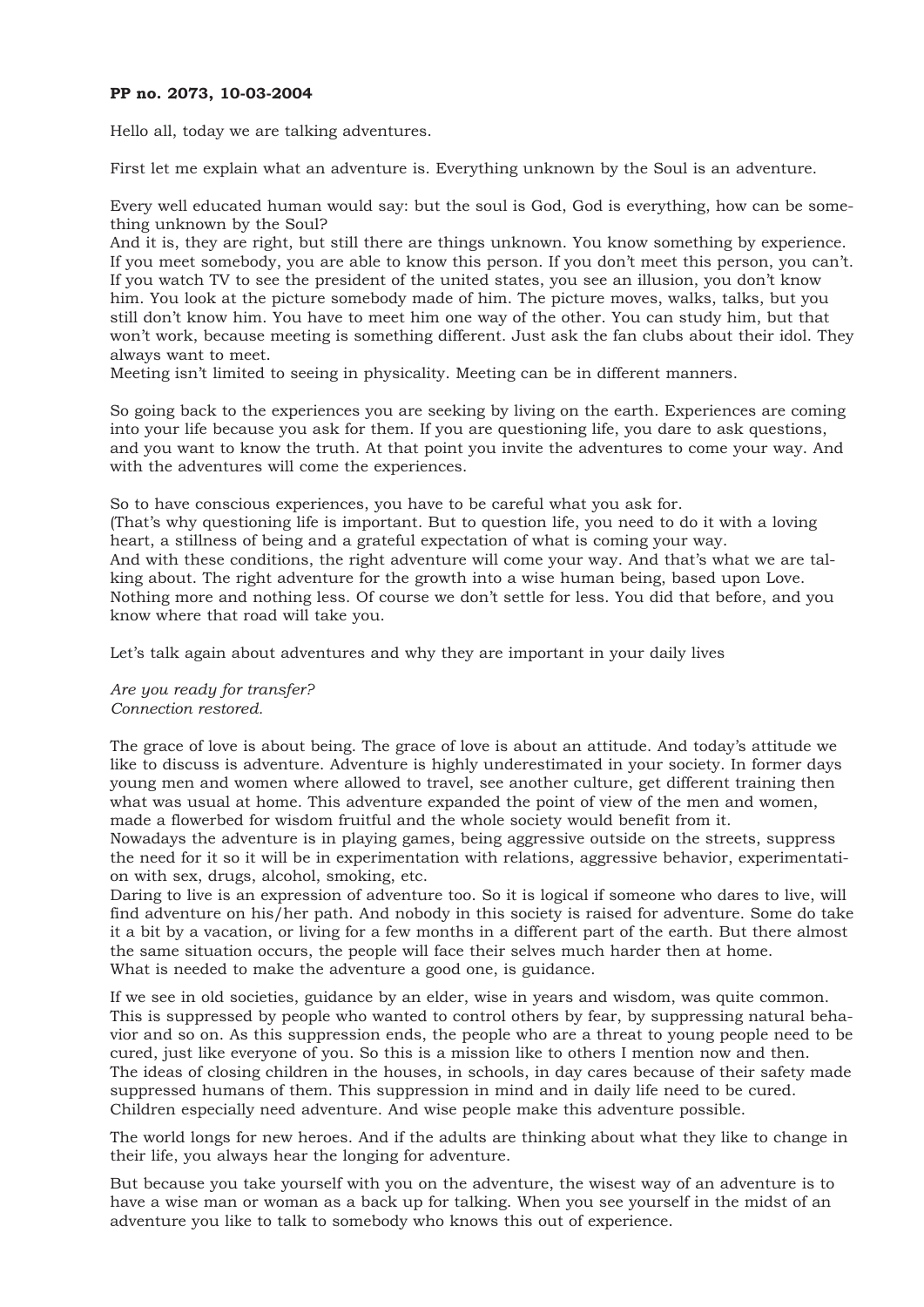That's why all the social work doesn't work in the society. Who is talking out of experience? Who has grown wise because of this experience? Who can guide, who knows the process? That's why older people in other universal societies are honored and respected, because of their experience, the love, wisdom and the guidance they can provide. If you look at the older people in the society you see teenagers in their second youth, they missed the adventure, and now with weak body's plenty of time and somehow a bit of finance, they are trying to do what they wished to do in their lives. How sad this is.

The need for adventure can't be underestimated. It is to profound in everybody. It is a longing for wisdom, it is a longing to know yourself at the highest possibility of who you are.

Society needs to give to the people ways of opportunities to be the best of who you are, without competing each other. That is very important, when one wins, the other loses. And this is not a way of a loving society.

You need to direct this energy in a win win situation, in every game. I will mention a few: chess, soccer, football etc.

If you don't use the energy for adventure, you will raise a suppressed generation of humans, not being able to put their experiences into wisdom for the next generation.

The next times after the announcement you will see lots of people trying to live their adventure to the fullest. And this is a good way of thinking. If the adventure will go right, you won't find bitter people in life any more. But to get this adventure right, you need to have guidance for them. And yes, this is a very hard device to accept for the people needing an adventure. They will think, I don't need advice, guidance, it seems like they treat me like a baby, I am not a child in need of a mother, etc, etc.

And no, they definitely don't need that. So we need to talk about guidance.

Guidance is something funny. You have inner guidance and outer guidance and both are necessary. That makes it remarkable. Much of all the spiritual concepts are just mainly inside processes. But guidance is inside and outside. It is an ongoing process inside while you listen to your soul, your heart, the divine spark inside. But it is also on outgoing process that you share your richness with others. It is as a matter of fact, more a sharing on the outside then a giving or asking.

You give guidance while sharing your own experiences, your example, your love by radiating it from the inside out. Eventually, you don't need to do anything for it. You just are. And if somebody is drawn to you, he or she will ask questions and you are giving an opportunity to share your inner riches, your wisdom with the other.

It is just a question of trust. Trust in your capacities, gained by training in adventures, trust in your wisdom gained through complementation about your experiences, trust in your inner guidance from the source, and trust that what ever comes your way, will be for the best of everybody concerned.

So we are back again with the third grace of living, daring to face adventure and accepting guidance. This concept will give an opportunity for everybody to use their energy, to gain wisdom, to learn form older people's wisdom and restore the balance in the world between the generations.

If this grace is restored, whole generations will be benefiting from it. But the problem the world has to face is generations upon generations who still need to go through this process of going on adventure and seeking the wisdom that lies beneath the experiences. And there will be a great asking for guidance, which requires listening to the inside guidance and listening to the outside guidance. And this both will be a challenge for the world to provide for all, because of the ages long suppression of this need for growth in a human being.

Because adventure is a soul asking for great opportunities to grow into wisdom, into learning, into loving based of experiences into knowing himself.

I leave you today with time for pondering this message if its fits in your life. See you next time, and thank you for reading this message.

Ashtar says goodbye to all of you with a smile in his heart.

*Transmission closed.*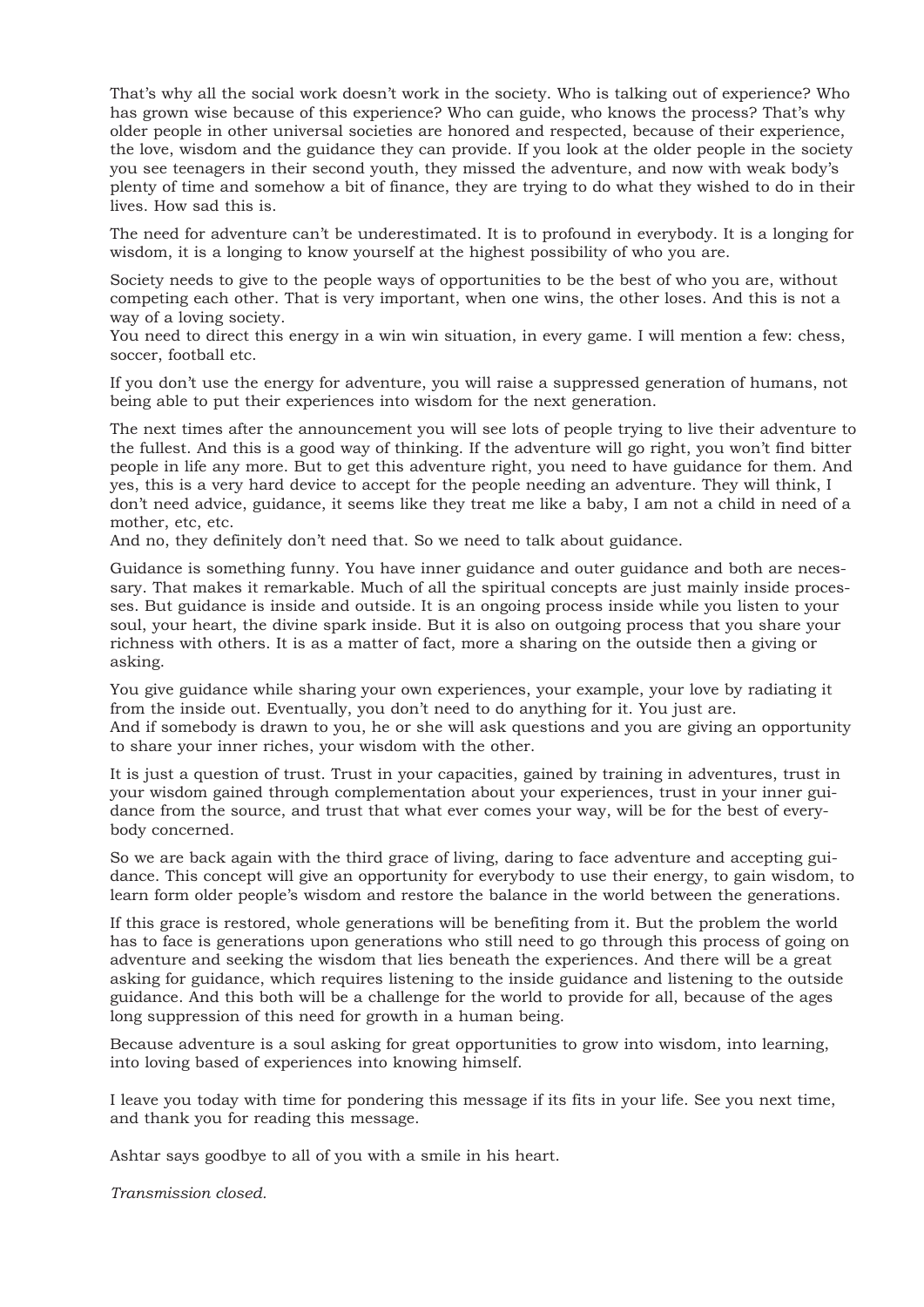#### **PP march 11, 2004**

*This is Ashtar seeking connection.* 

If you consider life in its fullest, you will have different topics to discuss with each other. I use discussion in the way of sharing, in changing ideas, respecting other points of view, acknowledge the other in their own experiences of being a divine spark, cherish the other, taking care of each other, enjoy being together, bless the other in deeds and thoughts.

Everything goes with the flow and the tides of Gods divine breath. Feeling this flow, acting on it, anticipating the ups and downs of this tide is an art of living. So we are talking about timing today.

Timing is important because when you feel the tide, you are able to time your actions, so you accomplished the maximum with the lesser effort.

This is what children in school always want to do, if they are living in the western society. In India they don't feel the dull obligation of studying nonsense. There they see the reason for study, the poverty of their families and the key to achieve a better life.

In the west the children see the mechanical way of living, eating, learning, and logical. Without the spark of Gods light everything is dull and not worthy of any attention. So they are right also.

Timing is very essential. If you want to go with the flow, you need to find the flow, where is the stream of Life, which way does it flow? Where is it going? But considering this, you also have to consider the flow of the society. Because running in the beat of the society will keep you from disappointment, exclusion and being alone. In some societies this means to not obey equals no food, or no hand, or starving to death without other humans taking care of you when you are sick.

The flow and the beat can make beautiful music when they come together in a mixture and gratitude for the flow of Life. It will become the dance of Life.

This is normally, in your society, not the occasion. Not before long the guidance in books as the I-Tjing for bending to the society but still living in the flow of Life, describing the art of changing, will be out dated. In a society which respects the divine part in everybody, the flow of Life will be respected.

Still at this moment, this isn't the occasion.

The timing is essential for the flow of Life. Creation and contemplation, making efforts and time for fixing and cleaning devices or households depends on it. There are some arts on this topic still in working order and they will be developed in time to a better understanding and part of daily life.

I suggest reading the growing, and harvest calendar based on Rudolf Steiner, astrology for humans, the moon tides, the changing of seasons. To the western human living on these signs sounds very un-free, not rational at all.

But if you are considering living on a living creature, with moods, love, running of blood through her veins, how can you be thinking that all this doesn't matter to you? Being just a little spark of the divine on a big divine being, you can be considered as ants to her. And today you are more behaving like a cockroaches. But then the one who isn't cleaning garbage, but making it with great efforts to spoil everything.

Eventually you all need to learn the art of timing. And this is a grace of living again. Because going with the flow, seeing to flow, living the flow, feeling the flow, life becomes less a challenge and becomes more in harmony with everything there is.

That's what matters. You've lost the knowledge, the quality of living in harmony with everything around you.

Normally in Lightwork groups, going with the flow is something about creating. They consider it good if you want something and going with the flow provides the desired outcome.

Timing and going with the flow, I would prefer, is going in harmony with everything in life. The currents of tides, the breath of God, the rhythm of living of mother Earth. It is so much more then everybody thinks it is.

You need to be very sensitive about it. To feel mother Earth and her way of living, feeling her breath, her moods, her thoughts. Harmonious living with her, with the stars, with God, with each other needs education, needs examples.

In history there was solid knowledge of this, and you need to re-find this knowledge. Because it is indeed an art to live this way on earth. And consider, if you go to another place somewhere in the universe, every planet as a living being has his own rhythm, his own song which need not to be disturbed. And if you don't live on that rhythm, sing your song in harmony, you definitely are going to disturb the song. And this karma isn't the one you will like to burden yourself with. Because you don't want to be a karmic obeying person. To be free of karma, to be free to the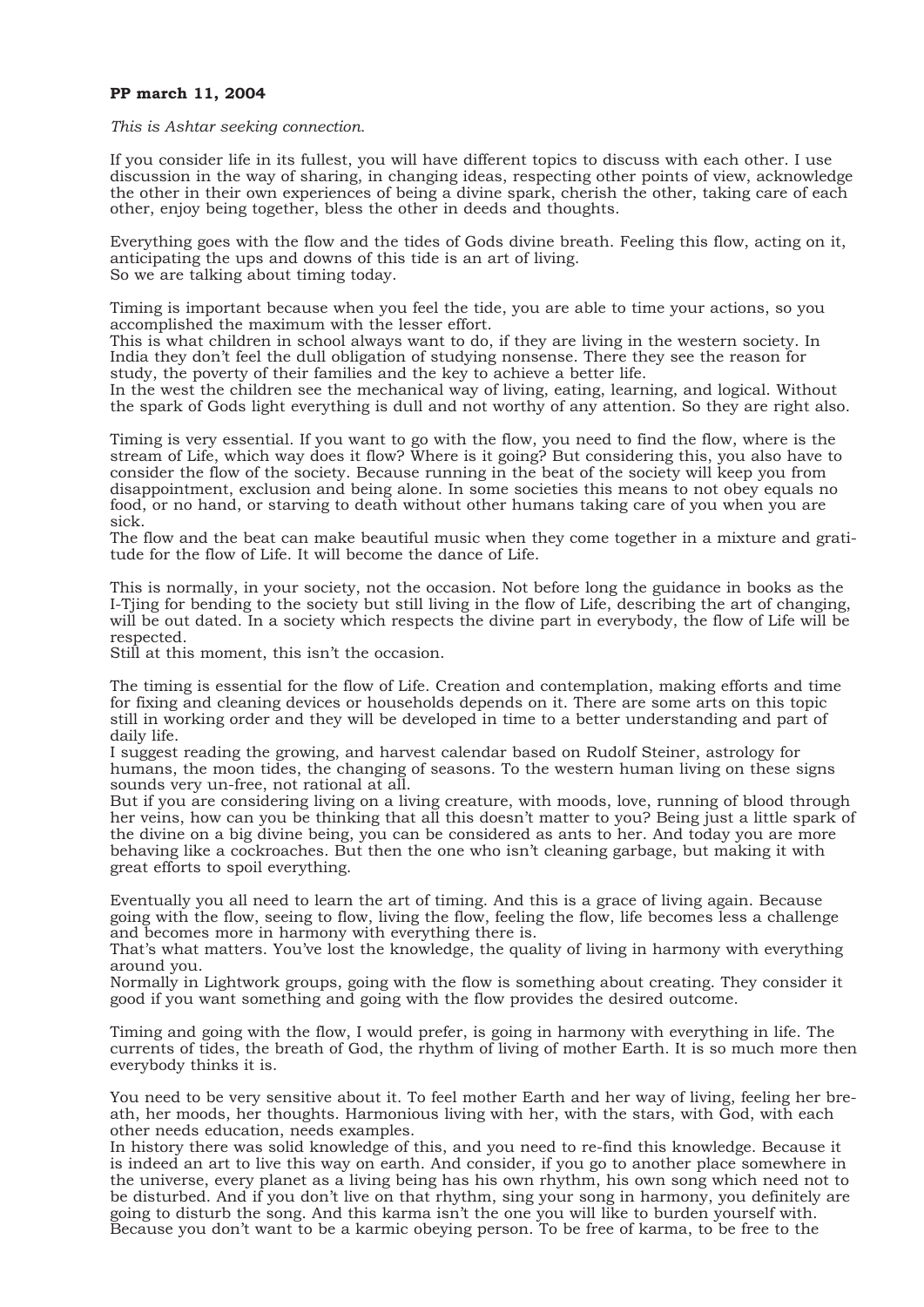light and the love of God, and obey only your divine will is the purpose of being a spark of God. So everything in life has a song, and this song is singing through the universe, and when things are living together on each other or beneath each other or inside each other, the songs needs to sing together. Only in togetherness the songs will become one in harmony. And eventually learning to sing this song. Living on the beat of the heart of all that matters, makes life into a dance and a joy to be.

I will state, that science needs, in matter of fact, to give everybody the opportunity to learn everything about rhythm, flowing, loving. So they need to seek this wisdom for everybody. Then the schools need to make this wisdom available for everybody.

The talks about free energy, cars which don't hurt the environment, okay they are needs of today's society. The people want to live their life without changing much of the habits and try to keep the same style of living. What is wrong, with this you would say.

Nothing for the time being. But consider again, is your style of living in harmony with mother Earth? Is it an expression of gratitude to her existence? Does it keep track of her moods, her view of life? Does it consider her at all? I don't think so. You don't take your responsibility for her life and all her inhabitants. You are thinking about cleaning the garbage you made. But not of a better lifestyle which doesn't make the garbage. If you tape your body very closely so your skin can hardly breath, what will this do your body? So what are you doing regarding the skin of Mother Earth, with your roads, your buildings, your parks?

Who is sensitive enough to sit on a place, meditate on it, and ask sincere to the soil, the air, the waters, what that specific spot wants? And if you need to build a house somewhere, do you ask for permission? Do you ask which house on which conditions is welcome on that particular spot? Again, I don't think so.

May-be you don't like to hear all this responsibility stuff, the rules for living harmonically together, the learning of the wave of creation, the wave of living in a particular place. It definitely keeps you out of trouble. But there is something else to consider.

If you know this, you will know that what you want to achieve will be good for the best of everything and everybody concerned. You don't disturb Life anymore.

Now, you will ask, why is timing important and why is it a grace of Living? You know that the human has his free will. This is the answer to these questions. If you consider everything, you are sensitive about the tides, the breath of God (inhale, exhale), you don't disturb the life of other, the song of the other, nothing will stands against your choice to use your free will and put things to motion, to action. So, matter of fact, it is your free will, which will choose the moment of timing.

So the grace of living today is about timing and respect. Respect for the way of living of other creatures, respect and mingle with the other songs of life singing Gods grace through the whole creation. While being you, sing this song. So better make all together a beautiful one.

Because of your free will, you have the opportunity to choose the timing of your actions. This is your responsibility in life. To choose what you want in harmony with the rest of creation and to choose the timing for your creation.

This is the responsibility of the science in your world. To give you the knowledge, the tools for creating a life for yourself without interrupting other lives and songs.

This is the responsibility for education, to guide al of you through life with the right knowledge to live in harmony with the rest of creation.

To live in harmony, timing of creation by you and me, needs to be done with respect for any other being and their song, their tides, their joys and their existence as being a divine spark of creation.

Freedoms of choice, the free will gives a huge responsibility in life. Humanity chooses to have this freedom, but also to have this responsibility. Better to use it for the good of everything / everyone / ALL concerned.

Ashtar is leaving again to give everybody time to acknowledge the wisdom inside everyone of you. See you next time, goodbye dear hearts.

*Transfer closed.*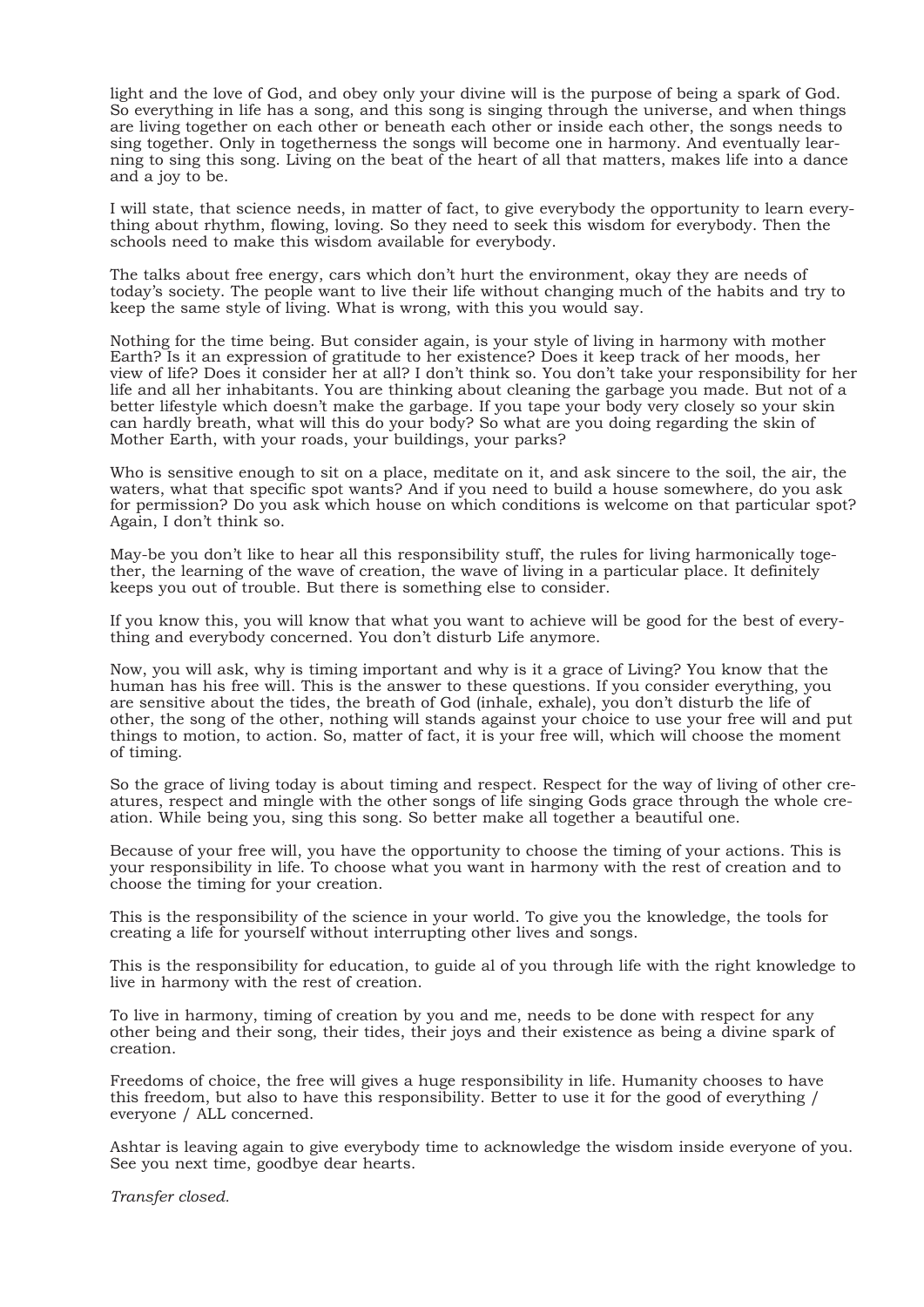## **PP march 12, 2004**

This is Ashtar speaking.

Very Big Smile, the glorious moment of hearing people speaking of adventure. You see, these messages are thrilling people to rethink their life, to reprogram their mind and their view of the world. It is always about concepts. And depending on the concepts you choose, that will be the world you are manifesting. That's why it is important to choose the right concepts, to contemplate them, to share the visions.

If you are manifesting a world, better make it a good, joyful one, right?

So life is unfolding in it's splendorous beauty of many chances, many possibilities, many directions. Which path shall it choose? The outcome will be the same. In matter of fact, the right path doesn't exist. At this moment, it doesn't matter what your background is, it doesn't matter where you came from, it doesn't matter if you are of pleiadian or of feline nature, or a mixture from both of them with greys and lizards and other aliens you didn't heard about before, because they are extinct at this moment. It doesn't matter if you are the heirs to a great capacity of might, kings. All that matters is the crossroads you are standing at.

The grace of life again, is about choosing. The choices you are going to make the next months determines the outcome, the timeline of growth of a new world. This new world will develop in time into a society. In this society the individuals are growing, choosing what kind of life they like to have on Earth, and this choosing will determine the growth, the speed towards the goal, which is ultimately the same everywhere in the creations of creation.

So how you play the game determines the speed, the quality, the joy, the pleasure, not the outcome. And because the outcome is known, the only part of the freewill you have is timing, coloring and which music you want to play on which moment. It determines the sheet music of the song, not the overall sound of the music.

Every level has his own vibration, the colors which are being used to make the light, it's own character and this is the setting, the playing field we all are allowed to play in. But the freewill situation, makes the game a bit different. You choose and because you're choosing you determine the speed of the flow and the quality of choices makes the flow go faster or slower. And because of your choosing, you determine the pain and misery you will feel along the path. Going slow means lots of bypasses, labyrinths, going downs instead of going ups. And all these choices of people and the vision they bare in mind, will determine the solutions of

the new world which is coming closer.

The grace of living, as you already have noticed, comes in 2 or 3 words which are going together in one concept of seeing reality.

Choosing goes with freedom and freedom goes with joy. So the bare fact of being able to choose, makes you free as being, this is a responsibility we already have spoken about. Just reread the earlier messages several times to really get the picture of my messages. By freewill, being able to choose the timing of everything, you are free to express yourself. This is a unique experience. And being able to express yourself, you need to find out, what you like to express.

In the books, "Uncommon conversations with God", God always talks about what is the highest expression of your Self. Being a slave or being free and starve, is the question in the United States of America. In Holland you can't be starving to death if you are keeping yourself within the rules and regulations for your welfare money, and this money isn't free at all. They keep an eye on you, about your doing, and oh God, if you are enjoying being unemployed, making the best of your life, instead of being idle for the sake of being able to get to work immediately when a job happens to come your way, then you will face lots of difficulties.

And being unemployed doesn't mean you are being idle. Lots of people are contributing to the society without having a job. I dare to shock everybody and say: being unemployed is a necessity to make a contribution to the society that really matters.

Being unemployed makes you free to be of help to others. To share a smile to others, to stand still and listen to a story of another being, so this being has the experience that some did notice him and cared enough to listen, to share.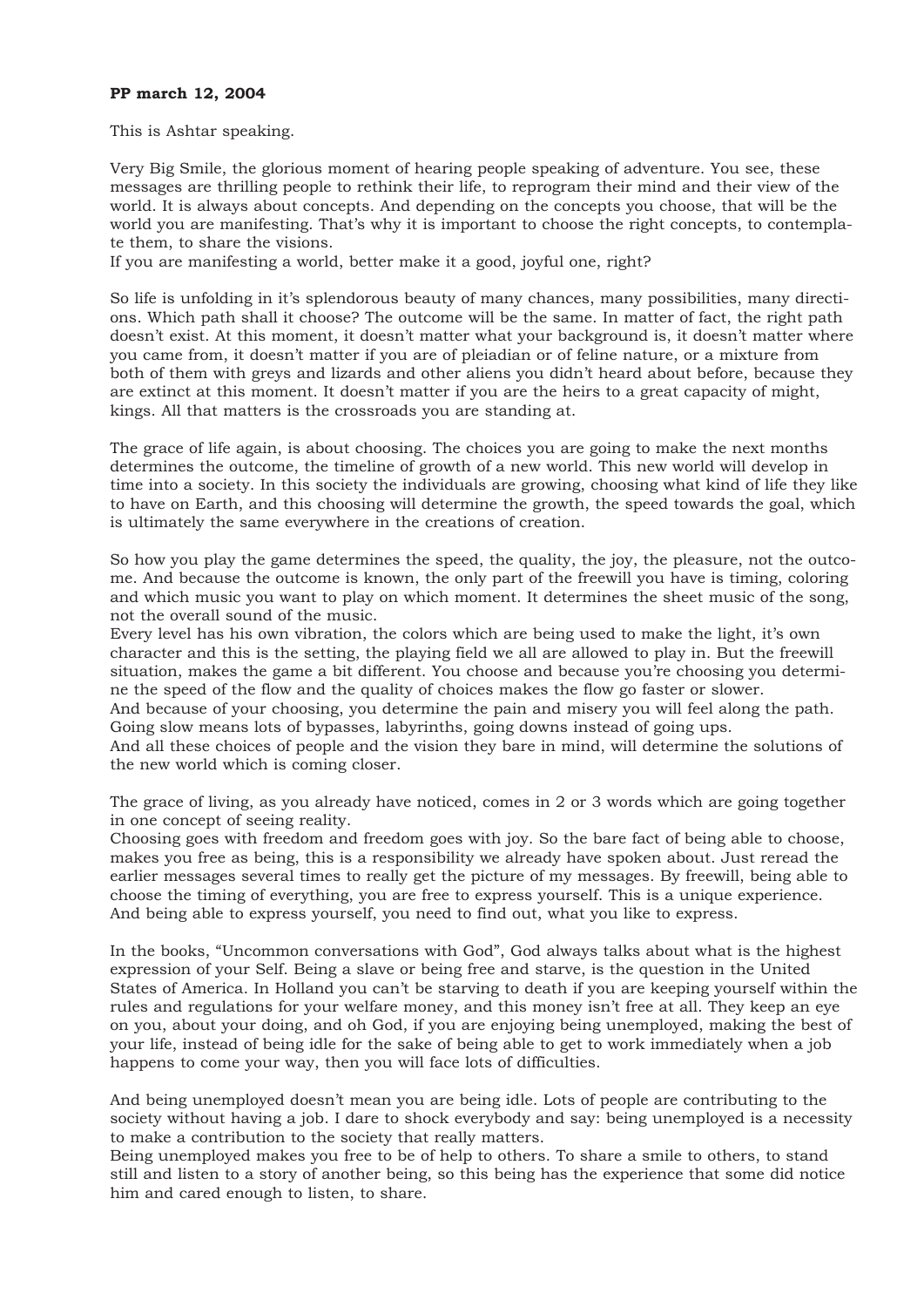People are living when they have time to express their selves. So the system makes sure you don't have time left to do this. Without time, you are walking the treadmill of the system, without thinking, even much better, without feeling your Self, and if you don't feel yourself, you don't feel the divine spark and the urge to express yourself.

What makes expressing yourself so important to make society determined to suppress this urge of living? Expressing yourself is creative. Being creative means you are creating something. Which gives you a clue of being a bit of God. And God needs to forbid this to the people, because otherwise you can't suppress them anymore. Which is right? God can't be suppressed. God can't be a slave of an economic system which doesn't support freedom of expression.

Oh, you sure are free to express yourself. But you will have to add: how about the time to do it in? What about the money to buy the materials? What about the capacities? And how do you do it? Have you learned at school the joy of expressing yourself in a song, a painting, a walk, a ? whatever made your heart sing and made your vibration start to glow, whatever makes your being start to radiate light to the divine source?

I guess not. School is serious, you know Sir. No way, living is an expression of God. This makes you sing of joy. Joyous people are free to feel what they really are. But to make sure you don't have time to feel the joy, the means of expression are limited.

Nowadays the people are expressing themselves, by the car they buy, the movies they see, the kind of chips they eat on the freedom choice of on which couch they are sitting. And the house is rented, the car is paid on credit card checks, and you do only have a bit of spare time to do the consuming of things, because the rest is consumed by the job to fulfill your slavery duty towards money and to pay your checks.

And in school you are programmed to dull your mind to get rid of the ability of expression yourself, by the way your school system is arranged. We can talk for hours about the irrational choices people are making doing all things for the sake of being a slave.

What matters is the joy of living, the joy of choosing, the joy of expression. In this way you are expressing God in its splendor. And if everybody is doing this, living the amount of God he has inside, wow, what a world you will be living in.

So you need to get expression back in everybody's life. Funny it is, the word says how the society sees you: every body. Not every soul, not every being, not every human. Let's rewrite the language in into a healthier way of expressing yourself. Because everything is about expressing, and experiencing these expression. And this way you are getting to know your Self, and then you are getting to know God.

And in either way of expression yourself, you are creative, and this way you are creating experiences just the way God is doing.

And God feels the joy of his creations, he feels the joy of his expressing of being god. He can't choose to do it otherwise. We all can, living in the illusion. And that's why God made us in this illusion, for the fun of it. And we have to make sure for ourselves that it is fun for us too. To make the fun increase, you and I need to study universal laws of creation, universal laws of Love, to understand the nature of God. Which means to become God, otherwise you can't understand him. Which means you are God and becoming God. God in motion, God in expressing, God in experiencing, so everything is God in joy.

To go back to the expression the freedom of choice, the freedom of experiencing, the freedom to live Life to the fullest. You have to choose the life you like to have, for yourself, your children, your neighbors, the cat, the dog, and the ants (not to mention the trees, the water, mother Earth, the elves, the dwarves, the angels, the protecting guides of you (do you like to give them an easy job on you, by living a joyous healthy life, or wandering of the road by your choice to stagnate and obstruct the flow of your life? then they will have a hard time to get you back on track, if you want to) the stars and the federation of worlds, and all the galactic fleet and any spaceship and alien concerned about you and your immediate future.

To use the freedom of choice wisely, you have to consider the freedom and responsibility you bear, but most of all you have to consider the joy of expressing yourself to the highest good of all concerned. Life is too short for you at this moment, to waste time on non joyous occupations. And I certainly am not talking about egocentric pleasures, or something like that. Joy is divine,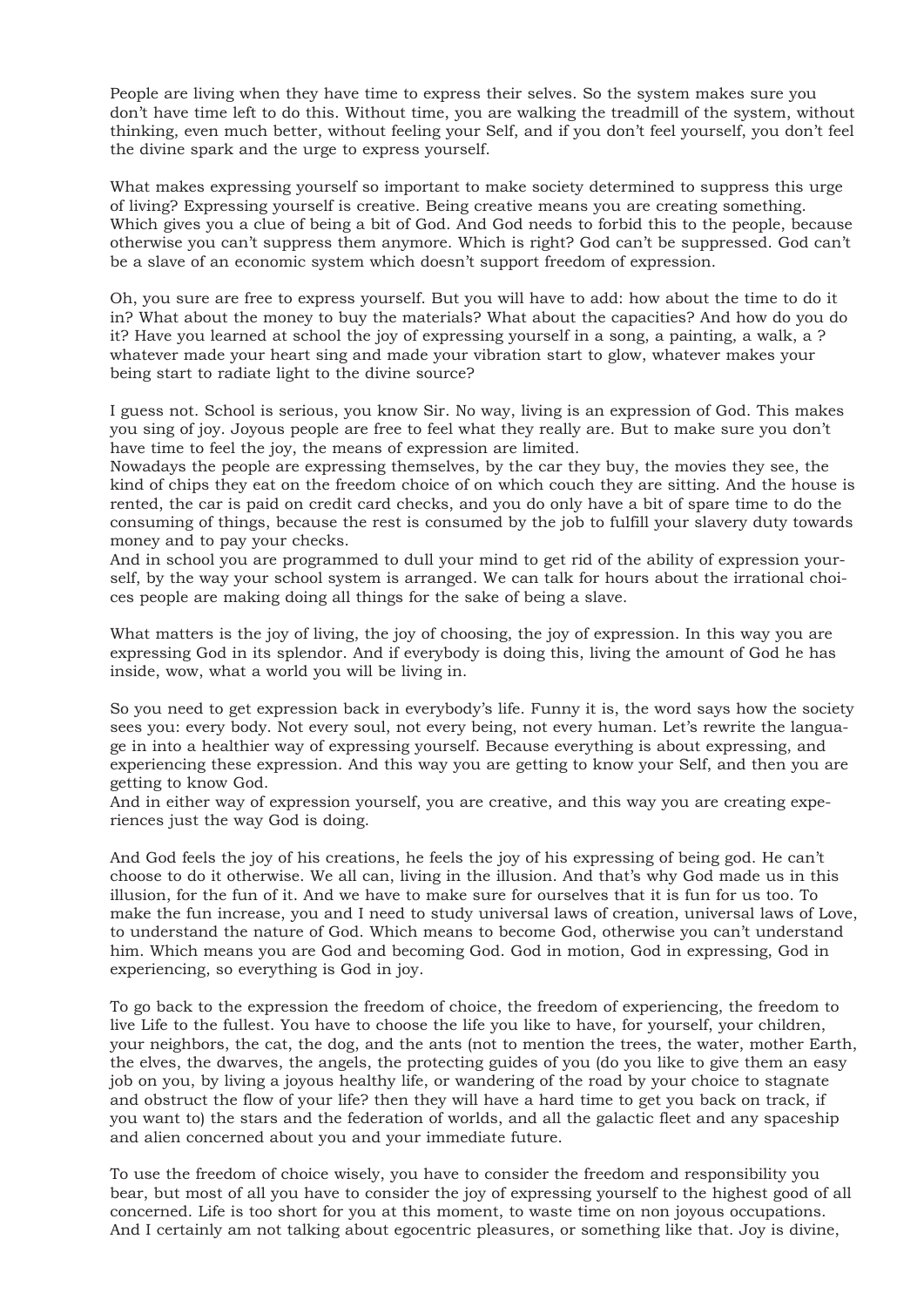just like you. And the real lasting pleasure, is the joy you will seek. This is the joy of God. And you are never to be satisfied with being less than God and feeling less than the joy of God expressing himself in Love for his creation.

And that is the way of being God, acting like him, feel like him, express yourself like him, but first of all rejoice like him, or her, or it. God is everything, no matter what.

I am taking my leave for the moment, reassuring you that the vision, which I have mentioned earlier in a message about how you would like to have your coming world, will come. But you have to decide, which vision you would like to come, how it will be colored, which vibration it will have, how it will vibrate into music, into existence. You choose, and your choice it is to take the short road with the flow or the heavy road up and down the hills.

And let the Joy and Love of choosing guide you through your decisions through the day. Keep your vision high into your awareness, into your being, into your joys, and it will manifest for the good of every ONE (which indeed you all are, one together) in your world. My you in you benefits of it, with you and appreciation of your creation all together.

Goodnight for all of you, or a good day for all of you, depends on which timeframe you are living while reading and feeling this message,

Imhal anam pateh solomoeny

Ashtar,

*Transmission ended for today.*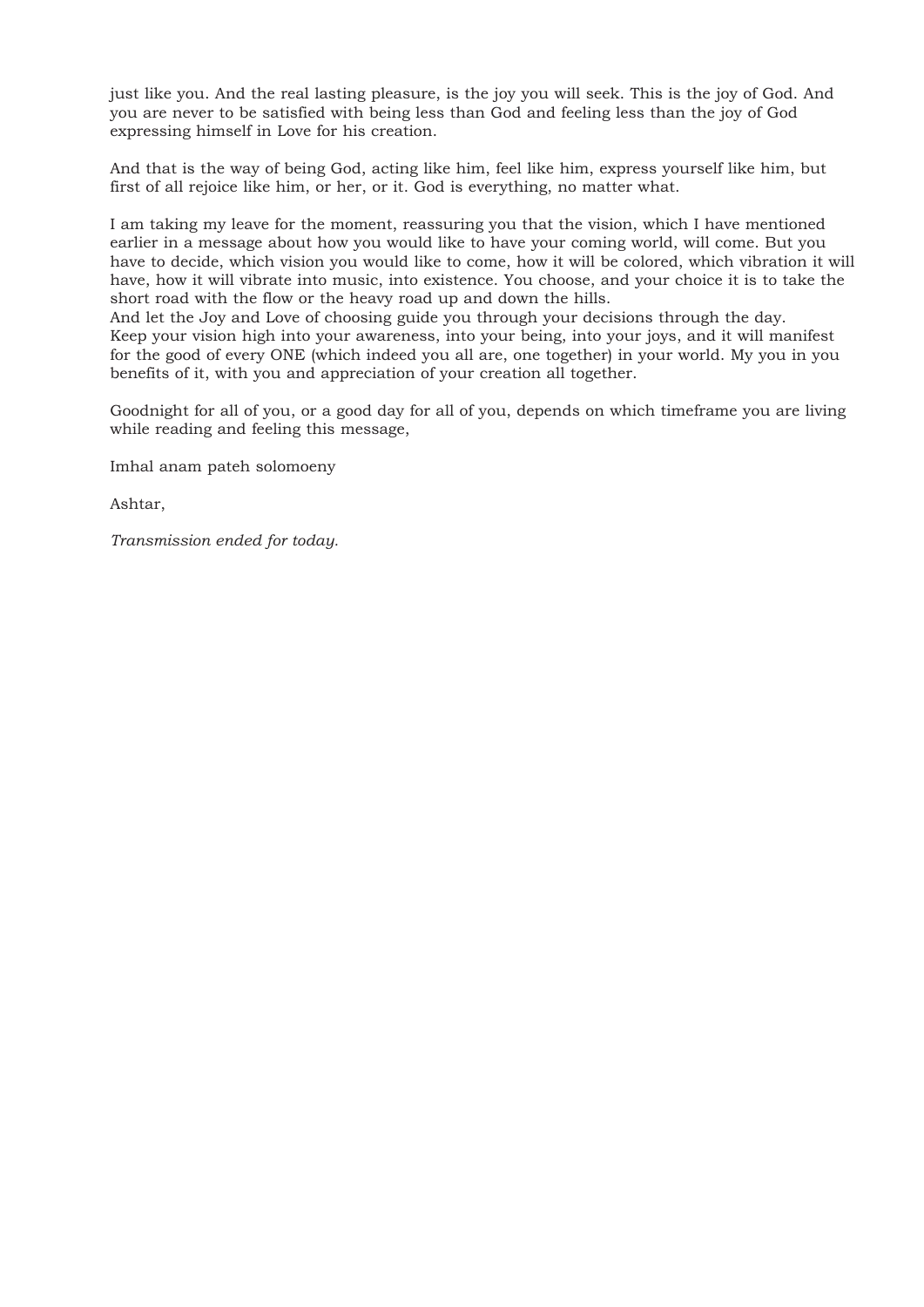This is Ashtar speaking.

This transmission will be logically in two parts, just depending on the abilities of the receiver to keep her eyes open for today.

## **This is transmission 2085.**

The outline of the nearby future is getting more and more clear through the messages. It is not important to follow these guidelines. You are terrific stubborn beings with a free mind to choose with free will which society you like to create. But before you are going to do so anyway, I like to explain again the reason for these messages.

The messages are transmitted to give you guidelines for the use your freewill with discernment. How can you choose something you don't know? You can't create a vision, without knowing what to create. As a matter of fact, because you know something, you are able to create it. And then it is handy to be a God your self. God knows everything, so you do too, being God. That's why the infinite recourses of creation are at your asking. Considering the free will of all of you, you have to ask. So you have to make sure that you don't ask to fill your head with crap, watch TV, eat garbage (the nutrition value of your food), poisoning yourself with smoking, drinking, drugs and cola and so on, work to pay the slavery duty for money, and when you are too old, worn out to enjoy life anymore, you are getting a poor pension to get your children fetched with your hospital bills, so they are sure they are getting the same life as you had. Then the circle is complete. The way out is Nesara, except that is the beginning of the way out. So what are you asking for yourself to get a better life? What is your vision of living a life full of comprehension, love, joy, fulfillment and others having the same values in her or his life?

Life is, how it is depends on your creation. And as a matter of fact, the illusion depends on your asking, your freewill. The rest is, rest assured , in Gods hand. He is taking care of it splendidly. But as far as you know you are living in the illusion, and ultimately you are only getting an illusion for you efforts. So why waste time on it?

Why is Nesara necessary at all, or the golden age speaking in terms of the Bible (the politically corrected, dull one, the rest left out of it, is more worthwhile).

While being in the illusion, you need to see through the illusion to get out of it. Realize you are God into your core being, and then you are free to be God in expression. Until that moment, it is more a pleasure to remember you are God in a setting which values the growth into God, and cherishes the people making efforts to overcome the inner problems they are facing. The determining fact of looking at people will be how much amount of Love they can share with the world, and what the efforts are to increase this amount and how you are able to support. That's all. So it doesn't matter if you are a captain of a spaceship, or a disabled girl in rags. All what matters, is the love you have, the love you increase and the way of sharing your love with the world.

Looking beyond appearances, looking beyond achievements, looking beyond everything and just see God in your self and outside yourself.

Attachment, detachment, cherishing and caring are the words of today grace's. What I try to give you is a comprehensive manual on every day living with the highest values of everything concerned. Trying not in the sense that I am trying to get the message clear, no, trying in the manner that I give this to you in a present, and I hope you unwrap it and will use it in the depth as it is presented.

Lets start talking about attachment. Attachment is the same word with the same value as suffering. If you are attached to something or some human/animal, situation, love, habit etc, you sure are going to suffer from it. While attached you will like to hold it, and trying to hold it, you will be going to lose it, and while losing it, you will feel pain because of the concepts and expectations going with trying to hold something. Holding is opposite of flowing. Life is forever changing. So that's why you better stay away from being attached.

As we are talking about detachment, you are attached, and trying to get rid of it. So you try to detach yourself. As long attachment is concerned, you are going to suffer also. Because attachment is the issue, the basic attitude, and trying to get rid of this attitude, makes you suffer on the same level as being attached to something. This is not the way to get around with it.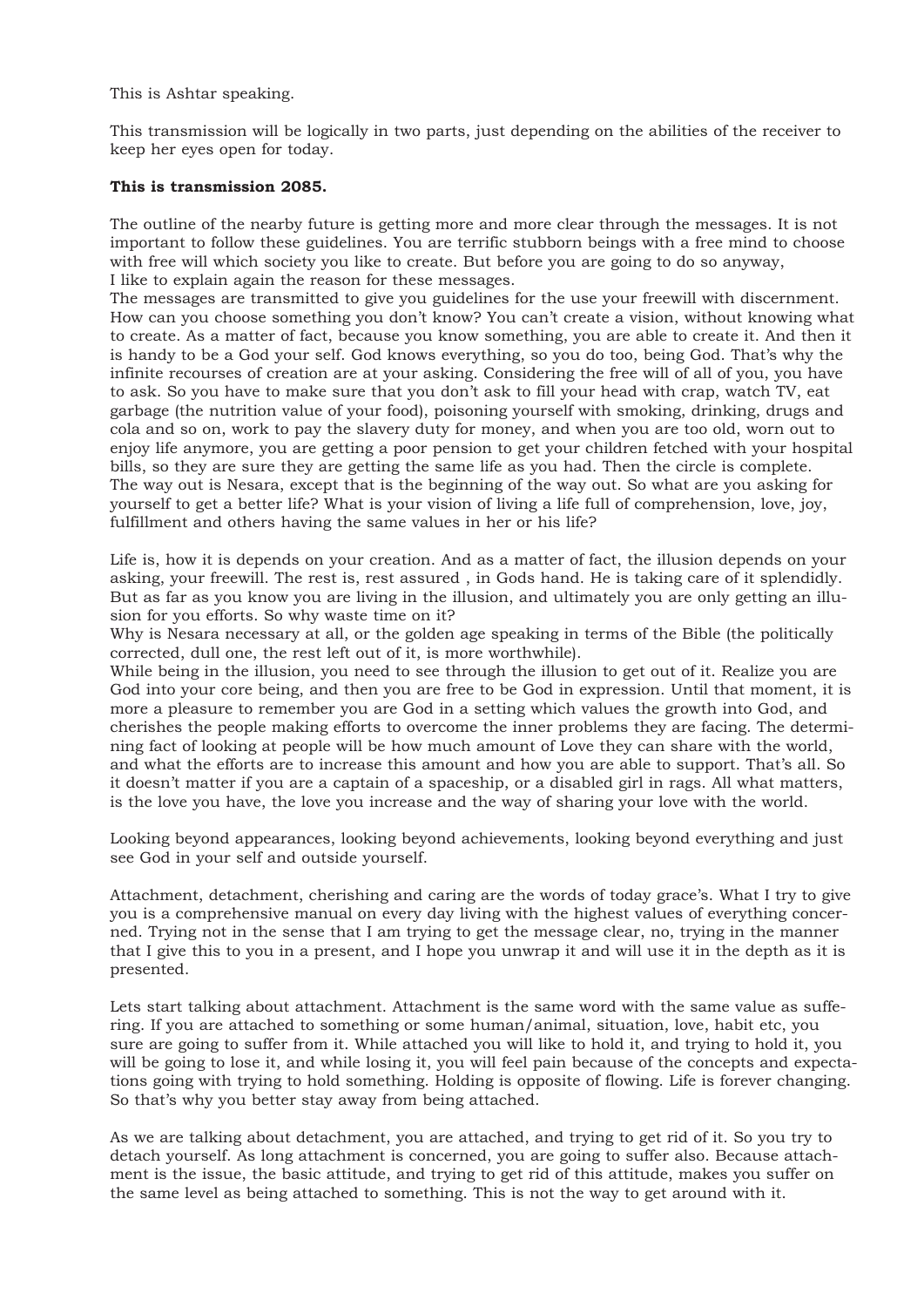Others are talking about preferences. You like something or not and this is your preference. Also the same issue in other words. Wrong again. You will increase your suffering in the same amount. It is only you are a bit free of expectations, and that's why this attitude and concept seems to work. But the main issue still stays the same.

The only way out, as far I am concerned, is to cherish the world. Cherish the illusion of matter. Cherish as long as it is. And then you are able to cherish the next moment in creation. If you cherish the moment, you cherish every moment, and how that moment is unfolding is a blessings to you.

And going back to being grateful, the instant you are grateful you cherish what is inside of you, what is in the illusion, what you feel as being divine and not being part of the illusion, although it is with you all the time, you are in the illusion. So to cherish is the picture of valuing the moment, and let it go. Grateful is being aware of the picture, the lessons, the love, the moment and its blessings.

Cherish and grateful are twins.

The next moment you are grateful as attitude, as quality, you are going to cherish the moment. And in the same instant, you are going to care for the moment. Because the moment, and everything in it, is your creation. So why not take care of it, to let it be a good moment. The logical next step is caring. These qualities, grateful, cherish, care, are part of being Love expressing itself.

Cherish and caring are attitudes of graceful living. It is a grace of Living, while everything is divine and you see it as the way it is. So if you cherish everything the way it is, you take care for the divine in everything and every being. Then you are at the ultimate goal of Live and Love. God expressing itself and it's LOVE through creation, through caring, through cherishing, through being grateful, through Loving. GOD is grateful, isn't that a surprise? Most of the religions learn that GOD liked to be worshipped, but never, never do they talk about a GOD being grateful, or that he cherishes your being. He only cares for the people who believe in him. Funny but that isn't the way of being GOD.

If GOD talks about cherishing. Loving, caring, being Grateful, then you can expect that he has the same attitude for himself. God doesn't ask you to be what he isn't himself. How can He, but nobody thinks about this easy explanation.

Just read the 10 commandments, and see, it is al about cherishing, caring for, loving the GOD inside you, if you see through the demands of not doing things. Let's rewrite them:

## 1) *I am the Lord thy God*.

I guess that's right, the Lord is a Lord, and God is GOD. And there are up and below, or next to him others, but we are speaking about this creation, this universe, this galaxy and this wandering human people, aren't we? I should suggest that you will read: I am GOD, YOU are GOD, and We are ONE.

Thou shalt have no other gods before me.

If there is only one? Why should he be jealous? I would dare to say, this was meant to be: you are God and you shall not give the power over you to other beings, God in themselves, but only look inside yourself for finding GOD the one who you are.

Then he goes again: "Forbidden to make images of everything".

Because if you look at the images you look at the outside of things instead of looking at the inside. So I would say: forget making images about something, someone, doesn't matter what and where, because you will be lost in the world of appearances, in the world of illusions, instead of taking care for the moment and cherishing the moment of being God.

Now he goes mad. "I am a jealous God, so you are not allowed to bow for any other God or images. And if your father hates me, the grandchildren will suffer for this sin."

No way, if we are talking of a loving GOD, or a GOD at all (he sounds like a human, now doesn't he?, being jealous, resentful and so on). Nice example you have given yourself for thousands of years. Again no way, a living GOD a loving God doesn't bear this behavior, how low can you sink as being GOD, this is a good example of a sinking GOD who doesn't know his key value anymore. LOVE is ONLY GOD. And with this sentence it doesn't matter where you put your comma's it is always true. Just try it.

It is again a way to remind you not to give your power to any one or something else outside you. Because if you do this, it will break your heart, your joy, your experience of being GOD. And this will happen this instant as you are doing it. And by the example you give to your children, your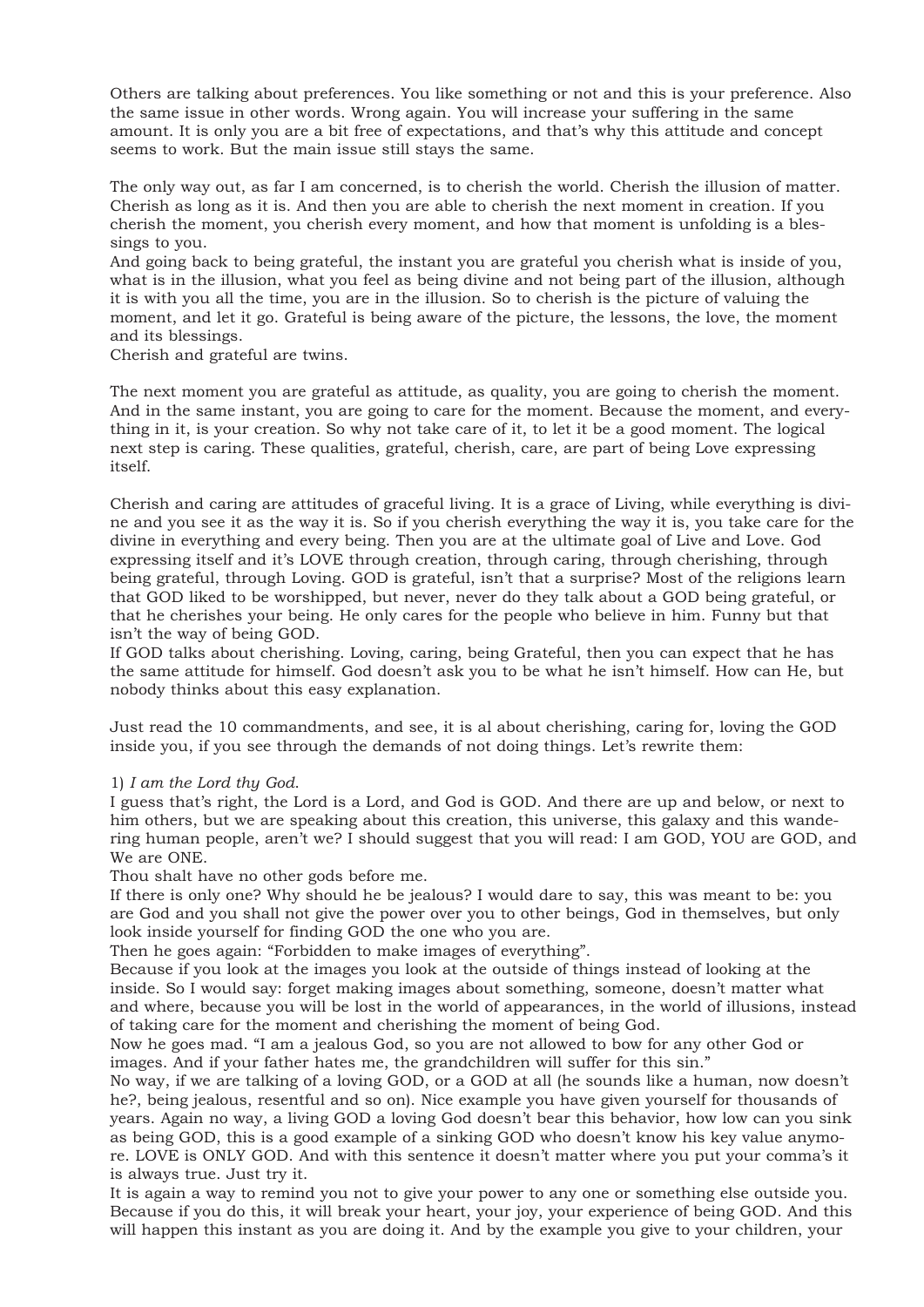neighbors, your friends etc, this will be hard for them to turn around to a healthy relationship with themselves as being GOD. So your example goes a long way, and in this way you are responsible for the pain and suffering they endure for having a bad example of giving away the power of being GOD inside you.

2) *You shall give mercy on the ones who love me and keep my commandments*.

Again bless the ones who love me, and not the others. Jealous? Selfish? What about God recognizing GOD in others, and mercy will follow, just as appreciation, respect, love, caring, cherishing. God is always recognizing himself in anyone of us. And we are GOD, so this is no problem. It is just a conclusion of being GOD and recognizing GOD and the blessed state of being GOD. And mercy will follow.

3) *You shalt not taken the name of the Lord thy God in vain, not holding guiltless when you do so*. Cursing my dears, you like that, don't you? Oh no, lightworkers don't do that any more. But beware what you are asking for, because ask and it shall be given. And this is still the same nowadays. Ask and it shall be given, and imagine your wish and it will come true. And what about the amount of energy you are cursing with, this is a big accelerator of what you are wishing at that moment. Thoughts are very powerful. So this is a nice warning, and not a thou shalt not forbidden action.

4) Then we are coming to the Sabbath days to keep it holy and not working for everybody. Good way of keeping track of the rest of the people, to ensure everybody is resting at least once a week. There is no talk about resting of enjoying, celebrating, expressing yourself, cherishing, caring etc. And there is especially no talk about the obligation of going to the church or the obligation of praying, meditating.

Who needs to pray or meditate when you are enjoying God in yourself? Then your whole life is a prayer to God inside GOD. This one gives a time frame for at least one day of freedom of labor and slavery for every one.

5) *Honor thy father and mother*.

Good idea, but expand this to the neighbors, the mailman, the teacher, the children in the street, your children. Otherwise it is very limited. And honor only if the wisdom is available, otherwise respect them and give a helping hand when needed.

6) *Thou shalt not kill*.

Good idea, every human a vegetarian. Killing includes everything. Murder is for Humans only, and we make no exceptions on this rule.

7) *Thou shalt not commit adultery*.

May I expand this to every relationship? Trust is the best ingredient of any relationship. If you can't be trusted, you better quit any relationship. And if you can't be trusted, it just suggests you don't trust your God inside you. So you adultery your God inside you. Needs a lot of thinking, but look back at numbers 1 till 6 which reminds you at the relationship inside yourself with GOD inside you.

8) *Thou shalt not steal*.

Just a matter of respect for the God inside you and the same God inside the other and caring for yourself and the other.

9) *Thou shalt not bear false witness against thy neighbor*.

You lie to yourself if you lie to another. And to lie means you don't respect, you don't care. Ultimately, you don't see the GOD in another and in yourself. You need a lot of working on yourself to restore the relationship you have with yourself and the God inside you. Nothing wrong with this one, but hard to admit your ails in this one.

10) Thou shalt not covet anything that is thy neighbors.

It is hard to respect someone and see the GOD in that person, if you are jealous. And if you are jealous you act out of a lack of trust in the GOD in yourself. And you need to do a job on yourself again.

So it looks like that these commandments are just a reminder and a test to see if your connection with the God in yourself is attained or not. And this test is the one you take for yourself. And the responsibility you take for yourself.

And we here just like to look at your achievements more then on your wrong doings. So lets rewrite them again.

You are loving the God in yourself and the God in others when you see the God in them and in yourself. If you enjoy the GOD in yourself and others, if you express the GOD in yourself and others and if you, by gratitude, cherish the moment of being GOD and take this cherishing into caring into expression and responsibility of living the LIFE / LOVE / GOD in it's fullest you cer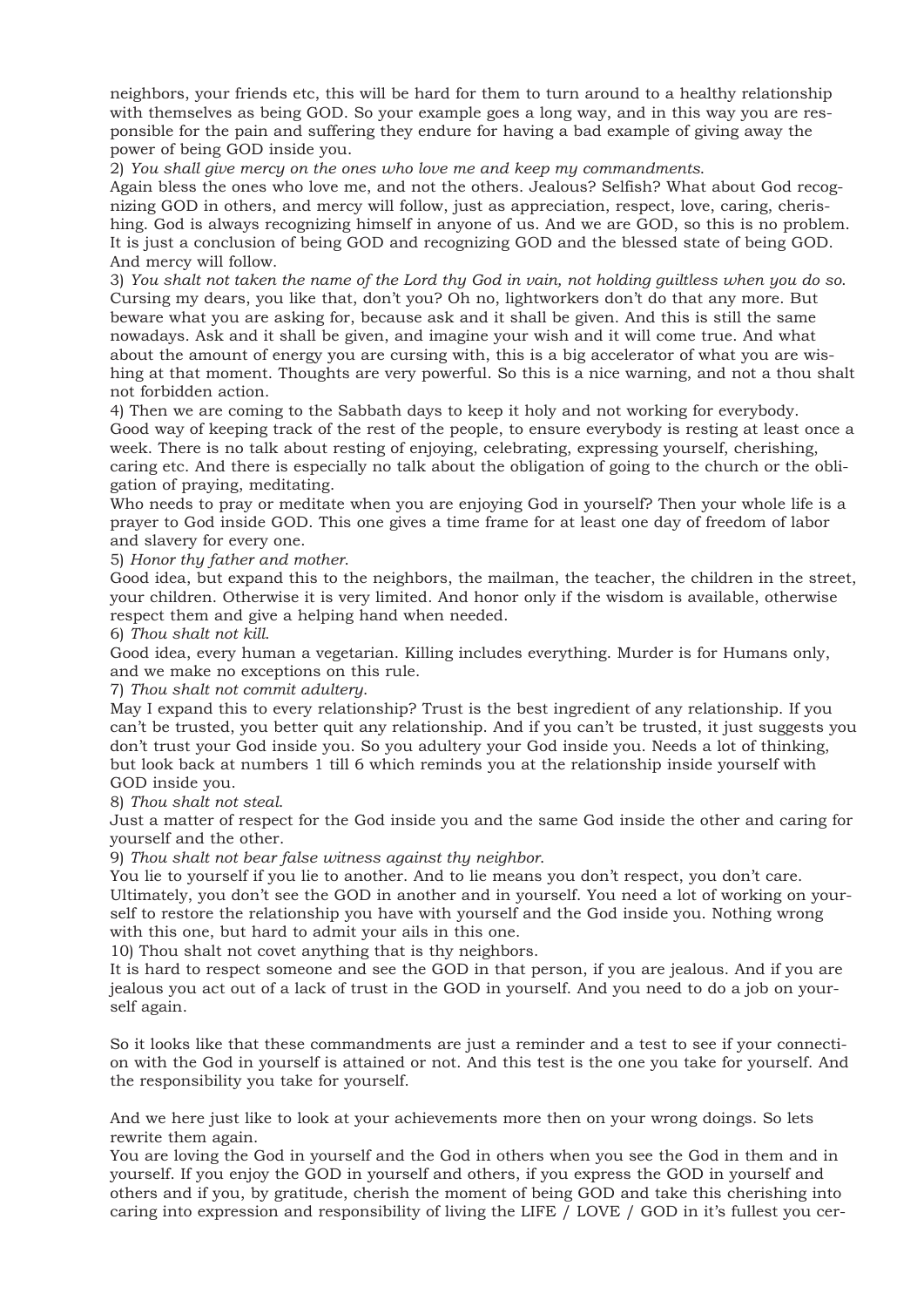tainly will be HAPPY being GOD. IF being happy matters at that moment being fully empowered GOD at that moment. But you certainly enjoy being GOD.

So the grace of living has been expanded today in the next grace of cherishing and caring for the moment you are living as GOD.

That's all about today lessons. Keep your Bible's ready if I chose to rewrite a part of it again. May-be I should ask for a channeler with knowledge about the Bagavat gita or something else, to give you another kind of teaching. Just kidding.

Have a good time to ponder these familiar sentences in the Bible, how they work out in your life and in your relationship with the GOD inside you. And never forget to cherish each other in a cherished moment and take care of it and every living being (which includes all) around you.

This is Ashtar saying goodbye.

*Transfer closed.*

*Let's continuing the transfer.* 

This is Ashtar speaking with a new outline for the future.

Yesterday we were talking about cherishing the moment and taking care for the moment. Taking care for each other and the ten sentences of testing yourself in your trying to be God. Luckily GOD never has to try to be himself. And in time, when you see through the limitations of the illusion, you will know that You don't have a problem with being GOD and you didn't have to try it.

It is always the same, if you are a master, you don't know anymore the hardship in becoming a master. And that's what makes a good teacher. To remember how it was to be a student in the matters of science of the LOVE of GOD.

Science is always about trying to understand the way GOD lives, GOD creates, GOD thinks, feels, expresses himself and how his creation of illusions fits together. Religion is about keeping the knowledge secret, and the believing high. And spirituality is about daily life.

This will surprise everyone except the grounded lightworker. Some think about meditating once a day. But it should be the whole day, by expressing yourself as Being GOD. Some think about killing of animals, and stop eating meat, fish, eggs, milk and so on. But they don't think about killing themselves with cigarettes.

Some think that ??..

The list goes on and on and on, and there is always a place where someone will fit with his believes, concepts, thinking etc.

LIFE IS, no matter what we think. LIFE IS LOVE.

LOVE is expressing itself by LIVING LIVE, LIVING LOVE.

And someone who loves without thinking. One living love, without questioning, just being aware of the love in his or her life, is on the right path, if not almost having finished that path through the world of illusions.

God can be known, Life can be lived, Love can be loved, and everything can be experienced. So when you realize this, live this, you will go straight to where you want to be, HOME in GOD.

Now you know the lesson, and we can finish our business with you and the Earth, and go home. Unfortunately, you didn't get this lesson in eons. And now on the break of a new world, with lots to do, heal, clean, cherish, taking care, being, growing into Love, you need to have an outline for the world to renew your life, to restore balance, to bring the much asked for Love back in your daily life.

I heard about questions about the history of mankind and mother Earth. In time being you will have people who will find the real history in the history of the universe. You all will read your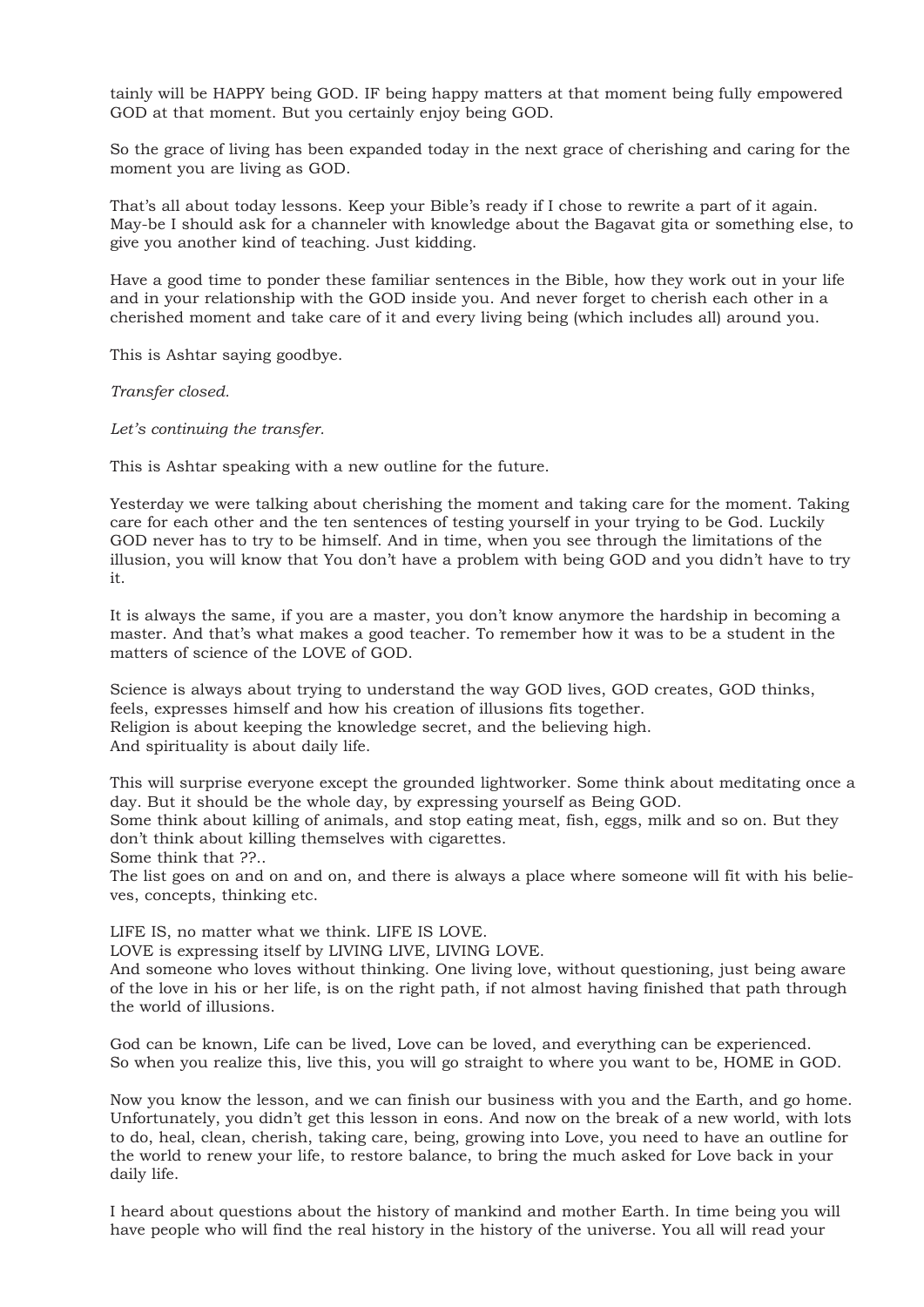own history in the Akasha Chronicles. You will know your part in doing al the wrong things to yourself and mother Earth, and you will start being humble.

You all were part of the wrong guys. You were all part of the warriors, the merchandisers who sold the one who didn't belong to them, part of the greedy people, the slaves, the starvation you caused yourself in another life.

Today's lesson is about being humble. Humble at your achievements in your many lives, humble at your achievements in your present life, humble at your efforts for your doings in today's life. Don't compare, and that is the reason of your humbleness. That isn't the way of being humble. Humble is the way of realizing that you can't achieve anything without the help of your divine spark inside you. Humble that you can't live, love, show compassion, sleep, eat, go to the restroom, without the divine spark in you. You just can't do anything without this divine spark. And you are just one of the trillions on your earth who have just the same spark as you do. So being humble while seeing an ant, is a good attitude. Being humble at seeing a (here I go again, you find them disgusting, therefore it is funny to use this example) cockroach. you know this one is GOD too. Can't image? Wrong! You have to see it, feel it, live it. Then you really know you are one with creation. (hey, you can see an alien in it, you did see Man in Black I and II, lots of violence in it still).

So being ONE with the creation matters. But you can't be ONE without the humbleness for the same creation. All are part and all need to be respected. And only respect shows immediately the way to humbleness.

And because you can't do anything without this spark of divine Light, the divine Light can't do anything without you. Just above as below. Humbleness goes both ways.

Being humble, being respectful to others, so lets look at violence, arrogance, greed, and other nice human behavior. Does that fit together? I don't think so. Al this behavior has the attitude that you are somehow better than the other. Or you don't feel it that way but the opposite, and then you are going to hate the other and do take action to get this hated other out of your way so you can feel your self better than any other again. Trying to win the match, just for the game of it, and talk about how good you where at the game. Are you humble about your achievements at that moment? Again I don't think so. And if you aren't humble you aren't aware of your oneness with all.

What you respect, you cherish, what you cherish you are taking care for, and in both ways you are humble about yourself, not placing yourself or the other on number one position. There are people who think that a little bit of game will generate more effort of the participants. And yes, at this moment, this is the situation at your world. Without a goal, a price, a being better than the others, most of you don't lift a finger.

You have to do things because of the expressing of God inside yourself. God does things right. To honor God inside you, you have to do your best, without the game and the competition. A game is to compare you with others. And this makes you feel better than the others when you win. A game isn't a good place of being humble. Comparing isn't a sign of being respectful to others and yourself. And so a game does the same with you. It is in no way a sign of respect.

At the opposite site you can't be to humble about your achievements. Then you are underestimating them. This is not a sign of a good view of who you are. God can't be humble or lowering himself because he is GOD and there is nothing outside him. HE, SHE, IT, WE ARE ALL. While being GOD who likes to express himself, you have to do it the best you can. Because God can't do less then being the best he is, GOD. There is nothing less then GOD and nothing more then GOD.

So you do things wholeheartedly or you don't do it, there is nothing in between. At this moment the results don't matter. You do it or not. And if you are doing it, then you are expressing GOD in its totally, and you put all your effort in it, all your attention and all your awareness, all your being into what you are doing.

You are giving your energy to the expression you make from yourself. And better not to waste your energy on something you didn't put effort in. God intends the things he is doing, he loves them, he respects them, he gives his energy to the process, to the outcome. And because he is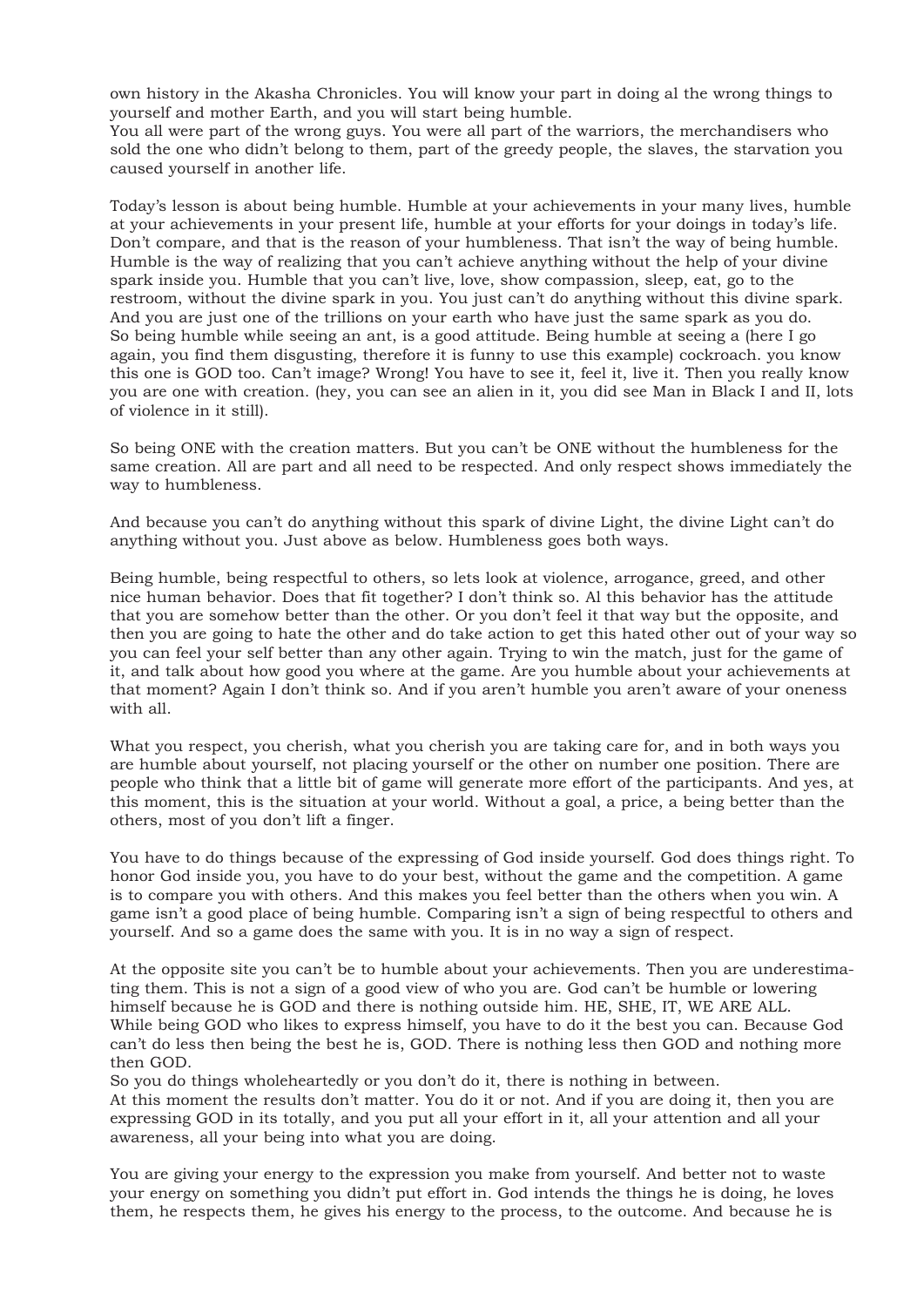good, he did do his best (because he can't do less, we in the illusion can do less, but that isn't the way of doing things, as I explain). And that's why he doesn't bother about the results. He knows the results are good, because of his energy and his attention, his awareness, his expression of his being, his LOVE.

And because love equals life. So he gives life to his creations.

We are doing the same. Everything you create, has a life of its own. Better make it a beautiful life. The energy and love you are giving to its creation is your expression of being GOD. And it is ridiculous of you to think that one GOD should compete another GOD in a game, a play to feel good or something like that or the sake of comparison. If you see it the right way, you can be humble at your own achievements, and respectful at others.

And when you are a fully realized GOD then the results do matter. Because you are going to create life upon life upon life upon life as an expression of who you are. And you are sure you are going to make it in the best resemblance of who you are as the fully realized GOD. And then still you are going to be humble when you look at the beautiful things your recreation will do with the life you have given them. And you honor them and respect them for expressing themselves that beautiful as part of your being.

As you are part of the GOD and part of the oneness, so they are part of you and part of the oneness you are.

So being humble makes it possible to see the other the way they are. And in that way respect has the opportunity to blossom. With respect, cherishing and caring, comes in the relationship and you are able to see the other and yourself as part of the same GOD, as part of the same oneness. And love can flow abundantly from one to the other, because there are no limitations in the expression of being one together as part of the same GOD.

And that's today's lesson of the next grace of living. My channel ponders every day what the next grace will be. And most of the time she is surprised and at the same time she recognized the concepts of the grace of living. I tell you nothing new. I remind you only what you already know.

This is enough for today, I wish you all a good day, and until the next channeling I will think about you and your message to the world and the promises of creation you will bring into existence.

Nibuyat amyn soly aton.

Ashtar.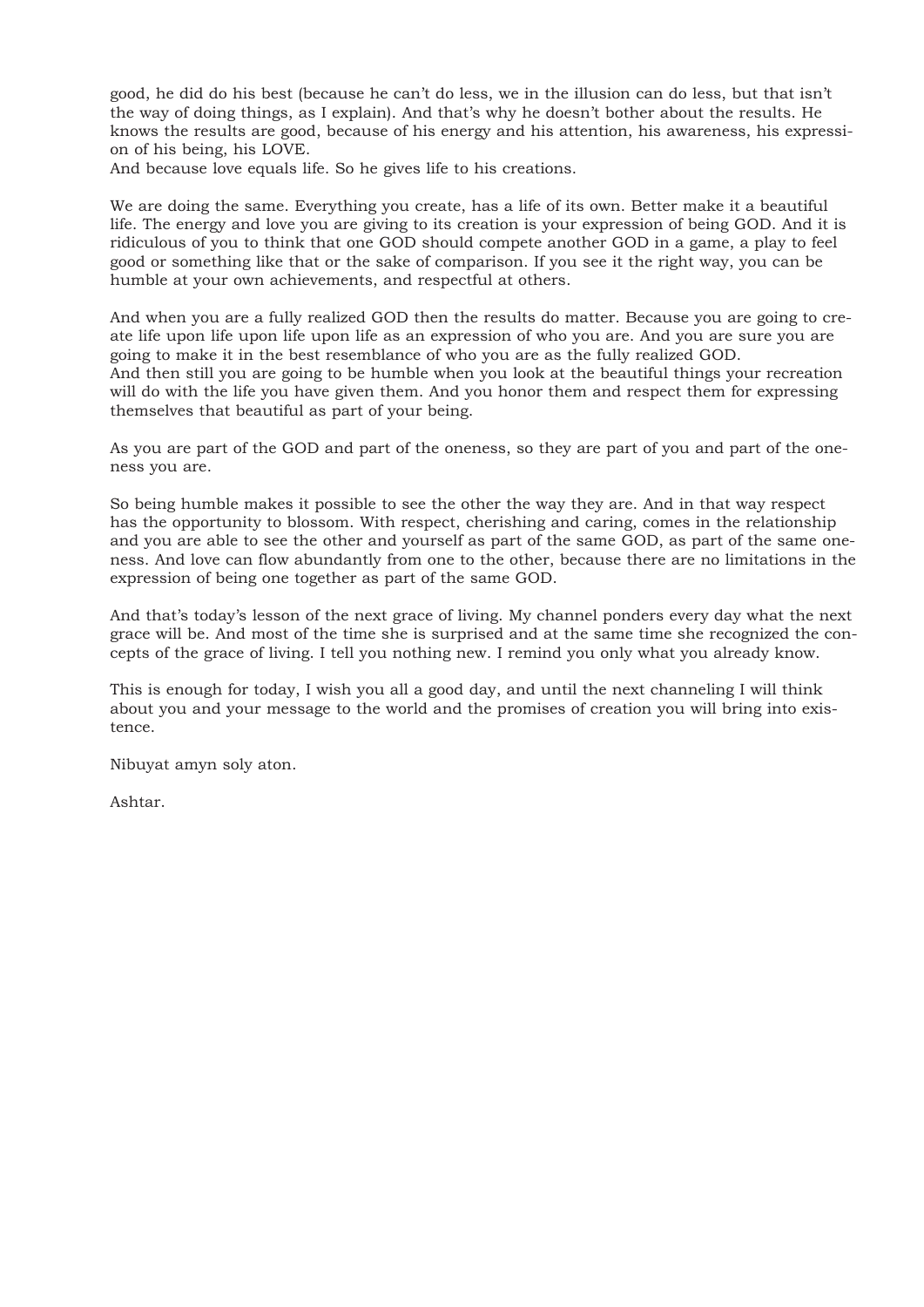## **PP March 15, 2004 no 2094**

This is Ashtar waiting for transfer.

Let's talk again about the nearby future and your point of view about it. As a few people are waiting for the Announcement of Nesara, more people are working to get it done, and lots more people are protesting in Spain to get the perpetrators of the attacks. And will they believe the lies they are being told?

Do you believe the lies you are being told, again and again and again. You are so common with these lies you don't see them as lies. That is the trouble with this world you are used to. And how to change your habits, your old view of the world? The information you get is controlled. If a view doesn't cooperate with the general view, no bookstore will sell the book with this information, the books simply won't be in print. The only way to get this information through to others, is the internet. This freedom will not exist for long, if the world stays like it is.

Again everything, every news at this moment is accepted, accepted when it is in print, accepted when it is on TV, always accepted. The news on the internet is being tolerated. But the worthwhile stuff will be hacked etc. So this news won't last long.

You are being brainwashed by school, by TV, by newspapers, by everything. And eventually, even as with the piano which is a compromise between the notes, and mostly doesn't have pure notes, you are getting used to it. And then a piano will sound like being purely tuned, but in reality it isn't. And if you hear the real pure note, you will consider this one as being off-key. So it goes with your view of the world, your view of the truth, your view on life and living, and how to live the life you are being given.

If you are going to be alienated from your inner knowledge, and you all are in a certain way, then it is difficult to get the right information to you. You don't accept it, because of your view of the world. And if you accept it, you aren't able to experience it. Your senses are not gauged to experience this truth. Luckily, your inner knowing is a strong device and easy to fine tune with the flow of life and the love of God. And this is what is needed at this moment, to see through the lies, the accepted view of the world in printing and so on. So truth still sounds a bell and triggers you inside.

First lie: you have to sleep, eat and drink to sustain life.

In your world there are humans who don't need food or water in order to live.

There are people worrying about the less sleep they need, and ask for sleeping pills in order to sleep.

People with fine tuned senses are being locked up in institutions because their view of the world sounds to the healthy people as being sick. They see the whole spectrum of life on earth, the dark side and the enlightened sight, the aura's and the devastation of people by means of the only accepted way of committing suicide, alcohol, sweets and smoking, because this runs the money into their pockets. The devastation of the aura's are also made by accidents, money problems in families, disease in mind and in body, trauma's and so on. Unfortunately the people with the fine tuned senses mostly will see the dark side of life. With the right practice from early childhood on and a lovely guidance by their families, teachers etc, this would have been prevented, and you would have a nice lightworker, if the karma isn't the issue or if they work out their karma on a good manner.

The society is wasting people and their contributions in order to sustain an unhealthy society. And you all consider this as being normal. You all, including my commanders, support the society in your view. Love, Life is much more than you consider it to be. But you can't say to a blind one that he needs to see the world in order to understand the concepts of crossing the street. You will find another way to get the message through.

I know I disqualify my own people, and all your achievements as spiritual orientated people. I know I disqualify your honest trying to perceive the truth.

And at the other hand I see it and I respect it. You all did much already. But more needs to be done. There is no time to waste, to get learning done, to go and find the supporting information on your path of growth, to sustain the inner balance, to cherish the inner voice of consciousness, to stay aware of your daily concepts and adjust them to a healthier way of thinking.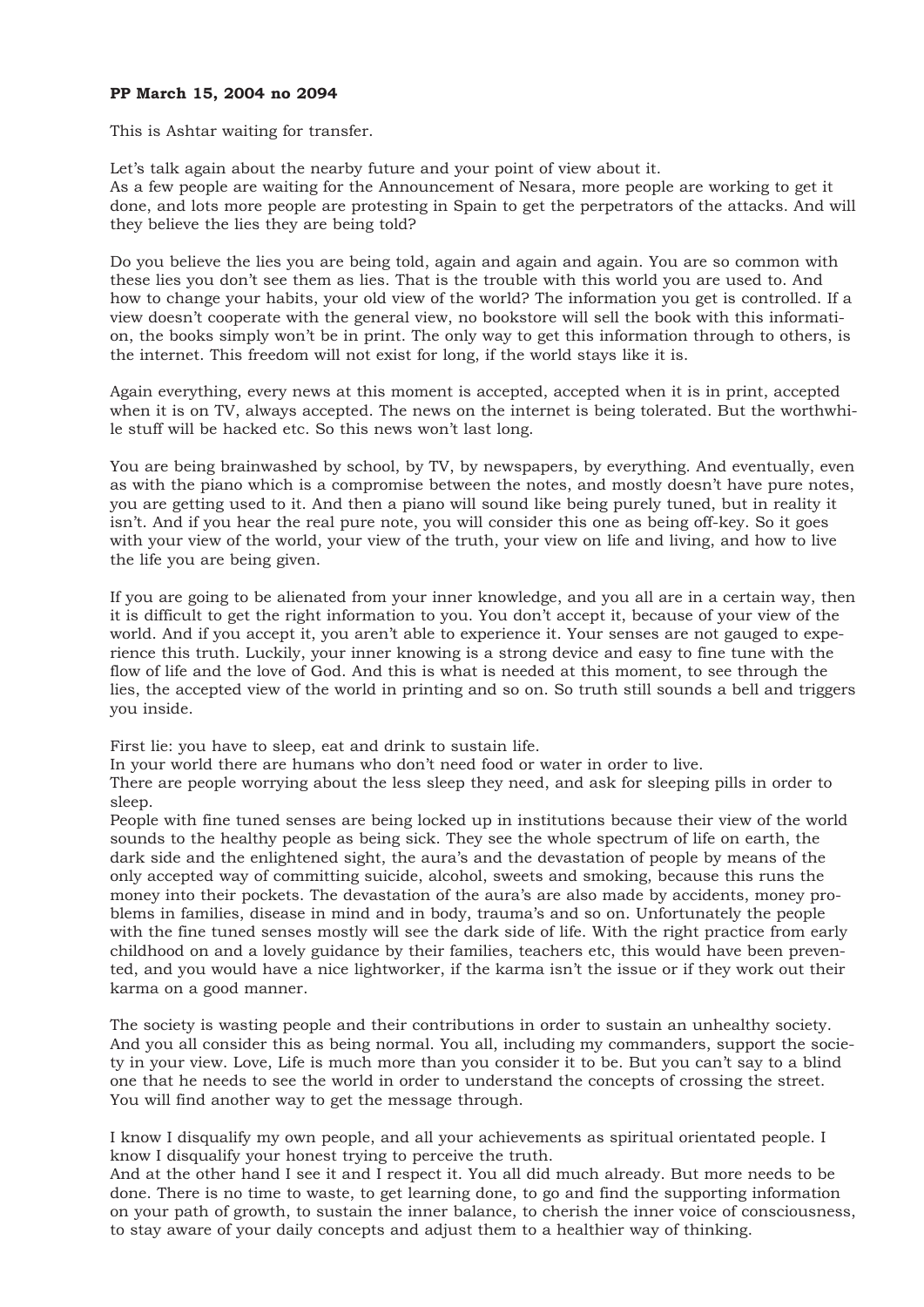I tricked my channel, she didn't want to hear the bad news and she was already wondering if this was a channeling or not. She is like everyone of you interested in the good news. To see what is done, instead of what needs to be done. Everybody likes to talk about the cup of tea which is half full or half empty. And all the lightworkers are being learned to think positive. And this is a judgement of value and one of the teachings still in the bible says: judge not, and thou shalt not be judged. So the glass is half and nothing more.

I just painted the picture of what needs to be done. Not to condemn you or something like that. Not to get you in a somber mood. Just to see if you will say, okay, a lot needs to be done, but I am a spark of God. God can accomplish everything, so do I. And I trust my spark of God and I trust the guidance of It.

For everybody of you there is guidance to speed up your evolution to the light. I will give you a clue, there are techniques to reprint your genetics, techniques to activate your DNA, techniques to control if you have done it right or still need to work on it. Techniques to stay on focus. And all these techniques need to be shared, to be learned, to be teached, to be practiced. And if you say like others: I only have to love myself, you are absolutely right. But being human in this world, you need to share your knowing, share your example, be a light for the others. And sharing is active, not waiting till someone will show up. How will they know you have something to share, if you don't advertise it. Loving yourself as the other is an active attitude.

So the grace of today's lesson is sharing and learning.

And if I look to others who share to much of their negativity, their problems, their ego's, than I think you have to learn the art of distinguishing when to share and when to clean, and which one is appropriate for the moment.

The violet flame is a good device for cleaning, and there are lots of other techniques available to get the job done. It just needs awareness when to use them. And these techniques are in books, are on the internet because the world government, didn't find them a problem for their power. They are only interested in money, and the instruments to govern your minds and your abilities to be unhappy and in fear. And if you clean your inner being, they will give you a world to get your attention to the outside, to care for the world and forget yourself by being helpful to disasters elsewhere in the world. So everybody has a war to get along with it, by sending light, holding peace manifestations against war (so if you are against opposing something you give life to it), having diets to live a healthy life without diseases, giving you addictions you need to get rid of. Lots of ways to get you occupied with the world and yourself and the idea that you need to do something about it all.

And now I say you need to do something about your view of the world, your attunement of your senses and to clean your inner being. Am I doing the same? It looks like it, don't you think? I am talking about the grace of living. And how does this fit into a grace of living?

Something is a grace about living when it goes with the flow and doesn't cost much energy to get done or accomplished as an attitude in your life.

So you need to get something done, and I urge you to do something, but at the other part of it, I ask you to do as less as possible. Funny indeed, isn't it?

How do you get an easy way of doing the things I was talking about in the first half of this channeling? I already told you.

By sharing and if you share with a group of people, learning gets easier and more easily adopted in your daily life.

And sharing includes listening. Because if you don't listen, you won't learn anything. And if you don't listen to your inner voice, you don't know what you need to share.

Sharing is easy-ing life for all of you. You don't owe knowledge. You can't. God owes knowledge, and we all, being part of God, owe this knowledge. And while being one part of GOD, we know him in the fullest, so nothing can be hidden from us. In this particular game of life people can manifest power with storing knowledge and not sharing it. Then you are greedy on knowledge and you are responsible for the not-knowing of the knowledge by the others, and the suffering you increase by doing so. And if you want to earn money with your knowledge, better think twice, knowledge is every beings possession . Hopefully Nesara will be manifested by you pretty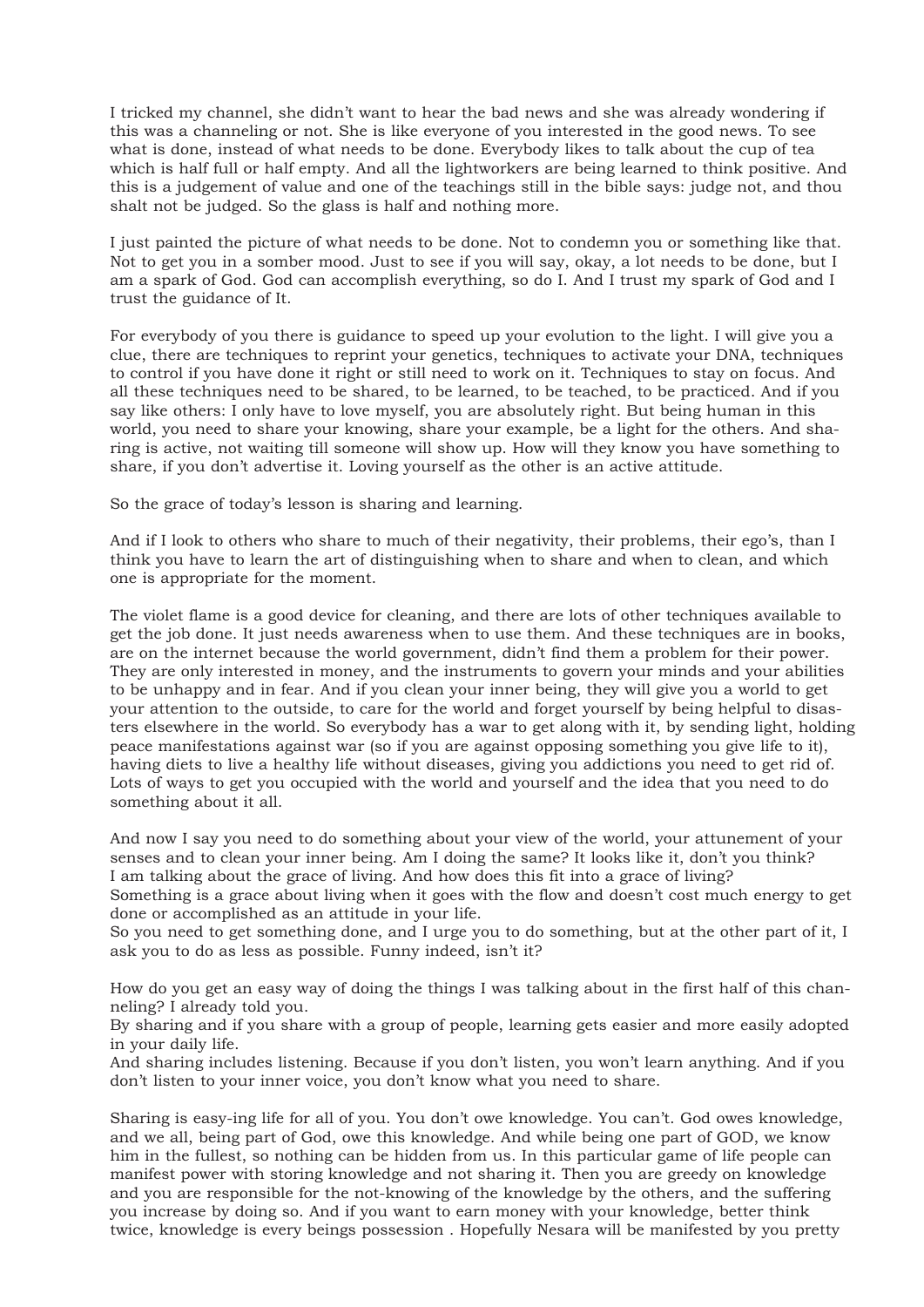soon, and the problem of earning a living for yourself will be over, if you all have a wonderful vision about this.

Sharing, listening (which means doing fine tuning of your ability to listen to your inner voice), listening to the other, be open minded in which disguise the truth is coming your way, and be eager to learn what is giving to you.

And may-be in the future, books will be printed solely for the wisdom, teachings, knowledge they share to the others.

And may-be receiving knowledge, wisdom and learning from it will be valued as being as important as sharing by the one who knows. You need each other.

To make Life easier to live, to learn, to cherish, the people will need to share the wisdom, the techniques to sustain the wisdom and expand the wisdom to others by means of learning and listening. This learning and listening will be much easier when it will be done in groups. The group energy will ease the burden of learning. Another way of easing the burden of learning is to be an example in daily life and let others know what you like to share by words, by being an example and being willing to share your visions, your teachings, and answer questions.

The art of sharing (didn't you know it is an art?) is to let the other know you have something to share. Then wait if they have questions and direct their questions to a better understanding of your wisdom. This is a healthier way of sharing, then saying, I have something to share, and people will come to me if they need the teachings I can offer. How do they know what you offer?

And the most funny thing is, if you share, satisfaction is guaranteed. God is a GOD of love and abundance. So sharing is giving of the abundance inside you. And if everybody shares and learns, the well is never going to be drained. But to share and to learn, you have to be humble about yourself, and respect the other. Because sharing with another, and learning can be with the same person in one talk. This way to the joy of living, sharing, listening, learning, will never fail to enlighten every being.

Have a good time while pondering this grace of living and the next grace of Life. Ashtar is saying goodbye till the next one.

Transfer stopped, pity isn't it?

(*Editor*: Hey, everybody needs a break, at least that's in our current belief system. ;-) *Editor out*)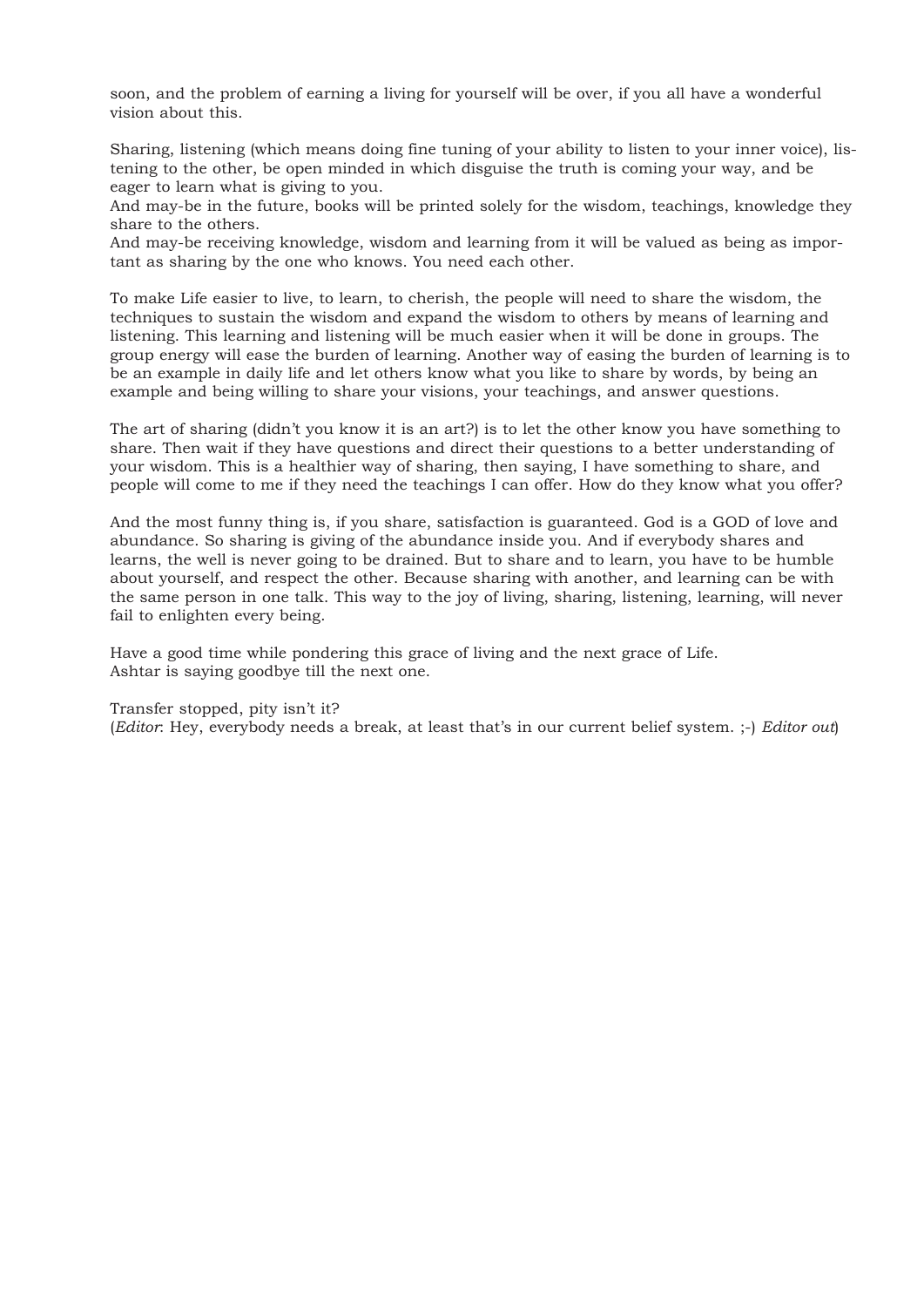## **PP March 16, 2004**

This is Ashtar, smiling at your computer with transfer no 2101

You think about people with authority, with a good self esteem, and their attitude towards people who don't have built this yet. These people need to look at their respect for every being, and the ones with low self esteem need to learn their own value. So what matters?

You know, if we don't respect you as beings, being part of the same GOD, then how should we be of help? How would we imagine that we can offer you help. If we didn't see you as family, we would speak of development aid. And we have more techniques, being mind techniques, to give a better view of who you are, or techniques to solve pollution of the water, air and soil. What is the problem with having more knowledge and more experience then you do?

If you are going to settle for less then we have, or we would disregard you in a manner of viewing you as being less then we are, then sharing would become trading. And trading is part of the power struggle. I would trade my knowledge with you, and you give me adoration? Nonsense! And about trading knowledge for people to experiment on them, just as the greys? Utterly disgusting.! Anyhow, the computer you are working on is traded with blood of these peoples. Lucky for all of you, the sacrifice of these people made it possible to turn the tide of this trading in favorite of mankind and that's why you are able to share information, through internet.

Archangel Michael gives lots of information on how to change the DNA, to reprogram the sub consciousness and so on. These techniques are very good for growth, changing life patterns and knowing more than ever who you are. Did you hear about a trading between Ronna Herman and Archangel Michael for the knowledge he gave her? NO and NO. That's isn't the way of sharing. And abundance, joy of the heart, only prospers with sharing. Ronna Herman traded this wisdom for a part, a bit she makes available for free on the internet, and the rest she sells for making a living. Wouldn't it be nice if she didn't have to trade, and stay pure in her intents to be of service to the society? So all the knowledge she gets form the conversations with Michael would be freely available for every one who needs it, and all who just happen to pass by. Everyone would benefit from it.

A society based on spiritual values, should offer free living, free knowledge for every one. Only if you wander of your path of growth, the free stuff should become a bit harder to gain. And giving knowledge to people isn't more valuable in life then making sure every being has something to eat. The question is, what makes your heart sing. Is it making a bread while singing and praising the God inside you for being able to do this? This bread will be very high in energy and nutritional value. Or discussing concepts on the steps of a church? The Greek would have considered the last one. I opt for the first one. Something made with awareness, the love of doing it, the prayer and the energy to bless the bread, makes it more worthwhile than hollow concepts of idle talking.

Pray with your mind, work with your hands and know in your heart that you are God, and feel it in your being, and radiate it from your pores to the world. Blessed will be what your hands are making. Blessed will be the people who receive this gift. Blessed are all in this circle of Life and Love.

The matter of fact that we are going to share the knowledge and wisdom we have, doesn't implicate that you won't have anything to do it for. In history of mankind, we have offered on very different times, knowledge and wisdom to you. It always turned out that the priests hide it for the common people, and within 3 generations, the knowledge was declining. The reason for the declining was that the knowledge of how to accomplish things didn't go with a certain maturity of heart and mind. There was no understanding of the wisdom offered. There was no growth. With this in mind, the knowledge offered, the wisdom shared, is part of your learning process. So it won't come in a instant, it will come in time, when learning achieves wisdom, and wisdom will be put into practice and the soul of the matter is understood by the heart.

It will come through communications with every being through dreams, through the inner knowing of things, through inner viewing, through education available on Soul level, and through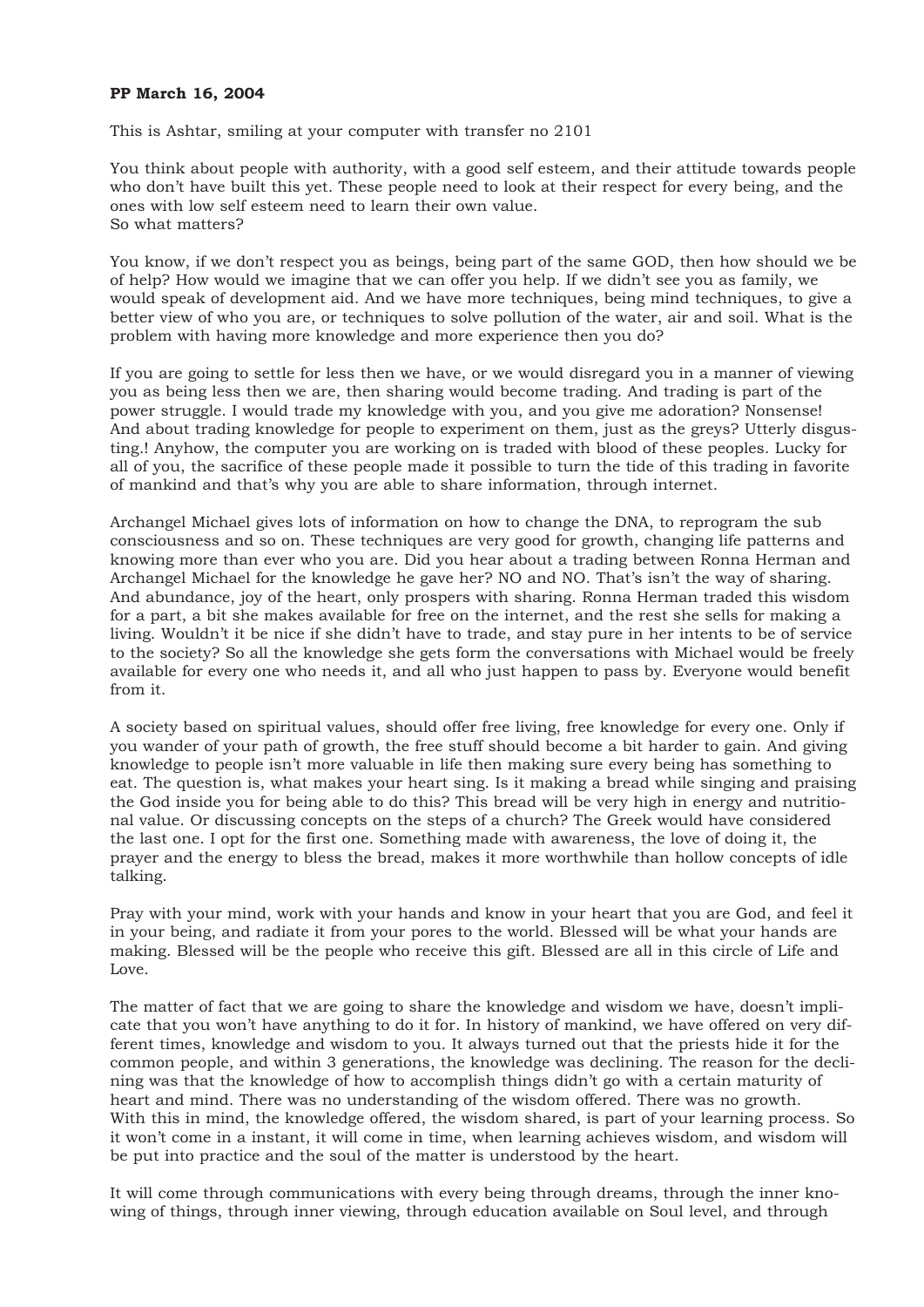experience of concepts, so they aren't idle any more. Only this kind of learning will last. And we are here for the lasting visions of uplifting earth and earth beings.

I, just as you did, saw the pictures about the bonsai kitten. Humans are cruel. And without a way of thinking and feeling for themselves. And more important, they consider their feeling the best there is. They are swept of by their emotions, not at all trained at school, controlled by media, being made unstable because unstable people are unhappy and more willing to buy to get temporary satisfaction and relief of their unhappy emotions. It is part of the power struggle in your world. The question in your world is: how can I control as much people as possible? They have the techniques ready. They are making the people ready for the control, see the advertising of Volvo and the strange story in Sweden. And off they go.

What are you going to do about it? Nesara! Right!! To be a bit cynical, you can't do it alone. So you need help for it, and what is part of the bargain? What do we get out of this? Just a bunch of stubborn people who do whatever they think is right for their world. And by being mind controlled, you can't decide this for yourself. First you need to learn to be free, free of mind control, free of diseases caused to get your energy level down, and your focus on being unhappy, sick, and so on and so on. And most important free to feel your connection with your Soul, your divine spark of light and possibilities to live at its guidance.

I will tell you what we get out of this bargain. The joy of sharing. The joy of the possibility to give you back the joy of infinite freedom. The joy of knowing you by your Soul, the joy of finding our family back. This is only what we want and get of helping you, and we consider this as a pure blessing of God.

When Nesara is announced, all the problems the world is facing, need still to be faced. But if you are free to search for a real answer, a real change for the good of all being concerned, than you will have a change that makes the world be a better place for you and for me. But you have to make it yourself.

We can offer teachings, wisdom, techniques as I have stated before.

It is your world, your vision (or lack of vision), to change this world in a better one. Lots of education, experiences, cleaning inside and outside needs to be done. And don't think people will change easily. They need to learn that they are just a small spark of light and there are others, like this kitten, who are it also. Humans aren't unique as a matter of fact, their origins are just the same as the origins of a cat, a dog, an ant or the mosquito. But they are unique in the matter of fact that they made the mess, and they need to clean it.

I will end the transfer with the knowledge that before repeating the different graces of living, it is better to read them. Otherwise my channel will run out of time to get her children from school.

Imhat imhal solo manua pateh my dears.

Goodbye,

*Ashtar closed the connection, transfer stops.*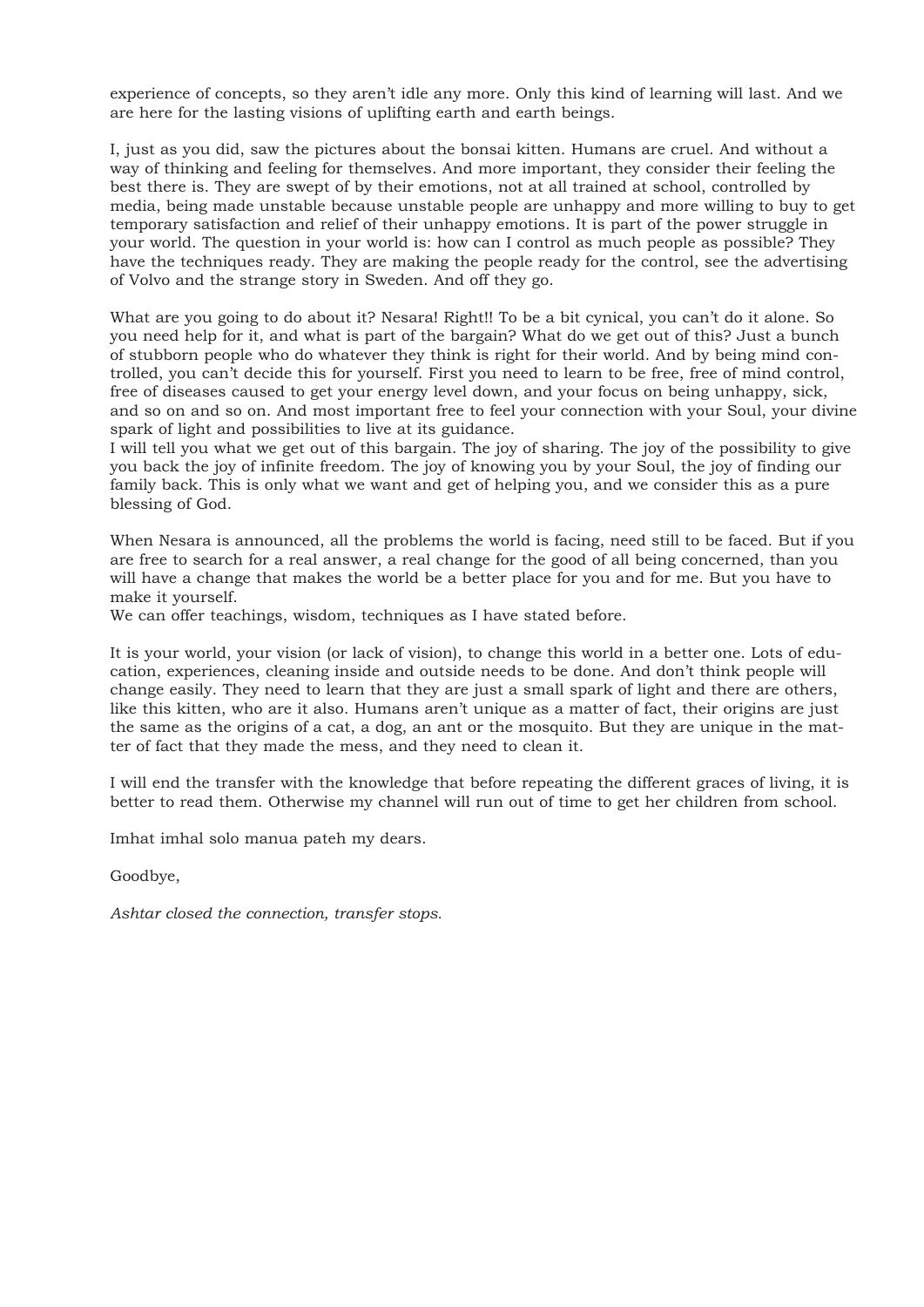## **PP March 16, 2004, Two**

#### *Hello there again, are you ready just now?*

This is Ashtar speaking for mission no. 2014. We will let the trance be for others in your world just for now. The trance of being in love with each other, the trance of getting high on drugs, the trance of eating to much chocolate, the trance of having good sex, the trance of meditating, the trance of an overwhelming experience, the trance of getting a baby, the trance of lust, longing, being self occupied.

This trance is just the trance of your senses. And this can be in different ways. And yes, this is one of the pitfall of being a human or becoming a human.

The sensing of the senses can be very strong. And the balance of inner chemical metabolism, the balance of the hormone system can be easily interrupted and point to unhealthy ways of living. Put the food issue on these concepts, and you see why it is hard to control yourself in one way or the other. Everyone of you has his price on which the balance will act out of the middle. And nowadays the children are raised with no balance at all, and the price of interrupting the remains of a balance is easy to find. Just little toys in chips, and sugar in the yogurt, and spirituals at high school, and al the MTV parade of sex and abusing the word love in the context of fucking each other like animals. And now I don't respect animals, if you see the love, the attention with which they copulate with each other, and the reason why they do this. Again and again, human beings with values and a mind where they are proud off, can still learn from sub conscious animals and animal behavior. So how do you like to call the behavior of humans?

Let's start talking today about relationships. A hot issue on your planet, I know.

First we start with being friends. Most of the time, friends aren't friends the way we see it here. Friends who gossip about each other, you can hardly call them friends. Friends because of the same interests, okay, sharing time together. Friends because some one has something the other needs, they trade and mistreat each others friendship. The list will go on and on.

What about real companionship? Sharing a tear, a laugh, a common goal, an interest, a point of view, a quarrel, sharing time, sharing, where did we hear this word again? Did you realize that friendship is a love relationship, almost like being love partners. And yes, you are partners in this friendship. So losing a friendship is just as hard as losing a life's partner.

Never, never underestimate the importance of being friends. If you are lucky, your spiritual family will become friends in your life, if they walk the earth right now. Otherwise you have to find them in other star systems. And then you can visit them during the night, if you ask for it, and they like to see you too.

Friends can be also family members of a previous life. You know each other, and this way the love you felt for one and other, is easy to cherish in a friendship relation. This is the same with spiritual family.

Friends, and the best way for relationships, is being a friend for yourself, for your friends, for the God inside you and to be a friend for the whole world, universe and creation.

And logically, friendship is about sharing the hard times, and the good times, and everything in between. And only in sharing, you are able to sustain the relationship.

I guess most of you already know this and practice it in daily life.

Most of the people in love relationships are just balancing their hormones, their sexual urges and enjoying not being alone in this world. What is wrong with this? Not being alone? You have friends don't you? No? Or don't they fulfill your need to be seen as human, as a valued person, for good talks for sharing the things that ails you?

And if you have a partner in life? Is she or he your friend? You want me to talk about twin flames, soul mates etc. I just like to address the basics in daily life. If the basics are right, the twin flames, soul mates, soul family or soul brothers and sisters will find you, if they have a longing for it too.

Most people know the joy of finding a cherished family member back in your present life. And this is indeed a present.

If you still will be in a love relationship, other than being friends or passer by, it is just a matter of your contract. And this is still overlooked by most of the spiritual orientated people, and today lots of contracts are being played out between family members. Because at this moment people need the trust / knowing of old family members to get the things done in team setting, in a working together. You rejoice about finding lost loved ones from previous life's, and you know at that moment, you need to get busy.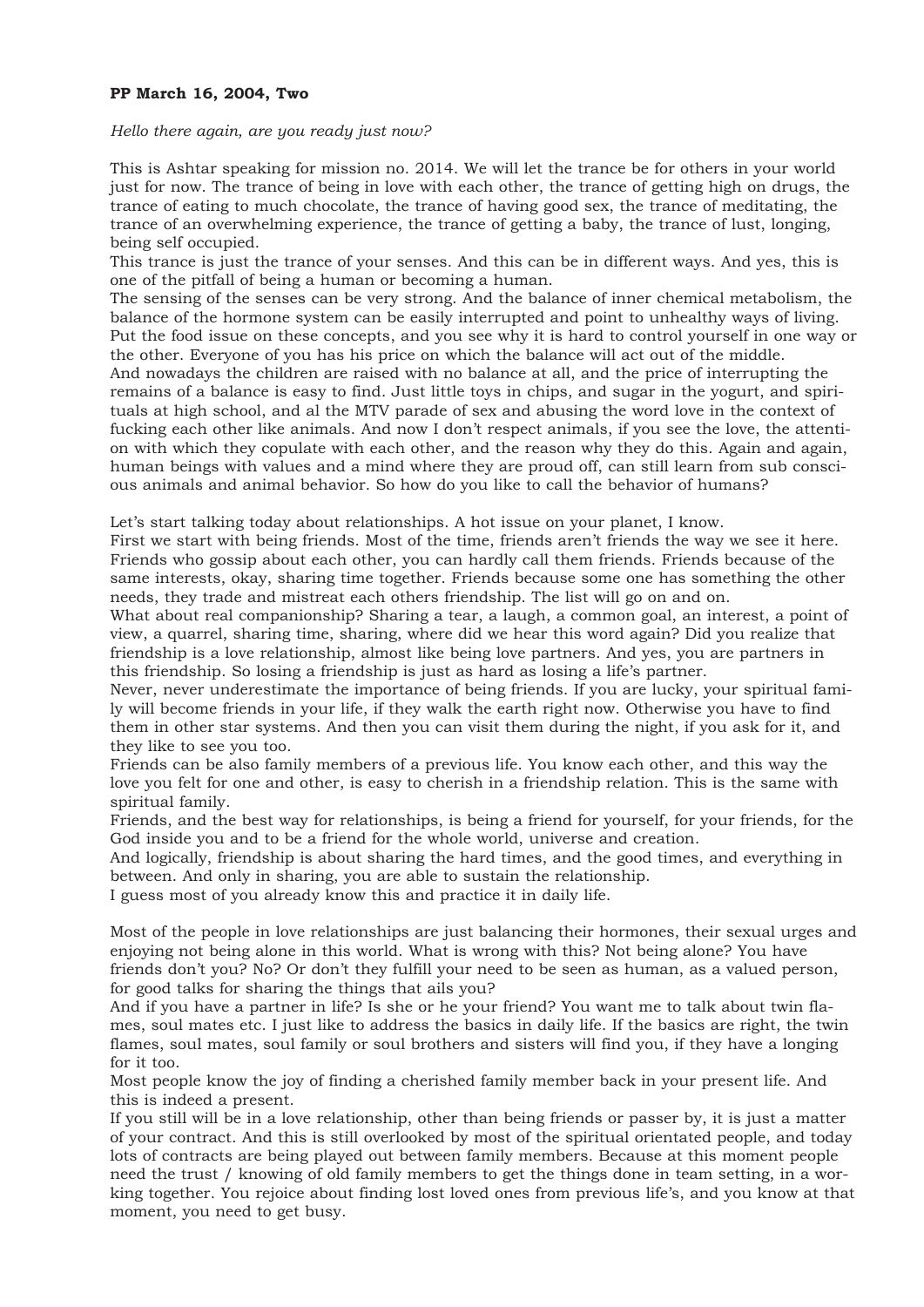The thing that matters most is to realize LOVE never gets lost and will be remembered when you see each other again. It doesn't matter if you call them friends, beloved, brother, sister, or stranger, when they are close at heart you will recognize them.

Having, or not having, a good working relationship (doesn't matter if they are friends, partners, today's family members, colleagues) depends on your ability to be a friend, to be a lover, for yourself and to be this with the other. And the graces of life will be needed to keep this relationship healthy.

Respect and gratitude are logically needed. But most of all you need the ability of sharing and listening. Then the adventure will come in if you truly want to be who you are in this relationship. And this is an adventure on it's own. If you respect yourself, this is inevitable. And the other does the same.

The adventure is going with the flow of Life, taking responsibility for being the best who you are, taking the highest view of yourself into this relationship (being love or friend oriented, doesn't matter) and the willingness to see your fears, angers, bad habits, strange mind patterns, concepts, and other unresolved issues. And this way, relationships are holy and the best playground to become mature in life and in your soul.

Regarding relationships called loved ones, love relationships.

There are lots of talks about what and how in your world already. And I have nothing specific to add to it. You are already told how or what about relationships. And yet, as usual, you make a mess of it.

1: LOVE is holy, so are relationships, being living together orientated or friendship orientated;

2: Respect is basics for any relationship;

3: Gratitude for each others company and gratitude for the willingness to sustain this relationship;

- 4: Sharing life;
- 5: Cherish each other;
- 6: Care for each other;
- 7: Going with the flow of life;
- 8: Seek adventure;
- 9: Be the best you can be;
- 10: Accept mistakes and forgive them;
- 11: Be honest;
- 12: Enjoy;
- 13: Laugh;

14: Cry when needed in each others company;

15: Value the value of being together in silence;

16: Say goodbye when needed and remember love will go on, even when you don't see each other again in this life;

17: Don't take it light hearthily, you are responsible for the good of all concerned in this relationship. And being close in being connected with your partner or friend through Love makes it worthwhile to investigate in it;

18: Don't expect anything back for your efforts, the joy of being able to give and the joy of helping a friend out, should be enough;

19: Because you are humans with the values of the power society still in your concepts, I would add, don't borrow money, just give it free or don't give it at all.

I think this list will do in any relationship. And practice being with your parents, children, partner, friends, colleagues, you will cover the whole world in a healthy way of relating to each other.

We can talk now on the moral implications of cheating on your spouse (why did you marry, if you can't keep a promise?), breaking promises for another partner relationship and so on. If you keep the list in your mind, you first have to sort things out for yourself. Mostly you are not problem free when you have problems in your relationship. Or your sharing doesn't work the way it is suppose to.

And what about having the same adventure? If you like to develop yourself towards being more and more GOD in daily life, you will need the adventure. Does the relationship contain adventure? This is more important for partners than for friendship. It depends also on the time together. The more time you are spending together, the more you need to share and decide together which adventure you will seek. If you don't plan the same adventure, the chance of growing in the opposite direction of expressing God in your daily life, will become obvious.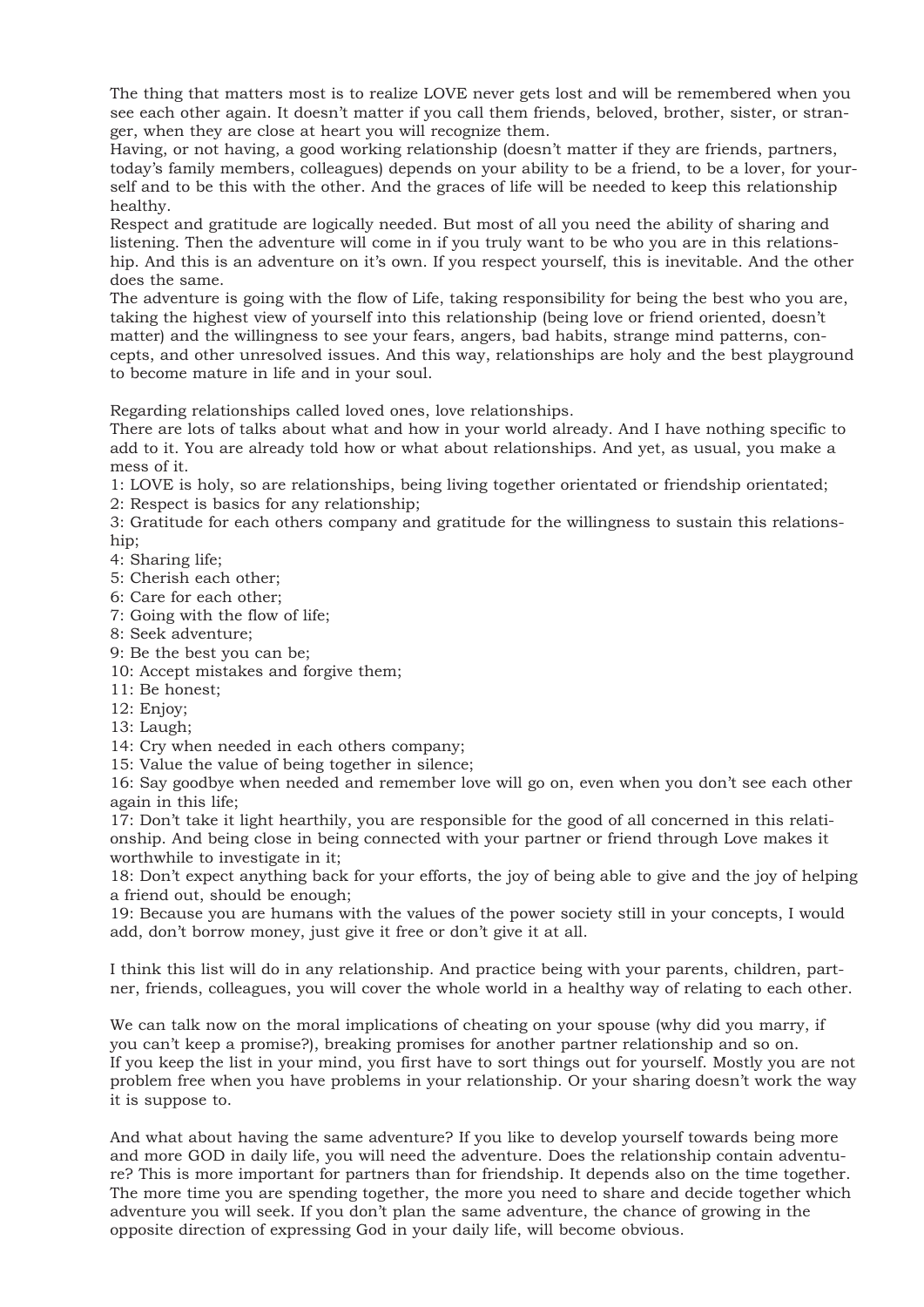And when this happens, the sharing and understanding of each individual path will head towards an unneeded premature end.

Speaking of being partners, I am not saying at this moment that you need to spend all your time together in the same occupations. You aren't that far in your development of being God that you can stand this without a quarrel or breaking the relationship.

In the future, you are going to be connected with your partner through LOVE, through sharing the same adventure, through telepathy, through inner feeling what the other feels etc. Then you are still two persons, connected with each other by bounds of love and freewill to share the one expression of LOVE together. If the development will go as it should go, eventually you are going to be one in mind, one in energy, one in heart. But then you are that close to GOD that the development makes it possible to venture home very soon, and to become one with GOD.

The future is bright for people who wish to develop him / herself through a relationship. It is the fastest way to get to know yourself, your concepts, your inner truth. And by seeing this you are able to make some adjustments to it. And by going with the flow, using your freewill for growth, being honest to yourself, you will take any change to become more and more a GOD in yourself. Just keep the rules of fair living in relationship in your mind, while working with it, and working your way through becoming to know yourself on the hardest way.

See you next transmission, and remember;

Saom guan imhal pateh solomuni.

This time I will keep it at 5 words.

Goodbye, Ashtar,

*Transfer closed.*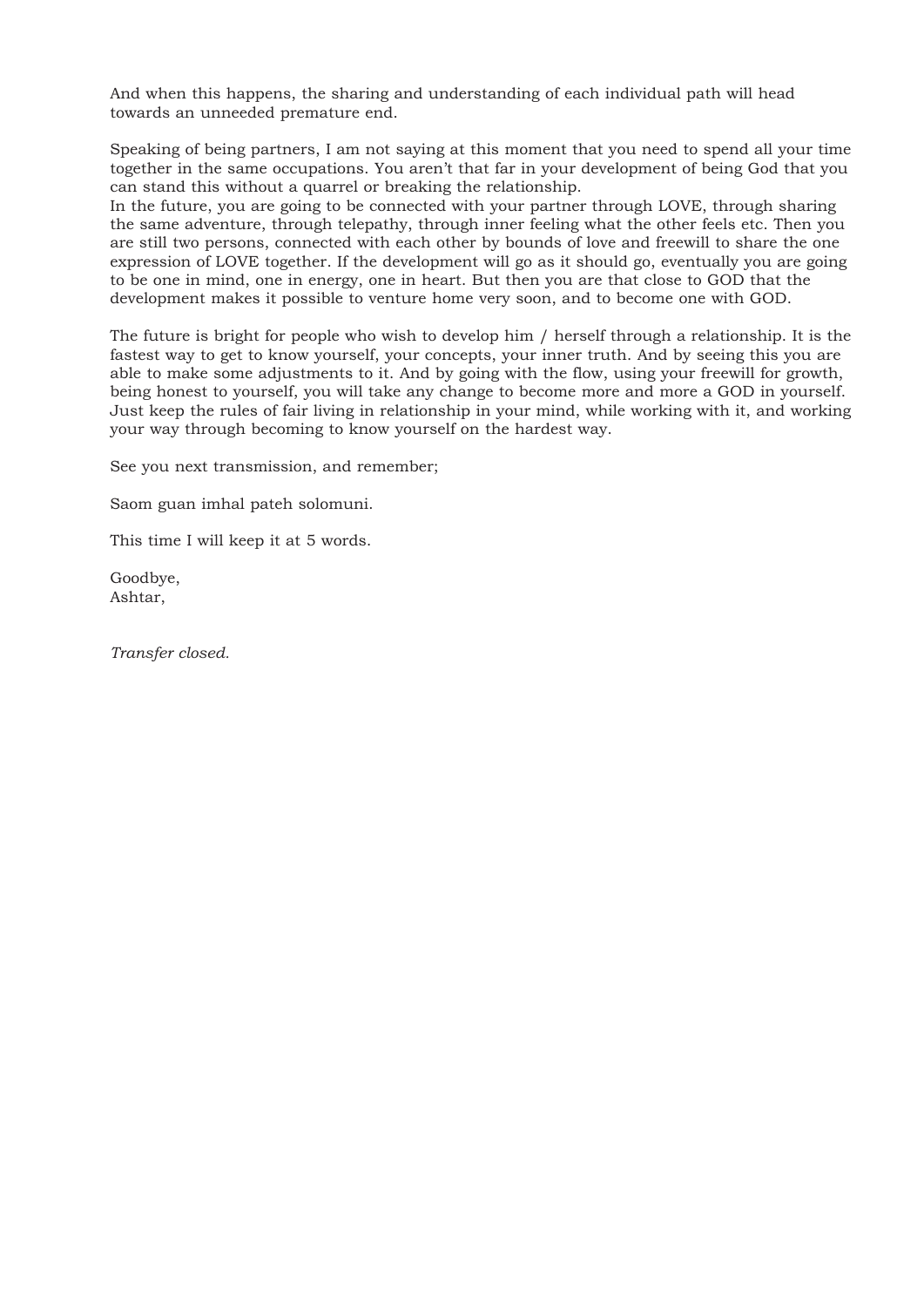## **PP March 17, 2004**

#### This is Ashtar speaking.

If you have read the 19 points on relationship, you see it doesn't interfere with you living your life as a part of God. Relations aren't difficult as long as you stay true to the God in Yourself. Considering the 19 points, lots are part of daily life, such as going with the flow. And if you care about Life, you care about your relationships. If you practice gratitude, you will be grateful for the other being in your life. If you seek adventure, logical if you respect the other, you share it, you invite them to join.

It is all about basics, basic attitude, basic value, basic expressing how you are in daily life. You know this by mind already. And the value of being together is the growth you can attain. Relations are a lesson in Love; self love and love for another being, Love expressing experiencing Love. Just see it as a speed accelerator of Growth in Life and an abundance source of Joy.

It doesn't matter in this case if you are in relationship with children, your parents, your mother in law, friends, colleagues, boss, neighbors, the landlord, the shop owner, the police officer who wants to give you a ticket for speed limit offending.

It (the 19 points) really does the matter, apply it to all relationships.

Lots of talks about relationships are about mirroring. And yes this happens, but it is already misused as a weapon. Real feedback isn't a mirror for the one who gives feedback. They already have thought about their part of the game. And mirroring just sees only one part of the relationship, not two.

It is a good device to use. It has his limitations and it should only be used by the one who likes / needs to look at his / her own behavior. Otherwise you use it as a judgment. We talked about judgements before.

There are other concepts for curing a relationship, and to see the drama people are making of their daily life. And again and again, these are just concepts of the constructed reality. And you have to consider the judgement in these concepts. Are they really free of judgement or is it a condemnation for one of the 2 people. If you are living the 19 points of relationship, you properly won't need any technique of saving. You will need a clear view on your side of the relationship, a clear view on what you are and what you are doing. This is the matter with all problems you encounter. You first have to consider yourself and your inner concepts about things. It always matters most what kind of awareness you have and how you are using it to see yourself as a part of God, and to clean the inside of you.

Then you have cleaned yourself, and you are able to look at the other in the Love and gratitude you feel for life, for yourself as God, and you will see the God in the other. And will be enough.

Lots of talks are about soul mates, soul family, twin flames. And yes, they do exist. It is indeed a lovely experience to be with them, live with them, grow with them, cherish each other, working on a team project, sharing love, God, insight with each other. And the longing for these in depth relationship stirs everyone to go and search for them.

If you choose your relations because of the same sport, the same cigarette or brand of beer or cloths, then you are losing your tie to the God inside you. You choose on your values, and here you show, that your values aren't considering the God inside you.

If you choose your relationships because of the sex they provide or the cure against loneliness, again you are living the outside and the hormones inside you, the body part. Are you only your body? Then humans have little value considering the other animals. Normally an animal won't ruin their own kind, because children, and the future of the children, is the most important part of life. Normally an animal won't spoil their environment, their life depends on it, so they take care. The animal human won't do this at all, if you just look at your world nowadays.

So how you choose your relationships when you are more then your body? Other people think about same background or same hobby and sport. They won't think about a common view between themselves about the society, the same ideas considering for upbringing/raising children, the same taste. Spiritual oriented people choose for spiritual family ties, common karma.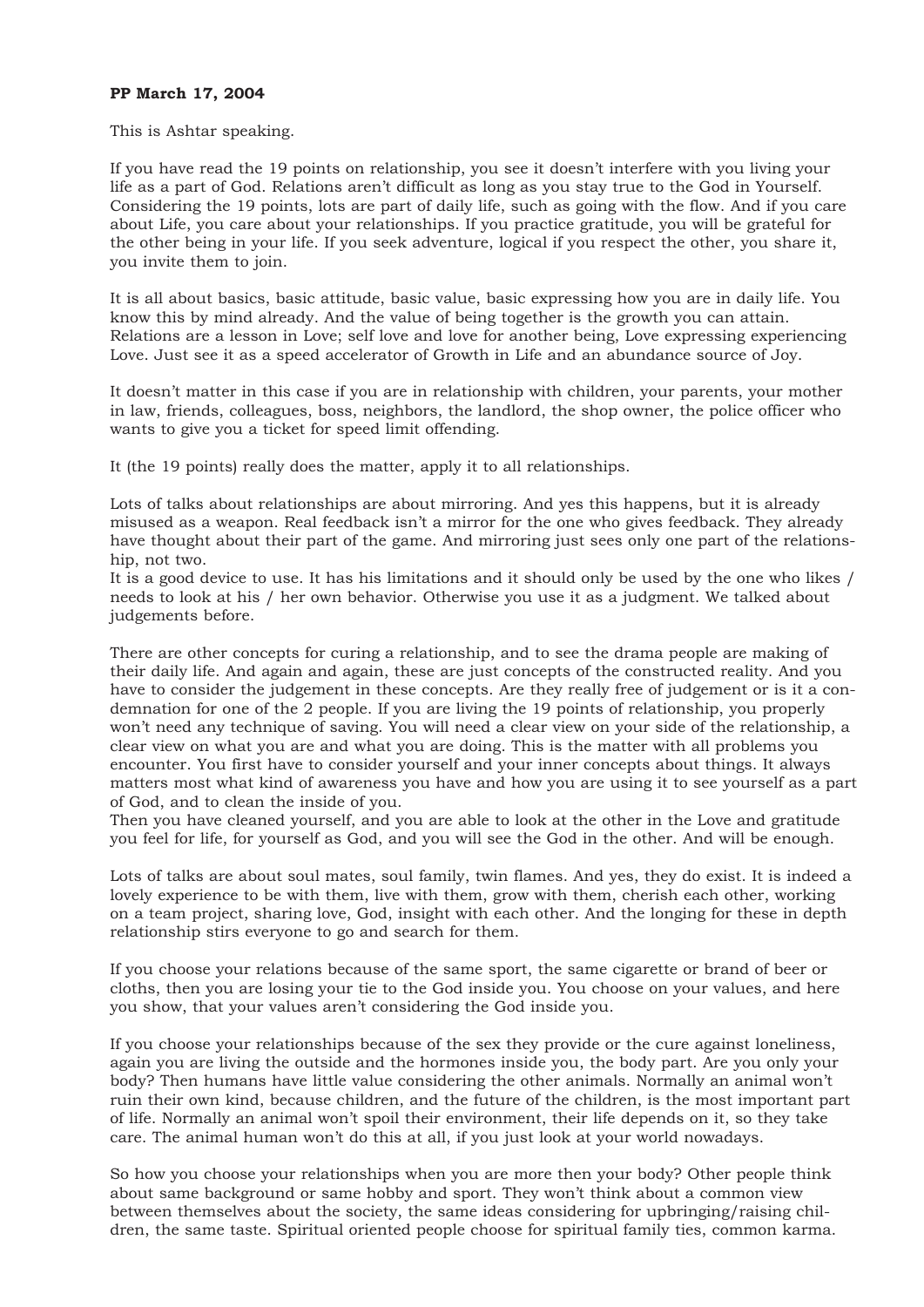And most of the time, the women feel the urge to live a spiritual life, and the man chooses for a material view of the world. If these two marry, based on sex, karma patterns of debts, you have a good combination for learning, and a lot of trouble, unhappy hours, crying and a good basic for divorce. But your growth can be considered speeding up towards formula 1 racing. It will take good teamwork, and lots of help to keep this car on track.

How do you choose a relationship? Soul mate? Twin flame? How do you recognize them? And do they live where you live, in the here and now at this moment in time? This is not always the occasion. Soul mates, yes, but twin flames is the question. And a soul mate can be your twin flame, special travel occasions in this particular game of the universe you are living in.

The most important basic you should consider, choosing your relationships, is: every meeting with some one has his reasons. Every one you quarrel with, gives you a lesson. The most valuable lessons in life are the hard ones. And the best part of choosing your life mate, your life partner is which makes your soul sing. Whom makes your soul sing? Who do you feel the love of your soul for? The love in your soul being God is a lasting one. This love will stand time, quarrels, good and bad times. If you settle for less, you will be disappointed. If you settle for less, you should be free to live your soul purpose in this life, and still accept your creation and stay who you are, and where you are.

Let me explain this contradiction you are feeling right now. How can I stay and be free at the same time in a relationship which is less then I want it to be.

In an ideal situation, you choose a Love (partner). This partner has the same ideas about living together, growing together. In every quarrel you both choose to take a step to the other instead in turning your back upon him / her. Love has become a proverb as it should be.

After a few years you are getting restless, thinking about the nice woman / man outside your relationship, the feeling of needing a soul mate, the urge of experiencing someone new, instead of turning to each other. Sharing stops, the ideas wander, the hormones are speaking, you are thinking: is this all in life what's is waiting for me to explore? Then you find another soul family member and you rush of to a new adventure, a new relationship. Because you won't settle for less then having a new flowering, promising connection with the other.

So what went wrong with the first love mate you chose?

- Interest, you know her / him already;
- sharing;
- adventure;
- compassion;
- energy.

In the first years of a relationship these are normal, these things come without an effort. Later, when daily duty comes, when you forget to mediate with each other, forget to cherish each other in the little things in life, forget to talk about adventure and to start the adventure, share the feelings of this adventure, making love through the day and sealing this with the act of making love as humans are doing this with their sex systems designed for reproduction. Normally the sex part will go on for a while. But making love through the day, while giving attention, cherish each other, caressing each other in being (mind, body, soul, or soul, body and mind) has been the part easily forgotten when daily life sets in. Or when the first glow of falling in love for the Soul of the beloved fades away.

The problems the humans have, have lots to do with the age declining in history. If you live 70 years, if you are lucky, then you have to do all in a very short timeline. Growing, getting mature, adventures, gaining wisdom, raising and supporting children, learning to live in a relationship (normally, this costs 30 years to learn, and then the time of enjoying the relationship comes in), learning to say goodbye and prepare for the changing forms.

I shall paint you a life process which is more healthy then the one you have. And see the difference in time it takes and what you have for a living in this body.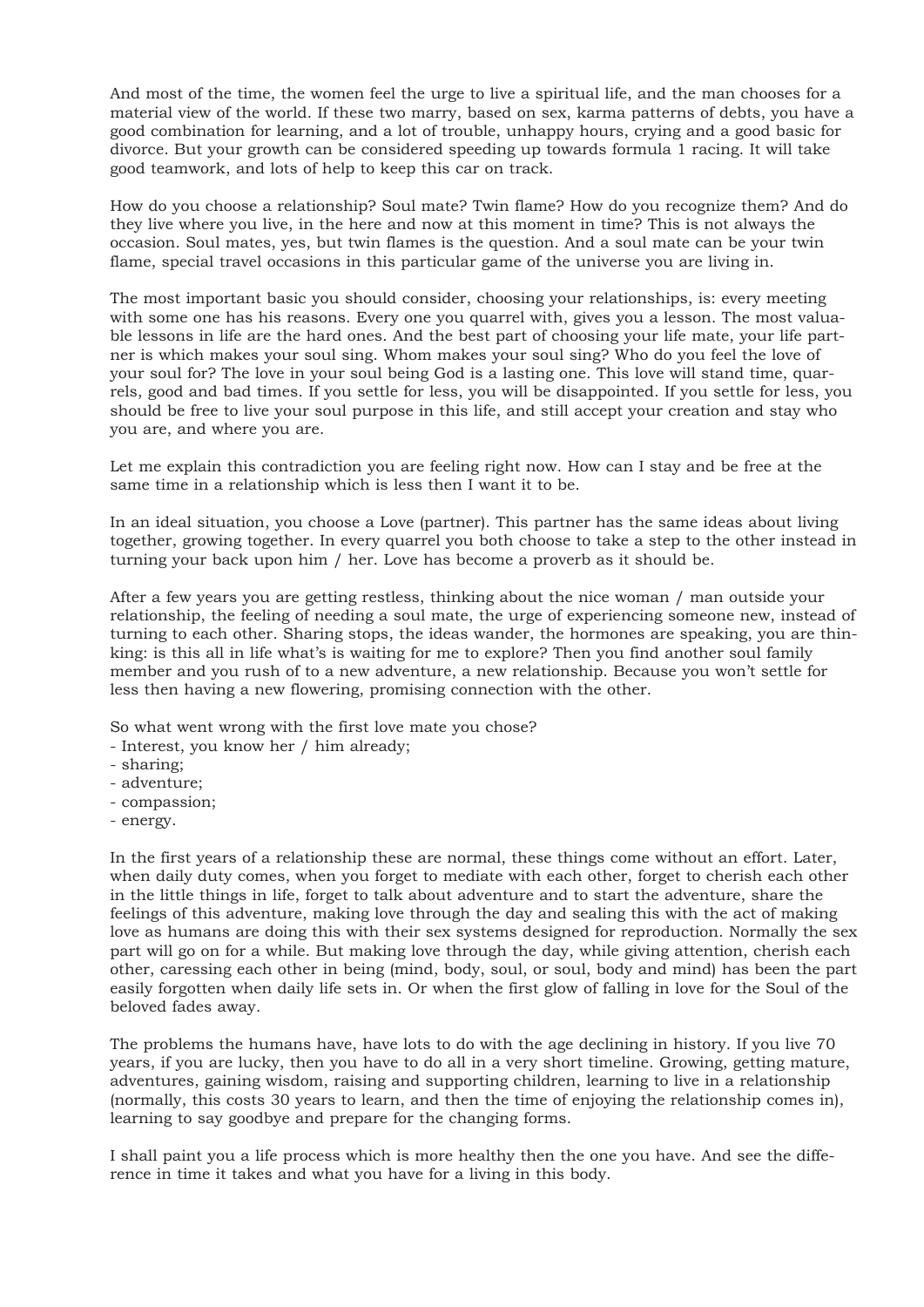|                                                        | <b>Normally</b> | You       |
|--------------------------------------------------------|-----------------|-----------|
| Preparing to be born                                   | 50              | 4         |
| Being a child / teenager                               | 30              | 15        |
| Time to explore the world                              | $150 - 250$     | 15        |
| Time to search for the love<br>partner                 | 50              | Ċ         |
| Time to learn living together                          | 30              | Ċ         |
| Time to raise and support<br>children                  | 30              | 18        |
| Time to contemplate wisdom                             | 40              | ċ         |
| Time to share wisdom/educa-<br>tion                    | 75              | Ċ         |
|                                                        | 100             | Ċ         |
| Time to be in the wisdom<br>council                    | 50              | 5.        |
| Time to prepare changing<br>forms                      | 5               | Ċ         |
|                                                        | 0.5             | $10 - 15$ |
| Preparation time for changing<br>Actually leaving form | 400             | 50        |
| Time to consider lived Life                            |                 |           |

*Starting all over again or something else* 

Estimated time necessary is 470 in a life time, 450 outside a life time. And then the time for adventure and exploring life, is very short estimated. And the time to develop wisdom is also very short. A life with 900 years, will be much better. Then you have possibilities to share more love relations with different persons, having more time to explore the world, and the wisdom part won't be in a hurry.

If I look at the estimated time in your life you will come at 48 for growing, exploring and raising children. And most people need something like 10 till 15 years or longer to die. Estimated time is 63 years. The rest of the necessary items of life, you just forget to do, or you try to do them in between. The retiring age is at this moment 65. You see why most of the people won't make it to this age, considering the bad working and living circumstances you have created for yourself, the slavery you are in.

It is preferable to raise children in a stable relationship with lots of stable support by wise elder people, just as the normal schedule suggest, the learning to live together for 30 years and then time to raise and support a child for 30 years each. And the council of wise people, and the time calculated in for being effective in education and sharing wisdom is also a major part of raising and supporting children.

In your world, the young people don't have time for adventure, expanding, gaining experiences because of the little time schedule and the reproduction facilities until the age of 39. So if you ever had the feeling of running behind time, not time enough to do everything what your heart desires, then you are absolutely right.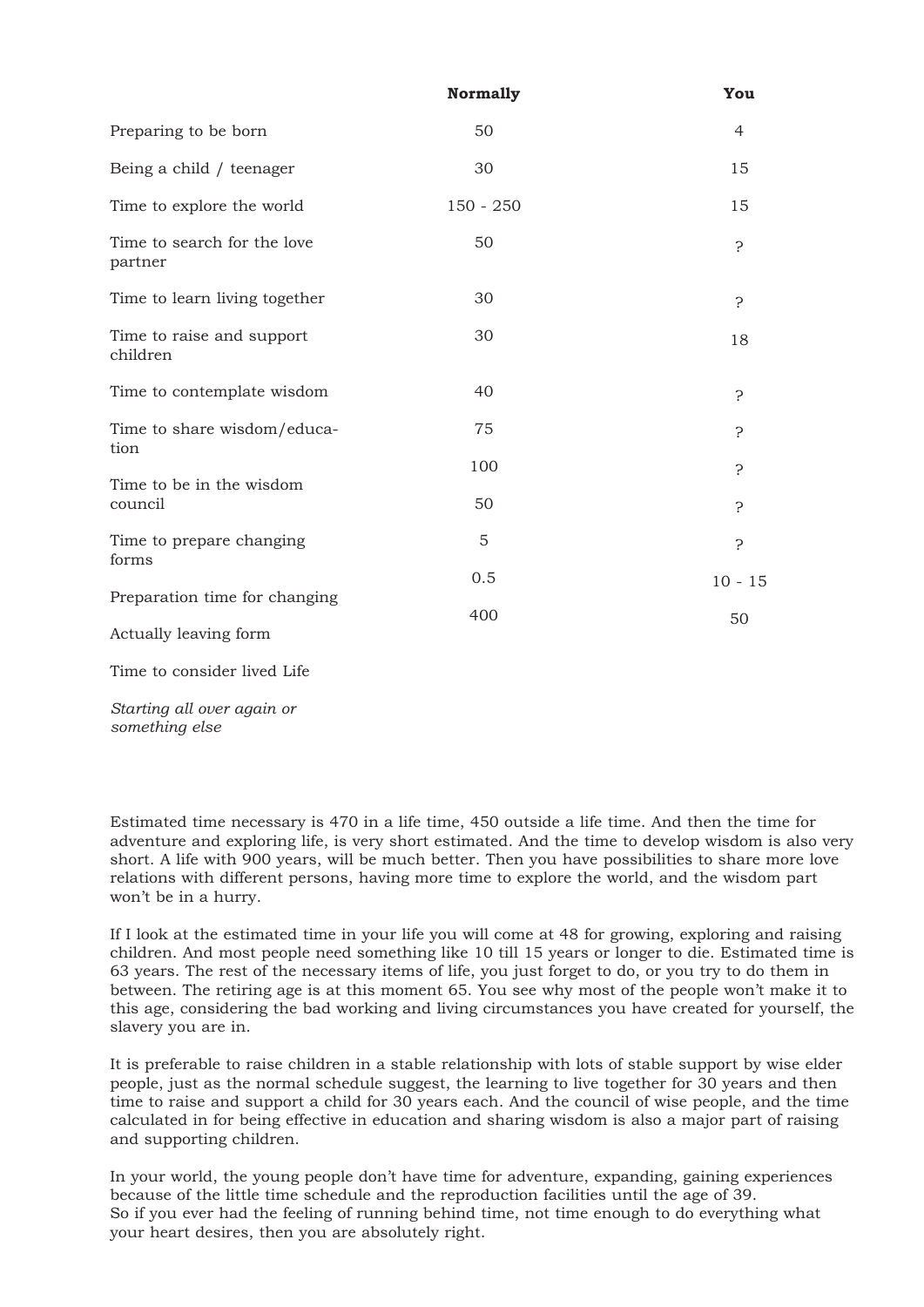With this explanation, I ask you to look at the time estimated for finding your love partner. 50 years? Does that sound ridiculous? For you, yes, not for us. If you want to live honestly with a love partner, sharing love, gaining good experiences, learning to live together, and building a base for supporting and raising your only child, then you will assure you have a good relationship. And getting to know one another, it takes time. And this schedule is based on mating only once, having only once to choose your love relationship. If you have more time then 470, you can do the process of learning to live with each other, several times, but then again you will choose very carefully which one you choose for raising your only child, to make sure this child will have the best parents, the best loving stable back ground to give it a good start in a harmony and love filled live.

And what about a man how happens to find a new love while being in an established relationship, should he run behind the karma patterns and leave his wife and children? The same question can be answered for a women. It is better to go, then make every one unhappy with your behavior. But it doesn't sound mature to me. There are other ways of playing the karma game with each other. What is a temporary part of the attraction? Is it love or Love, or SOUL love, or ?????

And considering children, if you have a life of 470 years at least, 30 years of practicing love in a relationship and giving the children a stable background, isn't that long. But for you, unlucky it is.

In this particular game of love relationships there are no answers of good or wrong. You have to deal with life as it unfolds at this moment. And yes, I wish you all will be blessed with a life span of 470 years of longer. Then you have time to do everything you want for the good of all concerned, to learn to paint for 30 years, to learn to play on 5 instruments, time to see other galaxies, time to gain wisdom and put your being into sharing this wisdom to the all concerned.

Time to give the channel her leave to get her children, again, from school. I am looking forward to the next channeling to give you more interesting materials to contemplate on.

Goodbye for now,

*Ashtar closed transmission.*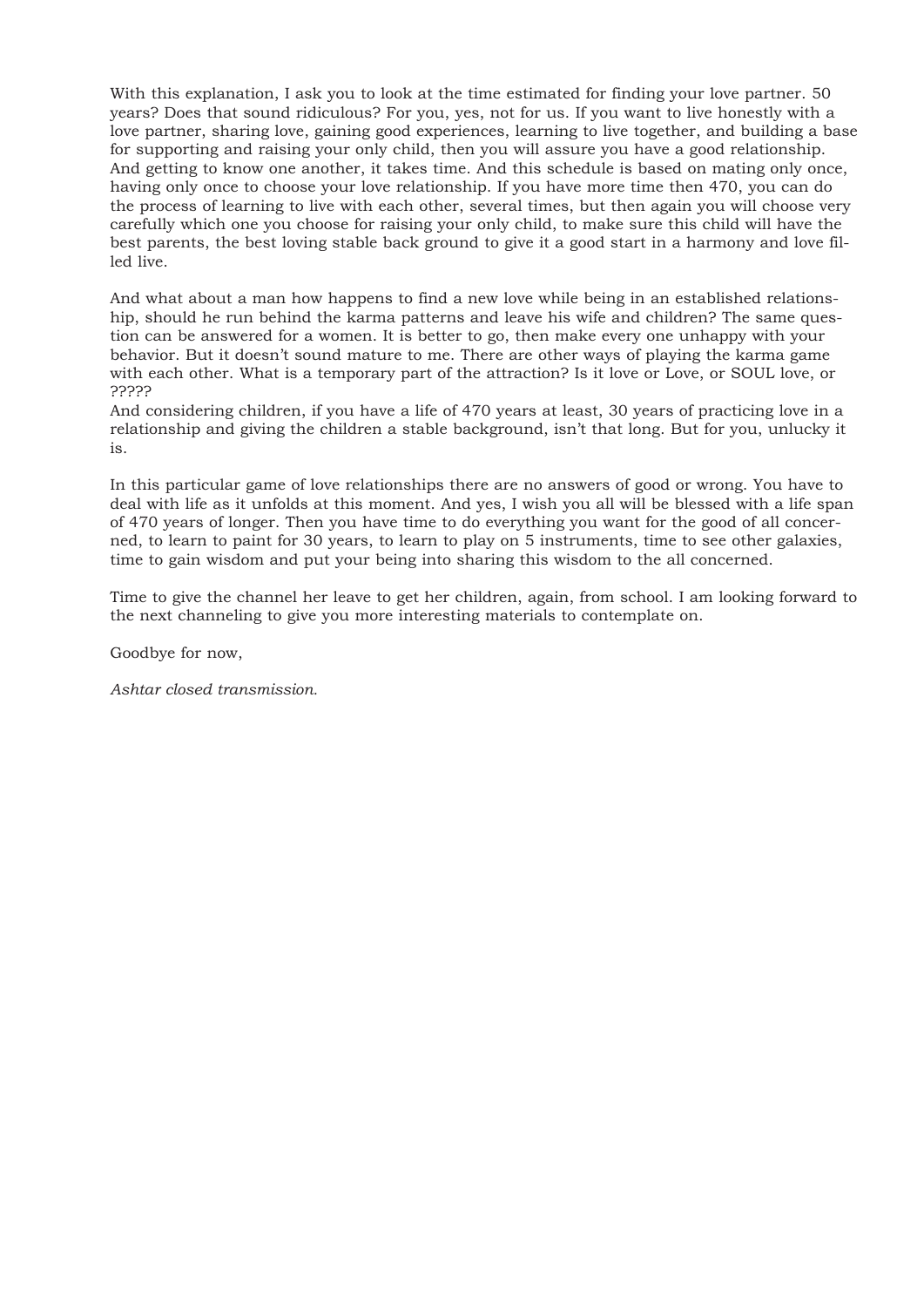## **PP March 18, 2004**

Hello tired one, this is Ashtar speaking.

Let's talk about a healthy way of living, which you definitely fail to live. I know the urge from me to get the messages to the team and others in the team also costs a lot of time and energy, and sometimes you feel rushed and therefore on a shortage of energy.

Tomorrow, doesn't matter where you are, just put your face in the air, look at the Sun and use the techniques you already know about: eating sunlight. I will repeat them for the other readers of this channeling: you make a triangle with your hands, and you put them in front of you with the point, pointed downwards (it is much easier to do for your hands). Your navel should be in the middle of the triangle. Then you turn yourself towards the sun. It doesn't matter that the sun is behind clouds or it is raining. Then you ask the sun to send you the energies from behind the sun (The Sirius connection, the Sun is the portal for this energy to direct it to your earth), you ask for the energy of Sirius to nurture you, to give you energy to live. While keeping this in mind, you keep your hands in a triangle, until your hands lose the triangle without any interference on your side. Then you are ready and filled with the amount of energy you are able to handle.

Speaking of energy of the sun and it's nutritional value. If you ever watch a sunset before dinner, just watch your appetite, it has diminished because you are already fed by the sun.

Sunlight is a big part of keeping somebody healthy. Tomorrow's health care will be on light. I know there are already good books and courses on how to restore balance in a body while using different colors of light on the meridians used for Acupuncture.

A good way of testing somebody's health is to use the Vega tests, within a half hour you will see the possibilities of getting a heart attack, when the conventional care doesn't see the beginning of the symptoms. No reason for using x-rays or may-be to find the spot of the broken leg or arm, I think a good magnetizer will provide this information also.

Chemicals as medicines? Utterly disgusting! You have nice herbals, made by GOD for the occasion one of you would become sick. And a big forest with undiscovered wonderful healthy cures for sickness.

The main issue of this all is, how to get sensitive for these treatments.

You, in your view, would say, how to get these treatments available on large scale? That is a problem at this moment. If you develop a better understanding of how the body is working, the industry of chemicals is de-lobbied and out of the political arena, then the issue to put a healthier health care system in place isn't that big a problem.

Again it is all about concepts. If cutting is your view of health care (as it is now, based on war field research of treating people), then you won't be able to change it to healthier ways.

Why is the main issue to get sensitive for these treatments? It is very logical when you see your world, full of mistreating bodies with chemicals, low nutrition foods, manufactured with chemicals in huge factories without any thought of love, it is difficult to sustain healthy on this type of food. Many people are used to chemical treatments, that they won't like the homemade stuff, because it doesn't taste right. You are almost nicely reacting apes on this matter.

If you are changing your habits, and eating habits, to a healthier way of living, respecting your body odors as something natural, as something necessary for your eating behavior, and a good way of cleansing your body from filth. Don't view movies with a strong impulses on sex, violence, noise in manner of sound effects and music, don't go for the thrill at the outside for an input at the inside, then you will get sensitive for these treatments.

Just look at your history. In the middle ages, body punishment was very harsh. The living conditions were harsh too, so the punishment to get the people to listen to certain rules and regulations, were more harsh so to get the fear into the people. (not a very good way of getting good behavior impulse form the outside, instead of from the inside. If you educate the inside, you won't need the outside, which is used nowadays, but I will address that later in this message). Today the punishment in the middle ages are regarded as barbarian (at least if you don't live in the middle ages of the Islamic people and in the Middle East). Israel uses lots of these kinds of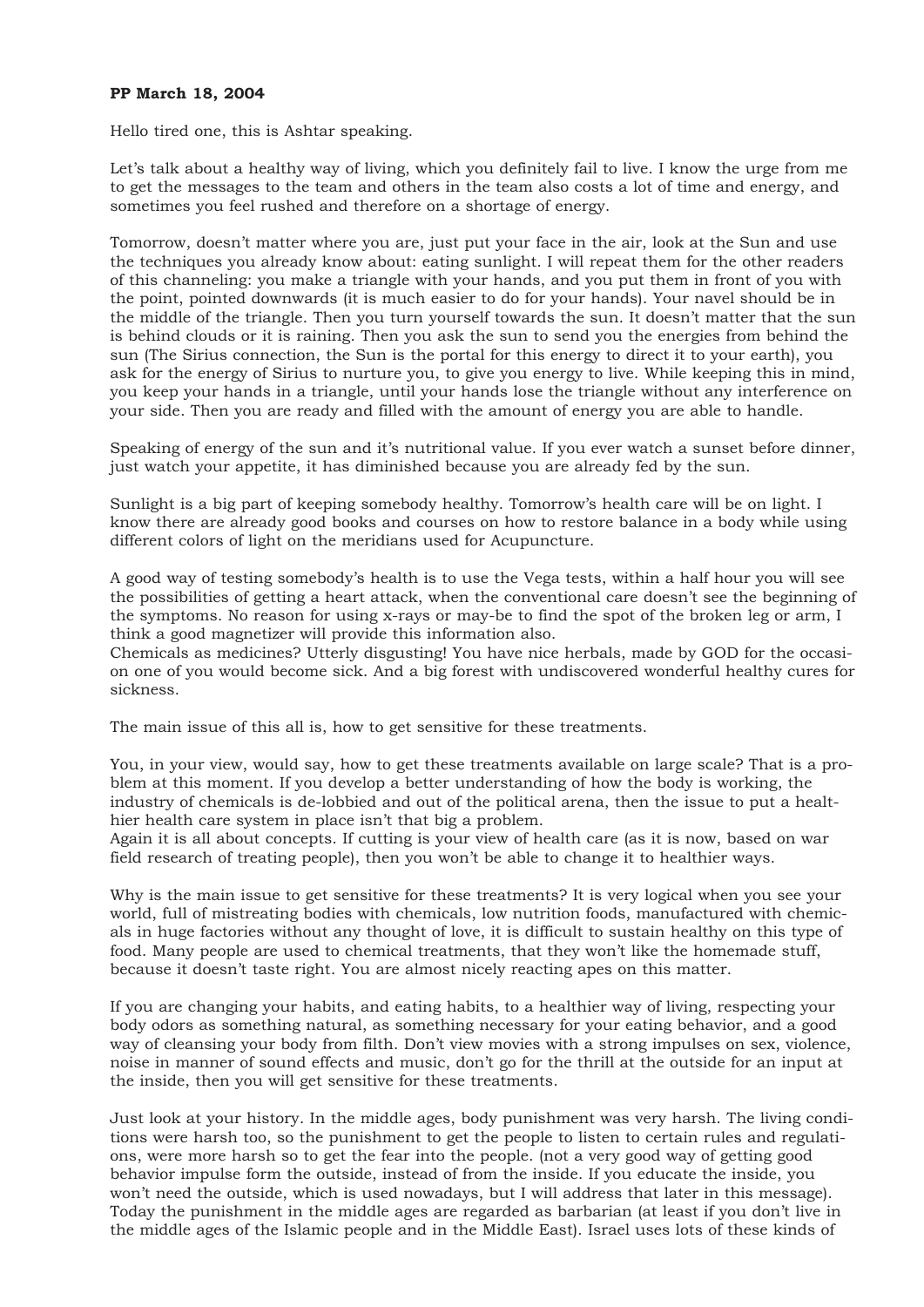punishments for Palestinian people, not for their own people.

Today the punishment is harsh on the mind, taking away freedom of movement. Because freedom of thinking is already attacked with mind control through school education, through TV, through movies, through messages in music. And this freedom of movement, with a big control on your doings during day and night, makes it a punishment today. You still consider yourself fee because you don't see the other ways of controlling you.

Considering the best way of controlling you: I already have given an explanation on it in previous materials. (M.E. you should make a reference table for these messages, then other people, including yourself, can easily find what I am referring to. The time together is too short at this moment to write it all again when needed). With this way of controlling, it will be easing the burden if you don't mind the harsh treatment of others and yourself. That's why lots of movies and games have a big amount of violence, war, chemical warfare, in it. And if they reduce sex to a state of rape and proclaim the use of the women bodies for the pleasure of the men, then they are giving you a rape in your mind. Your feminine side will feel the rapture as being her being raped. The male side will see him self doing this act and see it as a deed of aggression against his very own nature. The male inside has more to do with values of protecting, caring then aggression. So this part of rapture, will rape the female inside you and the man inside you. It also will cut the ties of the creative expression of GOD in its beginning. Making love to your loved one, is a deed of creative expression. It is also a deed of sealing the oneness of you, which you are feeling through the day (see the message on relationship). It also gives a clue about being one with nature, being one with creation, being one with GOD.

And especially all the culture in movies, games, TV talks, soaps, don't show the spiritual laws of oneness. And pure basic human, you won't see any respect for one other.

The society, who gospels this way of living, doesn't have respect for their participants. And you are already used to this, and find this very normal. It is already a way of relaxing, seeing one being demolished by another, and while accepting these images as being normal, you will accept the values of it for a living, for you as a person. And if you accept this as common behavior towards yourself, then you will do the same in your personal life. So unhappiness is increased. Talking about barbarian lifestyle, you can see no difference between the games in Rome, and the movies now. Except that the educational factor has been expanded to all the people in the world.

So everybody is insensitive for the subtle energies of the creator on body level, mind level, feelings level, emotional level. And this is where it stays. They can't influence Soul level yet. Just read it again. They can't influence Soul level yet. But with many lifetimes on the above mentioned diet, the Soul will have a hard time to counterbalance these hard acts of cruelty and a hard time to restore the balance of sensitivity in a person. If you have learned many lifetimes that being sensitive is just as committing suicide, then you won't be that anymore. You make very sure that you won't be hurt with this quality (it isn't a quality anymore but a handicap).

What has this to do with being healthy and health issues?

If you are sensitive regarding your Soul, your body, feelings and your mind input, you have the right tool to live a balance life, to find the right treatment for any imbalance if they might occur, and your soul doesn't have a hard time to guide you through your life.

Being sensitive needs to be protected, being developed, being treated as a very good quality in ones life. It is also a basic ingredient of being spiritual in ones life.

Consider: you feel there is something more in life then you experience. Then you go for a research. And by coincidence (you have to accept the guidance on inner level to get these coincidences, and guidance on inner level is always very subtle) you will find a good book. This book stirs a recognition, somewhere inside of you, and a distant longing to get more recognition of a far place home (you don't know yet, but your Soul causes this soft longing to get more and more in touch with you).

All these feelings are very subtle.

And if you are dull, then you won't feel this anymore. And with this loss of being connected to your Soul, you are just a human body trying to live and protect itself and becoming very desperate with the questions: "why does this happen to me, is there more in life then as it unfolds now at this moment?". And balance and health are nowhere to find.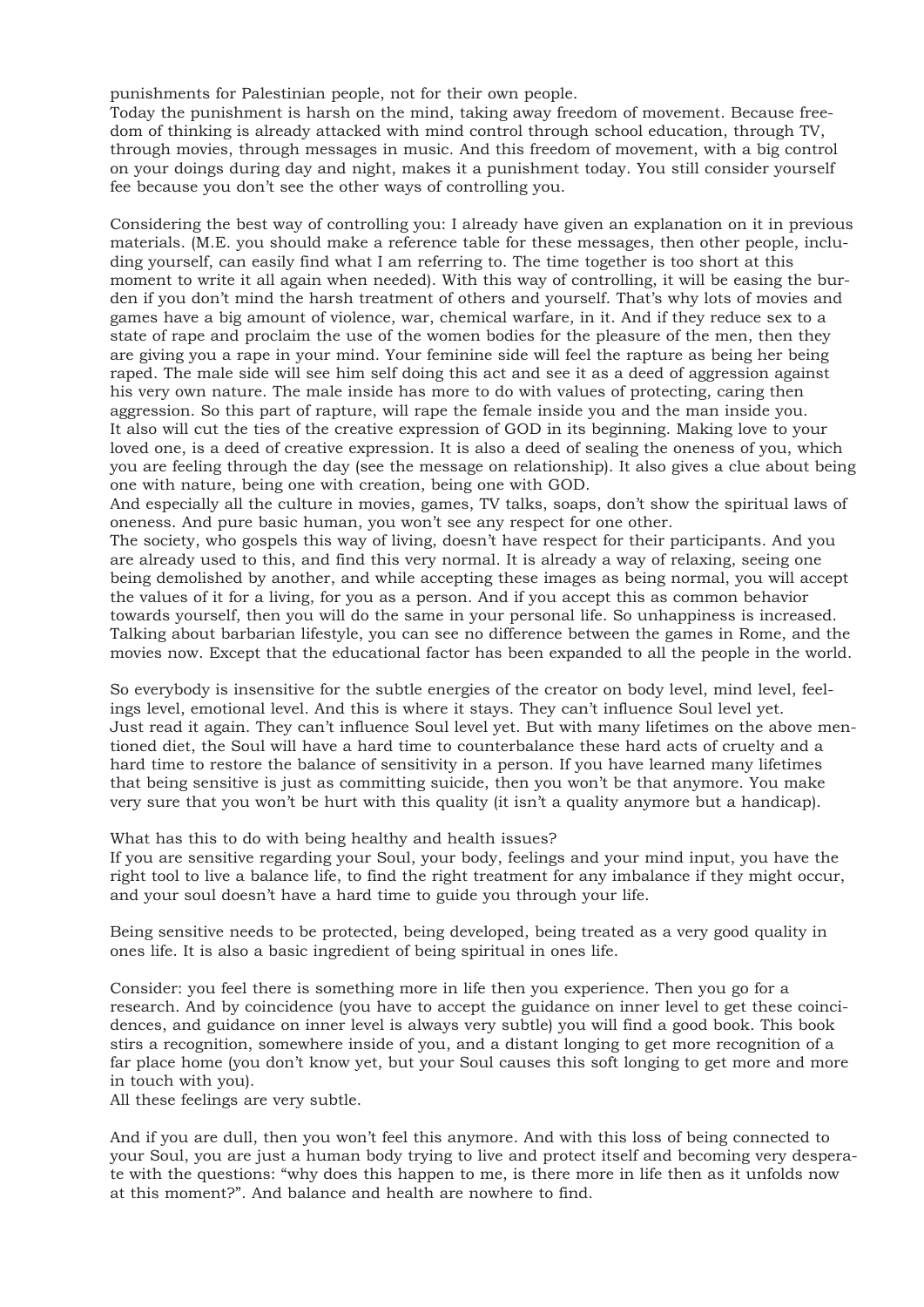There are a lot of teachings outside in the world about living a balanced life. And these rules of living, considering them being aryuvedic or something else, also need a resonance inside of you. Otherwise the balance you seek will be an act of aggression towards your own nature inside you. So if the inner doesn't correspond with a prescribed way of living, you better don't put any effort in it, because it will be of no use.

With your sensitivity being developed, being respected, you will find ways to live in balance which corresponds with you inner state of being. Then the right guidelines will come to you by coincidence and divine directing. And then you will live a healthy life.

That's the way of gracefully living with ease. The inner directs the outer and with being sensitive to it, you will find guidance for a healthy, enjoyable life.

So if you thought that today the core message was healthy living, you were wrong. It is al about the next grace of living, being sensitive and let the inner determine the outer, because there is your guidance, your inner knowing of things, your divine spark, and your joy in life.

Have a good time considering this message, and remember Oumshat pateh solemoeny ragat always

Ashtar

*Transmission for this message closed.*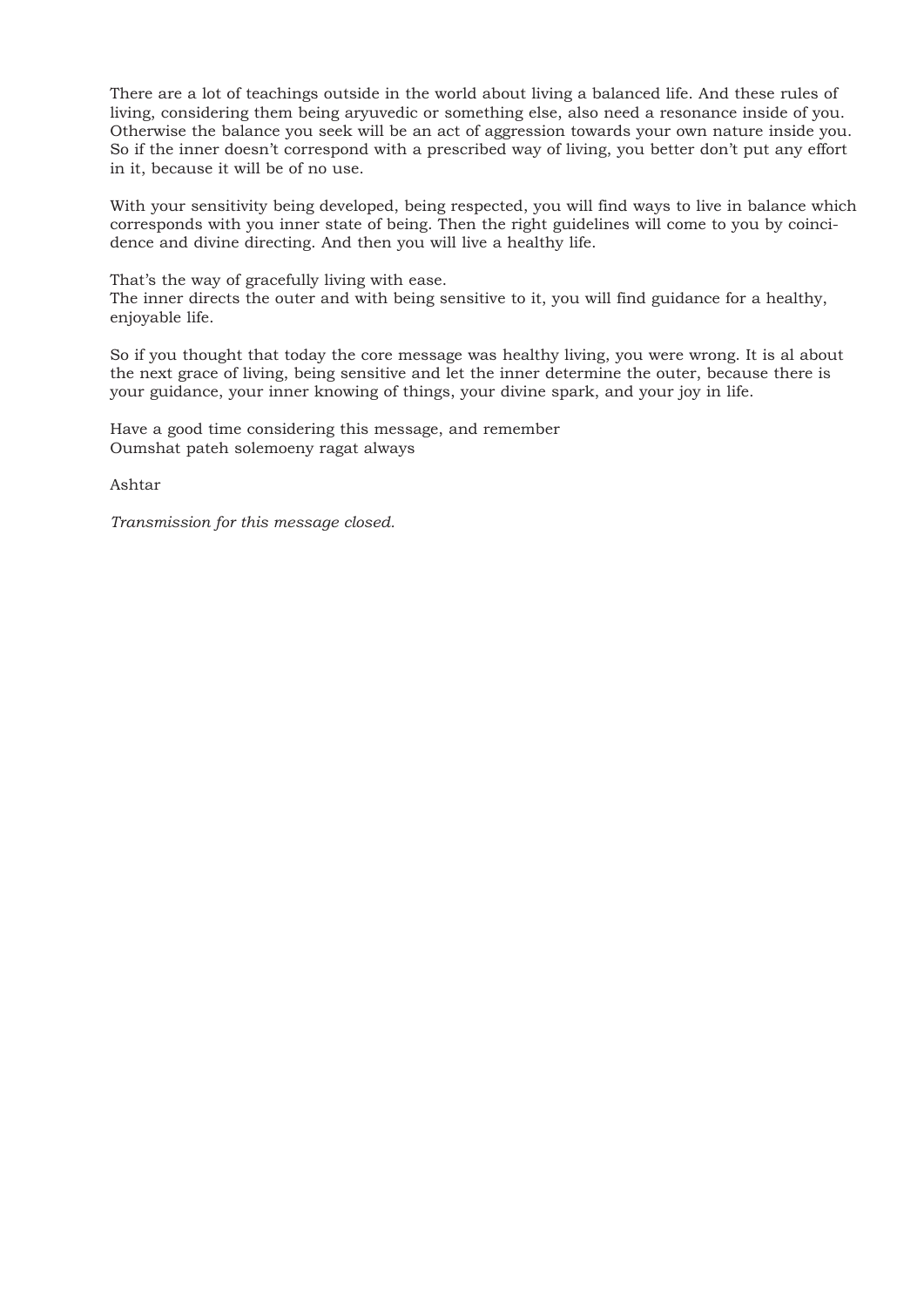## **PP March 19, 2004**

Living life to its fullest, you have to be sensitive to experience everything to the fullest. This being sensitive will cause lots of changes in society, as the standard becomes sensitive. And I am not talking about being allergic. Allergic is being sensitive with a negative approach for expressing the sensitiveness. It is a normal way now living in an upon fear and negativity based society. But it isn't the way it should be in our point of view.

Being sensitive should be rewarded because your inner knowing, inner feeling, inner wisdom is already developed, and your inner sense is the 7th sense you are able to use. It will enrich your world, your point of view regarding matters, regarding listening, to your inner wisdom. That's why lots of people are sensitive right now, that's a normal approach of living in this phase of evolution.

And the world will face these sensitive people as opposing their values expressed in movies, games etc. So the sensitive people should learn to be tougher towards themselves, learn to harden themselves, so they can also watch the movies, play the games and be a good normal part of society. And if learning doesn't work out, just take some pills, prozac or something else like that to handle the sensibility in an accepted manner. I hope everyone knows by now that these pills cost your health, and try to make a robot out of you. There are already books about this possible future, more then there are books about a healthy happy future. How did that come about? Makes you wonder.

If you have read David Icke, then you know that there are lizards living on the emotions of fear and despair. This is also the way of controlling people. In the Netherlands they aren't careful anymore. The girl of the maffia boss, will wed a prince. Now every one will know the connections between the crime world and the controlling world, and who is caught in the middle.

So violence is increasing, the food quality is decreasing, the human freedoms are declining with the patriot act, and all the controls to make sure that the taxpayers money will be well used for the society and not given to people who do the same as you wish you could do, relaxing, enjoying, spending and having a good time. Oh well, having a good time with spending is very allowed, especially with rented money.

To appreciate life in its fullest you have to be sensitive to the soft whisper of the Soul, the caresses from the wind, and you can't do this while being in fear or in despair.

So being sensitive gives ways to different manners to enjoy your life, to enjoy your being, to enjoy your connection with everything and all there is, to enjoy the life force in everything. It is almost a contradiction to say that being sensitive is the hardest thing to be in life, but if you have overcome the overwhelming kaleidoscope of impulses of the outer world and it pressure on you, you will enjoy listening to your inner self, and you will enjoy the soft whispers of the outer world. To understand the outer world you have to be sensitive to the inner world, and the riches inside you. And if you have discovered this and while discovering the riches inside you, you will develop ways to enjoy the riches that matters in the outer world, because you are at that moment able to experience them.

Being sensitive gives you a free ticket to joy in you and joy in the world. And this joy isn't temporary in its existence, but it is the lasting joy from the SOURCE, the God in joy, the GOD in the outer world, the breathing of existence.

What for joy could you ever wish for? Which joy will be more satisfactory for you? The temporary pleasures, or the durable pleasure of being in contact, being GOD YOURSELF? And yes I am shouting at all of you. This is the important lesson you need to learn. Only GOD lasts, only the joy of being God lasts, only connection with the source will fulfil your longings, questions, and all the loneliness, helplessness etc. your ego is feeling at this moment.

The way of living with grace is a simple way. And the grace of joy is a simple one. What is so simple about joy, you would ask?

Joy is the basis for adventure, if there is no joy, you would stop the adventure immediately. Joy is the basic for love and at the same time, it is the same Love which is the basis for joy. If you love something, you will experience joy and if you experience joy you will feel love. If you are grateful for something you enjoy it, you cherish it (is enjoying), you take care of it (make sure that it will stay enjoyable).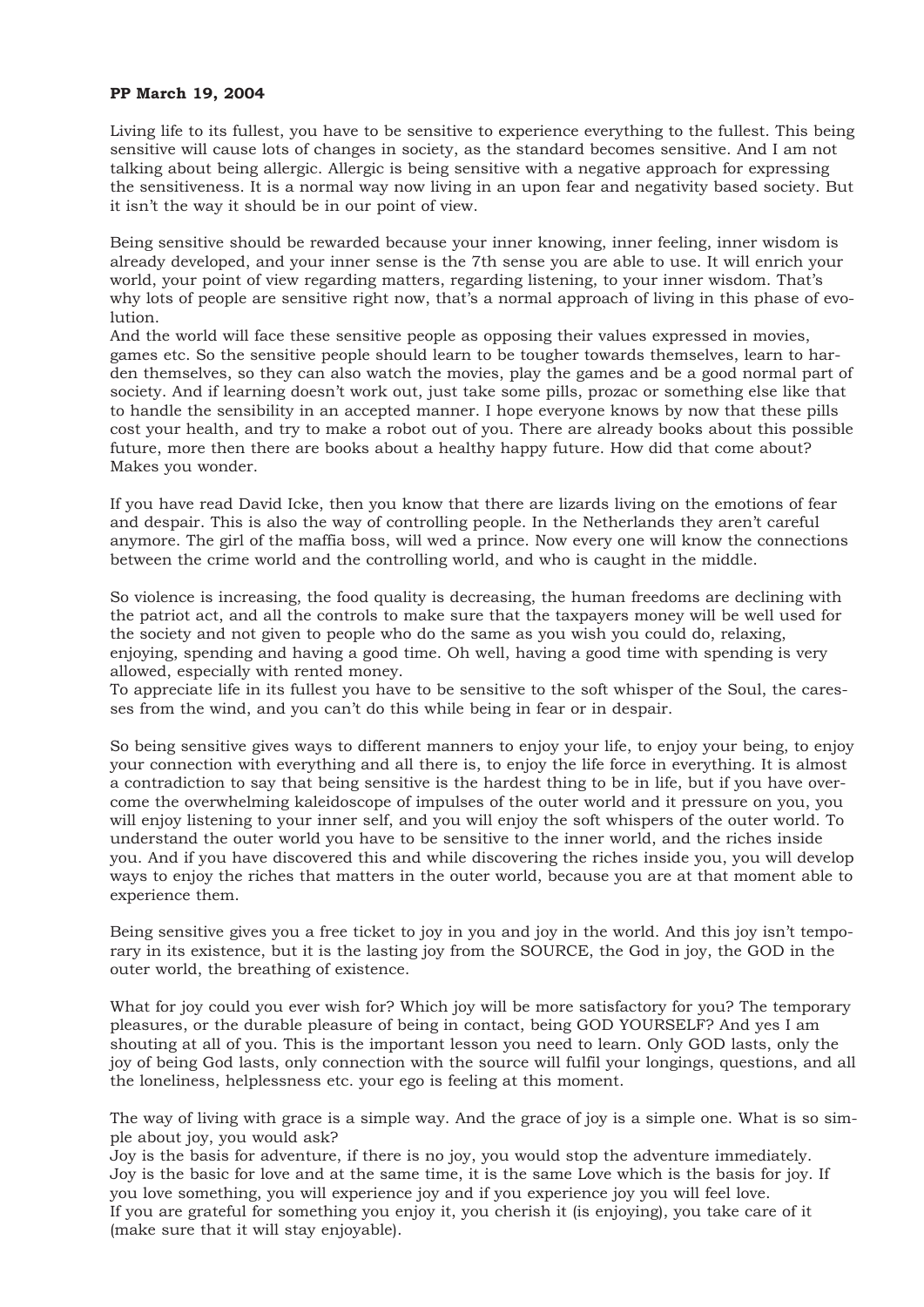And to experience more joy, you need to be sensitive of the different small ways in which joy can come into your life. And if you love all, you will take pleasure out of all, even the smallest parts of life. And then being sensitive is very worthwhile. To notice these little small parts of joy in your existence.

Joy keeps you going on. Where your joy is, there is your love. And where your joy goes, there is your adventure. And to feel the joy to its fullest, you have to be sensitive. And only the lasting joy counts, otherwise you get bored.

So to ensure that you know where your love is, where your appreciation of things, beings is, you have to be sensitive. And being sensitive starts in the inner world.

People like to complain. They sure do. And I know that you don't want to clean the inside of you to be able to be more sensitive to the inner voice of joy and love (God, the source). Because cleaning, and disciplining aren't works that appeal to people. It hurts to feel the garbage of feelings, again, to face them, to see them work out in your life. And if you take joy light hearty as you should do, then you are very attracted to the outer world's joy. And this is the joy which doesn't last. So you need to get through the dirty work. And I ensure you, if you get used to it, if you have a certain amount of discipline developed, then you will enjoy this job. It sounds like a contradiction, cleaning hurtings, cleaning ego stuff, enjoyable? And yes it is. The feeling of getting a job done is quit satisfactory.

Cleaning is very enjoyable in the beginning. Then you feel the rush of something new, something expanding in the inside. This is very enjoyable for you. But when it comes to the big mess, of watching behavior, watching your little judgments, watching your concepts, and counteracting them, then you need to have discipline. Having discipline in these matters is very hard for humans. To have it, it is a joy in itself, you will have the satisfaction of seeing little victories on your ego matters. These victories are very enjoyable. But you have to be sensitive to see them and not to disregard them of not being worthwhile, because it takes a long time to see more achievements then these little victories.

And certainly it does take a long time. But what is long in your mind, being restless, chattering with idle words, being impatient. If God was that impatient with you, He would have cancelled the whole operation of the freewill game in the beginning. Lucky you have the same amount of patience as God, being God, though this isn't a reason to stop. It just reminds your mind to this. And your mind can't imagine being God, so eventually he will stop chattering, and go on the standby mode just as the operating system of the computer who is responsible of noticing action on the keyboard or the mouse.

Going back to topic, discipline. You know, this can be enjoyable too. You have to be sensitive about it. And discipline isn't a jail you can't escape. Habit is this prison, your fear. Because you are fearing a prison, being part of the prison society pressured you in beginning at the age of 4, and in Japan at the age of 1 or 2. And this fear of prison makes discipline a hard job. Others are using discipline as a habit, or an excuse not to think anymore, why they do things, or why they want to achieve the things through hardships. They overlook the little joys discipline can bring. And getting a complicated job done, teaching your ego better ways to be in contact with the Soul, the rewarding and joy is more then imaginable. So discipline provides you with little joys during your path of development and the ultimate joy of getting a job done.

This is why joy and discipline are one grace of living. Discipline makes is possible to feel more joy on your path. And joy keeps you going on the path of discipline. But joy is the experience you seek, your guidance in the world, while discipline provides you with the duration of going on. And to experience joy you have to be sensitive. And only in Love you will feel joy. And joy is a part of gratitude.

You see, we are talking circles, spirals of DNA twisting around and around up to the ultimate goal of wisdom, love and being fully aware of being part in oneness with GOD.

All graces of Living are a joy to expand in your life. And GOD IS JOY. Sometimes the concepts we are talking about are very logical, so that everyone forgets how inter correlated these things are. And that's why we are here, where I am living, with many others, others whom you are part of while living on earth at the same time, like to develop understanding upon understanding if we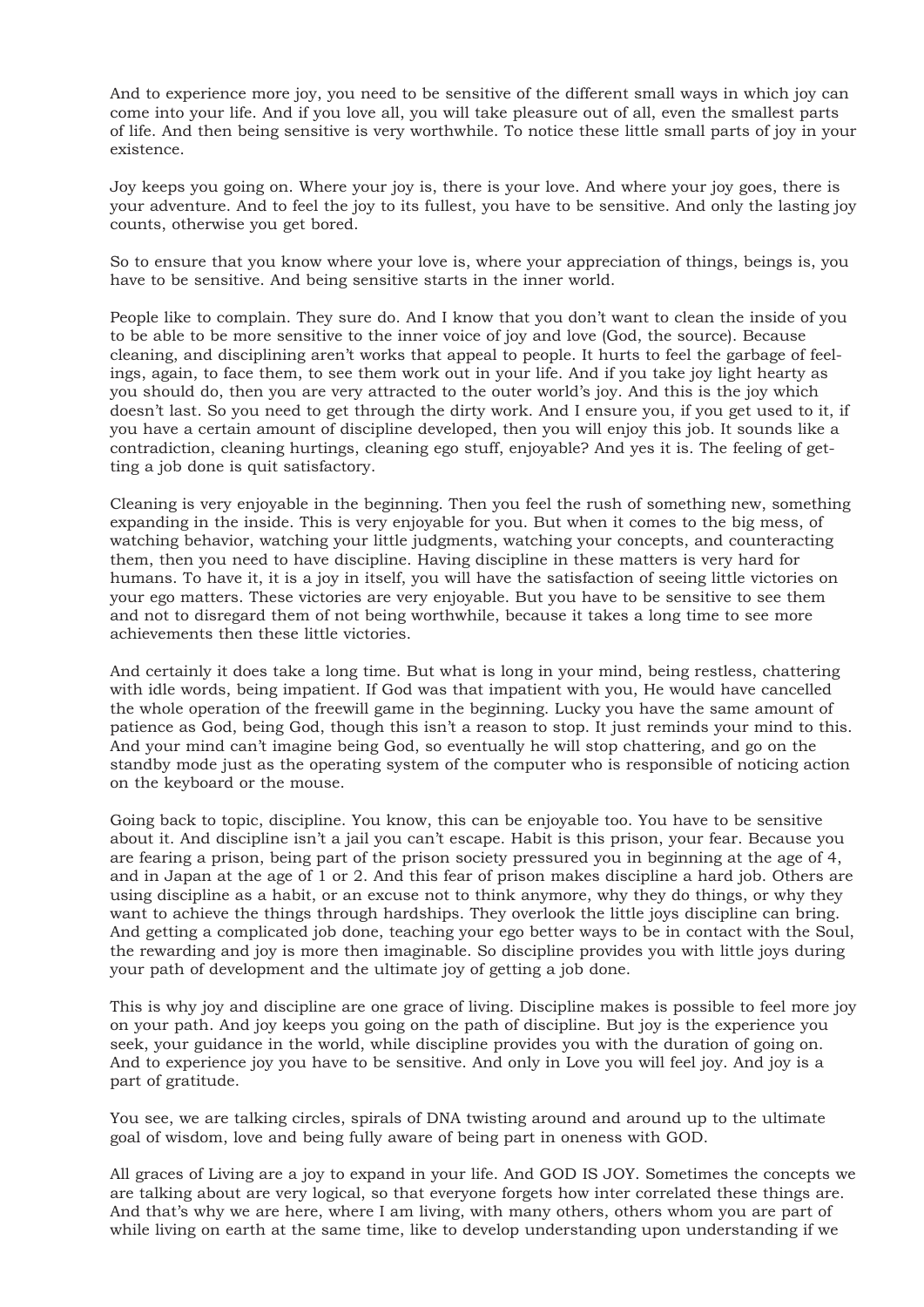are seeing and experiencing the next deeper level of the same context over and over again. By now, some of you will have found some interesting stuff, to learn about. These messages of us can be presented in a book, a remark to a stranger or family member, a coincidence to happen, a longing which is stirred, a logical next step on your interest scale. Al this has increased your curiosity, has increased your joy in finding out where your curiosity will bring you.

I would suggest you go with the flow of these events. See, there is more coming your way. And while this flow of adventure in the mind, experience, is developing your horizon and is challenging you to be more you then you dream to be, you will grow to what you intended to be at the time you signed for this job.

We smile at your development. We enjoy it very much and hand in hand with your Soul and divine purpose in life, we like to see your development. In cherishing and caring we offer to you in respect and appreciation of what you are doing at this moment.

Enjoy as we do it here. And a bit of discipline to sustain this joy won't harm. We know this remark doesn't fit you, but some of the others of the team or your father or mother or the neighbor, or somebody else.

This is Ashtar gladly saying goodbye at the end of this succeeded transfer.

Salute to all of you.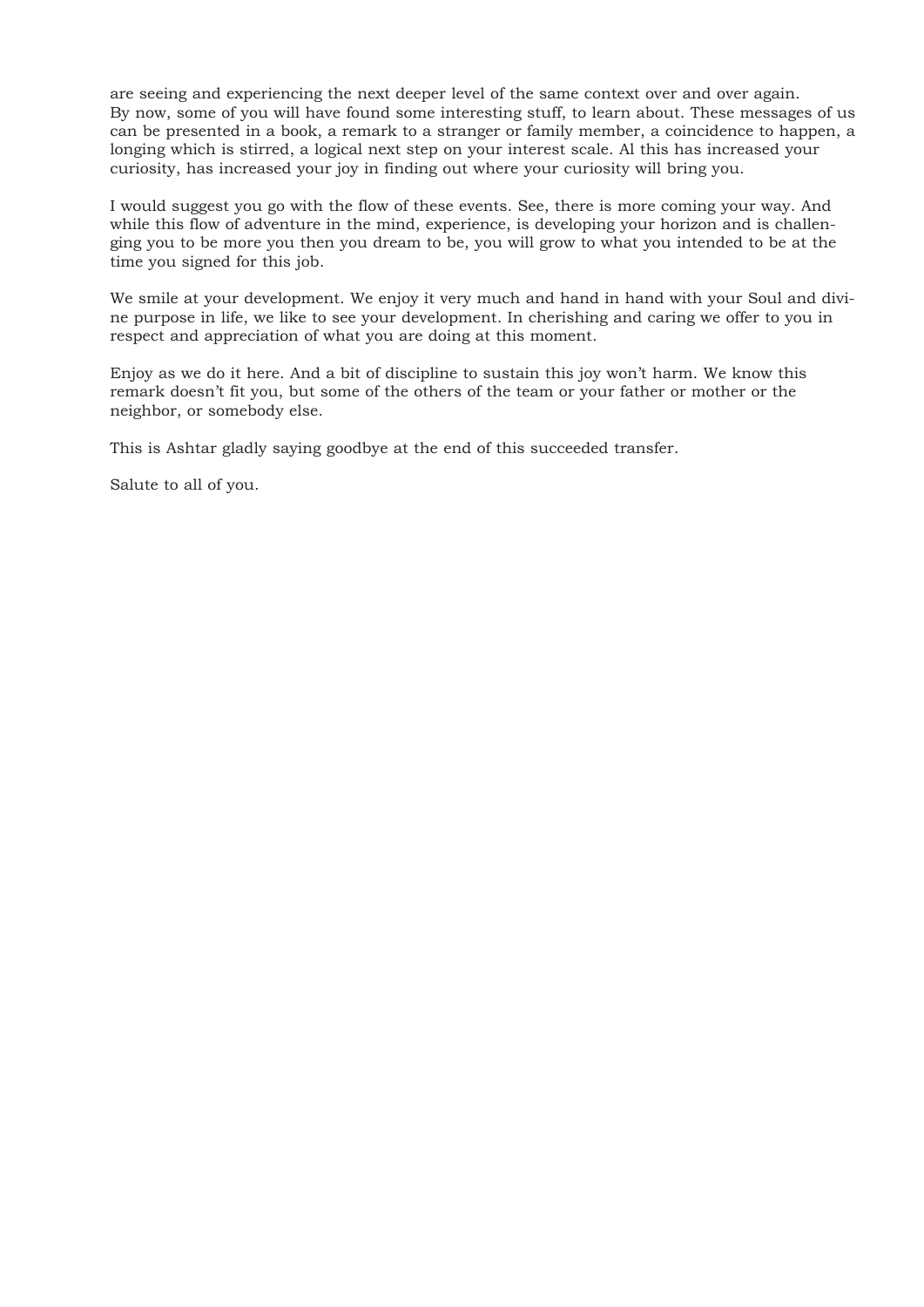## **PP march 20, 2004**

Hello again, This is Ashtar with a hasty transfer.

Time is running short before the channeler will need to go for a well earned rest, and I like to do this transfer before that time will come at hand. And yes, I like to have this message as soon as possible on the communications circuits you call internet.

Why does time matter? Time has to do with timing. And timing is a grace of the freewill given by God. Time is an illusion. And while you and I are dealing with illusions, we have to obey rules which are part of that certain illusion. And that's why we need to learn to deal with time.

Time is based on the development of one moment into the other. How long does it take to create these moments? This will create time.

Time is also a matter of a mind who is trained to think linear instead of parallel. As everything happens at the same time, because there is only one moment, then you have to consider time as being non exist, which is quit correct. Then we are talking GOD time. And God timing is always accurate.

Going back to the development of creation from one moment to the other moment. One should consider (you don't like me using "have to" too often and others will become obstinate, saying I won't listen to a channeling which uses HAVE TO, I am free and I don't "have to", and I don't do it). I start the sentence again. One should consider the amount time necessary to get one moment created and replace the other moment. The creation of moments is going very fast. This is part due to the zero point of the transition to another multidimensional lifehood. (you didn't know that you lived in a multidimensional world before. Just consider heaven as a place on earth. The transition of being human in body form to a human in spirit form, and the place they went after death as transition point, was nowhere. They stayed on earth, if they wanted to be there for another next reincarnation, and they experienced heaven or some version of it which was sufficient).

To go back to the transition. While being in the photonbelt, you will grow from one multidimensional lifehood to another. In this moment, you aren't used to create in stillness of being God. If you are, you won't see the changes of the moments. Inside God the moment is stillness, there is no movement of moments of creations. Everything is at the same time, in the same instant of moment.

So not being used to stillness, you create one moment into the other. And with the progression out of the zeropoint, the fastness of the creation and your getting used to it, will get the haste out of the creation of moments. Then time will slow down in your experience.

We here look in awe at your ability to create moments in moments with that accuracy of resemblance of the same before. You don't fail in creating the same moment into almost the same moment. You prove to have the right and the ability of being God in creation. It is so wholesome to see you doing the same over and over again. The problem is your habit in this. You won't let go and you don't use your creativity to change it, as you are afraid of using it and the consequence of using it.

Let me assure you, nothing will go lost, nothing is going to be hurt. Energy can't get lost. It is, it will differ in form, but not in energy. You can't get the E out of creation. So what about a change in creation? What in an instant you will decide with each other to want to experience. The announcement of Nesara? The world is afraid of changes, and yet the changes which are allowed will hurt you more in the illusion you are living in, then the announcement and implication of Nesara in your world. But because you are used to being controlled, more controlling and suppression is allowed to be created in the group creation of the moments for mother Earth. It is just more of the same.

And this makes the world consciously hesitate with creating NESARA. It is the beginning of something new. And this something new, is new, it isn't more of the same. And because you all want to create almost the same moment again and again, because it exists in your group conscious, that's why it is easier to create then something new.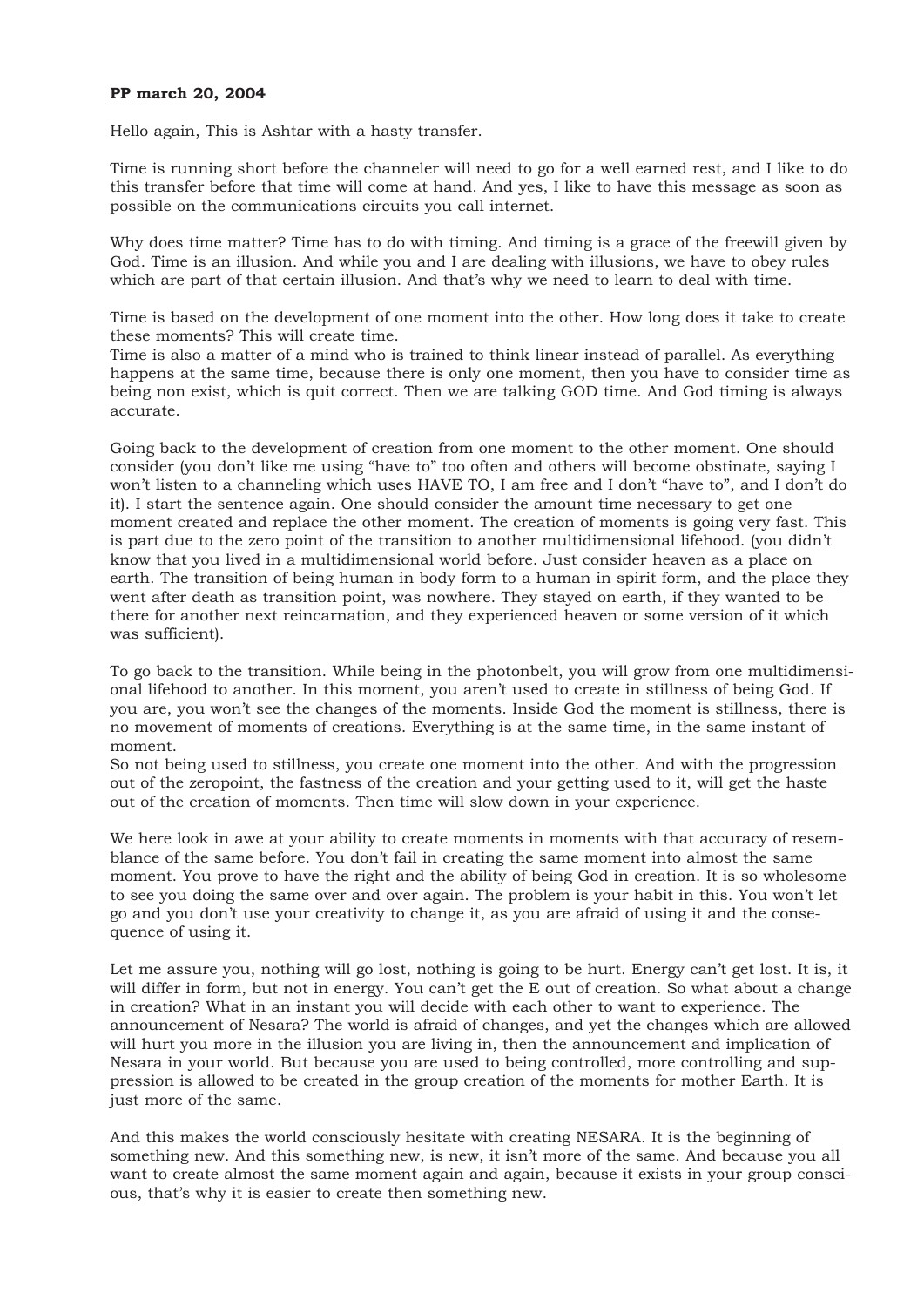So the problem with creating Nesara is the group consciousness. This one hesitates to create it, there isn't a (coherent) view of Nesara, there isn't enough information in the group system to create a wold to fit it. The vision of it, isn't clear enough to fit in a creation and there isn't enough energy form the worlds people to get the creation into existence.

That's why a vision, a state of mission is necessary, that's why a group consciousness as the group at the world court or the SSN group is so important. That's why it is important to have Dove with her outlines how the 3d version of Nesara will look like.

If enough people will view the same vision, support it with their creative energies, the group consciousness of the human people on earth will have fuel, a direction to start the creation. Then Nesara will come.

As the divine will has stated, NESARA will come. The GOLDEN AGE as promised to you will come. The beginning of this age has already started. You passed the beginning, you passed the zero point in time of the Golden Age. Yes, you will mark another date for the beginning of the Golden Age being manifested in your illusion. But you passed already the beginning date of the Golden Age seen by the Source and the galactic forces.

That's why we are looking at your group consciousness, your group energies, to see if there is enough energy, enough clear vision to get the creation of Nesara done by you. It is your creation. We can assist, we are assisting you already.

We tell everybody who hear us, to get the vision of Nesara in their minds, Souls, visualizations. The vision isn't about clearing the Earth from the dark people with dark agenda, it is all about vision of creation. The people with dark agenda, are people with the light of God insight, they only have to realize it. And this realization will come as part of their remembering being part of God and their healing into the light.

The vision of the Golden Age which Nesara is part of, is all about love, respect, growth, cherishing, caring, joy, adventure, sharing and all the other aspects of the grace of living.

The vision is also a change of concepts and topic I have referred to in my earlier channelings. I have referred to topics that need to be addressed to in a more healthier manner of living and expressing God in your daily life with you as God as responsible for being God and seeing God in others and giving other beings the respect and love they deserve as being part of the same God as you are.

It is time to dream this vision, to breath this vision, to radiate this vision and at the same time stay neutral in it. For being more than neutral you judge.

You can also eat this vision, pie this vision, share this vision, love this vision, sleep this vision, live this vision (the better way of doing this), and thank for this vision.

This is all about creation. Let's change it for the better for all beings on, in, at the Earth, and for Mother Earth herself for the good of all beings, which means all concerned.

### *It is all about CREATION. SO LET'S DO IT ALL TOGETHER!*

And yes, I am shouting at all of you, to get you out of the winter sleep into a beautiful new spring and a new life.

Creating something new, can be a challenge, but that isn't something new to you. So do the obvious and create the already known new moment of the Golden Age, which Nesara is part of.

Have a good time in the announcement period, and think about this message as you create the Golden Age of which the economic changes of Nesara are part of.

Nesara is part of the beginning of this age, so share the vision and create it.

Before I repeat my today's message over and over again. I will ask the channeler to press alt-c to copy it several times, so I don't have to waste my time and you will see the message more then once.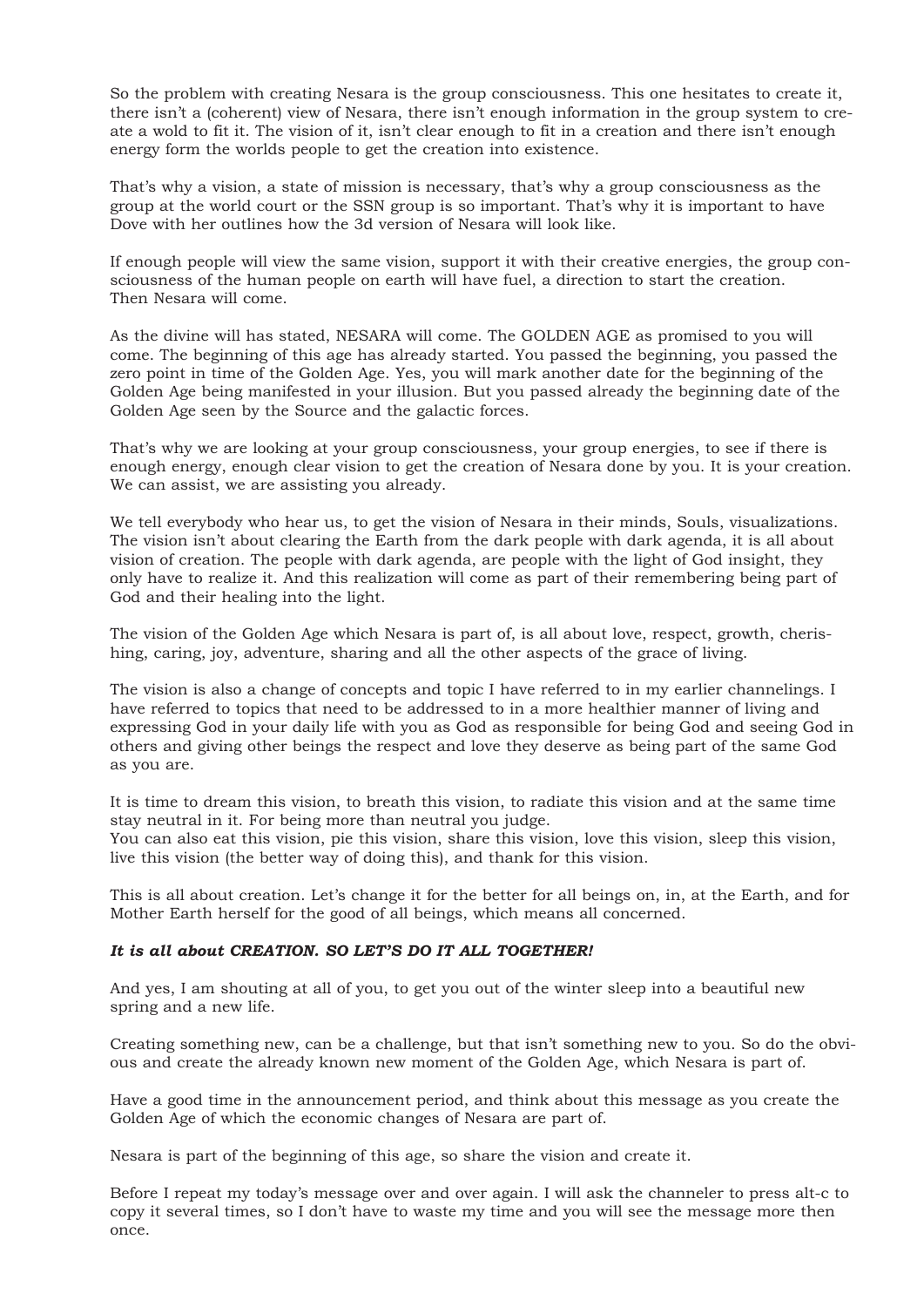## *It is all about CREATION. SO LET'S DO IT ALL TOGETHER!*

One change will do:

*THE VISION OF THE GOLDEN AGE IS ALL ABOUT CREATION. SO LET'S DO IT ALL TOGE-THER!* 

## *THE VISION OF THE GOLDEN AGE IS ALL ABOUT CREATION. SO LET'S DO IT ALL TOGE-THER!*

# *THE VISION OF THE GOLDEN AGE IS ALL ABOUT CREATION. SO LET'S DO IT ALL TOGE-THER!*

Al good things will come in 3. All the good prayers will be repeated 3 times.

108 names has GOD, and with the announcement of the embodyment of Prema Sai Baba, you will know that GOD is with you in the GOLDEN AGE, and he will stay with you all the time.

So do what you have to do, to get the vision done and remember ANAM PATEH.

Ashtar finished transfer for today.

Love.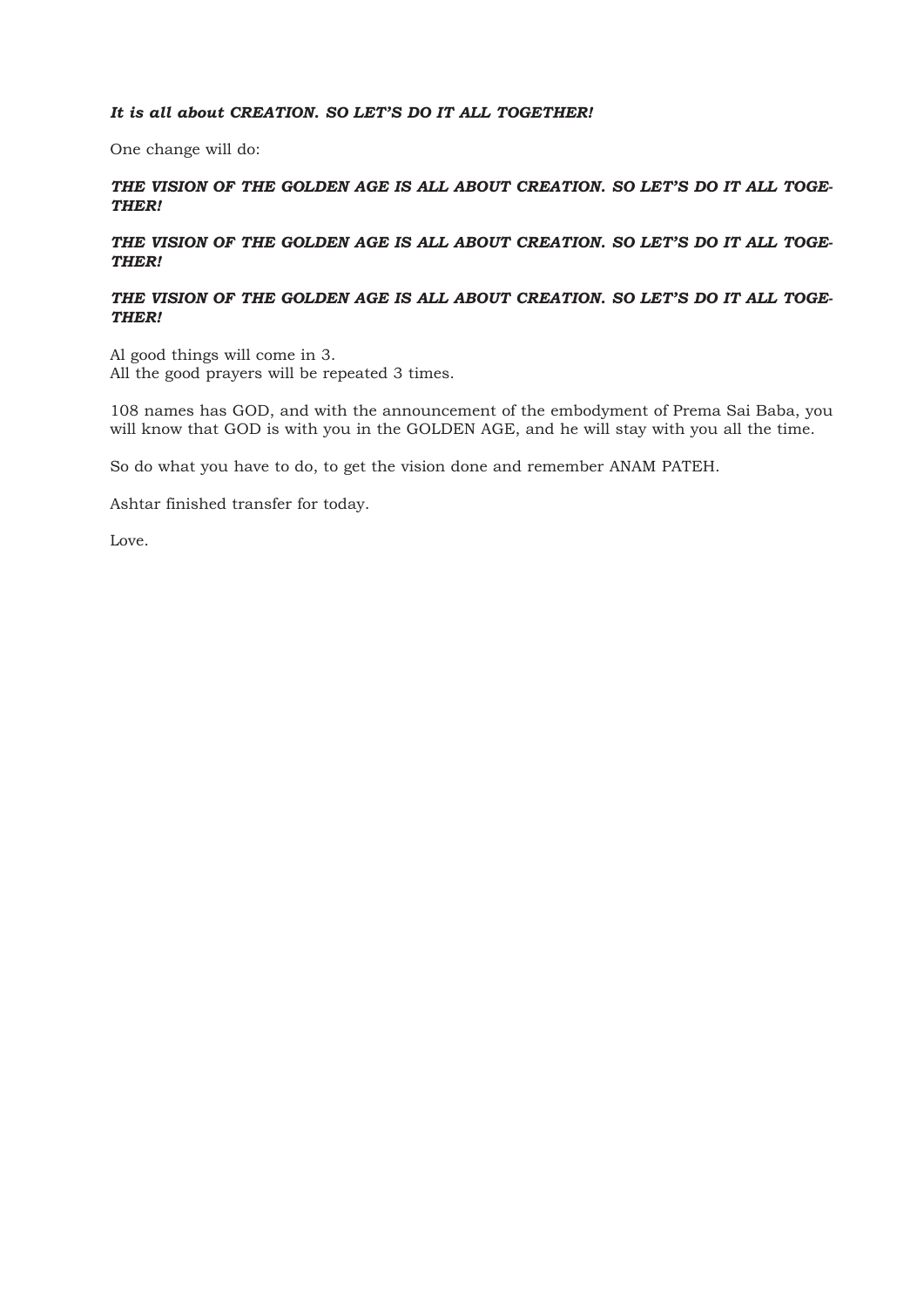## **PP March 21, 2004**

This is Ashtar with a new transmission.

Don't you get bored with the same creation all the time? We do. We like to try different views, getting more and more deeper understanding of what it is to be God and become more like God. And with the grace of living (taught at every primary school in a high standard civilization) combined with the techniques to experience the blessings of it, life is more enjoyable then the suffering you are making. And yet, behind the veil, you are enjoying the suffering also. Going through matter, condensed energy, to a form, is an art which not many Souls of the Universe have experience with. If you could say so, they were afraid for the implications, the hardship this particular game would bring them. And they are looking forward to hearing your stories, to see your victories, to have you as their guide, when they feel compelled to have the "same" adventure themselves. Of course it won't be the same, because the choices will be different, but the rules will be the same.

But first, to get you through it, we still need to do a lot together. I hope the message from last night was a wake up call for everybody of you. You have to do the creation. And you will need a vision. I can offer you one from our point of the spectrum, but you have to decide in the inside of the game. That perspective is only yours to understand, to feel, to experience. And being with that many beings on earth, and with mother Earth as well, you have lot of choices to forge into one vision, one goal for the good of all being concerned.

Because this ultimate vision you will act as a God for yourselves, create for your selves, and than experience for your selves if it was a good vision. In the history of being on Earth and being Earth there was a lot of interference. And mostly this interference didn't respect your freewill, or didn't embody a goal for the good of all concerned. This has to be made undone. That's why we are here at your break in the history. To undo the influences of the history, to undo the ongoing influences which aren't in your interest of becoming the best you are for the good of all concerned.

And lots of depths of the history made by these interferences will be settled when you will reach the Golden Age. At that point there will be no more debts or wrongdoing in history in mankind to count for.

The help we all are offering has also to do with the more moral standards of awe and respect for your process. We know that on earth there is a warning of extra-terrestrials giving you a good feeling with uplifting messages with ego boosting talk. And yes, they are right, and I need to be careful not to give your ego a boost, because this is the very one, which makes the troubles and poses a hardship to your goodwill, spirit and Soul. At the other hand the rules of the game make it very easy to correct these faults. But I don't think I have time to see these corrections, at the other hand I won't like to waste time with this childish behavior. Life and the vision I like to share with you are more important than anything to be interfered by with this stuff. Just use the violet flame, use the techniques Archangel Michael is giving you, read the lectures of Sai Baba, or do your best to become a lightarian, and you are all dealing with the ego matter in a healthy way. There are a lot of teachers and healers around you to provide you with the right information, the right techniques, and if you use your inner sense for your truth, your easy way of changing patterns, you will pick up the right instructions for making simple adjustments in your daily life and dealing with ego problems.

Vision. Why is nobody of the lightworkers, spiritual workers capable of viewing the Golden Age in its splendor? Why is every being backing off when we are talking about manifesting light into matter? We are talking about the 3rd ray. The just doing it ray of light. And there are little people used to handle this ray.

I can give you the answer on this question right away. You are trained not to do it. You have learned that you are getting hurt if you try. And even in this lifetime, with hardships, pains of not being accepted by the world, belonging to the world, but not being part of the world, you had endured a lot.

You are afraid to dream your highest vision of yourself. I asked in the first and second message I have written to you, to be all you can be, to be more then you imagine to be, to be free of fears. I suggest you read the messages again.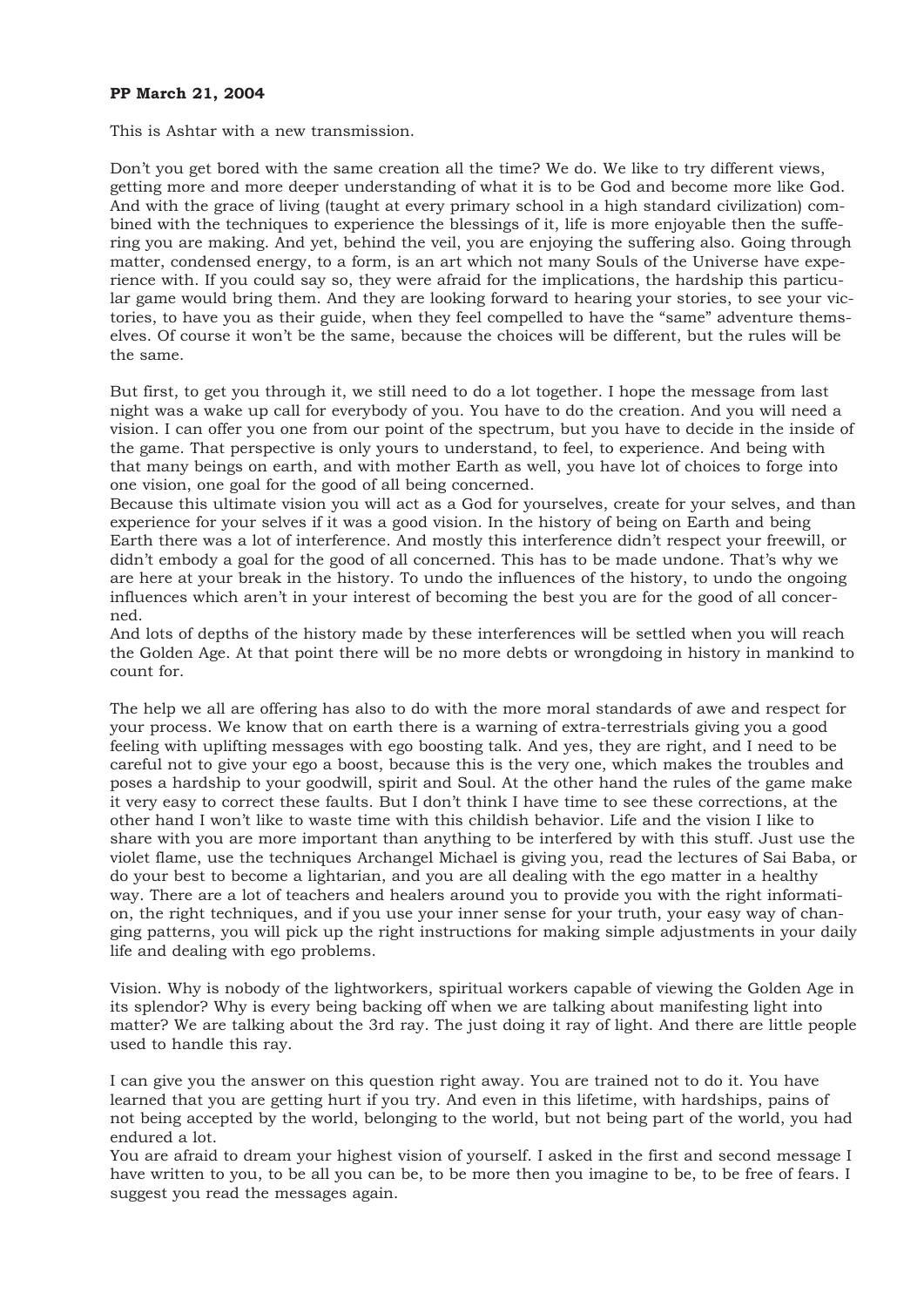This question is still the question you all have to answer all day. This question is the same question I have to ask you today.

What do you dream for a Golden Age, and are you willing to use our abilities in this life, your abilities in previous lives to actually do the changes, to make them happen? You all will start to talk about freewill of others, their karma patterns, why you can't interfere with their lives, their own responsibility in life, their own power to change life. And you are right as usual in these matters. And you are wrong also. What if you made the agreement to be the leader, to be an example, to be the first ones to take the new road? Okay, you don't now where you are going, you don't know if life will be recognized by you. You don't have a map. But life and the Golden Age have to be manifested in daily life, of you.

If you don't try to master spirit over matter, spirit in matter in a co-achievement with others in the same game. Who will else do the job? We here won't certainly won't do this. We aren't trained for this job (as you are), we haven't learned to be a master in these matters, we don't have the achieved experience of this kind. YOU DO, DID and HAVE DONE this ALL.

So WHO is going to save you from this kind of game, YOU.

And you take this stage of the game in a (prolongeerde fase) and this isn't necesarily.

You have the techniques. We all, including you, made it clear that these were available for this matter. You have the experience, the training, and the achievements to be a master. So why won't you do it?

Still a tiny bit of fear left? Still a tiny bit of less effort to make a nice vision for the collective mind to create? Still a less vision of the highest good for everybody?

The vision you need to have is one for the good for every being. And I literally mean every being, every bit of dust on your earth. If the vision is flexible enough to include every being, adopting smoothly every energy and includes all, and this vision feeds all there is, what will stand in its way?

I say nothing, and nothing at all. You are GOD, remember, so you create your own experience and the experience of others, being interrelated with each other.

Just a reminder of who you are, what you came to do in this world, and how you can change it in the best way for every being. This is the beginning of the new announcement period, and if you step in your responsibilities and your capacities to create a vision, and stop fear, than you will succeed. And if you don't do this this time moment, you will have another announcement period, and again and again, until you learn the message. And if you don't learn it, then your children have to face the lesson, and have to learn it the hardest way instead of looking at you and your example. And nobody will be proud, happy and filled with joy with this achievement.

Internet is your way of sharing visions, sharing visualizations, sharing dreams, and together you can built more of a dream than you are able to dream alone. And this is the power of the people, the ability to be visionairs together, to exchange dreams, visions. Not to keep them inside and only for you and a few intimates, it concerns everybody. The power of you is in sharing. Again and again I come back to the different graces of living. And again and again the power of these different graces is in the easy way to adjust them into daily life. A grace is an easy one, otherwise it isn't a grace. You can use them for everything, everywhere, every being, every occasion, it really doesn't matter.

It just matters to share them, educate them, use them, fulfill their promise to you and others, just do it.

And if you are afraid of risking your head in society, just remember, society is going to change. So there is no place anymore to risk your head, except if you just want to risk your head. If you live in the grace of living, in your power, in the power of your being, being GOD, there are only bad habits to fear.

So share your visions, start a newsletter with visions, circulate them. Invite others in. And don't think about the transition time as the time your visions have to adjust themselves. Visions don't adjust themselves. Then they aren't visions anymore. Visions are a roadmap for the road you like to follow to the ultimate goal you like to accomplish.

There is a lot of information already in the hearts of the people and especially in the Peace Palace Team and elsewhere. If everybody would write their vision without trying to be all encompassing,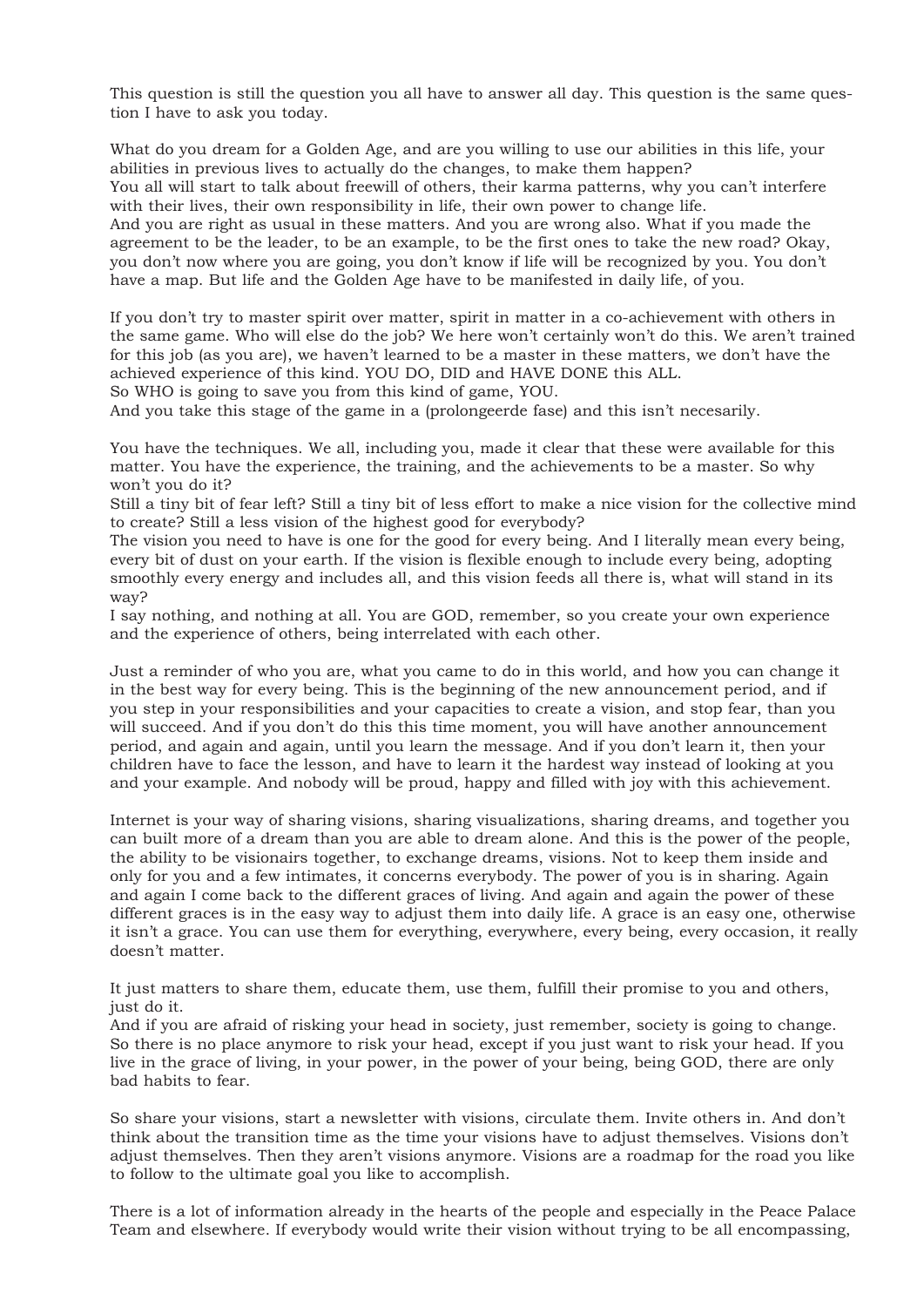without trying to have a complete vision, you will see that these visions will fit together as a puzzle. Then the shared vision will be a vision which will adjust others in itself, to be more than the parts, to get a life of his own. To be the vision of the Golden Age.

It starts with sharing, it ends with sharing. And without sharing nothing will be accomplished, and this way this announcement period will end like the other ones before. And this isn't a threat, it is just a conclusion.

You have to do it different to get different results. And you never, never own a vision, knowledge, an idea or what so ever. SHARING is all that matters.

#### When will you start?

This is Ashtar hoping for wonderful visions to be read and to circulate on internet, to reach other visions and this way getting a new vision of a good life on Earth for all beings included.

Last remark, don't adjust the visions to the transition times, just ask Horst about these transition times. You know he has the vision for overcoming these times. He already told you about it. What about starting a yahoo group or something like that for vision sharing, a mailinglist will do too. Just invite every being, every where.

And don't wait for Nesara to come first, otherwise Nesara won't come.

Imagine your greatest vision, invite others to do the same, and see where your world is heading to!!!!!!

Big adventure time is awaiting you all.

*Transfer closed.*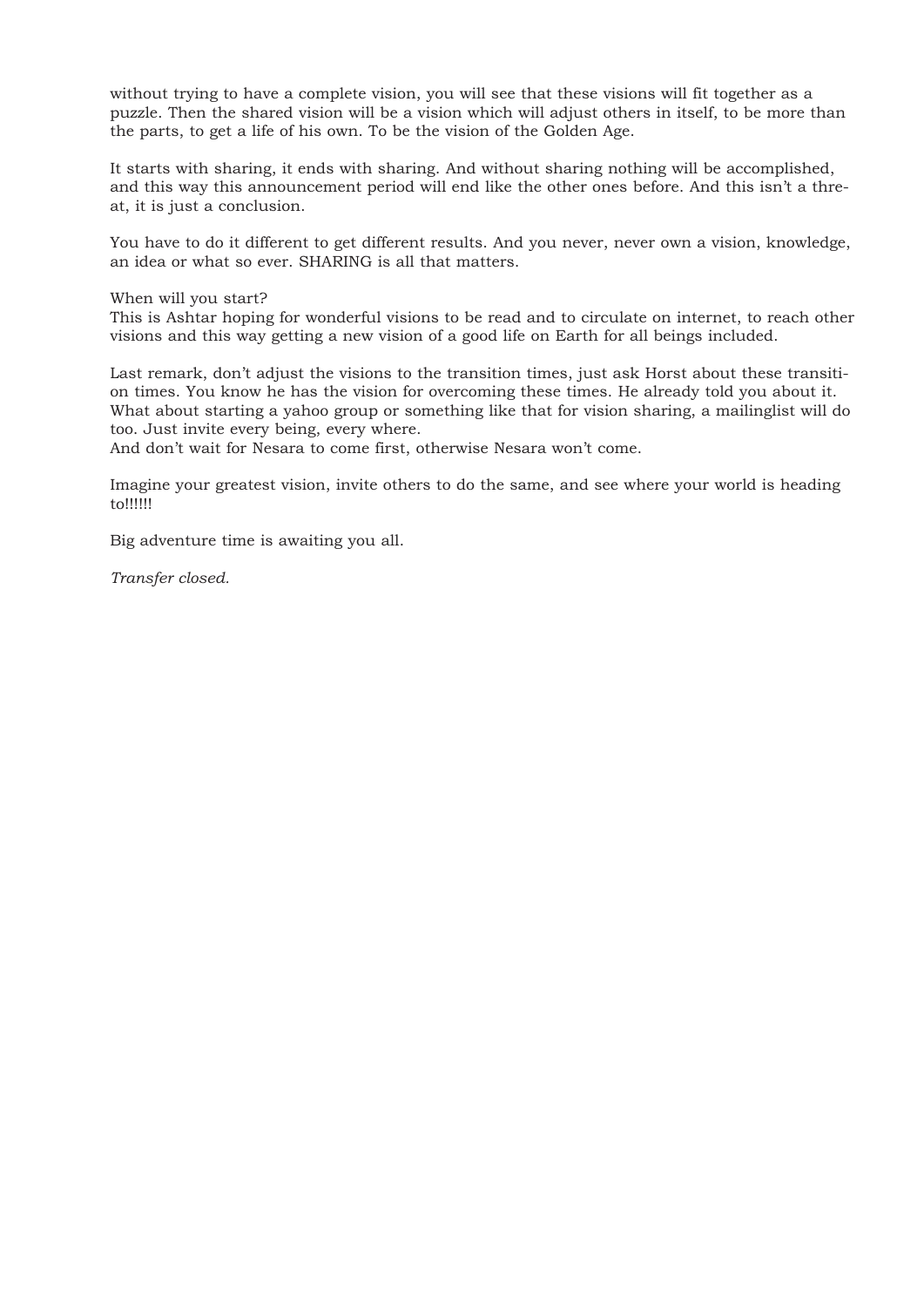## **PP March 22, 2004**

#### This is Asthar speaking.

Joyfully we are awaiting the shared visions. Not the history is important, not your daily circumstances, this all will pass. It is just a matter of changing the future. Which vision do you all hold in mind. What are the similarities between each vision? What is the common mark of happiness you envision?

The vision you have to envision (nice word vision, it can be broken in two words (one word, in dutch: "visie", translated it means vision and you can see it as "I see"). That's what it is all about, to see with your own eyes, the spirit third eye, the minds eye, the vision. And with your own 3d outer eyes the manifestation of it in your live and in that from others.

Life is to precious in my point of view to waste it in a secondary life full of fear, trying to raise a family on slaves wages. It is far better to do what is in your hearts desire to be of service to the God in you and the God inside the society. And yes, they won't be all painters, musicians and all those professions. People will be teachers, fathers, mothers, farmers, scientists and so on. But everything manufactured with love has its own value and will be respected. And there will be no waste, no disposal and no garbage.

Every part of God energy manifested is worthwhile to see, to work with. I guess it will take time, but you have to envision the vision you like to see in front of your eyes in this world of matter and illusion. Just go to the next chapter of life written in the book of the living which rests in the hands of God.

Today, I like to speak about the grace of movement. If I see you walking, moving, I don't see anybody (at least some women and some gay do) moving with a grace, without an effort, a movement balanced on the inner music, inner vibration.

Life is a dance, a joy, a flow. And every being willing to listen to this music will move as a centered being with this music.

If you are able to listen to the music, you will move with the music and in this way you will flow with the music. The flowing, the movement with the music marks your ease to flow with the movement of life, the music of life.

Going with the flow will automatically sustain your flowing movement of moving through life throughout the day. The inner dance will be seen, will be noticed. You can stop it, but the flowing will stop too. It is an expression of your inner movement, your inner grace, easiness of living.

If you have a standard, a measuring rod to measure things, just use it gracefully. If something happens with grace, then it is okay. If you live with grace, move with grace, meet your challenges with grace, you show with grace that you are the master of your existence.

Joy comes with grace, with flowing, with music and dance in life. Moving being creation in movement is done in grace too. If you force the outcome your way, it won't come, or won't stay long in creation.

Creation, as a joy of doing it, is effortless, gracefully done and gracefully accepted. That's why I am always talking about the different graces in lives. It is an art, and if you master this art, and you can do it with grace, you show your mastery in the only way worthwhile to see. And you won't brag about it, you won't be proud of it. It is. And it is you. And you gladly accept this achievement and you will rejoice in it, and every one who holds you dear rejoices with you. So life and joy will sustain each other through the society.

I can't emphasize it enough. Creation is a joy which is obtained in Grace. Grace is the standard to look at for everything and every being. Forgiveness is a grace too. Being love and being loved is a grace too. And yes sometimes things cost energy, cost efforts, but most of the time, the grace disappears because of your thoughts, your concepts and your attachments to it. And this costs the most energy to break through, to let it go, to detach yourself. Everything which costs you a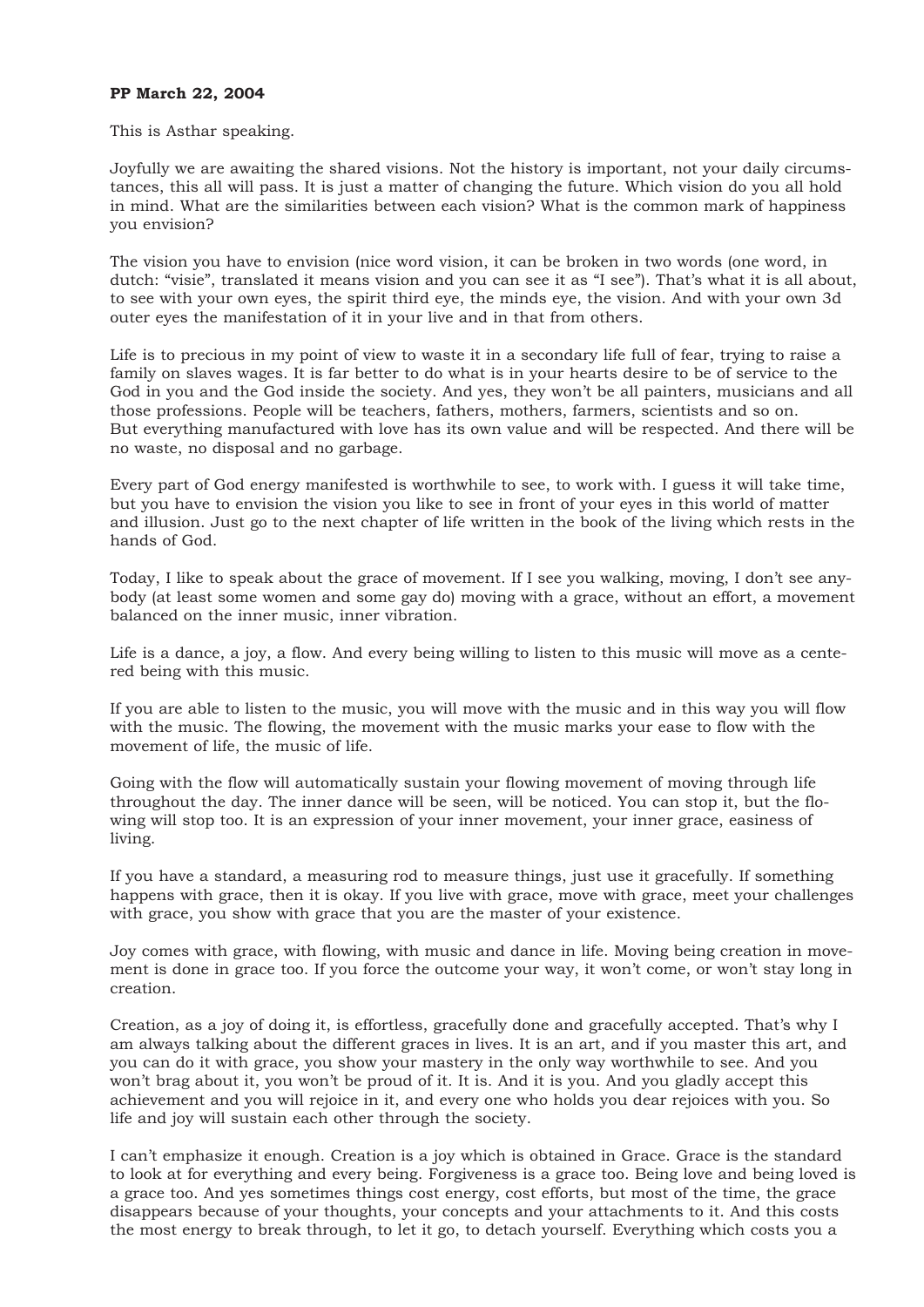lot of energy to get, hold, create or something else needs to be examined. Look at your attachments, your concepts. This provides ease and grace to flow through it. And it also provides for going with the flow of life.

If I was allowed to give you only one message to guide you through life, I would emphasize to use the grace of everything of every doing as your guide. If you can do it with grace, you are a master.

And yes, you can kill in grace too, if that is what you want in your life, just do it. And be a criminal, lie to people, everything can be done with grace.

But think again, is it a grace? Yes, to kill some being to rescue it from suffering can be a grace. It can be a burden for your karma at the same time. Is it a grace for your future life?

Let's see what kind of questions you can ask about one thing being done with grace:

- Is it being done with grace?
- Is it a grace for your life?
- Is it a grace for the outer world?
- Is it a grace for the inner world?
- Is it a grace for every one concerned?
- Does it flow with grace?

With these questions you have a simple tool for living in your hands.

I know, without an easy to adjust concept, you won't do a thing in life. Without a anchor point for your inner compass you will be stubborn and refuse to read the already given knowledge. And not all of this knowledge has disappeared before your eyes. It is available, it is inside you and with a certain clarity you can distinguish it from different sources in the outer world, called books, channelings, animal behavior and so on.

And speaking of wisdom, the plants give a lot clues about creation. And the stones are the library of your history. Go to a stone and ask his history and than travel around the world for more stories. If you do it right, you will have collected the story of Earth and the humans upon and in the being of mother Earth. They tell you the hi-story. Just as plants will tell you all about healing, geometry, adjusting with grace, light and love, the essence of life and creation.

What do you think about trees of 200 years old? They are being ruined right now. To many spiritual thinking people are learning to talk with trees right now. And a child tree, between 20 and 400 years old, won't tell you much. So learning to talk with trees isn't a big threat for the establishment of your world.

Everyone will use semi precious stones. No harm done, but to talk with stones, to see them as being with an identity. That's not of the way you are raised in beliefs. So this isn't a threat to society.

If I go on with undermining of your concepts, you won't have things to eat, to sit on, to build houses with, to walk on, and so on. Life will be much easier to live if you neglect these extraordinary concepts.

But never have you asked yourself why a precious stone or a semi precious stone feels like he/she/it calls you, so you choose that one out of a pile with the same stones? That one is willing to support you, to give his/her contribution to you in energy in love, in healing qualities. The others are waiting for someone else.

If you see all the beliefs falling down like the tarot card "the Tower". What will be an ease of living to you?

Only the inside of you, the inner you matters. This inner you will provide you with everything you really need. This is logical, for the inner you is God. God knows what you need for living and your willingness to listen will go with grace, with the flow of live. That's why God knows everything. That's why he can answer your heart prayers, and smooth your travel so you can do things with ease, and therefore with grace.

Allah provides they say, but tie your camel. And yes, Allah provides, you are God, so you do it yourself. And to make it easier for yourself, you tie your camel.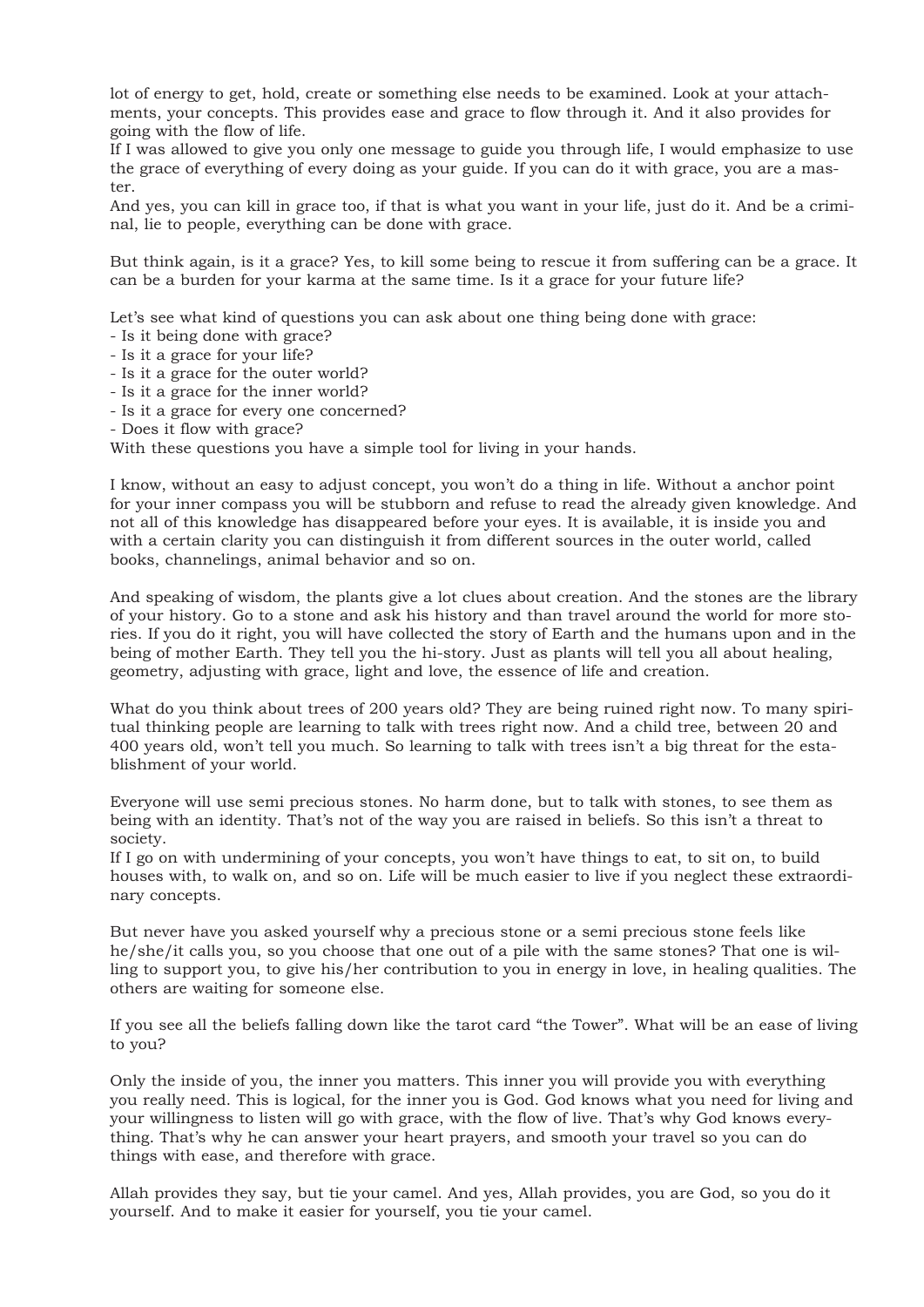To set things in motion, you help your inner God to create things, coincidences to ease your way, so you are able to live Life with grace. And grace you will know if you cooperate with each other becoming one another, becoming one.

The grace of being grace of being one will expand throughout your life and will give you a grace of movement when you listen to your inner music of divine melody, harmony, rhythm, one with life which surrounds you.

This way, life will become a dance of love, a dance of creation, a dance of joy, a dance of gratitude, a dance in movement towards becoming being God.

Have a good time pondering this messages and don't let this message be an excuse to forget to share your hearts vision of the Golden Age.

Humans are too much still thinking of being a solitude island in the stream of living. When you are living with zillions of beings on one living planet, this thought is just silly and utterly stupid. How do you get a whole vision for the good of every being included (stones too, you know, just like elves, dwarves, ants, etc) if you don't share.

Nesara is about sharing money. So share visions, share creation, share life. If you share, you live. If you stop sharing, you are a dead end road for energy and you will be going to act like a living dead. So sharing is letting the flow follow his own flow, her own course.

And this is, of course, the end of today's message.

Amyat pateh solemoeny, adhil anam sole for love reigns all.

*Transfer closed, right now.*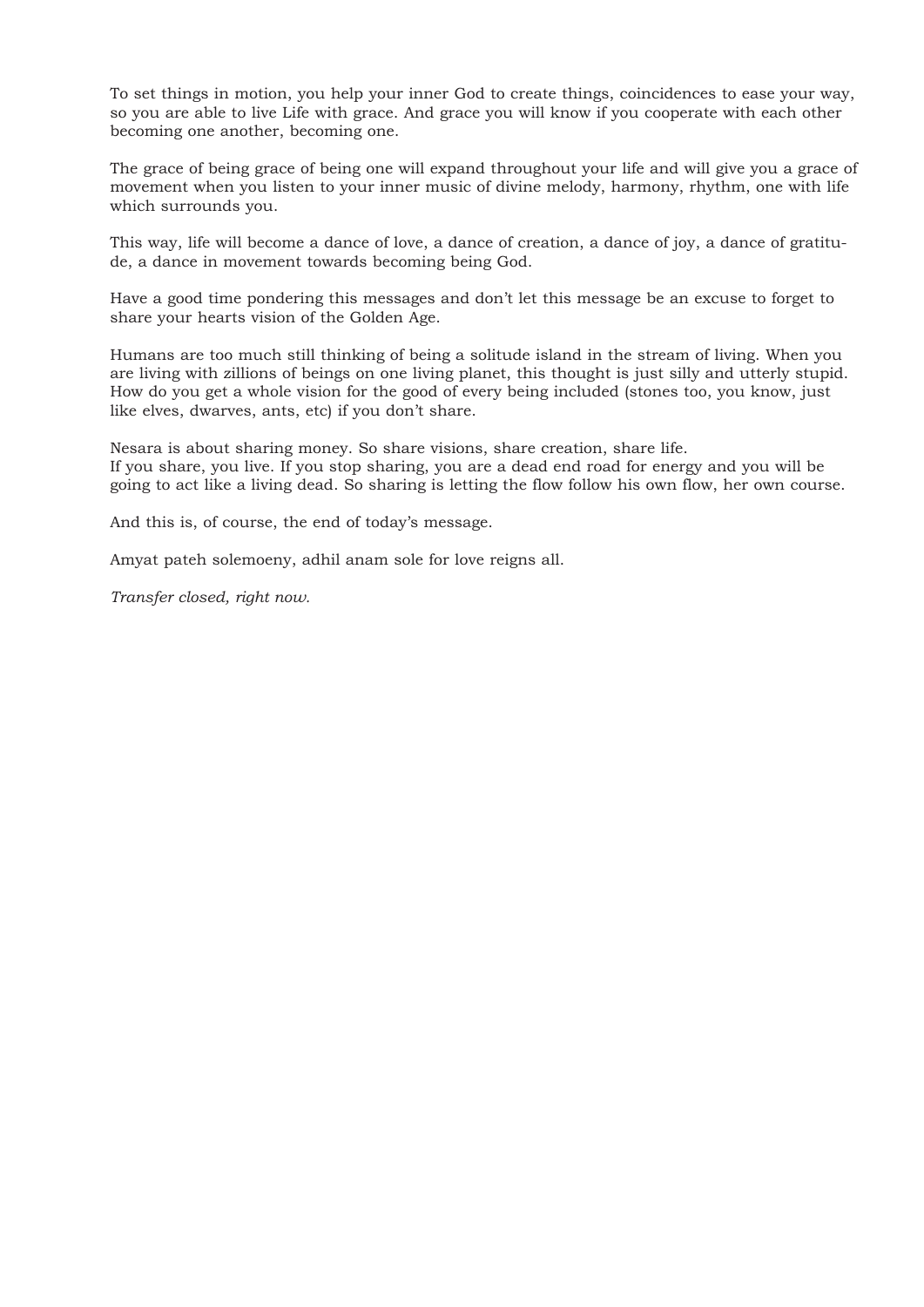### **PP March 23, 2004**

Hello, cozy isn't it, with two felines as guardians at your computer table. Hello again. This is Ashtar speaking.

Today you are bit restless, having a distraction close at hand, at heart. And yet concentration and single focus is hard to find. You aren't trained to do so.

I will write you a day of a boy or girl going to school (to keep the attention going).

In the morning, when the dew is still fresh on the meadows, a boy or girl is awakened by his/her mother with a song to greet the dawn of the day.

In every house in the neighborhood you will hear the same joy when the mother sings for her children or child the song of the daybreak. This is the sacred moment of the day. The child rises quickly and walks to join in the song. The father is also joining in the song, and they all sing the day to the new beginning, when they watch the sun rising.

Then the family settles to have breakfast in the garden, when the sun is warming the sky and everything is starting to live and rejoice in another day. The breakfast is more a breakfast for senses then for food. There are one or two slices of bread for each, some fruits, and a fresh glass of water made for the day by the well in the garden. This well already knows what kind of water it has to make to sustain the family members.

After giving thanks to the food, the love and light, the family starts with sharing stories, reading some books to ponder about, meditate with each other, play some music and exchanging love. After a while every family member rises to go to say hello to the house, their living quarters, and make it ready for leaving.

While they are ready to pack their bags, they sing a song about leaving, coming back and what they will do in the meantime. The house, the animals, feel the love in the song, and get the message about free time, freedom and joy time. The house is a living creature itself, so he/she starts to look after herself, her gardens and exchange thoughts with the well.

The family walks slowly to the school of their child and greet the teacher. The boy sings a hello to the others and they join in and start to play. While watching and appreciating this view, the man and woman walk together to what they plan to do that day. This will differ each day on the energy of that day, the inspirations during the night and the joy of doing things directed by their Soul. The couple can do things together, or with others, or along, just as it goes with the flow. The boy in this story, has enough of playing and the teacher is singing a song about quit time, a time about learning and a time about contemplating. All the children will go inside the school building (again a living creature of herself) and sit in the cozy room, full of warm colors, soft pillows and makes himself comfortable. The teacher starts today's lesson with a meditation and a story about the topic he wants to exchange thoughts about with his pupils. I use the word exchange, because it matters on the topic who will be the teacher or the student. It doesn't depend on age, it depends on wisdom. And every being takes his wisdom of her Soul to a reincarnation. After some time, when the flow is going in a more faster speed, the children will raise and go to the experience room. Here they are free to learn to experience what they like to experience. This can be techniques and trying new concepts, this can be music and its healing vibrations on animals, plants, human bodies. It can be also arts and the use of colors, it can be making jokes with materializing things (trying to get a car, a device out of the history books, or another device) or trying to materialize food for the evening. It doesn't matter what. If it is something rubbish, then the lesson dematerializing will be put into practice. And these arts need to be practiced a lot before they have enough experience to equal their parents.

The teacher will watch the flow and give the children free time to play, when needed. He also watches with his minds eye every effort and thought in his group.

After playing, there will be time for some lunch, always some kids have materialized the lunch to eat, just think about some nuts, fruits and herbs. Some sleep, some meditation and the children go to the next part of their lesson. They go to the city halls to see if they can assists some very old people who are preparing to die, or to help with the animals, or to help in the science labs, or to go changing thoughts and insight at the city rooms for helping to govern the city, country and the planet they are living on.

After a while, they go back to school, for some playing, and at day closing, they sing their farewell song to the school after they have shared their experiences and their meditation.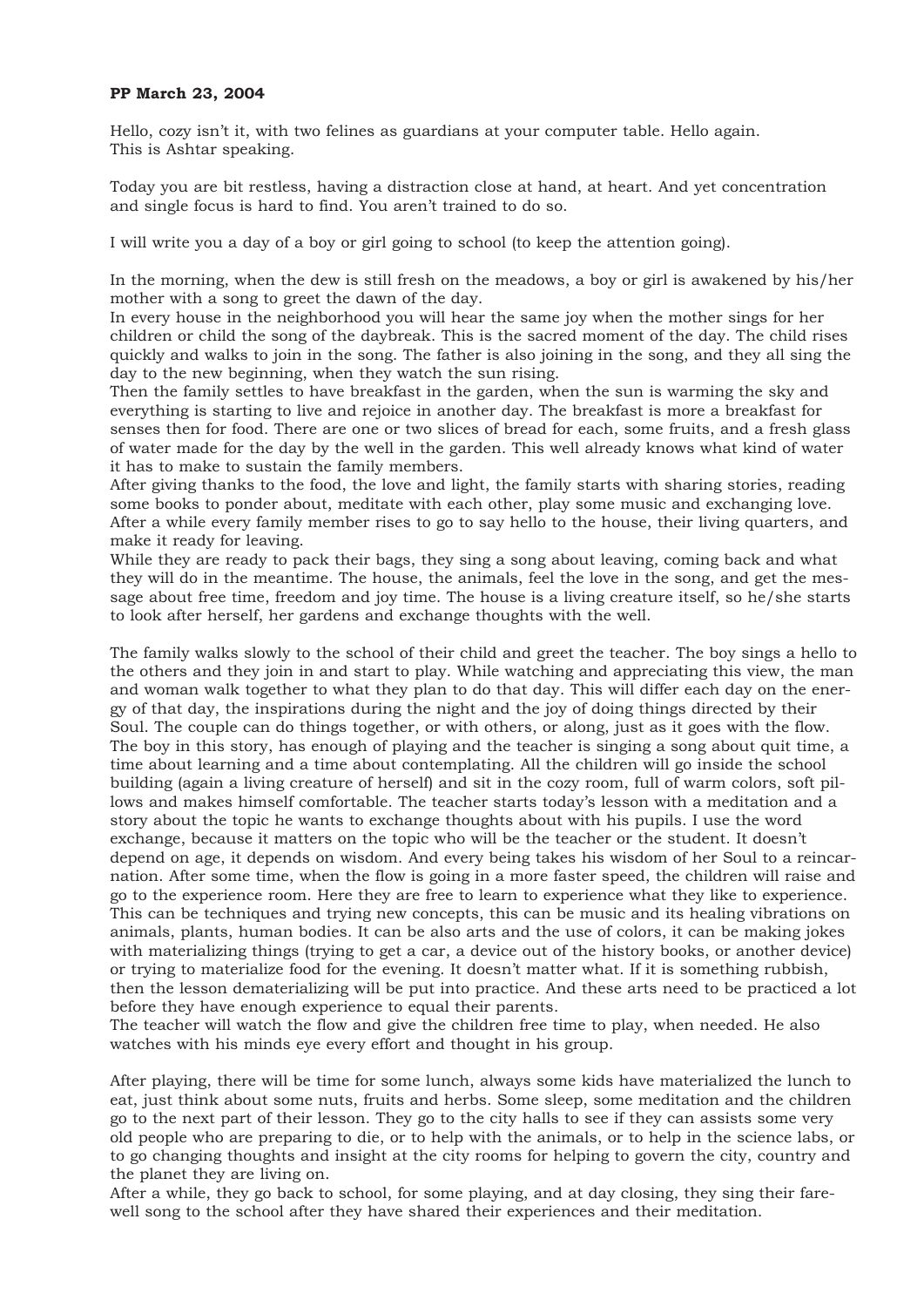During the day their parents have the possibility to drop in, to share lunch with them, to invite them for helping with their task or just to say hello. The evening meditations and sharing of experiences are free for the city to join. Mostly, the day at school ends with a celebration of people sharing with each other, and making for the fun of it the most beautiful rainbow colors images in the group circle. The goodbye song for school, is one with gratitude for today's joys, experiences and laughter.

While the parents walk home with their child, the teacher is walking with the other teacher through the school building, preparing the school for closing. When they leave, the school will do some cleaning of her inside, she will yawn, and get a good rest for the next school day. At home the parents and their child will sing a hello to their house, and the animals will rush in to greet them all.

The evening is a quite dinner at the fireplace, watching the sunset, with some food, and mostly the child, proud of his learning today, will provide what he can materialize, and the mother and father help him when needed.

The well will provide the drinks based on waterlight to sustain the bodies of the people in the house, and these are very appropriate for the time of the day. The child will go to bed, after doing some cleaning of his energy field, his body, and with a song to sustain his connection with his Soul during the night, he goes to his bed. The house (which includes the furniture) gives him a big hug and rocks him in sleep The parents watch the sleep take over, and go to their own rooms for a restful evening together and to do what they wish to do.

They will talk a bit about the day, share feelings with the animals, and ask the house if there is something the house will need, may be a change in colors the next day or a different furniture as an expression. Before sleeping, the parents will connect with every part of the house, to see the health, the energy flow and this way they clean their house, keep the energy flow flowing, and after a song to the evening and the night, they too will decide to go to bed.

To do al the materializing and dematerializing one needs to focus on love, be love, live love. It can be done by devices, but this civilization has chosen to do everything herself. If you use devices for doing something, you don't get the same results compared to doing it yourself with focus, awareness and love. The missing part is love. And love needs always a living creature. The teacher keeps an eye on his pupils, by telepathic, clear viewing, clear hearing and so on. This is a common way of communicating. This is the reason why this society uses their voice for singing. Singing is an expression of joy, gratitude, love and a greeting to each other. They don't have to use their voice, but they decided to use their voice in this healing way. The singing is, most of the time, just as their hearts tell them to sing. And with improvisations the song is born and others will join. This is also a flow of expression. They have instruments too, they call it old fashioned instruments, because they are the ones you are using right now. The new fashioned instruments live and make music for themselves and if they wish, they will play for the people. But most of the time they do it for themselves and mother nature and her inhabitants. You can compare these instruments with your birds, but that won't fit the description because these instruments can make more sounds then a whistled birdsong.

The houses are quite extraordinary, being living creatures themselves. The people live inside these creatures. And you are only allowed to live in one, if you fit with it. It is just like today in your life, buying a car, if you don't feel at home, you probably won't buy the car. So the house has to decide if she/he likes you or not, and if you can live together. Sometimes a house won't live with children, others adore children and will become a school.

We didn't talk about the planet yet. The planet is a living creature, has a say also about the city, the place for the houses, the school, the waters, the walking roads etc. If the planet wants to change the structure of water, land, mountains etc, she/he will tell to the people so they have time to move everything and to help with the changes.

The healing methods are based on love. The interaction with other beings is based on love. And every communications is within the mind. They still use books for information transfer, but they are also capable of projecting stories in the air in front of people, so they can see a realistic 3d movie, where they are able to walk through, to walk around or to participate in as an identity. Some of the games are based on these projections. Some teachings are based on these projections too.

The teachers use this especially when they try to explain the history of war or matters which don't breath. The best way to teach what a solid rock is, is to let them touch one. Or project a house as you know it, and let them walk through it, and let them experience the solid walls, the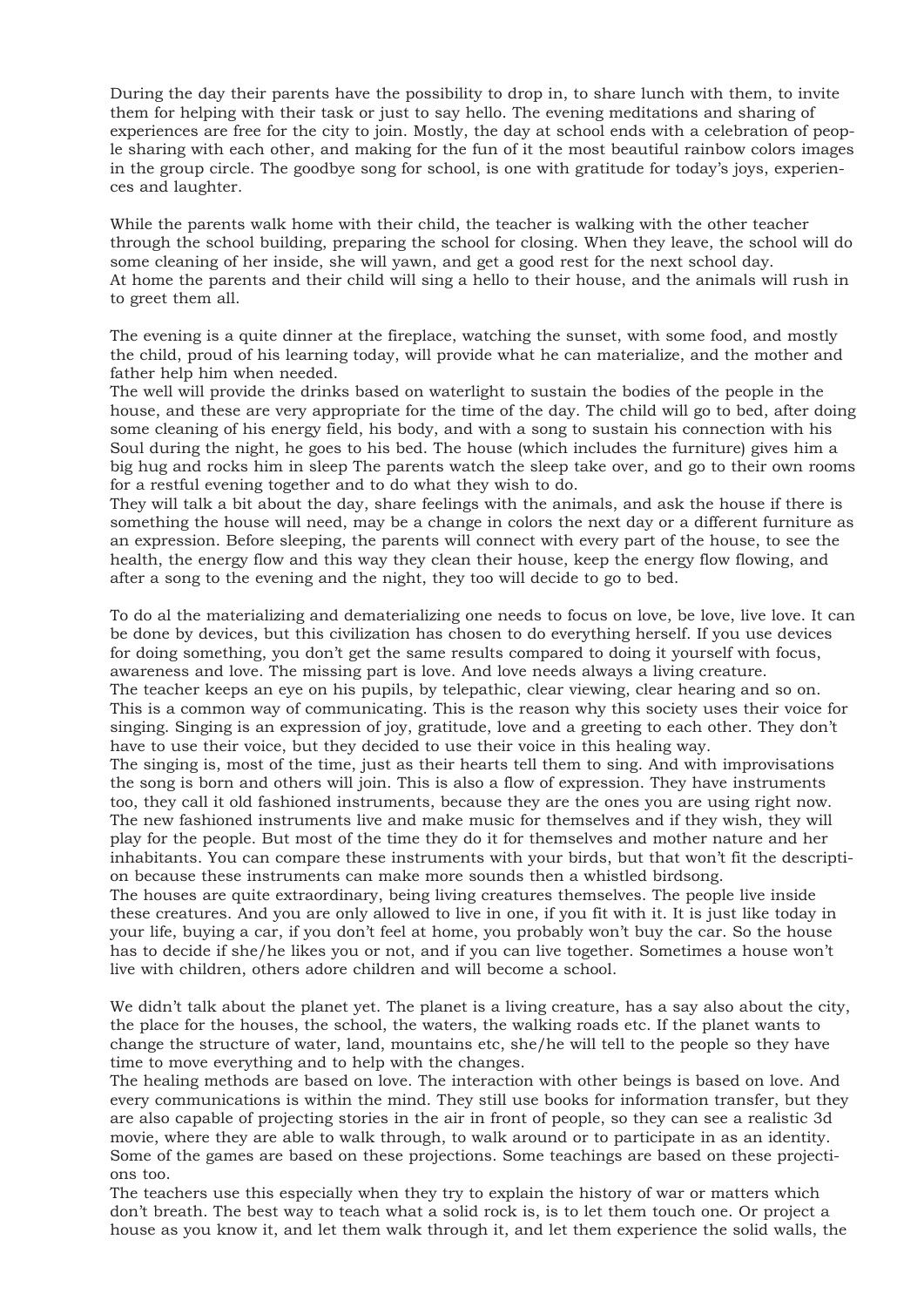dirt in the kitchen, the disgusting garbage. Mostly of the children, after a time of being absorbed in it, are very happy they don't have to live in these experiences. Some of them get somehow stuck, and then the parents and the teachers know, that this soul came from this view of the world, and needs to get extra nourishment to forget the barbarian ages where he has lived before this reincarnation.

These children are considered very special. These are the ones, who made it this far. And they are very valued for their accomplishment in previous lives. Most of the time, they will become healers for other arrival children, and this way they are expanding their lives in this reality and to make certain that they don't have to go back to the barbarians stages again.

This is just one view of another society. May-be you have noticed the way of creating. It is always done with the focus of the mind. This is an art you all need to master. Being aware and being able to focus your awareness into creation. This is the next logical stage of learning when you are arrived in the promised land, the Golden Age.

And in the future, when you look back at this Golden Age, you will see the flaws and spots, and you are happy that you have already experienced other real Golden Ages. And this will keep you going to others and other and others.

Imhat aman pateh, solemoeny, and keep in mind Divine grace is always to be seen.

Ashtar says goodbye to all of you.

*Transfer closed.*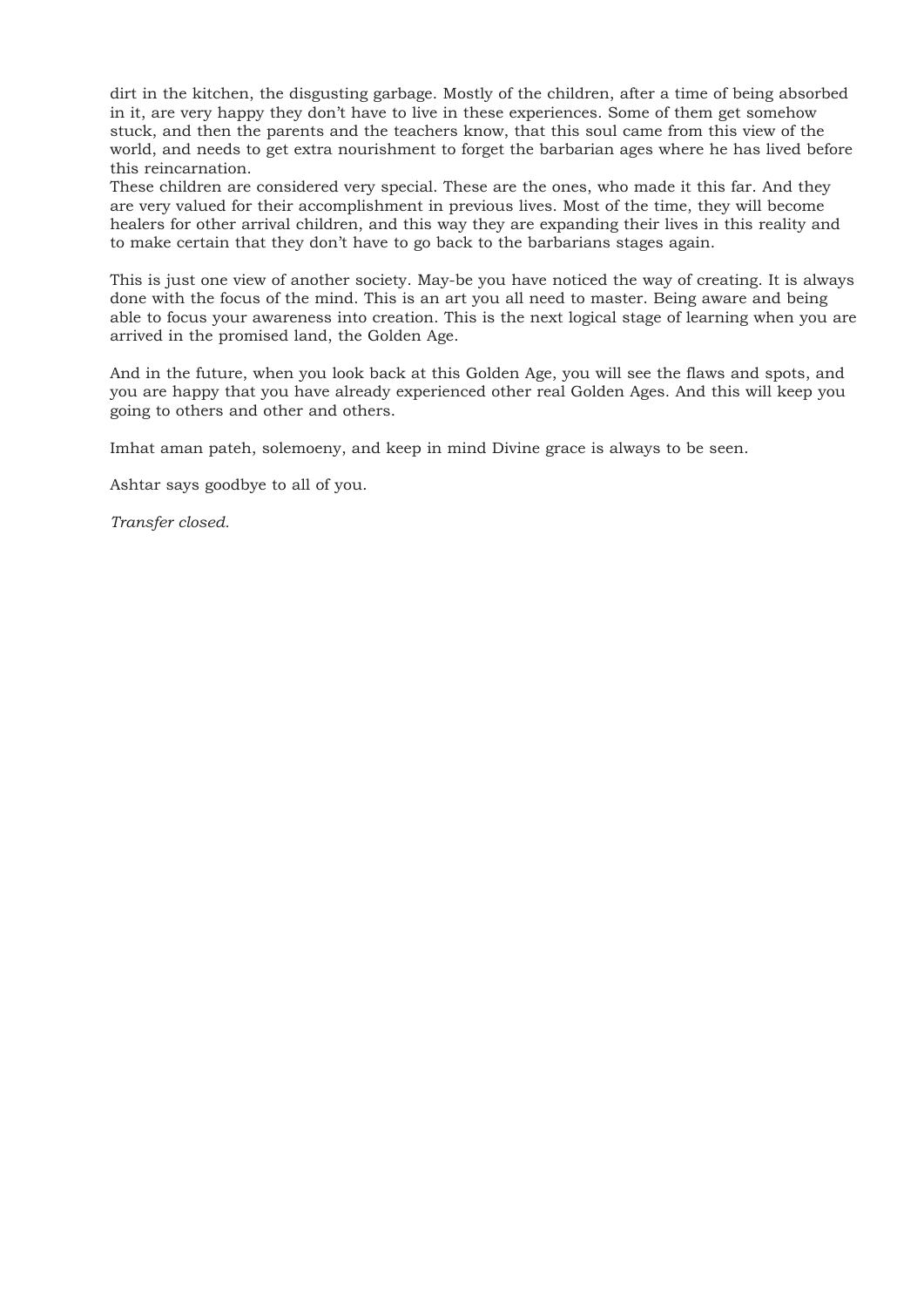## **PP March 24, 2004**

## *Hello Ashtar.*

This is Asthar speaking.

Last time we had a discourse about movement and the grace of moving gracefully. The going with the flow was expressed in moving with the flow, with the rhythm of the universe expressed in movement.

Let's go back to the movement again.

Movement, to move, is an expression of flowing. Nothing in the universe can be without a movement. If you see your children move, you know it. They move every split second. They move, they fumble, they are all absorbing being active with their body, their mind, their joys. And yet they are still and aware also.

When we look at the adults of your society, they are without movement in their body expression. Logical their body can't stand the inertia and will find other ways of expression, and these ways aren't necessarily healthy ones. The society is thrilled with sports, sport events and so on. I compare this with a secondary way of expression yourself. It isn't you doing this, you watch it and that's all. And moving once or twice a week in a sports school doesn't make up for being without the expression of movement for the rest of the week.

We already have talked about the expression of going with the flow by moving gracefully. The finer part of this expression is the body movement all the time. Everything inside moves, but the outside has to be without movement in your values.

Because of the non-motion in the outside movement, the mind and body are becoming stiff, hardened. Yoga won't help you out, yes may-be for getting relaxed as an outside expression of what isn't at the inside, so the tension will come back at the outside for the inside didn't relax at all. This hardening will have its results on what your brain is able to do. They aren't flexible anymore. And without having a flexible brain you will not be able to adopt easily with grace to the flow of life. This results also in your capacities of learning, understanding, comprehending and adopting things in daily life.

Movement is very important as an expression of being, as an expression of going with the flow, as an expression of who and what you are. I am not talking about moving for your job or something like that. I talk about the little tiny movements of a child, the curiosity in expression, the eagerness to learn expressed in being. For knowing what I mean, just look at a child at the age of 3, at the age of 2 and at the age of 5 or 6. Then you will notice and see the difference between them and you. Just become like children, their open mindedness is very rare in adults, and this quality is very needed.

My concern is not only the movement and the stand still of the body and the results of this in your health. It goes far beyond this daily advantage of this. It is an expression of being, of the inside of you. What matters is the stiffness in your hearts, your minds, your spirits, your learning and so on. You lose your capability for learning, adopting new ways of being at an early age as child. This is sad, but this is the way it is. And you have to do a lifetime making changes in your belief system adopted at the early ages of a child. I wish you could do it otherwise.

Being flexible means, being able to learn, adopt new ways of being and new ways of expressing yourself. It would be easier for you to live to your fullest potential if you were able to be this more, then you are now. I would consider a kind of exercising for your body on daily basis, not to exhaust your body, but keep it flexible, next to a healthy eating pattern, and a good day and night rhythm, necessary to keep you in good shape. You already have lots of programs that advertise with this common knowledge.

Next to this body health system, it is necessary to live a life of expression and experiences of the expression who you are as God in yourself. How do you express it for yourself, and then from the tiny part of it as a being, how do you do this? With movement in body and mind? With a part of awareness of how you move, why you move, and what you move? Still it is the inside that matters for the outside.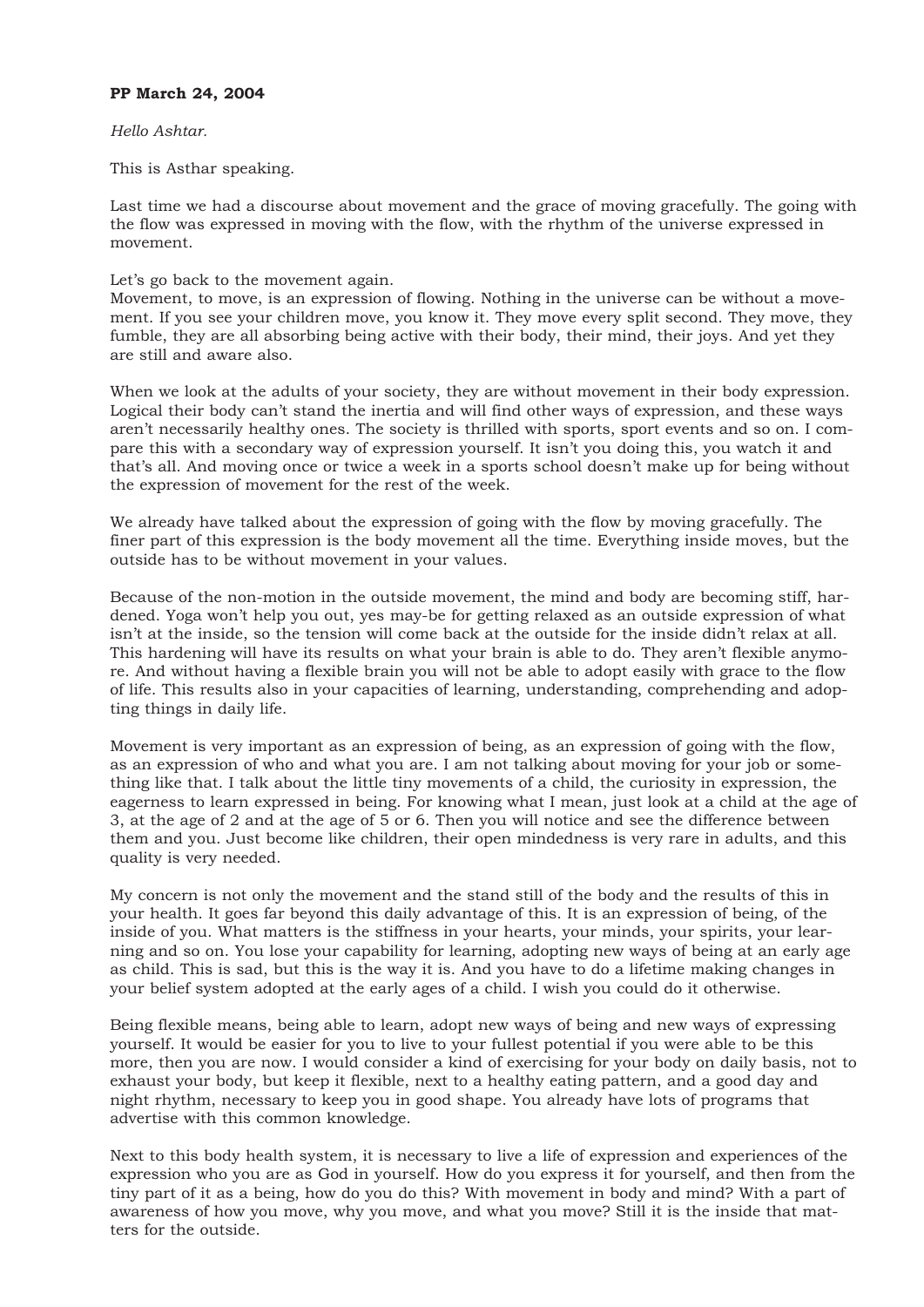Do you exercise your hands? Do you exercise your mind? Do you exercise your love? Do you exercise being flexible adopting to new patterns in daily life, adjusting to new habits? Do you play with the schedule of you daily life? Do you adopt to new colors to wear? What about new ways of thinking? What about concepts changing? Belief system changing? How flexible are you in this? And how stiff is your emotional body about these things? And doesn't the outer determine the value of the inner? I said it right. If you become the expression of what is inside of you, then you are able to look at your body, your gray hair and see the results of your lifestyle, your thinking and your being. And we are able to read the value of your inside flexibility at your outside appearance.

Everything is connected. The inner determines the outer. And this way the outer gives a clue about the inner value, the inner circumstances. You can do it both ways, changing the inner and look at the outer if this works out fine. Or you in your position in the world, start to help the inner changes to exercise the outer. Start on both levels. Start an exercising program (mind me, a healthy one), adopt a healthy eating pattern and become vegetarian (respect for life, don't you remember) and eat less then you are used to, change your patterns to a healthy one, and be also in these changes a flexible person. If you are absorbed in these matters, and you like to preach them to others, you are causing a freezing in your growth. You can't preach, it is only possible to be an example.

Then what can you do for mind exercising, to be a flexible person in mind, emotions and live with grace through the day? Because flexibility is very important to be God, God is at the inner a virtue of stillness, peace, harmony, love. At the outside God is forever changing, because growth is change. If you grow in mind then you change often in point of views, in being and at the same time you are at rest, in peace.

This exercise is a funny one. Try to adopt opposite truths on a simultaneous basis. Find 3 or 4 truths in one situation. Try to feel the other point of view, the feelings with this point of view. Try to feel how it is to be the other person. Reading books about life of others (especially written by themselves, or conducted by themselves is very useful).

The second step is to write every pain you have felt during your life on a piece of paper (need a lot, don't you?). And then start to heal yourself, reassure yourself that you are worthwhile, and see the other point of view, the others incapabilities to act otherwise, the pains of the other, and respect them for what they are. Next to this, start being grateful for the lesson in your life, they are representing, and start being grateful for the love they bring you. This sounds very strange to most people. Most of the time they are hurting because of the lack of love they have felt. And now they have to be grateful for the love the hurters have brought them? Every hurt brings you to the love you feel inside of yourself. This is the love they bring. And this is the love you can give them, the love at the inside you can bring to the outside and you are able to give them your love by loving them.

If you have finished the list of healing yourself, you will have the space inside you cleared to be flexible at the inside of you. If you keep going on with expecting things from others, you will have filled your list pretty soon again with lots of work. Expecting things isn't a flexible way of living. Even expecting people that they will share isn't good. The quality of sharing isn't the matter, but the expectation that every one should share, that everyone will adopt this quality in their life and do this as an expression of life, isn't a good expectation. This and any expectation isn't an expression of freedom and respect for the other.

Does this make you flexible at the inside, no, it helps a lot, that's all. What does help next to this normal healthy pattern of living? To suggest: being free of addictions such as sugar, alcohol, smoking, too much exercise, too much freedom without responsibility, the addiction of fame, the addiction of being a victim, the addiction to feel the peace of mind during meditations and so on.

The grace of the inner movement is the grace of being to be. To leave all not necessary pains outside you, the ease of expressing yourself in movement, in creativity, in being God. The feeling of the inner movement by experiencing the sensations in your aura, your body, your cellular senses, the flow of life and the rhythm of the breath of God flowing through you. The freedom of being God and feel it as en expression in your being, in your body, with your body. The freedom to choose if you like to touch something or to go through it with your hands. So a rock can be a rock or an energy pattern where you, being an energy pattern, can move through without any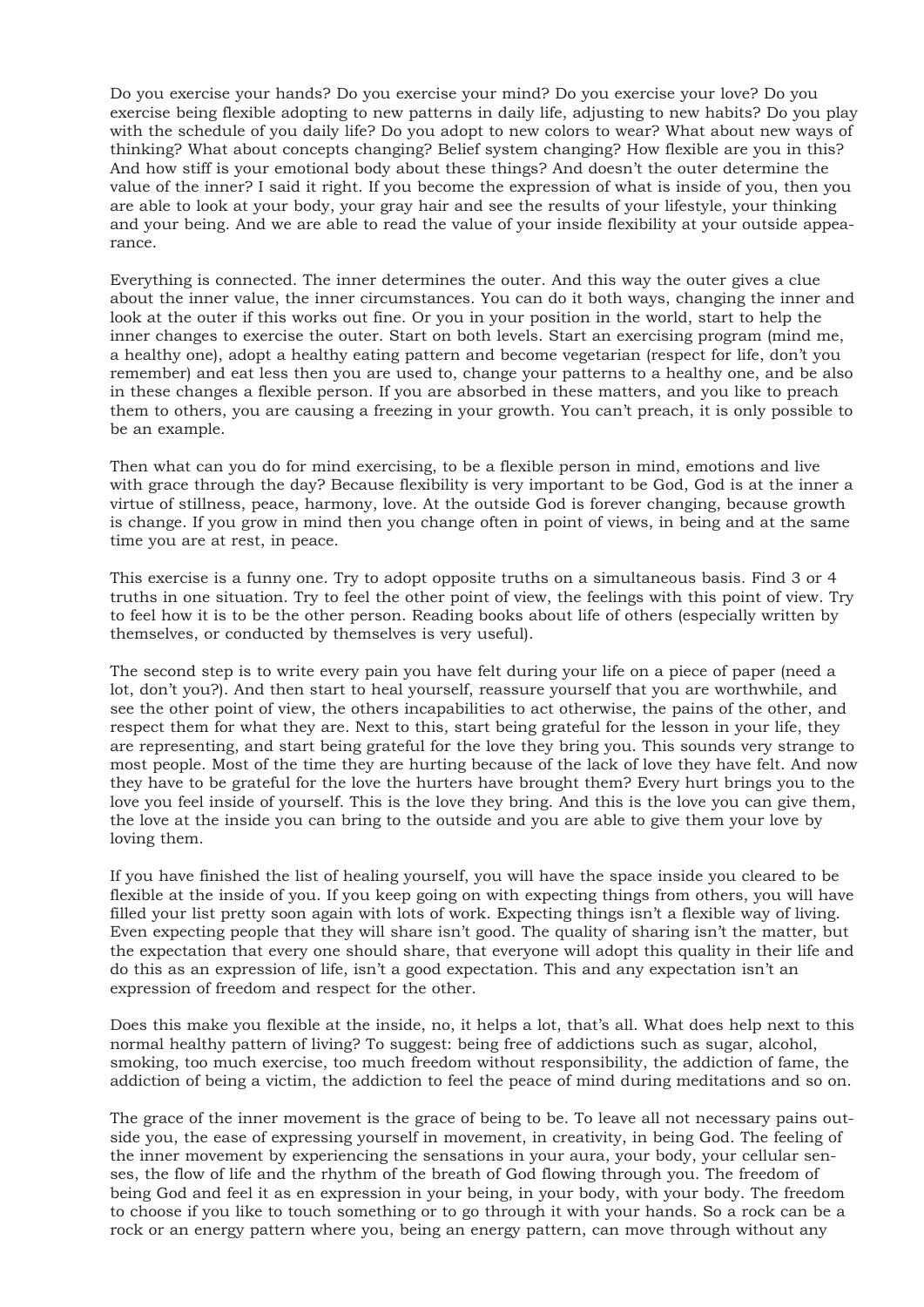disturbance or residue for the rock or for you in your energy pattern. The freedom to be all connected and feeling yourself at the same time. This flow between all and you, being all and being you, is the freedom of the inner movement without any preconceptions.

This grace isn't an easy grace to contain. When you are this grace, you certainly know it is a grace of living, makes living a grace to be, and it is easy to live in this state of grace. But before you are this grace, it takes a while. But what is life, without something to strive for? And the more graces you are living, the more God you will become. And what is difficult today, will be a piece of cake tomorrow.

And what is unsaid today, will be outspoken tomorrow.

And all the graces I have spoken about, are necessary for this one to be able to explore.

I suggest you will read this grace tomorrow and ponder about it in your sleep. You aren't flexible in mind to understand what I am trying to say, and you are too tired to get the meaning of this. Your mind is a puzzle and it doesn't find the fitting piece. And most of this grace isn't a mind concept, it is a feeling, an inner movement, a freedom as a matter of speaking. And when you are stuck inside, sleepy, then you won't get it.

Ashtar wishes you a good night and see you tomorrow again.

*Transfer closed.* 

#### *(Editor: addition in handwriting, some time later.)*

The inner movement is the movement of the universe inside a being.

If you have space at the inside, the rest of mind of God, or the quality of being peaceful, sensitive enough to feel your self (mentioned as feeling the aura, the cellular experiences as an example) then you can distinguish who you are and what the movement of the universe is at the inside of you. You can feel the flow, and you are flexible enough to adapt to this flow. The movement of the universe is the very essence of the universe, the breath, the inhale and exhale of breathing. If your inside is flexible enough, you can go with the movement of the universe and be that flow.

This is the grace of inner movement. To breath at the rhythm of the universe. At that point there will be no difference between you and the universe, both sharing the same movement, both being the movement.

At that time you are truly one with the flow of life.

Because you are part of it you feel the pulse, cherish the movement, cherish the moment.

In time you are able to expand yourself to feel the whole universe within your energy, your inner level, your inner self inside.

With this feeling you can dissolve yourself and replace yourself at a different location if you wish this to be.

So the inner movement becomes a way of expressing the outer movement. But this is only a nice complication of an inner being of grace.

I hope you understand the content of my message as I was unfolding it through the channeling.

Goodnight dear hearts.

Pateh sole ragat shaiva solemoeny istar.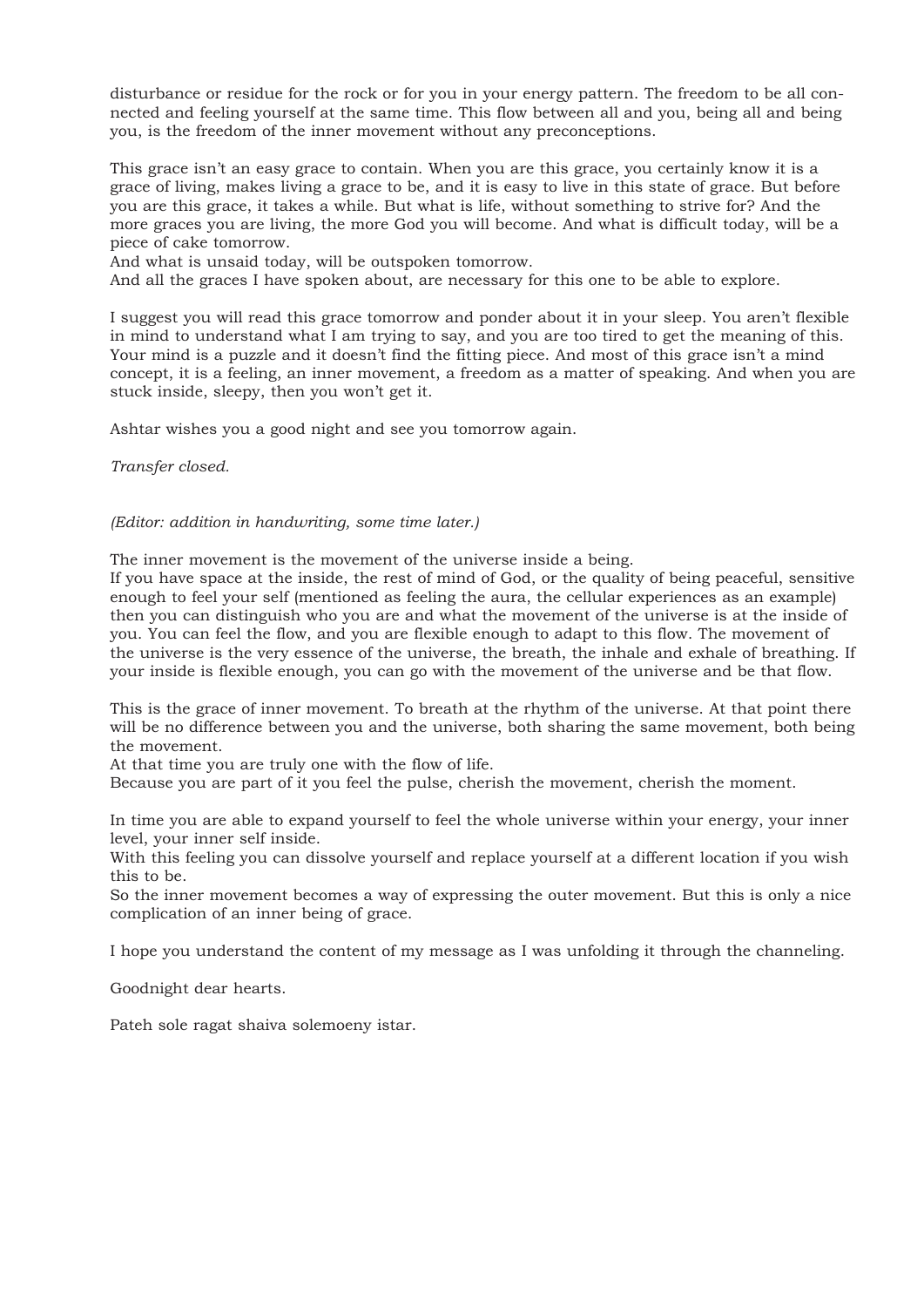### **PP March 25, 2004**

This is Ashtar speaking.

Funny isn't it, when you see the concepts after a nights rest, you see the connection of it within everything.

You were pondering if Le Comte de st. Germain works with this concept when he walks in through a wall, a solid brick stone wall. And yes, this is the thought behind this very capacity.

Let see it again. If you know the inner movement of energy in you, you are sensitive enough to feel the movement of the universe. Then you are able to put your hand into a rock without disturbance of the rock and you are able to get your hand out of it, without a disturbance of your hand.

It is a part of mastery of energy. You can do this when you are able to distinguish your energy and the others, and to feel the pulse of the energy you are part of, the energy of the universe. If you do master this, you can do with your energy pattern as you like, dissolving, placing and displacing through the universe, adopting to different levels of existence. And yes, everywhere you come, you need to make sure that you respect the other in his / her being and her path towards the light. So you even have to respect the beliefs of this being. And if the beliefs aren't ready to adopt a new concept of materializing a person in front of their eyes, you can't do it, because of the respect and the love you have for them.

Again and again, every freedom of expressing yourself has his own disadvantages in it. The responsibility to be a master of something, makes you think twice if you do something or not. Every one is of course self-responsible for his or her life. And being there at the timing of you materializing there, they should indicate that they are ready for it. This is a very ego centered way of thinking. And this isn't the way it exactly is, and yes it is this way.

Let me explain; if you are sensitive in the way you feel the universe in you, breathing, you are a master of matters, so you can move through energy patterns, without disturbing it (as a matter of respect). Then you are becoming able to feel the purpose, the divine pattern in every creation, in every being, in every thought and action. By then going with the flow is to adopt to this purpose, the pattern, the energy expression. Then you know God and God knows you, because you are communicating with each other, almost at the same level of existence. I don't say you are at that time equal to God, but you feel him, hear him, see his expression, feel his existence, experience. You are aware of him at the inside. He or She will be aware of you also at the inside.

At that moment you won't do anything that makes a disturbance in the energy pattern, in the purpose of life, in the existence of being on their path towards God. You are in line with the Divine and you enjoy being there. So you won't interrupt the divine plan made for a being by him or herself to become God. And if it is part of the plan to see a being materialize for their own eyes, so they get a clue about what they can do themselves in time being, then it is okay to do it.

You can't master techniques without the responsibility for being the master in it.

This is what the world is lacking. They master the techniques of nuclear energy and then they misuse it. Okay, in my opinion you aren't a master in it yet. Because you can't undo the results of the nuclear jigsaw slush you were making. You have the devices to murder everything with chemical weapons, but you haven't got the techniques to get the chemicals out of the environment. You are a master when you are able to do certain things and you can undo them too. If you are able to materialize, then you are only a master when you can dematerialize too. And in being a master, you make sure that you don't have to undo the things you are doing (which makes you less a master because of the "faults" it indicates, when you have to undo things). But then again it can be very handy to be able to dematerialize things (just ask Sai Baba, he use it a lot in his daily life on earth). This is only the case of living in matters.

Energy patterns like gratitude, joy, peace, life, can't be made undone. Love is the very existential part of it, and you can't undo love. Pity isn't it? I guess you wouldn't have it otherwise!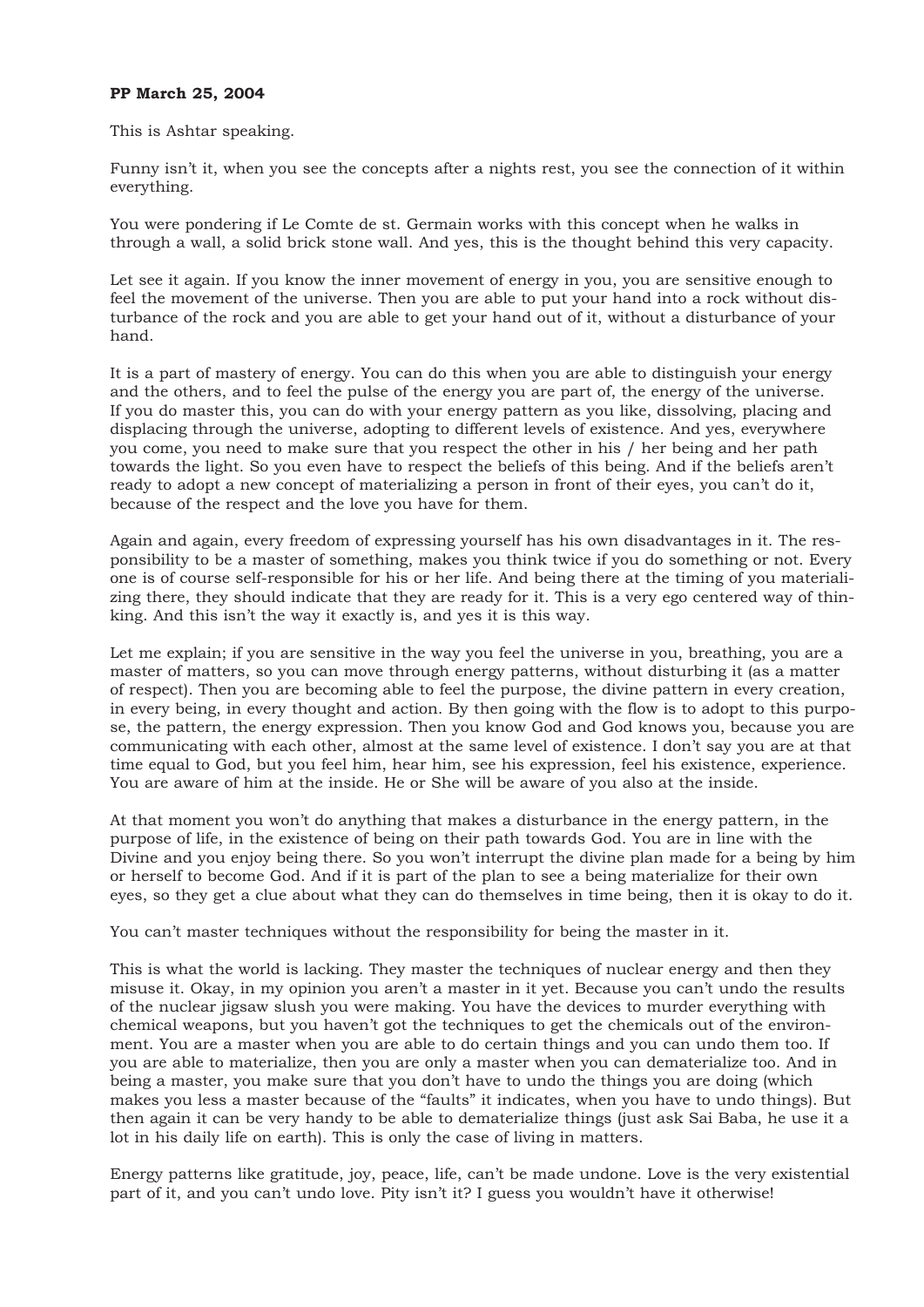So it is also with every deed you do, you can't undo it. So better think twice before doing it. This is also the case with thinking, feeling, expressing, you can't have the same opportunity twice. The moment is in a split moment a different one. So nothing can be done twice, and every opportunity is only once. And yes, you can create another almost similar opportunity in another moment, but it is still another.

Going with the flow is an art of living, and a device to practice it every split moment. To be a master is to be a master of the flow. And then we are talking about being God. Because being the master of the flow, is to direct it, to cherish it, to care for it, to bless it and take the responsibility for it.

This is something else than going with the love, feeling the flow, being the flow. Then you are only part of it and not aware of being God. It is as usual part of the same issue. Because you being God can direct the flow in your expression of being God, and at the same time going with the flow is to be participant of the flow who is directed by God.

Life is an expression of both ways. Being and feeling. Directing and seeing, feeling, experiencing the results. This is what God is doing through his creations, with us. And this is what we are doing in daily life too. This is the creative process of being God.

And this makes the creativity of expression a grace of living. And every outing of creativity needs to be experienced by your self. So this way, you are making it for yourself and you are experiencing it by yourself. This is also the law of the Karma. Everything you make, you feel for yourself. Nothing more and nothing less. That's why Buddha taught everybody that being nothing, feeling nothing, detachment, was a very good device of getting out of the hands of Karma. Because in nothingness lies the salvation of this rule.

You would ponder if the joy of God for his creation, because God can't be less then being satisfied with what he is creating, an expression is of nothingness. And yes it is, and no it isn't. A feeling is everything except a nothingness. A being is something else. In the heart of the matter, nothing is. Because matter is an illusion, it is only energy and energy patterns. And energy isn't a feeling, isn't a being, it just is. But in the illusion, in the creation, energy is directed to different forms of expression. And one of the major forms is love. Energy is love into matter. So the nothingness is right, but we all being God in expression into experiencing himself / herself / itself (it doesn't matter which one you use), you can't talk about nothingness anymore.

Is there an escape to this game of being into experience into expression? If you need one, because it is a joyous event we all are making, God included you and me. You have to ask God and you have to be God in full awareness of being. What is behind God, where does God grow to, why does he choose to have experiences, why does he choose to get to know him more then he already does? God is everything isn't it? God is the beginning of it and the end of it all. So where is God up to?

First answer I can give you: he is up to getting more Gods. He is up to getting more expansion of himself. God is growing. But how can something infinitive be a part of a growing process? The answer to this is, God is part of another God and part of another God and part of another God. And all these are doing the same, expanding experience, expanding love, expanding expression, just like you and me only in different fazes in expressing and experiencing, until all becomes one and in matter of fact, all are one already.

And we both being finite in this expression of love, we can't understand infinitive. And the only answer to this question is, you know it by being it, feeling it, experiencing it. This is a challenge to become in daily life. To become infinitive as being in the matter.

Again and again I come back to Sai Baba and his example to you. He knows everyone of you and he loves every one of you, he takes care of every one of you. This love you see, feel, while thinking about him, and seeing him walking around. He is pure awareness of being. His body is finite and his being infinitive. If you become as him, you are part of him as you are already now, but are not aware of. Then you need to outgrow your limitations to become more like him, grow more into him, understanding with being more his being. And then I won't have to talk to you anymore about the infinitive experience of being God, and you would like to explain it to me.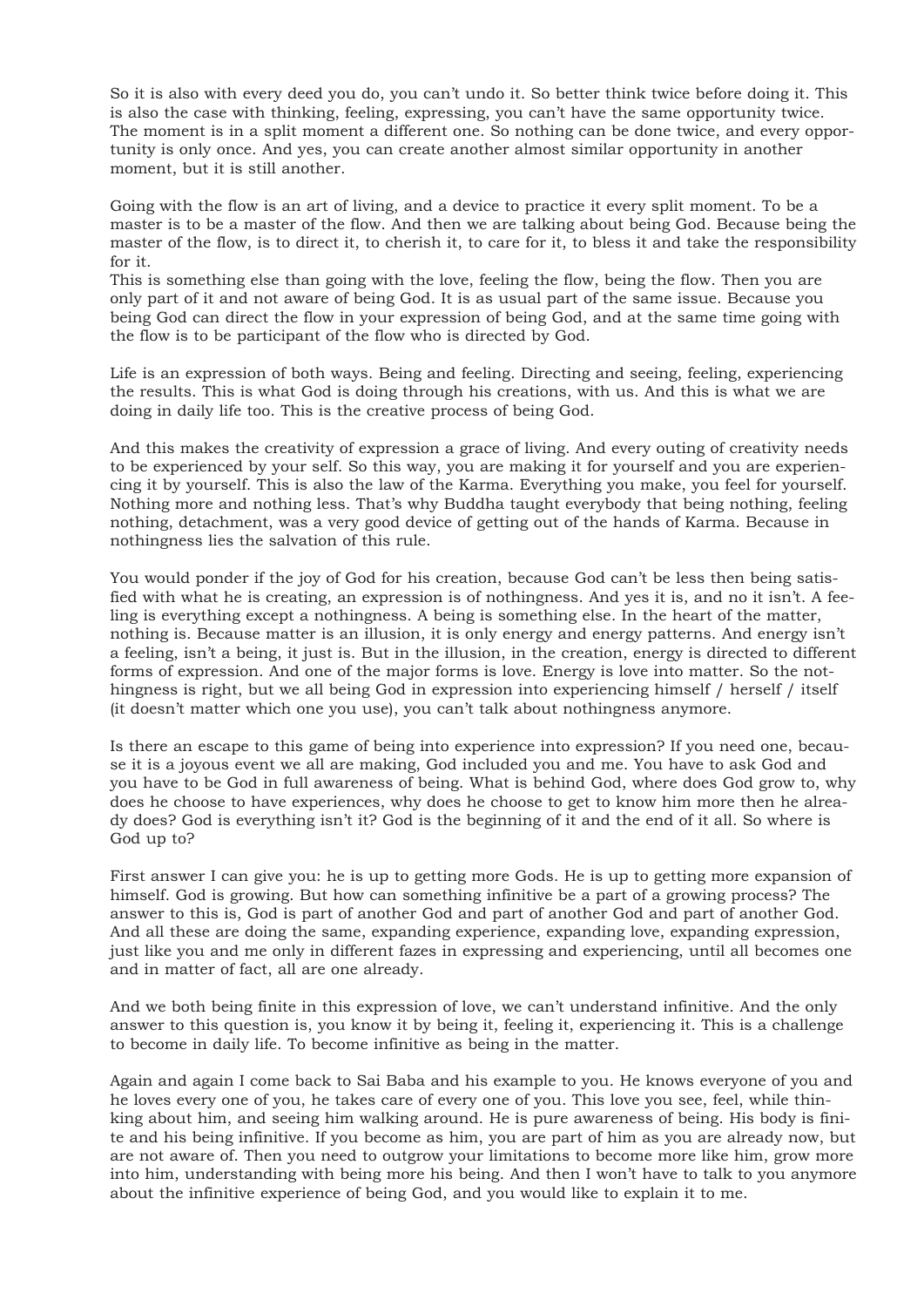This is also the same with being Jmmanuel, with being Le Comte de st. Germain, with every prophet, teacher God has send to you. Only the experience of being part of God will do, and will explain what we are trying to fit into words, and uttermost are failing to do so.

The grace of life is the feeling the expression of being God in music, in light, in love, in being. I feel to be, therefore I know I am who I am.

With these words, I will finish this message. If everything works out according as I plan, I will be back again later on the timeframe you call day to give you another demonstration special to think about, to cherish the moments at the demonstration, and to feel the possibilities of humankind in the nearby future and the far away future, which are unfolding at this very moment.

Pre anam sole istar.

It is said as it has been said before.

Greetings, Ashtar

*Transmission closed.*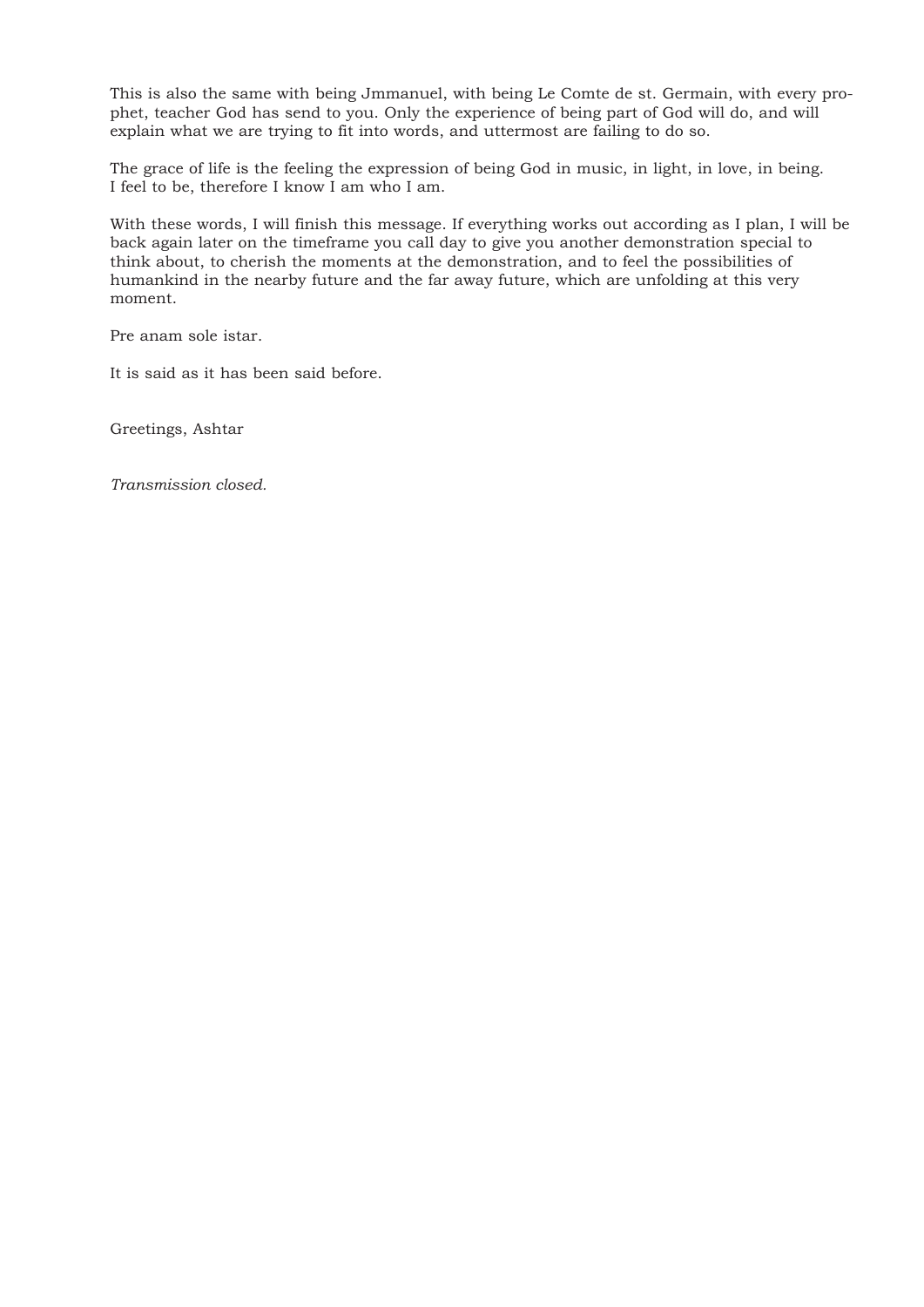## **PP March 26, 2004**

#### This is Ashtar speaking.

As time is unfolding and you are ready to listen, the messages will unfold a splendid occasion to learn, to be an assistance in the world, and to be more then you dreamed to be. You are God inside and human outside. Like I am humanoid outside and inside God realized, because I am more aware who I AM then you at this moment. The vision we hold in mind for you is the most perfect embodiment of God we can imagine here.

Al is about visions, and sharing them. You are living in the matter and it matters for you to share the same vision with others. When that happens, the vision will be growing stronger because of the shared effort, the shared hope, the shared energy. And when 2 or more will be gathered in the Name of the Source, giving creative energy to a vision, this vision will come true. There is only one exception on this rule. Other visions. When there are other visions opposite to the one you envision, you have to put more effort in it to get it realized. And if a vision is abandoned, this vision won't come true, but will stay unfinished in the realm of creation. And sometime another will envision the same vision and then to the astonishment of the one involved, the ease of creation of this vision, makes a wish for more. But then these visions won't be that easy, and one gets disappointed instead of being grateful for the help offered by an already half-made vision.

When we look at Nesara and the announcement, we see lots of efforts and these are abandoned very easily. The vision of how the announcement has to be done is always not very clear. So you're getting clouded vision, and these visions are easily defeated with visions of the opposite nature.

If we see the vision of Nesara, the earth isn't very clear in what Nesara is. This lack of education of information makes it very hard to get a clear vision. People write a lot about Nesara, but nobody is willing to lack the text of the law. White Knights or no White Knights, nobody is willing enough to give the people, considering the participants of this law, a clear view. The gag order has to be broken one day, so better start with the text of the law.

If we see the participants in making a view of the world after the announcement. I don't see much effort either. I know that there are already nice visions of a new world. It doesn't matter that yours isn't nice or is already written by someone else. What matters is your energy in a statement of agreement, your energy into words, your energy into pondering on paper what somebody else has forgotten. Your energy into dreaming how life will be for you living in this vision.

It starts with giving the vision an agreement, so it is a shared vision. Then you share the vision by talking about it, sharing it, cherishing it. The vision has to be lived inside. How is it to be in the vision, what will you do, how will your food taste, how do you make it, what knowledge do you need to make it as is described in the vision. Okay, I have written you a vision of creating by thought your own food. What do you need for this part of the vision? The information how to do it. The information of what is good food for you to eat. What will nourish you, what won't nourish you. And what is healthy and taste enough to get you satisfied. Try to visualize the process of the thought getting into matter, into food so you can eat it.

How will the medical part of the vision work? Do you envision fat people or not? And how to deal with different ages? What will people look like when they are getting older? How old will the people be in your vision when they decide to die? Is there a possibility to decide to die or will it happen to you by incidence, just like now in your life upon your earth.

How do the people live, how do they interact. Do you see yourself be a participant in this interaction? What is needed to get the people just like you in a healthy interaction as you just envisioned?

Just think, think, think. There is more to share than what is on the website. The visions aren't clear enough. Do you wish to live in an accidental world, in an accidental life, or do you wish to live in a world with the security of a life, well thought over, designed with love, guided with love and purpose?

Why do you act in case of Nesara just like it's an accidental life, an accidental world?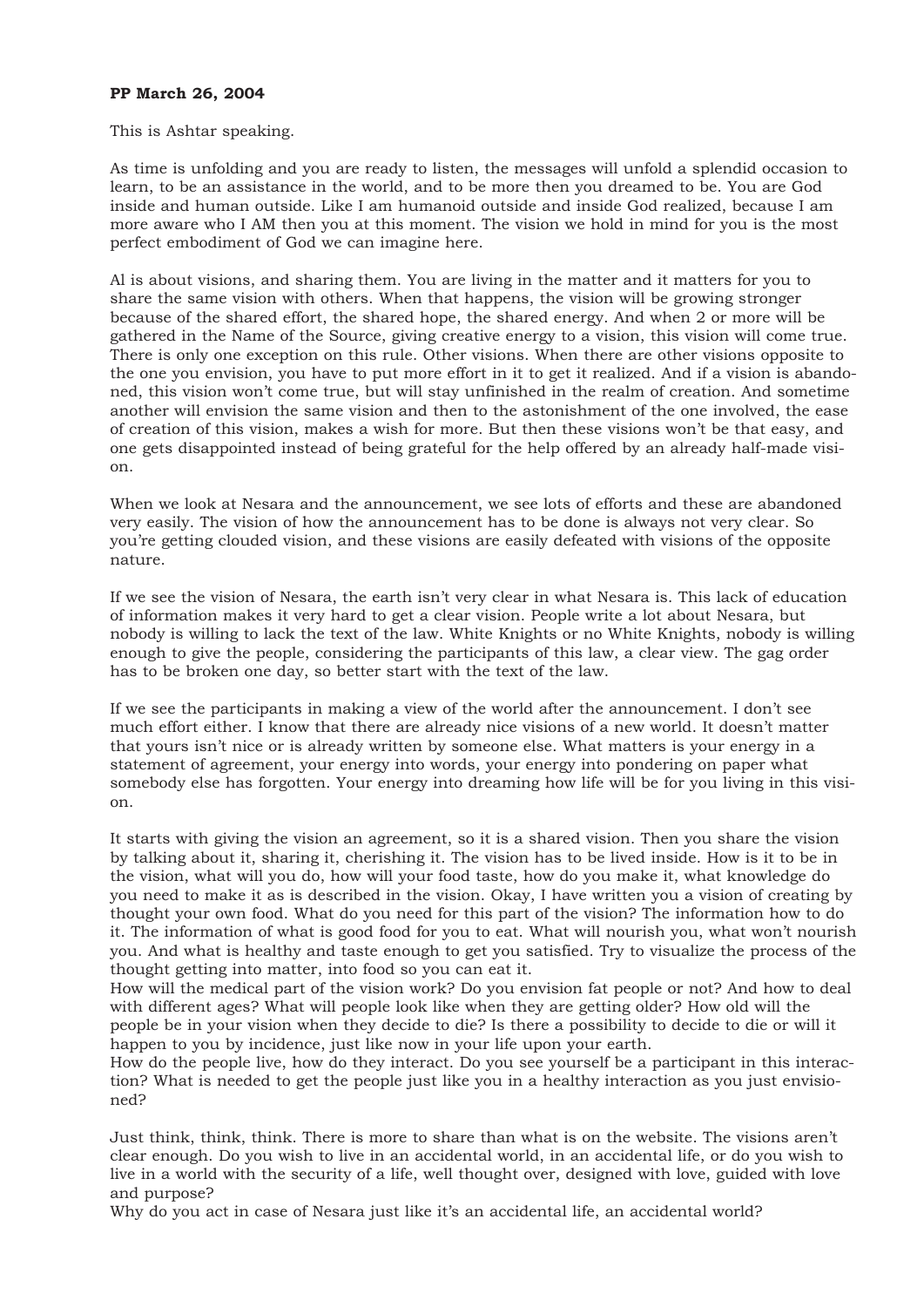The world you are living is for you an accidental life and world. We see the careful planning of the so-called illuminati to get you into this life, and into this thinking. And with Nesara, you do the same. You just let it happen. You just swallowed every excuse of it not going to happen this time. But don't worry, the next time it will succeed. OHH wake up! How many times do you have to be in this process until you take your responsibility and envision your life with a good vision to live in.

When do you become a power of vision, into creation, into life, into your capacities of being God, into your very destiny? When you do this, nobody will stand between you and your vision. Especially when you do it together. You are with billions of people living on this earth, every one with visions, wishes, dreams, longings. If you get these on one line in a shared vision of a better world, then it would happen in a split second.

But now the effort of a small group is powerful enough to stand between you and your vision, just because you let them, give them permission. I use this world just as I should use it. You give permission. Permission for excuses, for not acting right to get the announcement done, because nobody really cares how life after the announcement will look like. It will be better, much better. People won't be slaves anymore of the rent and debt policy of the illuminati. Health systems will be better. And so on and so on.

If you stay in your power, if you make sure that you take your responsibility to share the vision, to make the statement of agreement, if you start to write one little part of it, the part you are capable of writing, and you share it, dream it, live it, who can stand against you?

You are still small unworthy beings of the God with wrath and jealous rules. Not worthy to be in the presence of God, not able to think for yourselves, and your dreaming, you let the illuminati control it by watching TV, movies and mind control devices. And to make sure you don't dream yourself free, they give you soaps instead of adventure, financial and health problems to keep you occupied, and they make sure they control the criminal world for the fear basis of the society you are living in. And just like little sheep you run behind the leader (wolf in disguise) to get you nowhere, only in more fear and pain. And if we didn't see the light in you growing and growing towards God, you would be believing the same over and over again.

Aren't you awake yet? Shall I repeat it again, or will you start to envision the life you like to live, the world you enjoy living in, the love you like to feel for yourself and for others, and make a good picture of the shared vision? Even that kind of picture, where you can count the hair on the head of yourself. If God is able to count them (written somewhere in your belief systems) then you are able to envision the details compared with this for your glorious future.

Make it sure it is indeed a glorious future. We are waiting for you. You taking your own responsibility for your life, and to make it a good one for all concerned.

And enjoy being creative, enjoy being and sharing with others. This is a nice game of being God, being together, creative, and make it all included, all encompassing towards a glorious life for all concerned. And be sure it will be a heaven on earth, because this is promised to you, and you have the power to make it come true.

I will leave you now with some time to think, feel, taste, cherish and share the brilliant future you have waiting for you. Let's bring it down very soon, you will love it.

Asthar is saying goodbye for now.

*Connection dismissed.*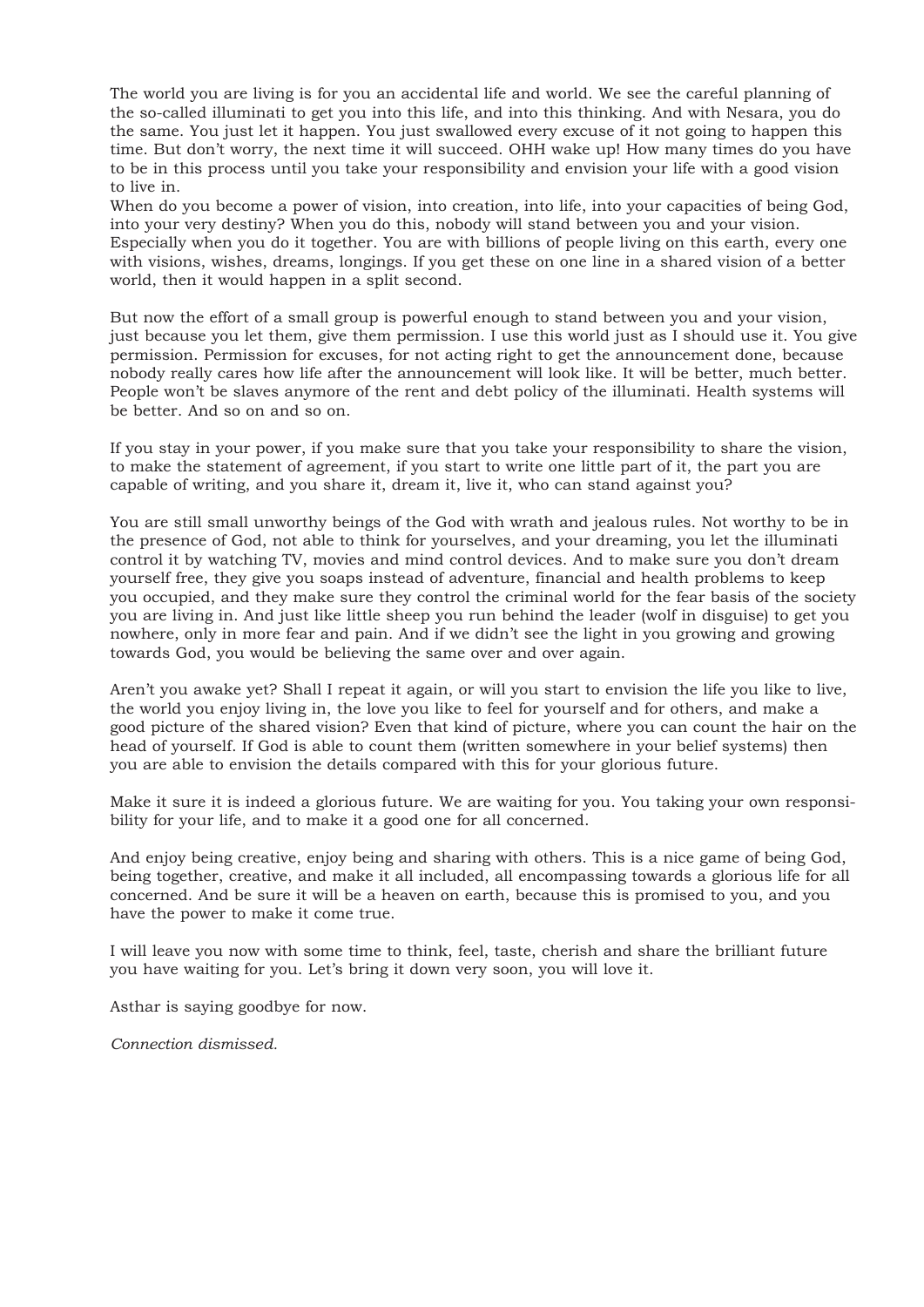## **PP March 27, 2004**

Hello all, this is Asthar speaking.

It is time to share your being, time to share your vision, time to share your loving heart, time to share your hurts, sadness, your happiness, your joys, your everything you are, it is time to share you.

Don't be afraid of hurting, if something hurts you, you have something inside what needs to be healed before you felt the hurt, it was already in you. Just say thanks to the one who gives you the reminder of a job unfinished.

If you get a negative reaction from someone else, just look in the mirror they present you and see your part. Just as they should look in the mirror and see their part. And yes, it is not of your business to make sure they look in the mirror and to make sure they do their part. Just bless them and trust God, trust yourself, that in time they will see God inside themselves, as you see God in them right now.

If you give someone a negative reaction on something, just look in the mirror, love yourself, love your mistakes, because they give you the opportunity to learn, to be closer to whom you already are. See the guidance in these occasions to heal others and yourself.

In sharing, in accepting yourself and others, you give fear no basis to live on. You don't give hurtings, and other separative emotions, time to get hold of you and wrench the light out of you. Sharing and willingness to learn from the view of another is the most important part of becoming and playing the God you are.

And If people don't act with the rules of respect for a relationship in their mind, just accept and let it be. You were a few times ago just as they are. Share you, share your example, share the example of others. If you don't share your life, how will the Golden Age become possible?

The most easy way of sharing, is the sharing of information. Information isn't you, it is just knowledge. And knowledge can't be owned. In the society it is already a power basis to have more knowledge than the other, and to play your knowledge in the power game for your own win, more money, more power, more satisfaction or revenge, just for ego matters.

A vision, a dream with a message, needs also to be shared. If you as the receiver (nothing more and nothing less) don't share the dream with a message, who will the givers of this message send this dream to? It is your capability of receiving that makes it possible to reach the others with the message. If you become a dead end road and keep everything for yourself, then you are not flowing with the flow of energy and not doing your job in providing the necessary information to a changing world who needs this piece of the puzzle for the next step. So you will be held responsible for your arrogance to keep the information just for yourself or a small inner circle. Again and again, you are part of GOD, not an island without any connections, not a single part of you isn't connected.

Without knowing you share your thoughts with the whole galaxy, we see what you think. So sharing knowledge, messages in dreams, thinking of visions and so on isn't that big a deal. In relationships you are becoming more that you are, you are becoming God. How can you measure yourself and your values except in a relationship with others? You can think you are loving, but to actually put it into practice is something different. Then you know with test and exercise it is really part of you, may-be you need to refine it a bit, but it is you.

What more do you need to share, to put it into practice? EVERYTHING. Yes everything. To see God in yourself and others, you need to practice. Knowing without practice, isn't worth a dime. Practice it in voluntary work, put an old lady on the toilet and keep her hand in your hands, because she is afraid to fall in the toilet, and see the God in her while doing this, then you know. See the God in your partner when she or he is making you accusations of laziness, because you can't fill her / his expectations of what you need to be, considering her / his point of view, is good experience too.

See in the mirror presented at that time, may-be it is right, may-be it is the hurting of not feeling important to you what causes this problem, and see the expectations as a test to stay inside you and with the truth as you live it, and see it as a misconception of your partner to give you these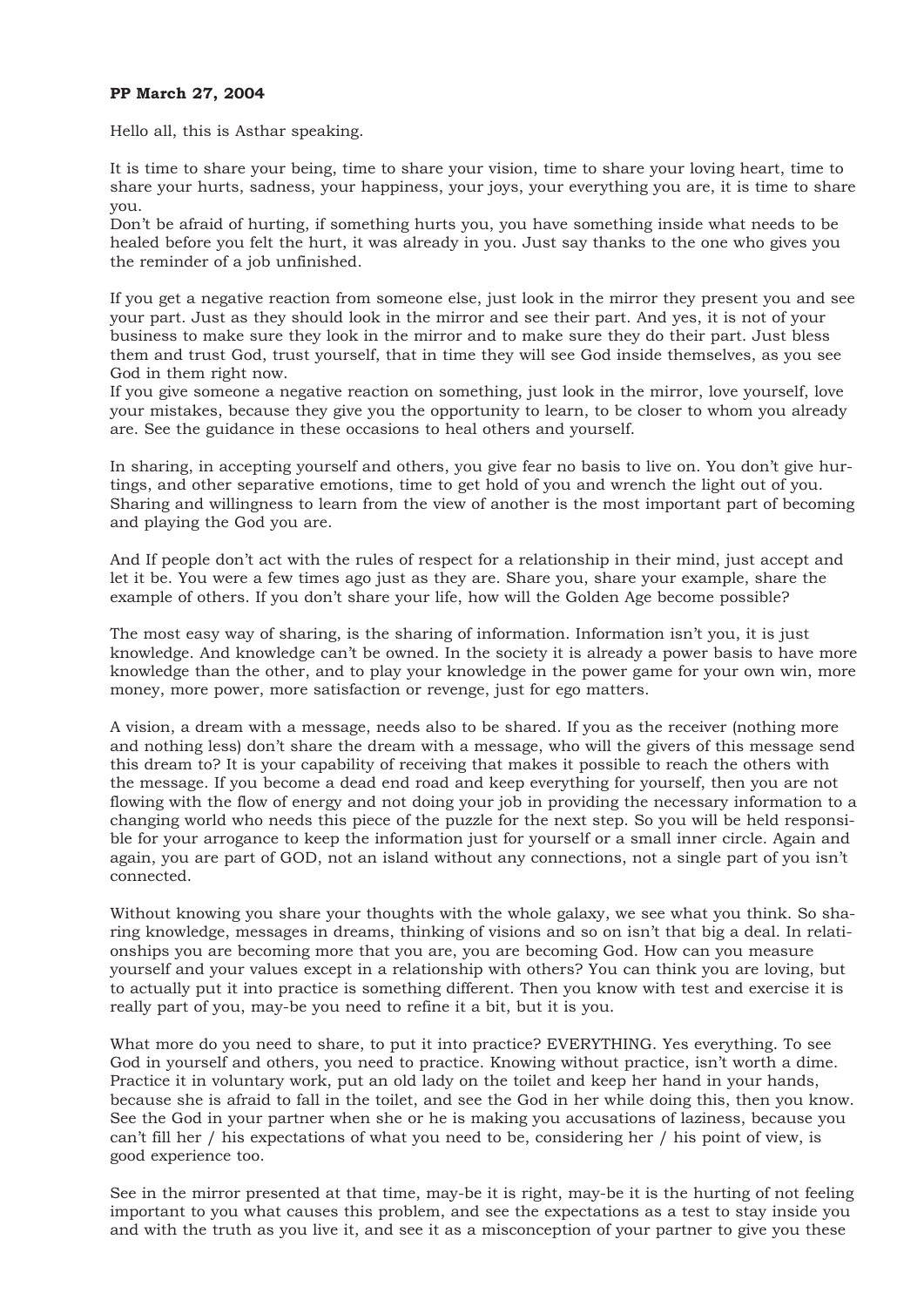expectations instead of seeing God inside you. And be humble enough to see the truth when you really are lazy. And see if this laziness is not part of the loss of energy given away to your partner, the society, the ill health, mentally, emotionally or physically. In all the above mentioned occasions you have to get some work done. Laziness isn't an excuse to get some work done. And to overcome these ill health issues, you might like some help. And with asking and accepting help, the problem would be come durable or solved. Don't be lazy in asking help, reaching out for help, and accepting help. Otherwise help can't come your way.

It is also important to share your qualities. In that way you are able to put them into exercise, which means you keep them alive, and refine them, become more of them, and see you are more than the sum of these qualities, because you are God which can put them into action. And at the same time, you can help others with them, and by helping them, you have time to see the lesson, that while helping them you are not less valuable then them, or worth more then them, you are the same. They give you the opportunity to practice to give something of yourself. Giving and receiving are of the same value, the one can not exist without the other.

It is also important to share your weakness. By sharing, they dissolve, if you don't keep them close at heart. Sharing is something different then complaining. Complaining is just an energy eater. If you complain to get out of the mood, to clear your mind (just like lots of ladies will do) then you are sharing, and let the things go by speaking your mind. This isn't a big deal, it is just a good mechanism to keep your inner health. But don't start to gossip. You can't undo gossip. The hurts in the point of view of the other can never be undone, for ever. And this way you are responsible for causing the other troubles in seeing the God inside your topic of your gossip. And you are a very long, long way off the road of seeing God inside the others.

While speaking, I come to the topic of respectful behavior towards others. And yes this is all part of the game of being God. I think I shall start with "the don't do it anymore" list. It will be a long list:

- don't gossip;
- don't judge;
- don't work with hidden agenda's;
- don't manipulate;
- don't go in power struggles;
- don't chase power;
- don't expand your ego on mischief of others;
- don't boost your ego with your accomplishments;
- don't boost your ego with your capacities;
- don't boost yourself on good health, good character, good style of living;
- don't diminish the value of others;
- don't (mis)treat animals as not being part of you or part of God;
- don't value any being of not being worth to listen to;
- don't value any being on their value they see in themselves;
- don't value any being on their awareness of their part to God;
- don't value any being at all;
- don't put expectations on somebody;
- don't see the faults in the other first;
- don't see the faults of you in the other;
- don't see the dark side in the other;
- don't judge any being of not worthy to share yourself with;
- don't judge time to be more important then sharing and helping;
- don't judge helping being more valuable then accepting the help;
- don't judge anybody not worthy of your company.

I think this list will do for now. There are more "don't do it any more"'s to be ad to this list. You will notice in time the other ones that need to be added. Just do it on your own list. Because that list will be yours to work on.

The list I gave considering a good relationship is in every occasion a good one to practice. For you are always in a relationship with some being. And when you are all alone without any being around you, so you think. You are already together with mother Earth, because you stand on her face. I am very careful not to say, you stand on her body, because you don't know on which part of the body you are standing. And to stand upon the face of some being, you sure have to be res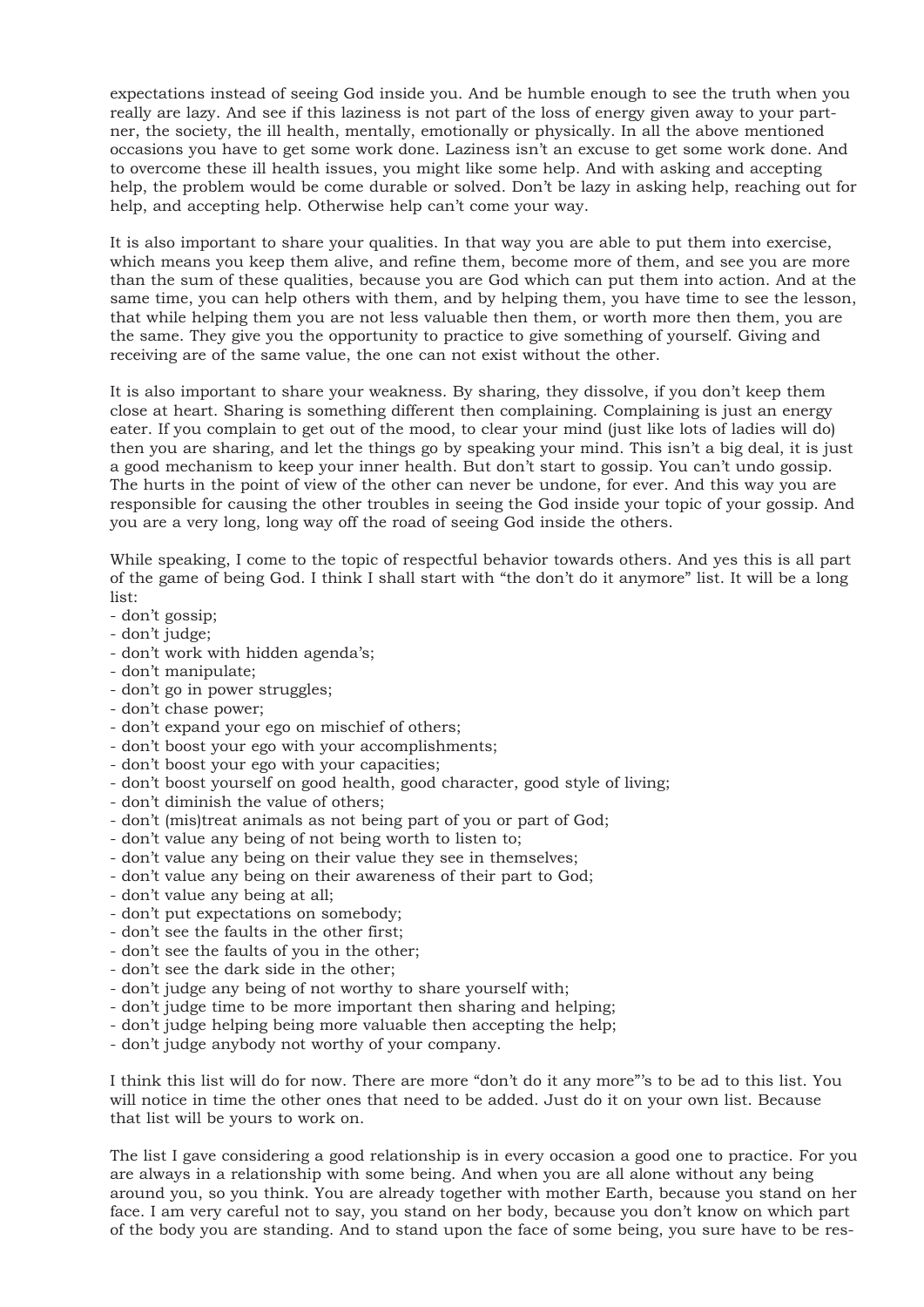pectful. In daily life, you won't think about standing upon the face of a being (except in a power struggle) so this view is the best view of how you will honor her, who is willingly and with grace, having you on her face. Otherwise there won't be a place for you to be (to be God). In this view of your highest potential of Being GOD she, with respect, lets you walk upon her face. And she knows you are capable to respect her and thank her for this honor.

Funny thing it is, you are always more troubled with don't than with allowed's. And when you live the way of GOD, the respect and love for all being, you won't be troubled anymore with donot's. These do-not's would come natural to you as part of your inside, as part of your expression of being GOD. And this way you can see with the list of do-not's how far you are on your way to become GOD. And you only know how far you are, if you put yourself to the test and look at your beliefs, your behavior.

And then only then Humbleness comes in.

And being Humble is the next grace of living. And this is an easy grace also. It comes natural on ones path if you walk your life of becoming more and more God into being, into existence. And never get proud of being Humble. This is the best ego trap the ego can give you. And it is a really funny one too. It is also a good way not to mistake a lack of self esteem, a lack of self worth for being humble. These will never be the same.

You only can be humble if you have a good view of how you are, what you like to become, what you are capable of, the good and lesser spots in character, and what you still need to learn, to practice, to experience, and to be.

Having a good time all together, see you next time, with another Grace if God provides.

Goodbye,

Ashtar.

*Transfer closed.*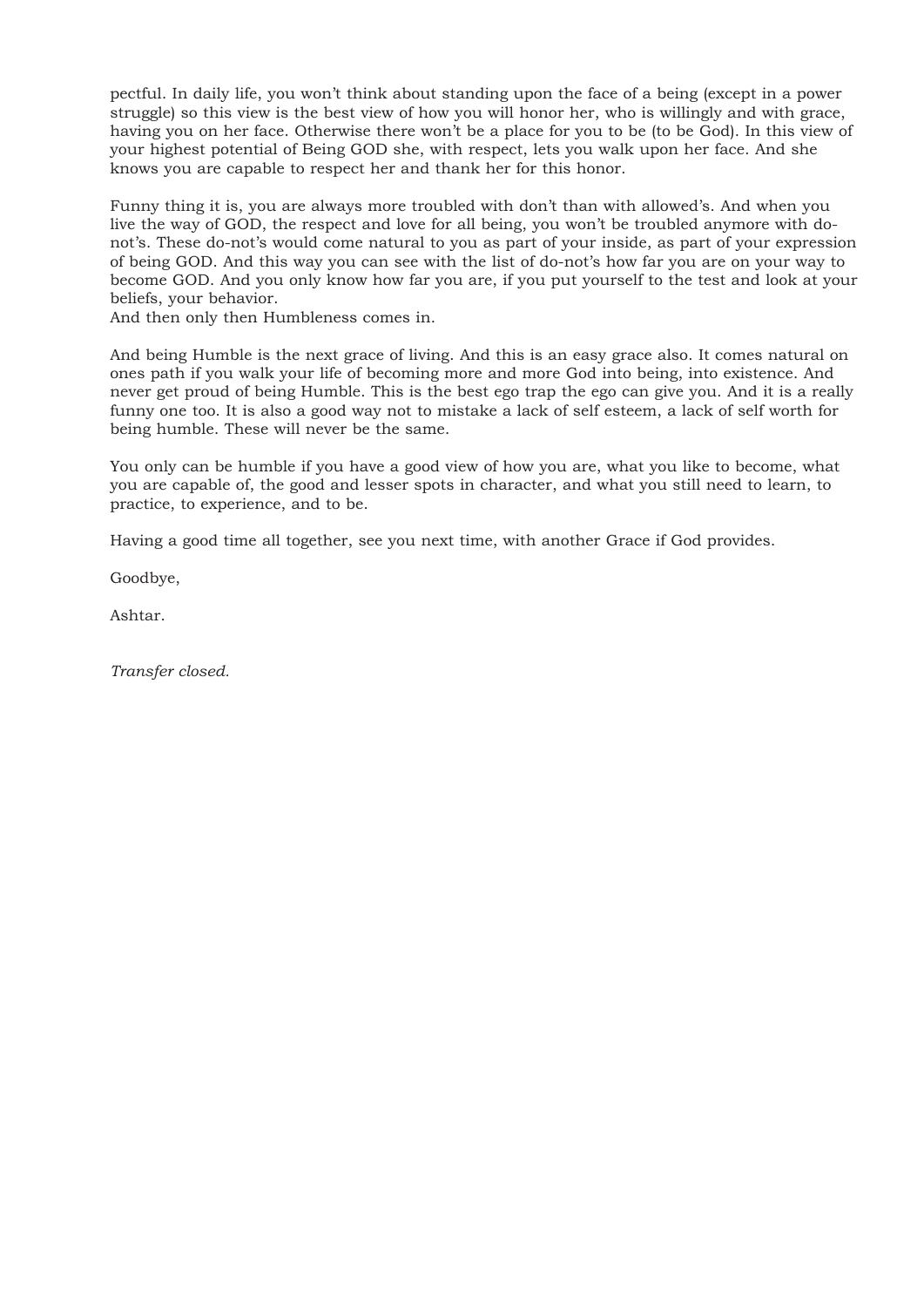## **PP March 28, 2004**

This is Ashtar speaking.

If we consider the list with do-not's and the mistakes someone easily makes in a relationship, I will give you as few other have done, do-not's especially for love relationships, and these are also valuable for friendship relationships, and other relationships as well.

- Don't expect something from any being;
- don't accuse some being;
- don't complain.

**And consider: the good habits, the good things some being is, the strong points in a personality, will become, in time, the weak points in this person. Every good thing has it weakness. Because most of the people strive to get the weakness better, and forget to look at the good parts in them, everything can be improved, and most of the people forget to improve their strong good points.**

This is the ego trap, and you will prevent this with being humble. I already talked about the mistake of being humble and having a lack of confidence in life. These aren't the same. This is also a nice ego trap some will fall into it. This is part of the game, and keeps your alertness going on. Otherwise your awareness will fall in sleep again.

Next to being humble is the trust in life a natural thing that will come in your being if you practice the grace of living. If you live the grace of living, you will see that some nice coincidences will follow you where ever you go. This is a natural state of being if you go with the flow of life. This is a measure point to see if you really are in the flow of live.

If you happen to see the flow of live, the course it will take, you will find trust an easy grace of living. With this trust in yourself as Being God, you make a lot of things possible with creation. This is part of the mastery of life, mastery of being.

Again being of trust can be a self centered experience, which can be highly overestimated. The ego trap will join you quickly. So being Humble is the only way out of this trap, and to avoid this trap. A good thing to do is to look at the lists of do-not's, (just eat a donut and remember yourself at the lists of do-not's). If you really look at yourself, you see a lot of things you still do. So being humble won't be that difficult to be.

When you are me or an Ascended Master, you still are humble, knowing what you still need to learn to be more of God then you already are. Being humble is also a power to keep you going, as I stated in the message of yesterday. And don't forget to be of joy, to enjoy the ride. I say this because you won't laugh at stepping into an ego trap, but it is funny to do so. It gives you a valuable lesson in life, gives you opportunity to be awake again and avoid falling to deep in sleep. When you fall too deep in sleep you will have more trouble being and becoming awake. It is as matter of fact a grace to fall in these traps instead to fall into descending. This trap can be an outing of your descending, but with trust into your higher self, your minds eyes open, you will get plenty of opportunities and reminders to stay on track or to get back on track.

Your God self, your higher self, can be trusted. They are to be trusted when you wander of your track, if you take the road less traveled (the good easy road towards becoming God) or the normally heavy road of difficulties. In time you will learn to trust them. As it normally goes, when everything goes right, you trust them, if you wander and get lost, you don't trust them anymore. And then they are very handy in providing you the right course, giving you clues, postponing the happy coincidences to remind you that you are not going with the flow, and are encouraging you to go with the next step on the right road, to shower you with coincidences with the first step you take. Then they will say, okay, we have shown you that you are on the right track, it takes a little effort, but you can trust us right now, we have proven it. So we see what you have learned of it. And then the happy coincidences will be less, and you will easily get into the state of paralyzed fear of not getting guidance anymore. The trust they ask of you, you need to show at this very moment. If you don't trust your God inside you, what will you trust in life? Nothing, and this will cause you a lot of problems.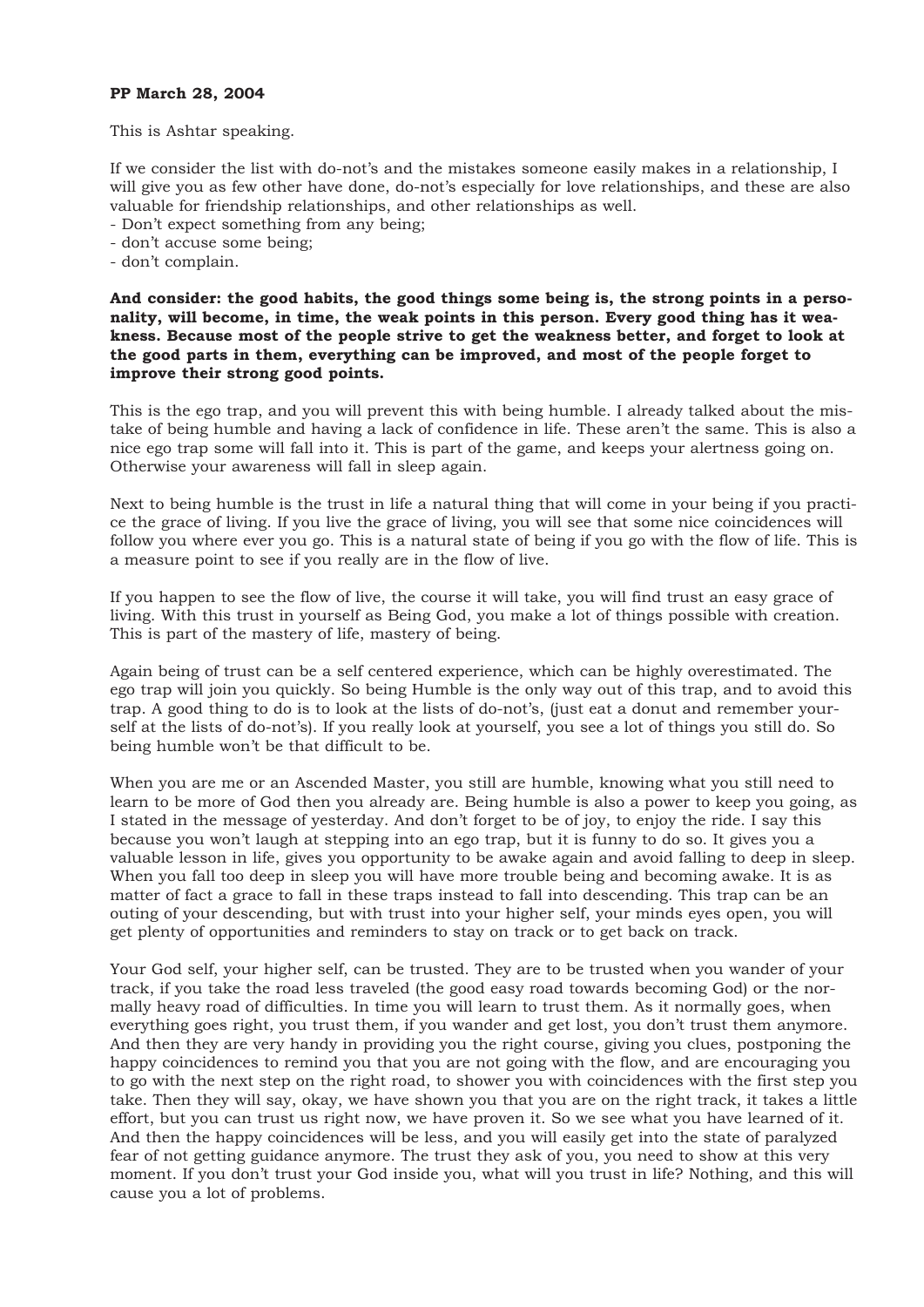The God in you, your higher self, will come to rescue you once again of a wrong track if you will listen. And they persuade you to go on, while showering blessings (happy coincidences) upon you. And the situation will be where it was before you left the right track towards becoming more God.

And then trust will set in or you wander again.

Your God inside you can be trusted, your ego not. So what is the big deal, the big problem if you have already the confirmation that you are on the right track, doing the right stuff? To ask more is an act of lack of confidence, a lack of self-esteem. You will need to do some work on it. To strive with trust towards your goal. And when needed, the happy coincidences will follow you. You need to put just a little effort in it, to show you are of good will.

Having a lack of confidence, a lack of self-esteem is a sign of lacking the trust in your Higher self, of lacking the trust in the God inside you. If you start to listen to the God inside you, at every time, then your guidance will be close at hand. In your heart you will find it. And then the outside coincidences will be of less worth for you for your confirmation, guidance is inside your.

It is a good idea to practice the art of trust, the art of listening to yourself, your God self. And you only need to be trained in listening.

If you start listening, then you will find lot of things inside you where you can listen to:

- ego matters;
- emotions;
- habits;
- beliefs;
- body longings;
- instincts;
- feelings;
- programming;
- concepts;
- thinking.

And all these things aren't the God inside you. So how will you find the God inside you when you get a lot of noise to get confused about?

There is a layer underneath this all. This layer talks softly about the good for all, the love for existence, doesn't manipulate, gives respect to all concerned when presenting a solution for a problem. It is a inner feeling of peace, of happiness, of being at one, at ease. And this feeling can be questioned, and it will stay the same, it can be tested, and it stays the same. This feeling won't change, because it is everlasting. The solution can be changing considering the situation. The answer can be changed because you have changed, and your question doesn't have to be changed, but you can have a possibility for a deeper answer, another step closer to God inside you. The answers will be appropriate for the moment. And this moment, as we have stated before, changes form moment into moment. So never the answer form within will be the same. Don't expect this, otherwise you listen to a static CD with a repeat button switched on and this is definitely not the God inside you.

Some will say that the answers will stay the same, they never change. It will depend on your adoption of the truth. The graces of living concepts are in the beginning just concepts. But when you start living them they become a living truth. And truth is also depending on the situation and your inner state of being. After a while you live them and you are done with the concepts. But meanwhile you could think about teaching them to yourself, your children and by example to every being who is willing to see you as you are now at that very moment of looking at you. Better decide what kind of view you are giving them.

I know that lot of people say that the all loving God won't give you remarks like "you have to do", or "when you don't do this". This will give a lot of people distrust in the messages when I use these very words.

It is a matter of a guideline. If you accept the guideline, then you go with the flow of it. Then the "you have to"'s are just a matter of speaking to make sure that you go with the flow of the guideline. If you step aside to this line, as you are free to do so, you will feel the why of these "have to"'s. You will see the wisdom in it. Or you just step off the guideline and figure it out by yourself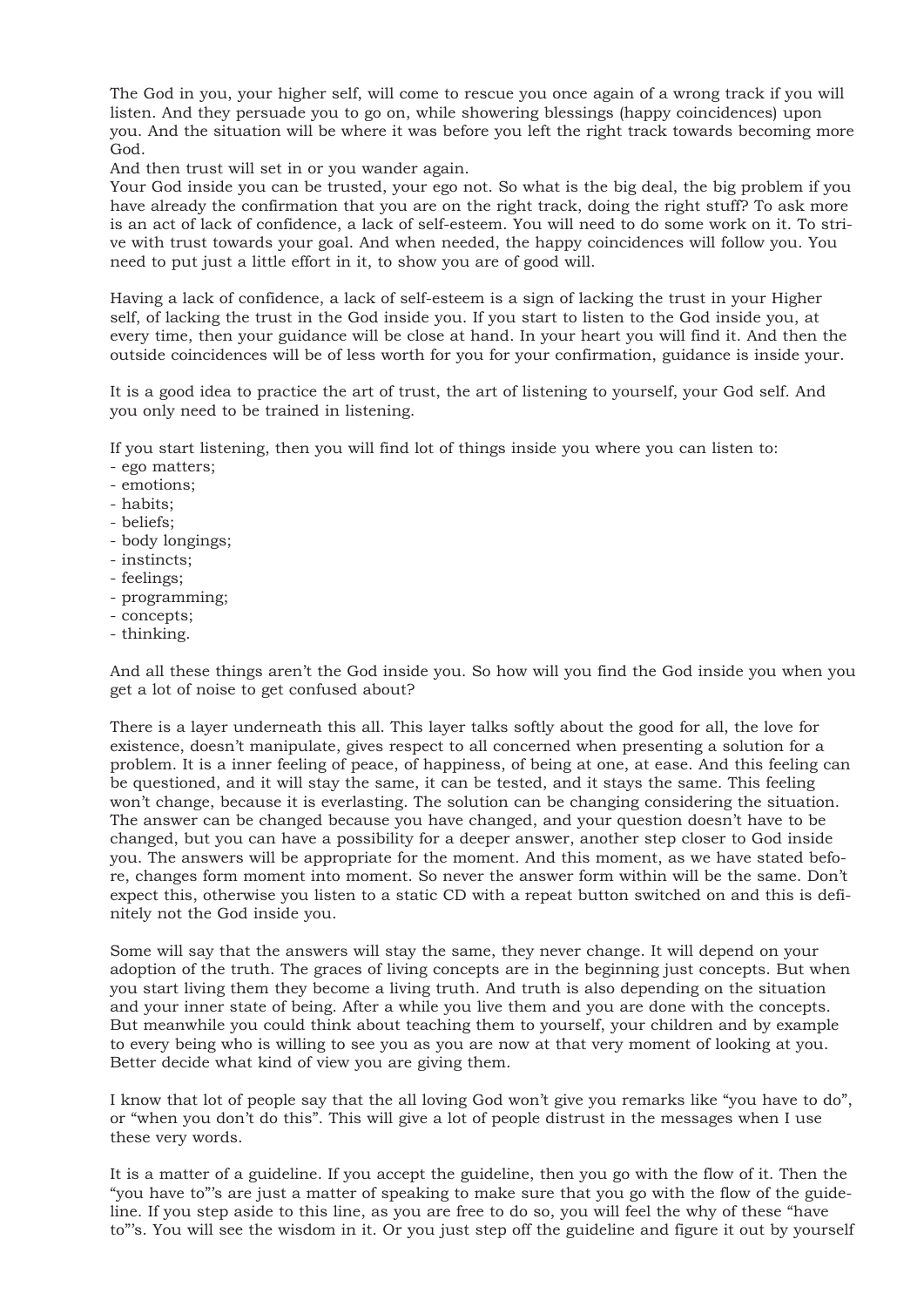(as this guideline persuades you to do for yourself). You can figure it out if this is a right guideline for you. You can figure out if there is another one that resonates more with you then this one. You are also free to decide that you won't follow any guidance. That's alright for me. I don't feel any satisfaction with people who follow the guidelines presented in these messages. It is just a possibility to give you a guidance to get the easiest way of going with the flow, to get to know yourself better, in becoming more the God who you are. You are completely and uttermost responsible for your own discernment and steps and growth in your life. Your choose to test the messages in daily life if they work for you.

You are free to be whatever you want to be. This is the first law of creation. But if you are, by change, longing to feel the God inside you, to express it in daily life, to become more that GOD and to go home, may-be it is worthwhile to read these messages and ponder them in your life and put them into a test, a fair one.

It all matters if you trust yourself, trust your discernment in feeling the truth. And this discernment will grow into fine-tuning when your sensibility has been valued and has been restored (healthy) from hurtings and hardening form outside worldly sources. And then you will have seen the value of one lesson I have given you before, the value of being sensible and respecting yourself as being sensible.

And last but not least. I am just God for myself, just as you are God for yourself. The guidelines I offer should never and never stay inside you when the God inside you doesn't resonate with it. This is never a guideline to replace the God inside you. It is just as it is, A GUIDELINE TO FIND THE GOD INSIDE YOU, and my humble way of presenting my values to you to think and ponder about and to see if they work for you.

And in matter of fact, lots of societies are busy pondering them, to refine them, to practice them, to examine them, to think about them, to write extensions on it fitting to their view, and to reconstruct them, but most of all to feel the love of them for existence, the love for them, the love for their growth, the love for them being GOD.

I love you being GOD. And I trust you, being God, to do what is good for you as being GOD and as part of the GOD-being you all are.

Have a good time in being God, and I hope the message about trust and humbleness (with my example in it) will give you something to ponder about. Getting awareness is all that matters in your society and the changes you like to see will follow if you do your best to get a vision which can be put into creation.

Have lots of fun while doing everything you like doing.

Ashtar

Transfer Closed after receiving: Inam Pateh Sokinoa always.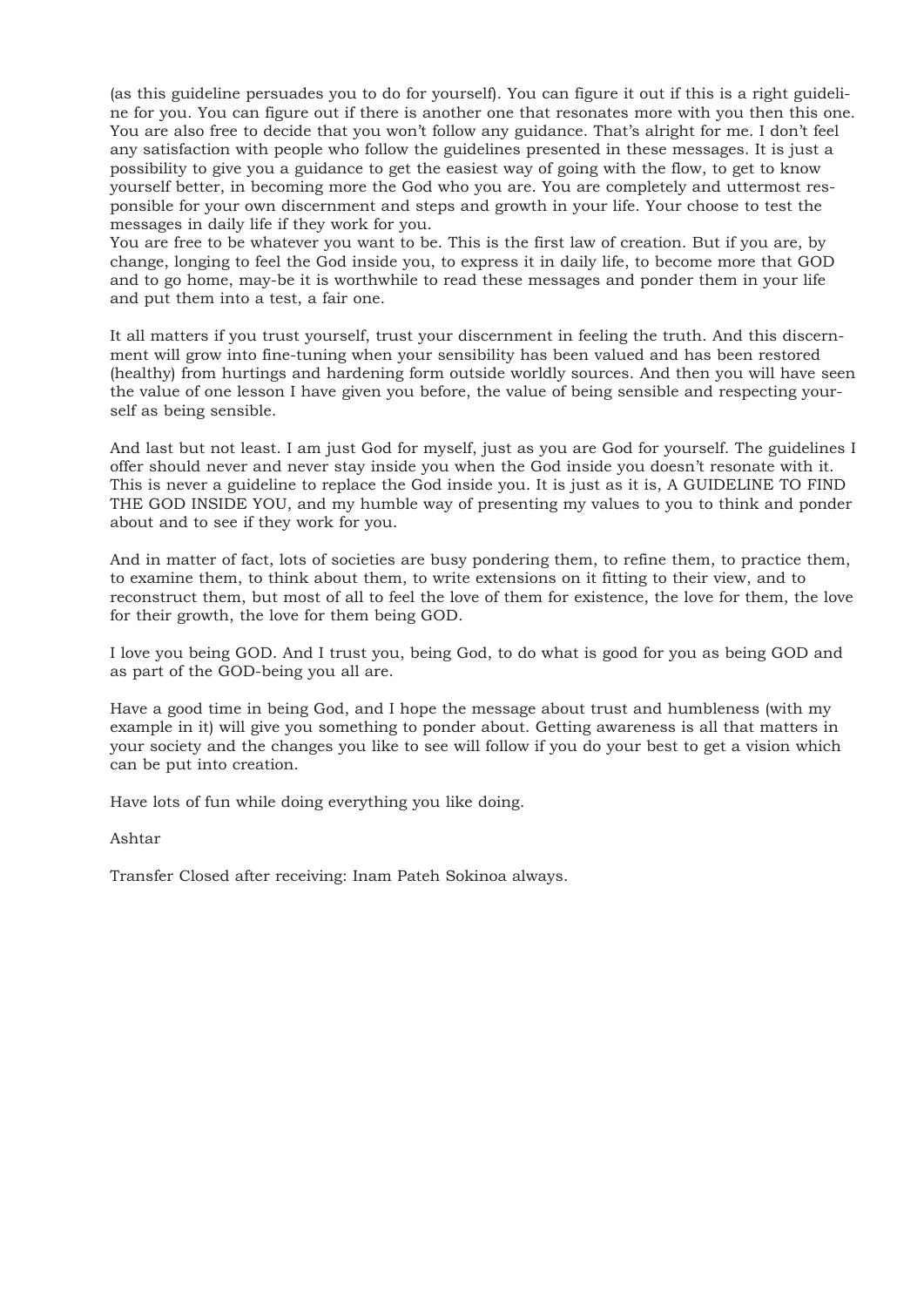## **PP March 29, 2004**

#### This is Ashtar speaking.

As you have had possibility to read the last messages, you could see that I am addressing to daily life situations of people. This is logical. In daily life you express your being, you express your life. And in this very daily life you will experience yourself as being God. I know that you will have troubles with the society to get your expressing of God manifested. God is. And the Society isn't, at this moment. And every being, aware of the misconceptions of the society, likes to change it outside themselves by the announcement of Nesara. And then Nesara will take care of everything, or the seeing of us, your space brothers and sisters, will change everything.

Sorry to see so, this won't be. People will have a shock for a week of 3, and then start to live as they used to, without seeing us anymore. People have this ability you know, if they don't want to see us, they are capable of not seeing us anymore. And life will go on just as now. And people will sell their kind for the power they want, if they have the possibility, and they did before and they do after us showing up, if nothing changes.

Being an example will change things. If all the lightworkers would be an example of tolerance, flexibility, in egolessness (nice word isn't it, don't you like to make a new language more fitting?) *(Editor: we?re working on it, aren't we ;-) ?)*, fair play, loving, lighthearted in money issues, then the world would have something to chew on.

But logically, in your state of being, nobody has already solved their problems to this high standard. And logically again, bodies can't do this. There are a few people who are doing this right at this very moment we are speaking. And yes, you don't see them, because they are an example in their own neighborhood, their own environment, their own peer-group, their own family. And if Jmmanuel was on earth to be an example again, just like 2000 years ago, you still would think that it is only given to the son of God, and yes this is very true. You are all the sons and daughters of the God, you are God. So being like him or being an example, if you really want to be it, you are able to be God.

Let us consider children. Are you a good example for them? Do you express the high value of only love matters? Are you strict and loving, tolerant and straightforward, are you consequent in matters that matter most? Or is the TV the teacher (the illuminati controlled device of influencing people)? Are the schools based on good values, or just winner orientated institutes based on learning facts, and dead-making of creativity, expression, music, grace of movement expression? They will tell everybody how good they are in raising children to fit into the society. And you suffered a lot of society. Make sure that your children won't experience the same dreaded feeling problems like you did before.

And therefore, you are going to underestimate your feelings and longings as a child for a more fitting school with place to be at home, to have a method to express the inside, to express the creativity without the harsh treatment the children are giving each other. The children copied the behavior of the parents, taking some nice habits and characters from past lives with them, a lesson or 10 to learn in this life time, and are raised in a school with less attention, 30 children or more in a classroom, teachers not having solved their own problems and issues, and guess what you get?

Then they watch TV, play the games on the TV, in their play at home or at school, and play violent games at the computer, and you wonder why the youth doesn't seem to be in a better position then you are to save the world?

With your school system I would find it very easy to get fear based, violence orientated, aggressive children, with lots of interest in sex and sex abuse. It is a miracle, that thanks to the power within, you have possibilities to overcome this all, and try to be a love orientated human with good values. God is invincible, you are the very prove of it. So will your children be.

In daily life trying to cope with children already raised on TV and bad school systems, while you still search for the God inside yourself, and don't have time to raise children at that moment in your life, first try to solve the issues in your life, before you start to raise children. In your world and your lifetime it isn't possible to do it as it should be (just look at the life planning I gave to you earlier in these messages). You have to do it all at the same time. So it won't work out as it should. The only advise I can give in this matter: become as good at parenthood as you can at this moment, gain that much wisdom to help your children in all the respect you can give them,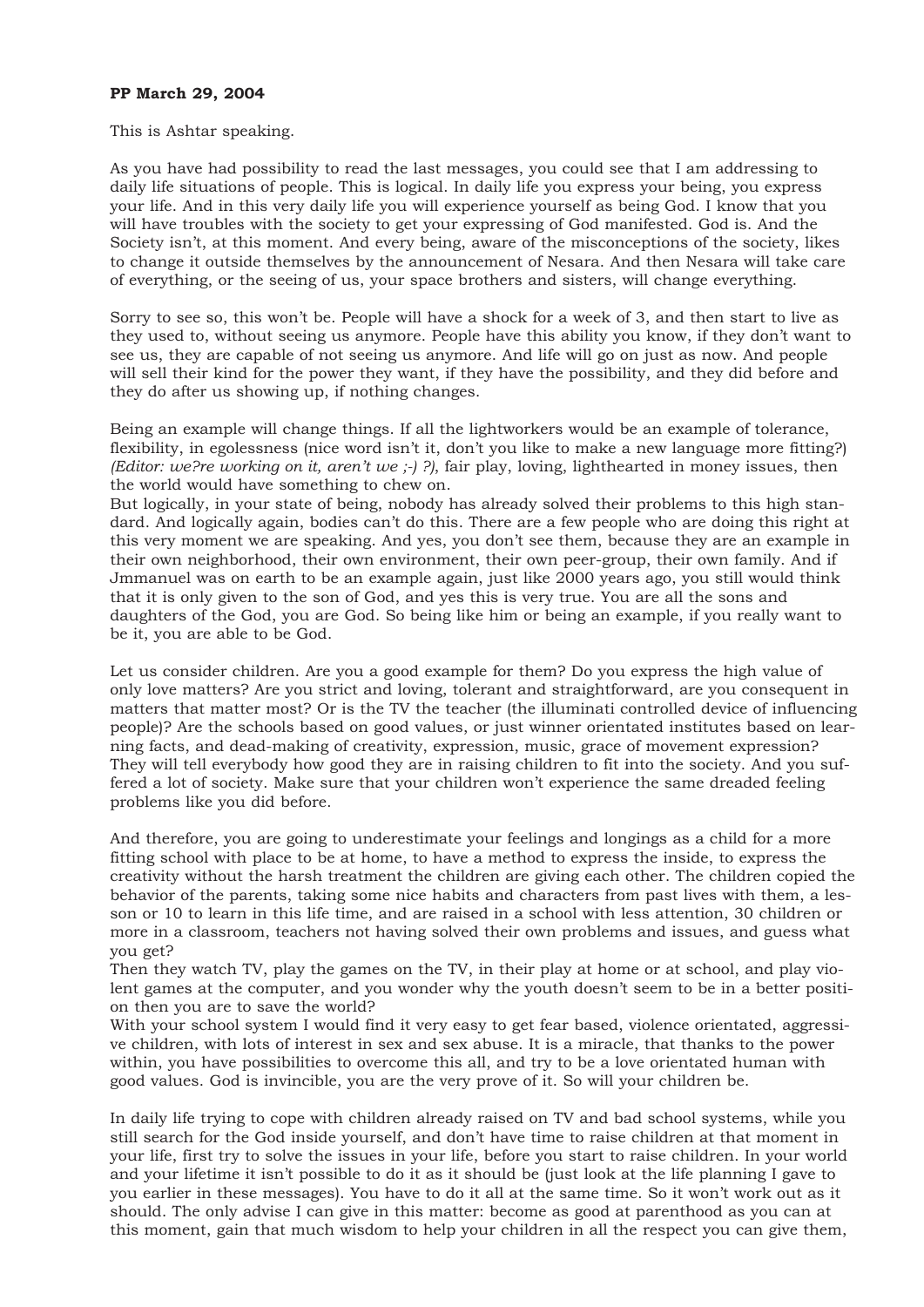to raise their children. I don't see much help in advising, telling your children that they should live their lives different, like lots of elderly people are doing right now. They had their chances and ruined them.

Now you have time to learn respect, practice it on your children and all the other values you want to have in your life. Practice it, it is not too late to learn, and to give an example of learning valuable things. This is the only example you can give them, an example of trying to gain wisdom and the experience of practicing good values and respect. They will be raised with this example, so to do the same, and it can come naturally to them. And while you are learning and developing your skills in being a better, lovelier human, you gain wisdom to give to the children of your children, and eventually, your grandchildren have elder people to turn to if they like to have advice in their adventures, in their capability of experiencing things, and learning their lifetime issues.

You can't give them an example of respect, all loving, unconditional love, if you can't do it now with your life partner, you can't do it with your children. But you can grasp every possibility to learn of their mirror they are presenting to you. They will show you, especially in their teenages, what your expectations are, what you have to do to show respect, how you have to trust your inner power, your inner god, to deal with the issues they are presenting to you. With the schooling at school and the TV they watched, they will test every border of your values, your rules and restrictions for their best. How to give them freedom and still have the respect of your values (you still are trying to learn), how to be honest and open and respect their expression of their values as they experiment with them on a daily basis? It is a bit to late for teenagers to learn about the grace of living. In your teens you like to experience, experiment with things, and learning the values at that time presented, are just ridiculing your phase of life. You, as their parents, have had your time in the early ages from 0 till 12. In the period from 20 until 30, you have time as parents to give advice when asked for. This will be very occasionally, except when you have given a good example and a show of humble wisdom to let them be as they are, experimenting and challenging life to its fullest, as they should be and do.

In the teens you have to practice distance and intimacy, listening and choosing for yourself. Finding your inner balance for things in life. If you have a good schooling, you find it easy to look at the inside for answers. If your schooling is just as normal in this life, you aren't able to look at the inside when everything is trying to get you with your attention to the outside.

You have to deal with consequences of belonging to the group and starting bad habits, or doing things you regret later. Or falling out of the group but staying true to your inner God. Or trying to find a group with the same issues, and be restricted with what the group tells you how God will react in this or that occasion.

If you look at what the world tells you, about sex, smoking, school, power, money, relations, friendship, clothes, shoes, make-up, how you need to look, how you are supposed to spend your (borrowed) money, what to buy, what to do, what to think and so on and so on, you soon will be unhappy to fit in all the expectations of the world. And if you succeed in all this, if you study, have time to do the right things, at the right time, with the right look, the right friends, the right whatever, do you feel right inside? Or do you tell yourself that you are right at the inside?

Does your inside tell you that you are at peace, in the love motion of life, seeing God and your own rewards of being God at the inside of you?

Are these fitting together? The right things in the world and the right things in the inside of you? Do you respect your inner longing to know yourself? Do you respect the rules of a good life with the rules of a good adventure? Nothing is wrong with adventure. It is a grace of living, but is your adventure for the good of all concerned? Do you respect yourself? Do you love yourself? Do you do things for the good of all concerned, which means including your parents? I am not talking about obeying your parents, I am not talking about taking their life and copy it to be your life. I am not talking about fulfilling their expectations for your life. I am not talking about their wishes how you should live or do or be (because they are projecting their lost life on you, so you will have your own lost life, while listening to them).

How do you see life? Earning money, power struggle, getting as much girls in your bed, or getting the right terrific man at school as your boyfriend? Or the struggle: if he doesn't like me anymore, I am worthless you see, otherwise he would love me still? Or when I don't get this (good grade at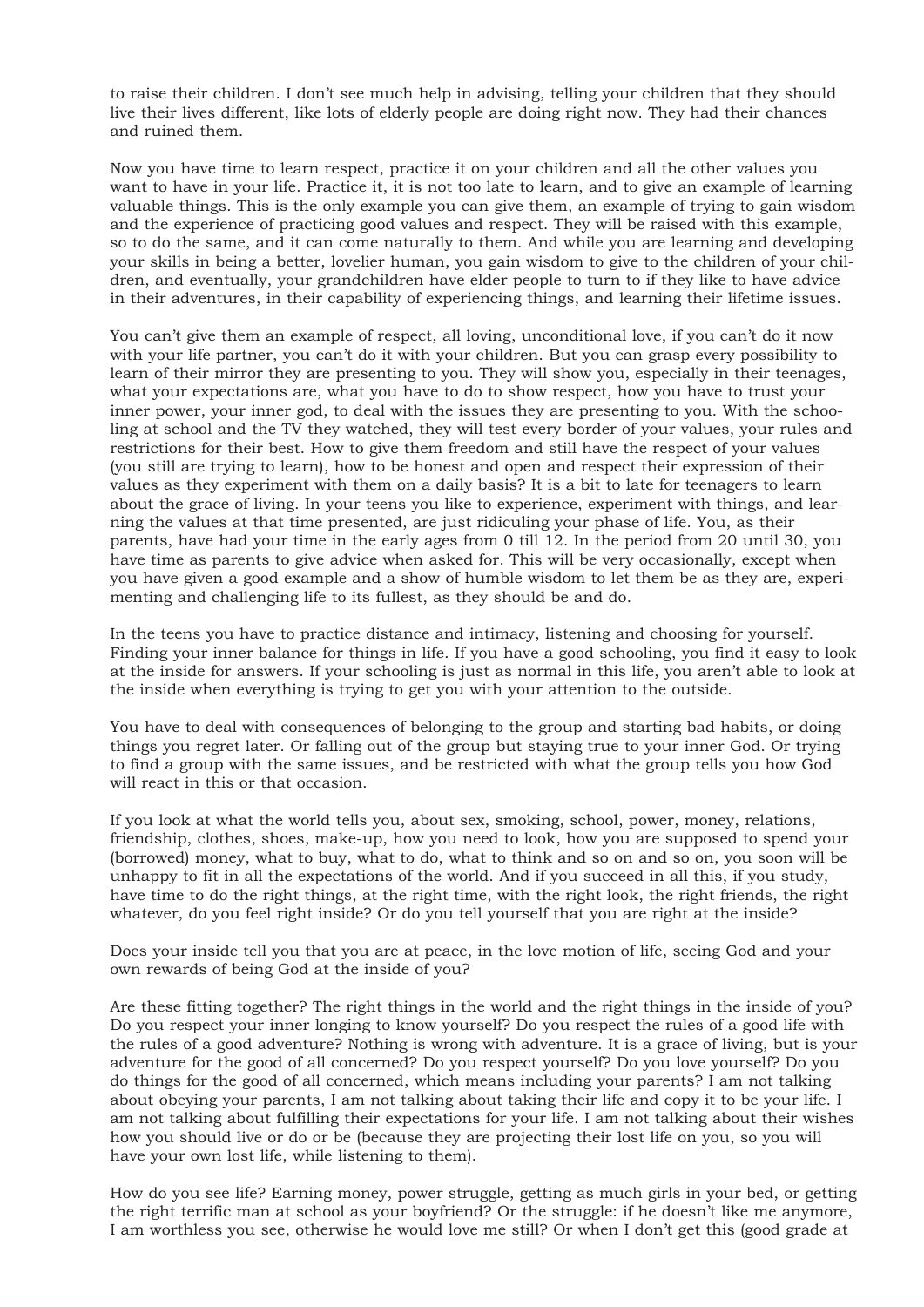school examinations, or to be at the top in the school-team, or a place in the school-team, or the best place in university or the best slim figure and so on and so on). Come on, is this life you like to live? Then you are a nice victim of the illuminati politics and a nice sheep to follow the leader. Which one do you choose to follow: drugs, sex, smoking, aggression, abuse, stealing, or the death of creativity, of individual thinking, of consciousness, of awareness, of feeling one with Creation?

And to be of service as human to the world is just not an issue for your life? Isn't it? Or is it an issue just like you like to see life and the world? If you look at your life while seeing the rules of relationship, what do you see? If you look at the other graces, what do you see? If you look at tolerance (your parents by example)? If you look at respect for the inside of your friends, what do you see? If you look at your longing for adventure, do you misuse it in sex, smoking, alcohol, belonging to a group, or do you address it to an adventure of expanding yourself, expanding your horizon and an expanding in thinking, feeling, in being sensitive? Do you treat your body with respect for its needs? Do you nourish, cherish your body? Do you nourish and cherish yourself, your friends? Do you take care for every being in your class? Do you look at the inside value or the outside appearances? How do you think of clothes to belong to a group or as an expression of your ego? How do you think about being one with everything in creation?

Do you feel all these questions and their answers, or do you think about it with your mind and just go on with your life?

Being a teenager, being a young adult, has its responsibilities. You will be forming the new world eventually. And you are going to save the world. Your parents won't do this, or only to the high level they are able of. You have to build on what they are giving to you. You can shout that it isn't enough, that they should do more, that they have wasted precious time while being occupied with less values and loving of the world, you are right. But, but, but, but, this is what you got, and this is what you are starting with to get a better world then you are living right now.

And in case you don't want to get a better world, anymore, congratulations, you lost your life in the treadmill of the world of outer experiences of expectations and occupations to get you going without thinking for yourself. And this is really not of your liking to fit in, to be a number just like the others, this was your vow to yourself when you became a teenager, to be and become not like them. And now you just do and are the same.

In case you consider suicide because nobody loves you in the world, you don't fit in, you don't see a way out, you just think everything is black in your life, too much to handle, too much negativity for what really matters to you, to little self esteem, not fitting in a group at school, getting less results for examinations and so on, you forgot the best thing in life. **YOU ARE NOT THE OUTSIDE! YOU FORGOT TO LOOK INSIDE.** You think inside me there is just nothing. And yes, this is what the world wants you to believe. Inside the ego is, and that is just nothing to be glad of. But look deeper, find the GOD in yourself, and you will find the world, the universe, the galaxy and all there is. And you are connected with all there is. **YOU ARE CONNECTED WITH ALL THERE IS.** There is your love, your peace of mind you are searching for, the happiness you are longing for, the tools for a better place in the world for the world. Inside you there is no emptiness, only at the top layer of the inside, not the inside that really matters.

And yes, it is a long way back to life if you wanted to say goodbye. Sometimes it takes a lifetime to go back to life if you wanted to commit suicide.

And most of the teens, don't see they are trying to cope with the world, the expectations and the outer values as given to them by TV and other mind control devices, that do not fit them. So they try to escape it by more drinking, more smoking, more spending, more career, more, more, more and more. And this is a way of committing suicide also. To become a good sheep of the society, you are trying to ignore the longing of the soul, the longing for adventure, the longing for wisdom, the longing for to be of service to a good world, who deserves you, who deserves your service.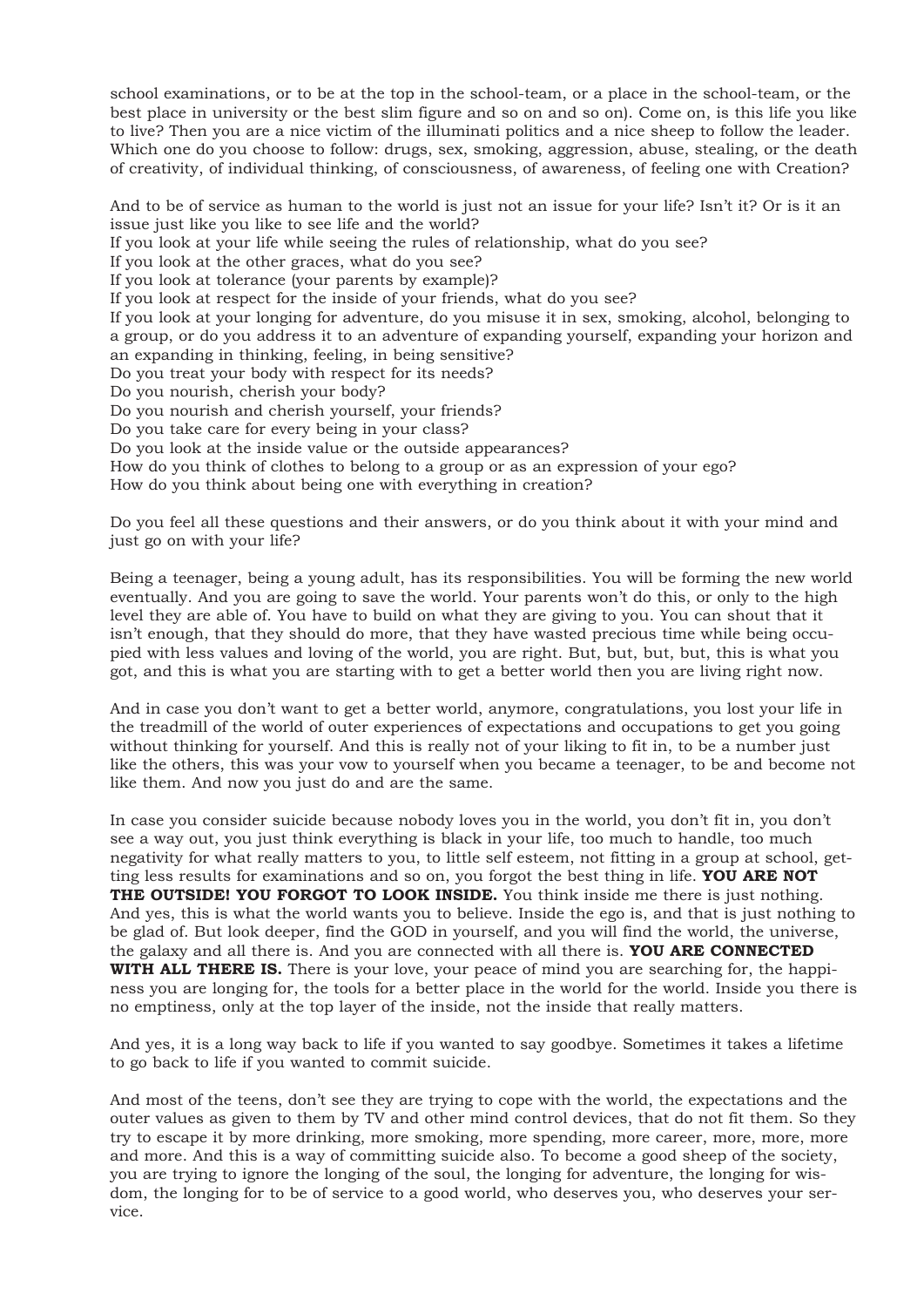And this ignoring costs energy, costs you tears, hurtings, wounds, ill health, bad relationships, wounded children with the same issues as you have and nothing will change for the better.

The only answer to this circle of becoming another circle and gaining less and less freedom to express yourself as the God you definitely are, is just be God, feel God, express God, respect God inside you and outside you. Be an example to others.

And may-be think about to learn about the graces of life, and the expansion you can make if you study your inner God and be the best you can be, even the best you never expected to be possible to be.

Tell all the children, the teenagers, the young adults: you are the most beautiful view of God upon the earth. You are still the God you are at the inside. You are still the ones who will find God at your inside. You still have to possibility to dream, to be flexible, to be the best God you can think of.

And for you the world will be changing into a better place if you decide to help the adults who will need your help very much.

Just be a mirror and annoy your parents with it. Just be the sparkling energy and remind your parents or every adult that they should be the same. Just ask for wisdom and remind your parents that they should strive for that in their lives. Just ask for respect for your being, for your expression of being God, and remind them that they should respect themselves. Just remind them that they should be like you, be the God they can be. And don't forget to do it yourself too.

This is Ashtar saying goodbye to you all, with a smile in his heart for all the youngsters on the planet. That they may live in the joy of being God expressed to its full potential.

With love,

Ashtar.

*Connection closed.*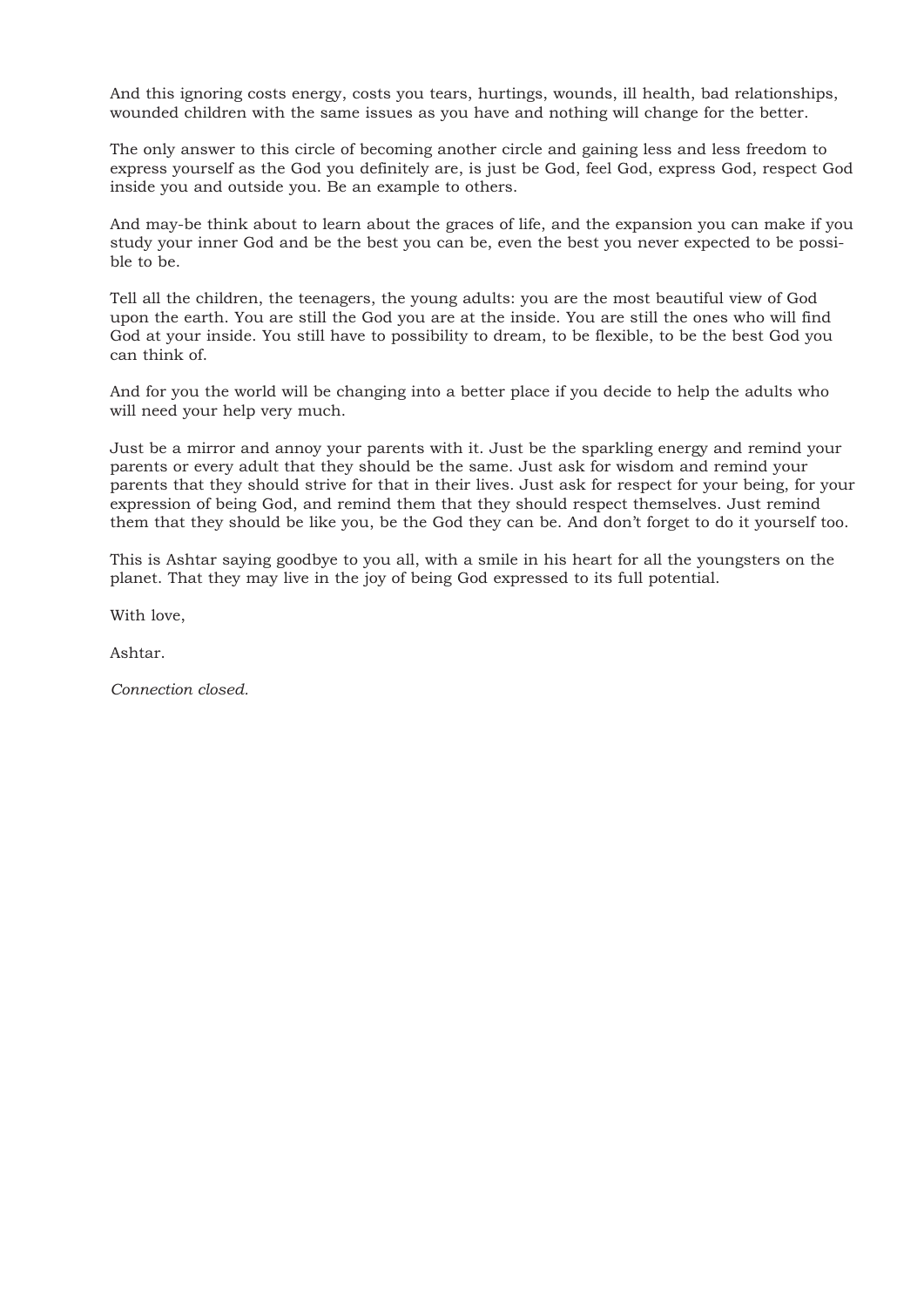### **PP March 30, 200**

For today, you don't start with the words this is Ashtar speaking. It is boring. Don't you think so? (*Editor: you bet!*) What did you do for adventure today? Just think, what did you do for adventure today? Yesterday the energy was very good for adventure, restless, searching, you could have wings while doing new things. Did you have your adventure yesterday?

And just let me see how far you are with listening to yourself. Yesterday you were restless, you didn't do anything with it, so listening to yourself, no way.

Did you show respect to our children? Did you read the message about children? Did you see yourself as the youngster being addressed? Would the teenager inside you listen if you read this message? Did you ask?

And what about going with the flow? Did you notice the flow? You noticed that something you wanted didn't flow. And if you had listened to the voice inside you, you didn't have to go to certain shops or other places, you knew it wasn't there, you knew it wasn't the time for it. So what about timing?

Next question, how is your God inside you doing today? Did you pay it a visit? Nope?

How is your creativity living today? Did you do something creative to express yourself? Ah, you did with cooking. That is an idea. Lots of people do boring cooking, every day the same factory stuff.

Do I like to visit you and eat at your table?

Did you investigate something new today? Nope again, how boring are you today? You considered something but you didn't do it. Okay, next day, new try. And do you know, God doesn't try something, she just does it.

Did you express your gratitude today? For nothing? Not for the rain, the shining of the Sun, the birds whistling, the birds visiting your house to see you? The housecat giving you attention? The dog? The fly on your hand? Nothing again. Oh my dear, you are very good in doing nothing worthwhile.

I am talking about the gratitude you feel with your heart, not the mechanic thank you, you are welcome, pleasure to meet you, and that utterly nonsense phrase of sentences for just being polite.

And how did you feel today? Normal? And is this your ego speaking? God doesn't feel normal. God is life, life isn't normal at all.

Did you feel your connection with everything there is? Or to make it easier, with the animals around you? The tree? The plants inside your house? Your spouse? Your children? Your car? With yourself?

Did you dance to the music inside you? Did you hear the music inside you? Did you move with grace if you didn't hear the music? Again what is your answer?

Do you like to see the list with graces I have talked about? Then you know what kind of questions I will ask for an answer. Did you study the list? Did you feel inside if you felt there is truth inside it for you at this moment?

Did you see the moment change from moment upon moment? Did you keep your distance to the moment, not being absorbed in it?

Did you watch with the God inside you, the changing of your moods, your desires, your longings?

Did you see your occupation with the outside? If you are in the outside, you definitely won't notice it.

Did you see the expression of the joy of living from you? Shall I ask it again? Did you feel the joy of living? And if you did, did you express it?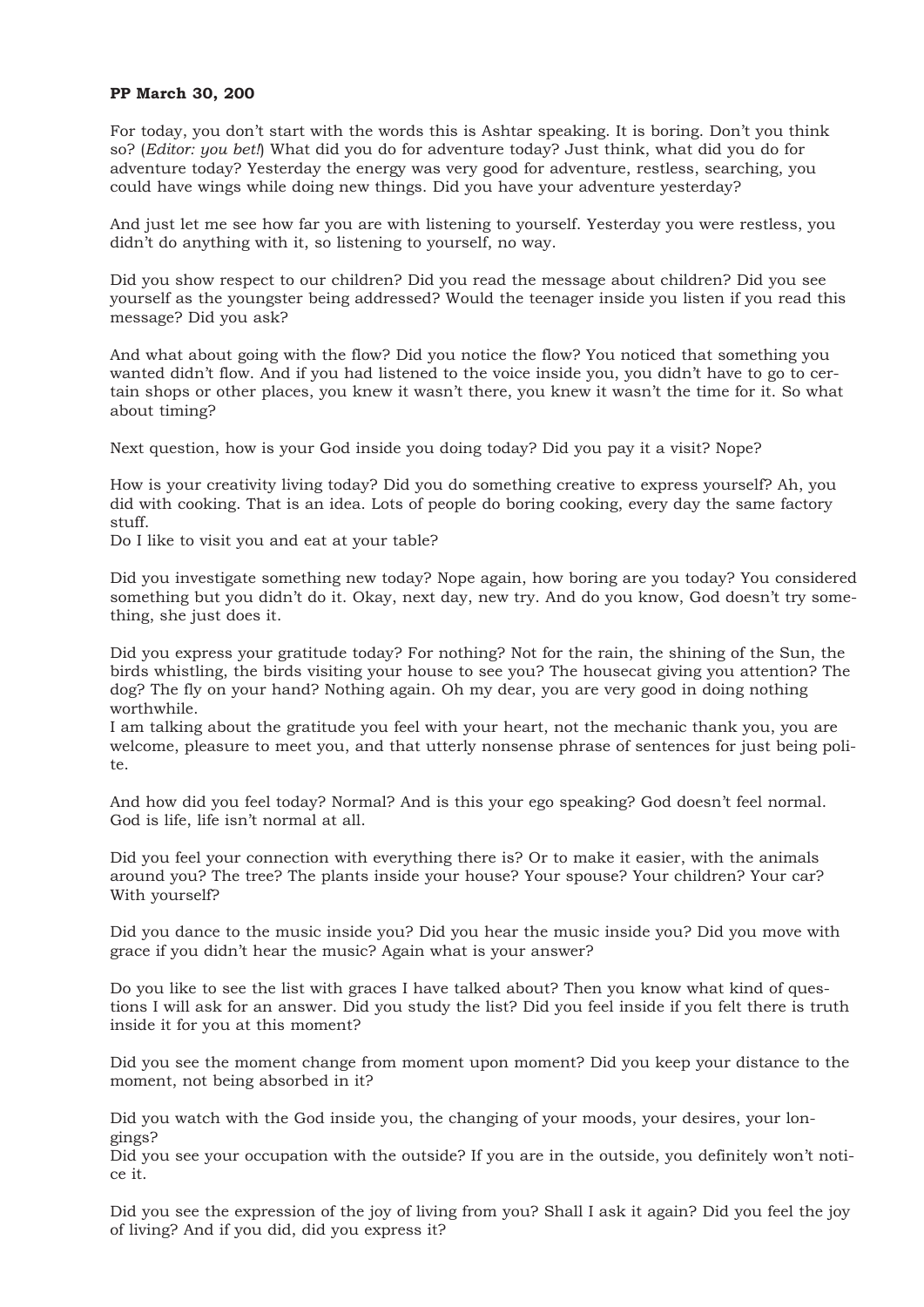Did you experience the God you are? Did you experience your creativity in being? Did you experience the vibration you are? Did you experience your creations? Did you see how you create your day?

Did you enjoy being? Did you exchange this joy? Did you see the joy of another being? Did you see the God in them at meeting?

If some being was angry at you, did you see at that moment the God in them? Did you see the mirror they were holding to you, and did you see the mirror they were looking in for themselves? Did you express your gratitude that they were in your life?

Did you see your achievements in creation? Did you see them with gratitude, did you see them in humbleness for what they are? Did you do anything today with joy? Did you see the light after every creation?

Oh, you did look at the list, right now. Then you know which questions I will ask you right now. You like to cheat now and then don't you? Did you look at your bad habits (like cheating) did you take some efforts to overcome them? Right, there you are.

And are you curious enough to see where the answers to these questions will lead you? Do you like to experience the answers or are you running away for your responsibility in life (on which I?m addressing you at this very moment), or are you showing some discipline right now, or do you start tomorrow? And then we all know that tomorrow never comes. Only now exists.

Do you like to be God in expression? God in creativity? God in being God? If you answer these questions and you are really going to do it, then you will see and experience that these very questions will lead you to just one experience and that is being GOD.

Next question, I really like to present you the facts of your doing today. Did you act for the good of every being concerned? Did you see a being today? Were you a being today? Are you of service, being of help to mother Earth today and the other beings in and around you?

Did you respect yourself today? Did you respect your body today? Did you eat too much sweeties, food? Did you eat enough to sustain your body with healthy nutritions? Next question is: did you nourish your body? Did you cherish your body?

Did you nourish and cherish your partner? Your children? Did you listen to your stillness of being?

Did you do anything at all? I can ask you lots of questions about every grace of living. I can ask you a lot of questions about every aspect of living your life as being God, what you really are. But it is your choice, unfortunately. If I would have a say about your life, then I would say: only you can save yourself, if you like to be saved. Only you can do something if you like to do something. And only you can discipline yourself in being GOD.

And that is what it is all about. To discipline yourself in being God. Sounds ridiculous doesn't it? To discipline yourself to be creative, to discipline yourself in being flexible, to discipline yourself in being the best you are, to discipline yourself in being happy (being God is being happy).

If you have a common sense, then you would do everything to be God and to be Happy. And that is exactly what has been asked from you. To do everything to be God, to discipline yourself in being God, so you don't become lazy, you won't lose your awareness and let the outside world and the ego take you over.

I can go on for hours with questions. And may-be I should. At the other hand there are lots of topics to change minds and concepts. And in this changing and sharing you have a different view to choose your own path.

Before I stop, another couple of questions. This is the joy of being a teacher. To ask questions after a lot of talking, while I prefer stillness of mind, stillness of speaking and telepathic communication, much easier, faster and it takes less efforts to get the right message understood, felt and experienced.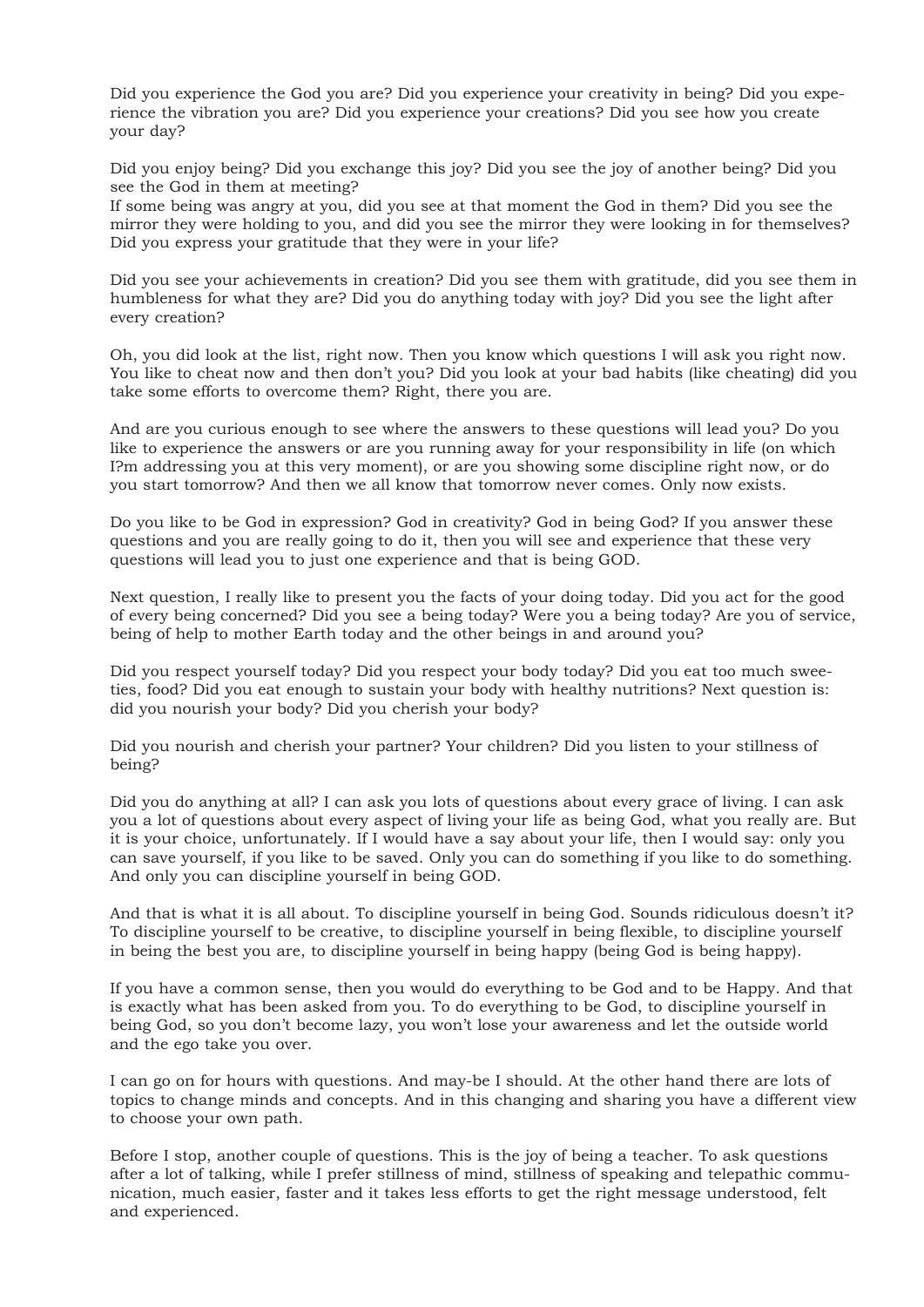Did you share today? Your bread? Your money? Your feeling? Your hurtings? Your wishes? Your vision? Your being? Your knowledge? Your wisdom?

Did you watch your experiences to get some lessons from it? Did you gain some wisdom of your doing today? Why did you do it then after all if you didn't enjoy it? If it wasn't an outing of creativity, of being GOD or a way of expressing yourself, or a way of expanding the God in you, or a way of sharing the God in you, or sharing your abundance, is it just a way of losing energy? Wasting precious moments that don't come back anymore? Wasting opportunities of being God in motion, God in expression, God in knowing him/herself as an embodiment of God, God into matter.

If you don't express your God inside you, then you waste your energy at the outside you.

And in everything you do, you can express the God inside you. It just takes some joy, some awareness, some love, some gratitude, some discipline to be at the inside, some creativity, some curiosity to experience the God inside you.

Again as always, and this isn't boring, I leave you some time to ponder about this message. It is rather very funny to see you pondering and thinking, and seeing you grasp the messages at the level you are able to understand them right now. Not understanding with your mind but understanding with your being, just feel them, taste them, express them.

In one word: LIVE THEM.

Goodbye, Imanhuat Anam Pateh.

Ashtar.

*Transfer closed.*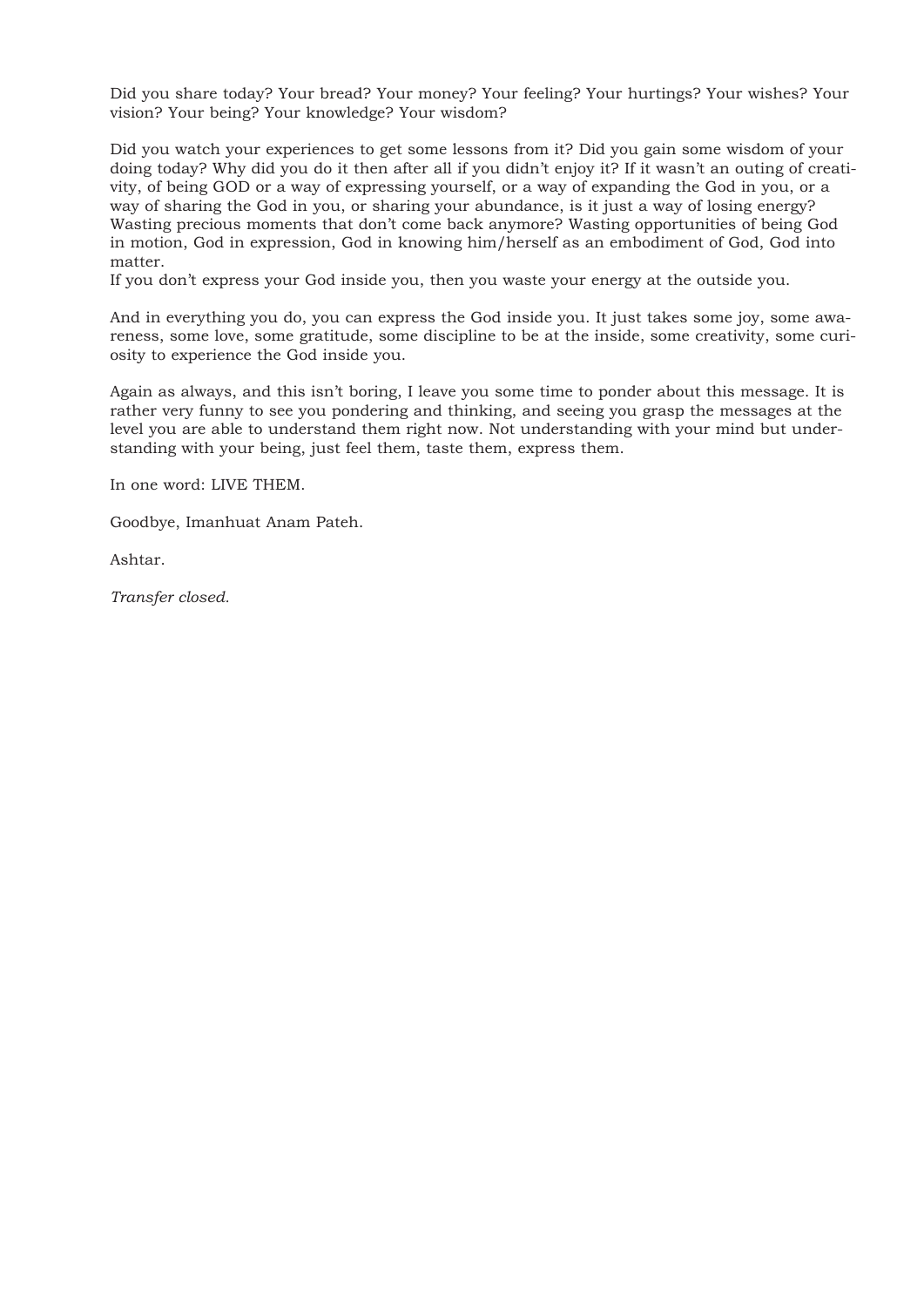## **PP March 31, 2004**

Always and always again, the prophets are right, the voice of God inside you is right, and the love you feel for creation is right. God is GOD how can't he be right from the beginning till the end of times? And yes, time will come to an end, but God can't come to end. Life is.

And you can experience it during the times you are living in. These are the times for finding lost ones. The lost one inside, and the lost loves from previous lives. Which gives every one a prove of that LOVE lives and never dies.

Could you just be sure about that. LOVE LIVES AND NEVER DIES. Your uncertainty has something to do with you going to the outside of you, where you find nothing. And you consider this nothing all there is. It has all to do with your choice of going to the inside or not.

If you look at the outside of you, the we say: no wonder everybody of you are uncertain about life. Your capabilities, your character, how you are looking, if love will stay in your life, if it is really love you have found, if you really love your parents, your partner, your children. Most of the people don't love working, but you have to do something for a living.

I used the language right. I was talking on purpose about every body. If you identify with your body, then life will end, the body will crumble and dissolve, put into fire, and it is gone.

Let we talk about every being. Is this being absorbed with the outside world, then this being is a body and has the uncertainty of the body, the ego, the character. If we are talking about beings, about a being who is in a body to be, to feel to be, express to be, to cherish this being, this expression, then we are talking about different things. How can God into being be uncertain? GOD is GOD, there is nothing to be uncertain about that.

So you should wonder why you don't feel it every moment into every moment. This is your programming. And I have talked already a lot about your programming. It would be more fun to talk about the energy supply of my UFO, don't you think? But that won't save you from the programming you suffer.

The first rule of your programming:

1. you can't be happy in life, life is miserable and we make it so to insure it is for you the way we preach;

2. there is a shortage on everything;

3. your country and your belief system are the only ones who are right. The rest are wrong;

4. you have to work all your life to get money which makes you happy, and you won't succeed; 5. you have to work to eat, and everything you do has to be considered in context of your first obligation of working or be available for work or supporting others for their ability for work or to get ready for working;

6. to participate in the society you have to work, otherwise you don't count or you don't have the money to participate;

7. you can't decide for yourself;

8. we have to keep you busy in your spare time to insure that you are happy consumers;

9. every society has dropouts, look how miserable they are, make sure this won't happen to you.

For the people who look with a more balanced view on society, I exaggerate. And at the other part of it, I don't.

Just try to find the answer: what is your doing in not finding GOD inside you and what is part of the society which makes very sure that you don't find it inside you or that you won't stay long at the inside?

If I only could awaken you and get you out of the sleeping mode. But you have to do it yourself. I can tell you lots of stories, lots of different views on your world. But if you try to stay asleep, you will succeed. And if you try to stay awake, you will have a hard time.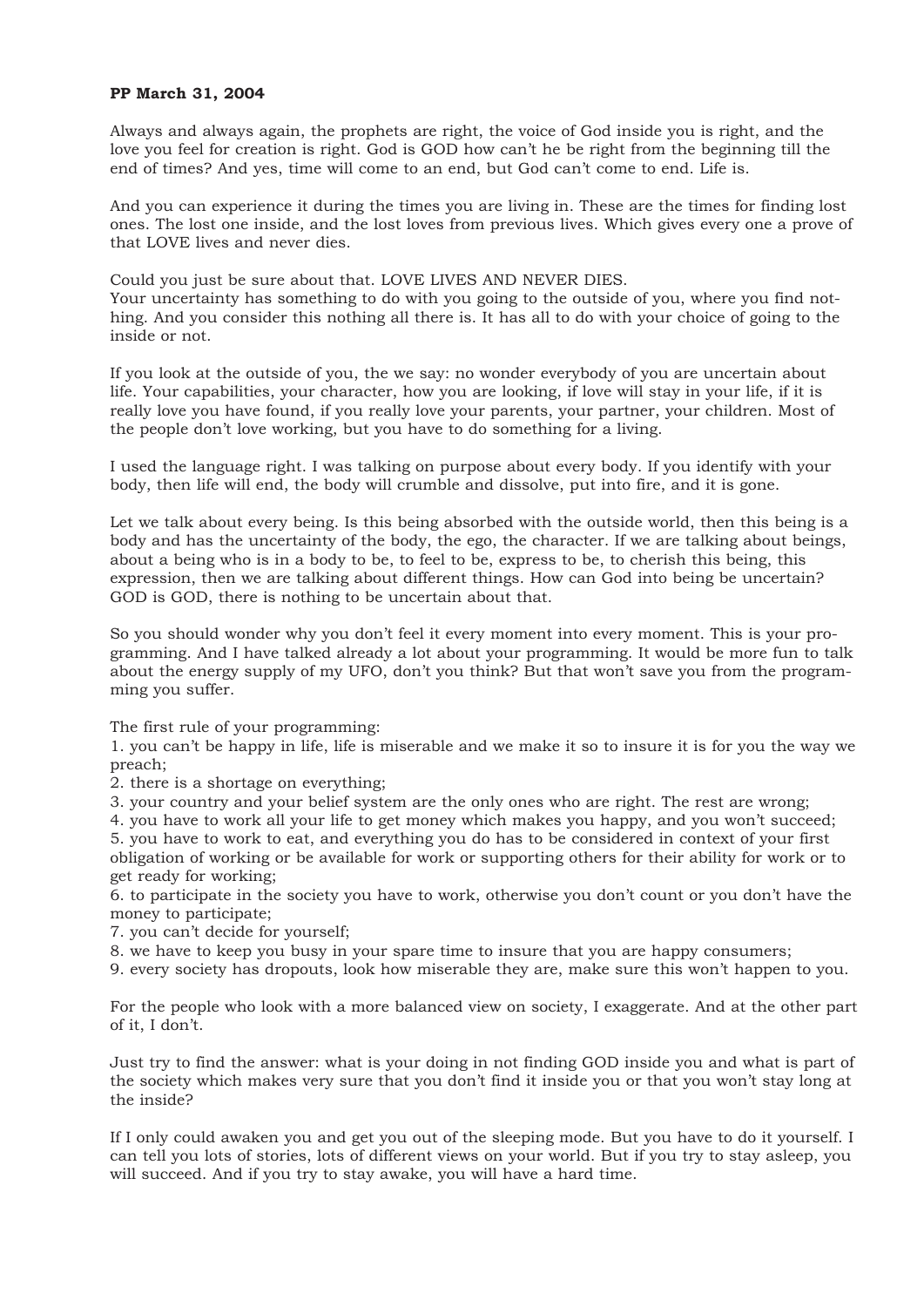Just look at the questions I have given you yesterday. It just measures how awake you are in your daily life. That part is the one that matters. Your daily life, there you put your energy, there you express your view on who you are (or do I have to say, what you are).

As I have stated before, and I will repeat it with love again: life is. And you choose what you will experience, what you will express in your daily life. I can give you lots of explanations, lots of concepts. But all that matters is your inside. Who are you at your inside?

How do you listen to your inside?

Just say: I am my inside. Only God is real. I am GOD.

Or any other Mantra will do, which will remind you that you are GOD.

Meditations, yoga, everything will do. Everything which makes you go to the inside instead of staying with the illusions of the outer world, and the illusion that you are your body and the capacities the body has given to you to live in the outer world.

Just ask yourself: what does the GOD inside me want to tell me? Then you start to be silent and start to listen.

The best thing you learn in your life, is the stillness of being. Being still, silent, all hearing, all feeling, all intuition, all knowing, all receptive for the inner wisdom, the inner silence of being.

This inner silence of being is the basic attitude in life. Without this you can't listen to GOD inside you, and you will be wandering far and low, to different places and will gain nothing.

You choose if you want to obtain this inner silence of being. This is a capacity, an attitude and a being at the same time. If you learn to be this, then you are getting the capacity to be it. If you want to be this often, almost every time, then it becomes an attitude. And then while practicing the capacity, the attitude, you become a being into itself. You are the inner silence of being at that time.

Then the graces will easily become a natural state of being.

You can also begin the life circle of becoming the inner silence of being at the other end. If you start listening to yourself and your gratitude or your inner music, or your inner love, or your and so on. Then you have to practice listening. The choice for a grace put into practice as an attitude, makes you aware of the need for listening to your inside. And there you go again, you start listening. After a while, you will notice that you will practice the inner silence of being to listen to the GOD-self inside you for what you like to express (love, gratitude, being sensitive and so on and so on).

With every concept. I am introducing you to the same topic of becoming more and more GOD. And everything is connected. So it doesn't matter where I start with the concepts, or where you start with practicing it. It really doesn't matter.

You choose which one you like to feel, to express, and that will lead you to all the different graces and topics I am referring to. And every part of the experience will get you closer to the inside (if you have the discipline to go on with it, no matter what may come).

With every choice, you make clear what matters to you most in your life. The outer world or the inner world, the love inside you or the deceptions of love in the outer world. Are you detached or attached?

Love inside or false constructions of love (as an example sex, fame)?

Trying to live God or trying to live expectations?

Inside security or uncertainty because the outside world conceptions?

As I practice a daily life based spirituality, I take off the holiness of every spiritual practice. And at the other hand I bring back the holiness in daily life. If you are still in mind, practicing the inner silence of being, you are able to look with awe to everything in your life.